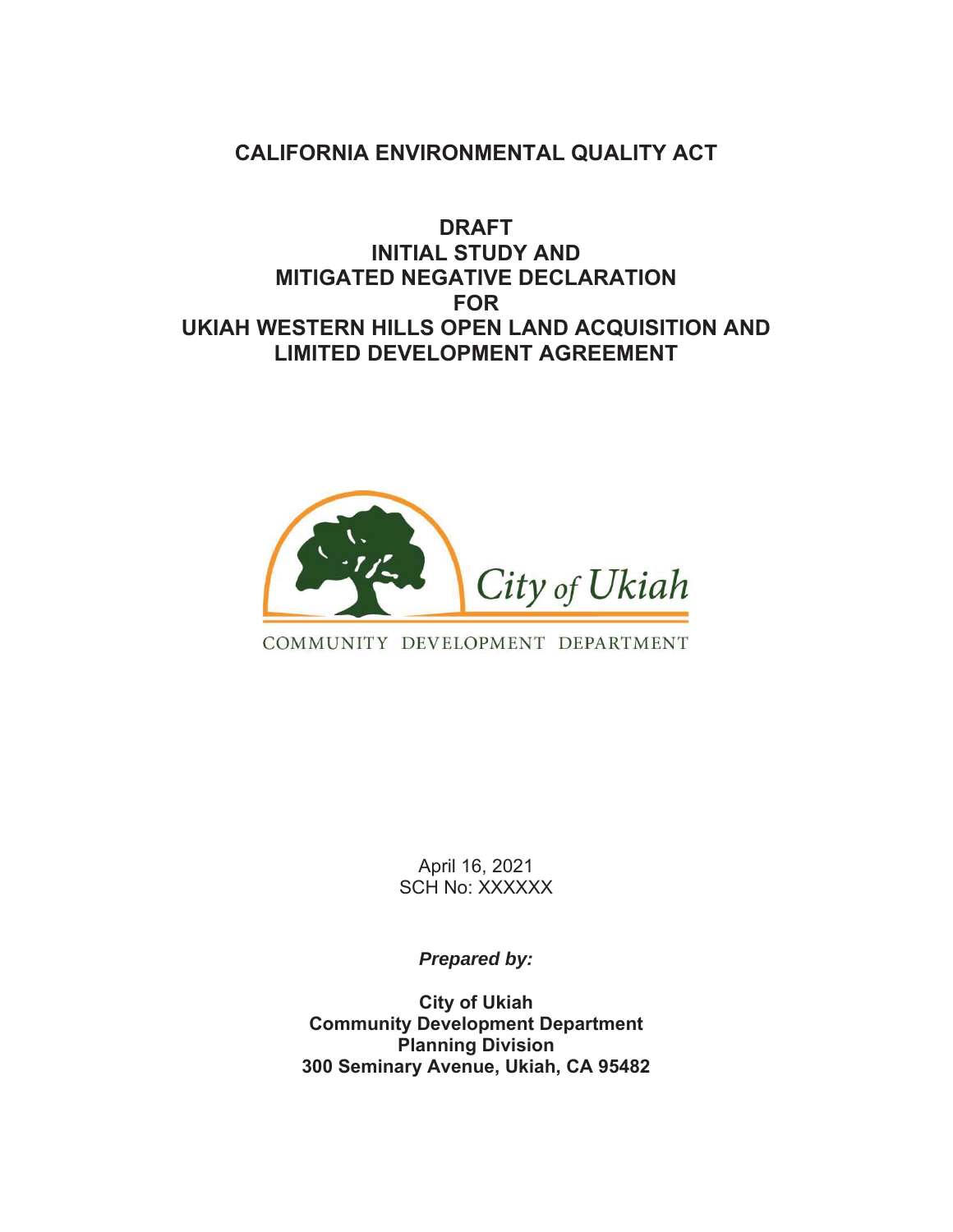# **Table of Contents**

| I.<br><b>PROJECT INFORMATION</b>                                                                                                                                                                                                                                                                                                                                                                                                                                                                                                                                                                                                                  | 1                                                                                                                                                                 |
|---------------------------------------------------------------------------------------------------------------------------------------------------------------------------------------------------------------------------------------------------------------------------------------------------------------------------------------------------------------------------------------------------------------------------------------------------------------------------------------------------------------------------------------------------------------------------------------------------------------------------------------------------|-------------------------------------------------------------------------------------------------------------------------------------------------------------------|
| Н.<br><b>PROJECT DESCRIPTION</b><br>1. Project Location<br>2. Environmental Setting<br>3. Background<br>4. Project Components<br><b>ACQUISITION &amp; ANNEXATION</b><br><b>PREZONE</b><br>LOT LINE ADJUSTMENT<br>DEVELOPMENT AGREEMENT & ASSUMPTIONS<br><b>INFRASTRUCTURE IMPROVEMENTS</b>                                                                                                                                                                                                                                                                                                                                                        | $\overline{\mathbf{2}}$<br>$\overline{c}$<br>$\overline{c}$<br>3<br>3<br>$\overline{4}$<br>$\overline{\mathcal{A}}$<br>5<br>$\overline{7}$<br>$\overline{7}$<br>8 |
| <b>CONSTRUCTION</b>                                                                                                                                                                                                                                                                                                                                                                                                                                                                                                                                                                                                                               |                                                                                                                                                                   |
| <b>ENVIRONMENTAL FACTORS POTENTIALLY AFFECTED</b><br>Ш.                                                                                                                                                                                                                                                                                                                                                                                                                                                                                                                                                                                           | 12                                                                                                                                                                |
| <b>DETERMINATION</b><br>IV.                                                                                                                                                                                                                                                                                                                                                                                                                                                                                                                                                                                                                       | 14                                                                                                                                                                |
| V.<br><b>EVALUATION OF ENVIRONMENTAL IMPACTS</b><br>1. Aesthetics<br>2. Agriculture and Forestry Resources<br>3. Air Quality<br><b>Biological Resources</b><br>4.<br>5.<br><b>Cultural Resources</b><br>6. Energy<br>7. Geology and Soils<br>8. Greenhouse Gas Emissions<br>9. Hazards and Hazardous Materials<br>10. Hydrology and Water Quality<br>11. Land Use and Planning<br>12. Mineral Resources<br>13. Noise<br>14. Population and Housing<br>15. Public Services<br>16. Recreation<br>17. Transportation<br>18. Tribal Cultural Resources<br>19. Utilities and Service Systems<br>20. Wildfire<br>21. Mandatory Findings of Significance | 15<br>15<br>18<br>19<br>23<br>27<br>30<br>32<br>34<br>36<br>39<br>41<br>44<br>44<br>47<br>49<br>50<br>51<br>54<br>55<br>58<br>59                                  |
| <b>VI. REFERENCES</b>                                                                                                                                                                                                                                                                                                                                                                                                                                                                                                                                                                                                                             | 61                                                                                                                                                                |
| <b>VII. MITIGATION MONITORING AND REPORTING PROGRAM</b>                                                                                                                                                                                                                                                                                                                                                                                                                                                                                                                                                                                           | 64                                                                                                                                                                |

## **ATTACHMENTS**

- A. Existing Site Photographs
- B. Biological Resource Assessment
- C. List if Tribes Contacted for AB52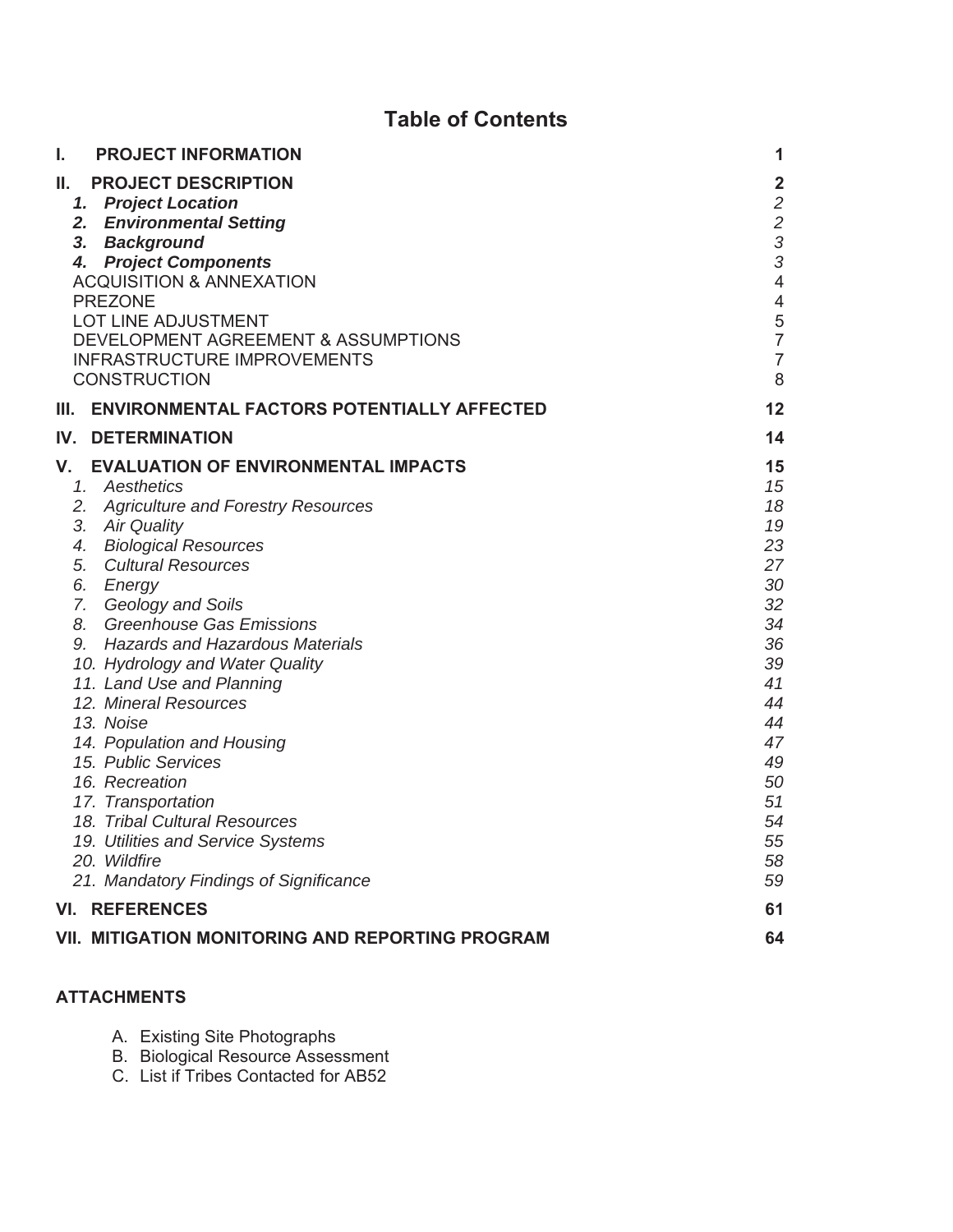# **1. PROJECT INFORMATION**

### **Project Title:**

Ukiah Western Hills Open Land Acquisition and Limited Development Agreement

### **Lead Agency Address and Phone Number:**

City of Ukiah 300 Seminary Avenue Ukiah, California 95482 (707) 463-6200

### **Responsible Agency**

Mendocino County Local Agency Formation Commission (LAFCo) Contact: Uma Hinman, Executive Officer eo@mendolafco.org 200 S. School Street, Ukiah, CA 95482

### **Project Contact Person and Phone Number:**

Maya Simerson, Project Administrator City of Ukiah City Manager's Office (707) 467-5714 msimerson@cityofukiah.com

#### **CEQA Contact Person and Phone Number:**

Michelle Irace, Planning Manager City of Ukiah Community Development Department (707) 463-6268 mirace@cityofukiah.com

### **Project Location:**

Unincorporated Ukiah Western Hills, "Hull Properties" (APNs 001-040-83, 157-070-01, 157-070- 02, 003-190-01, 157-050-09, 157-060-02, 157-050-02, 157-050-04, 157-050-03,157-060-003, 157-050-01, 157-030-02, 157-030-03, 157-050-11 & 157-050-12). In addition, the "Noguera Properties" (APNs 003-190-09 & 003-110-90) are included in the annexation proposal for access only.

**Current County of Mendocino General Plan Designation:** Mendocino County General Plan (Ukiah Valley Area Plan), Remote Residential, 40 Acre Minimum ("RMR40")

### **Proposed City of Ukiah General Plan Designation:**

Low Density Residential (LDR) and Public (P)

### **Current County of Mendocino Zoning District:**

Upland Residential, 40 acre minimum ("UR:40")

### **Proposed City of Ukiah Zoning District:**

Single-Family Residential-Hillside Overlay District (R1-H) and Public Facilities (PF)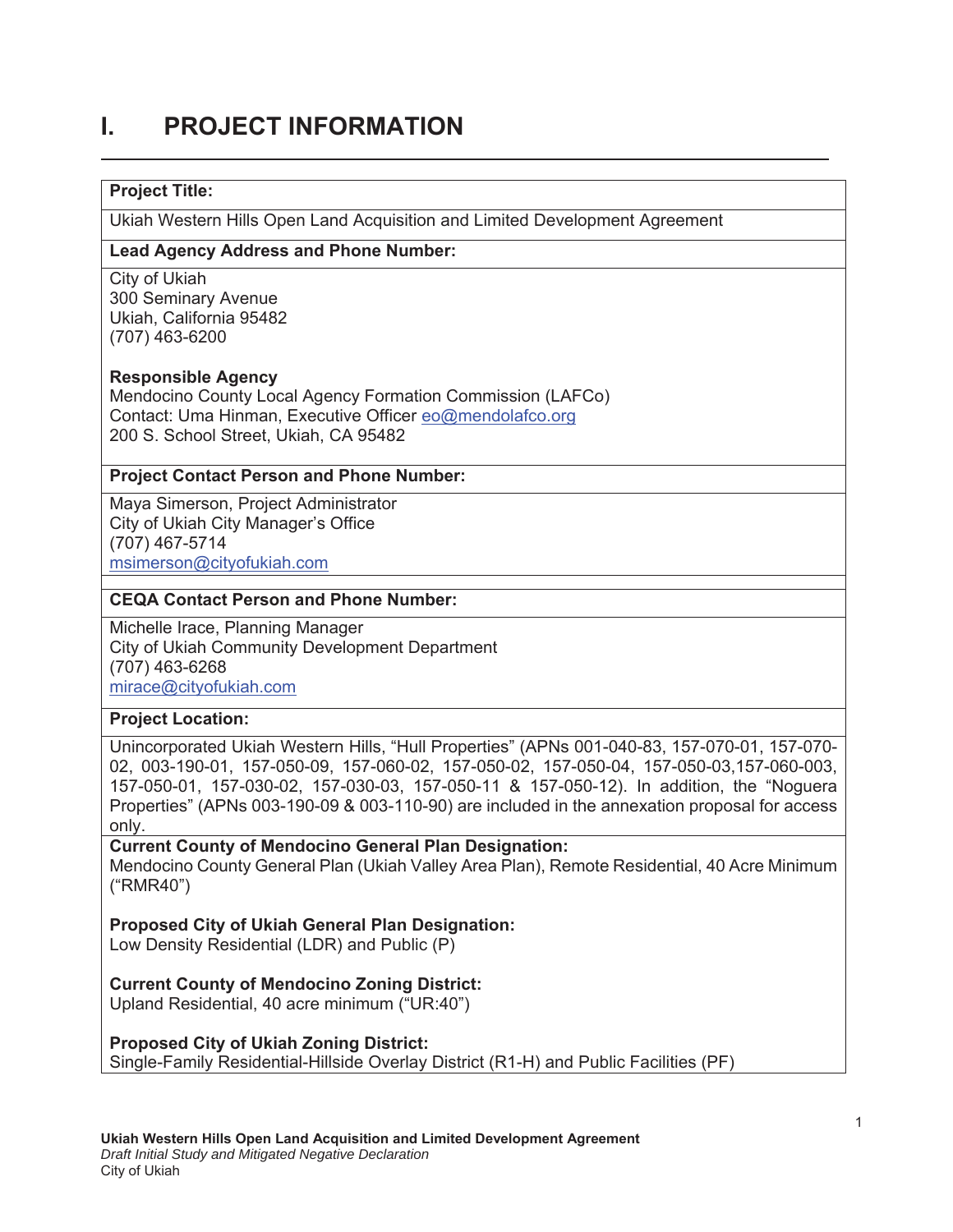# **II. PROJECT DESCRIPTION**

## **1.** Project Location

The Project parcels are currently located within unincorporated Mendocino County within the Ukiah Western Hills. As a part of the Project, the City of Ukiah is proposing to acquire and annex approximately 693 acres, known as the "Hull Properties" (APNs 001-040-83, 157-070-01, 157-070- 02, 003-190-01, 157-050-09, 157-060-02, 157-050-02, 157-050-04, 157-050-03,157-060-003, 157- 050-01, 157-030-02, 157-030-03, 157-050-11 & 157-050-12) into the City of Ukiah's city limits, as shown in Table 1. In addition, the "Noguera Properties" (APNs 003-190-09 & 003-110-90), totaling approximately 14 acres, will be included in the annexation proposal for access only. All of the parcels are currently located within the City's adopted Sphere of Influence (SOI), with the exception of APNs 157-030-03, 157-030-02, 157-050-01, and a portion of APNs 157-050-02, 157-050-04, 157-060-02, 157-060-03 and 157-050-03 (totaling approximately 296 acres). See **Figure 1**, Project Location Map. As a part of the Project, the City of Ukiah is proposing to acquire (with the exception of the Noguera Properties which will remain privately-owned) and annex all of the aforementioned properties into the City of Ukiah's city limits.

<u> 1989 - Johann Stein, marwolaethau a bhaile an t-Alban ann an t-Alban an t-Alban an t-Alban an t-Alban an t-Al</u>

# **2.** Environmental Setting

The Project area is situated within the Coast Range geologic province. The North Coast Range is comprised of a geologic feature unique to California, the Franciscan Formation, which dictates the vegetative communities. The Franciscan Formation is comprised of serpentine, sandstone, and other sedimentary rocks. This area is characterized by a Mediterranean climate; the winters are cool and wet, and the summers are hot and dry. Annual temperatures for this region range from about 30 to 100 degrees Fahrenheit.

The Project is located within the Ukiah Valley, west of the City of Ukiah, in central Mendocino County, with elevations varying from approximately 600-feet above mean sea level up to approximately 3,000 feet in the hills surrounding the city, including the Western Hills. The Ukiah valley is located approximately 30 miles east and inland from the Pacific Ocean. It runs north-south for approximately nine miles, with a maximum width of three miles. The Russian River enters the valley at the north end and runs south along the valley floor. Ukiah is located along the Highway 101 corridor and near the east/west intersection of Highway 20, two hours north of the Golden Gate Bridge (see **Figure 1**). Incorporated in 1876, Ukiah is the county seat and largest city in Mendocino County.

Soils in the Project area are characterized as both Hopland, which consists of very deep, well drained soils formed in colluvium and residuum weathered from sandstone or shale on steep hills and slopes, and Maymen soils that are shallow, somewhat excessively drained soils that formed in residuum weathered from shale, schist, greenstone, sandstone and conglomerate. These soils have a shallow depth to bedrock.

The Project site(s) consists of mostly undeveloped parcels with firebreaks and private access roads. In 2003, a shaded fuel break was constructed (North to South) along the base of the western hills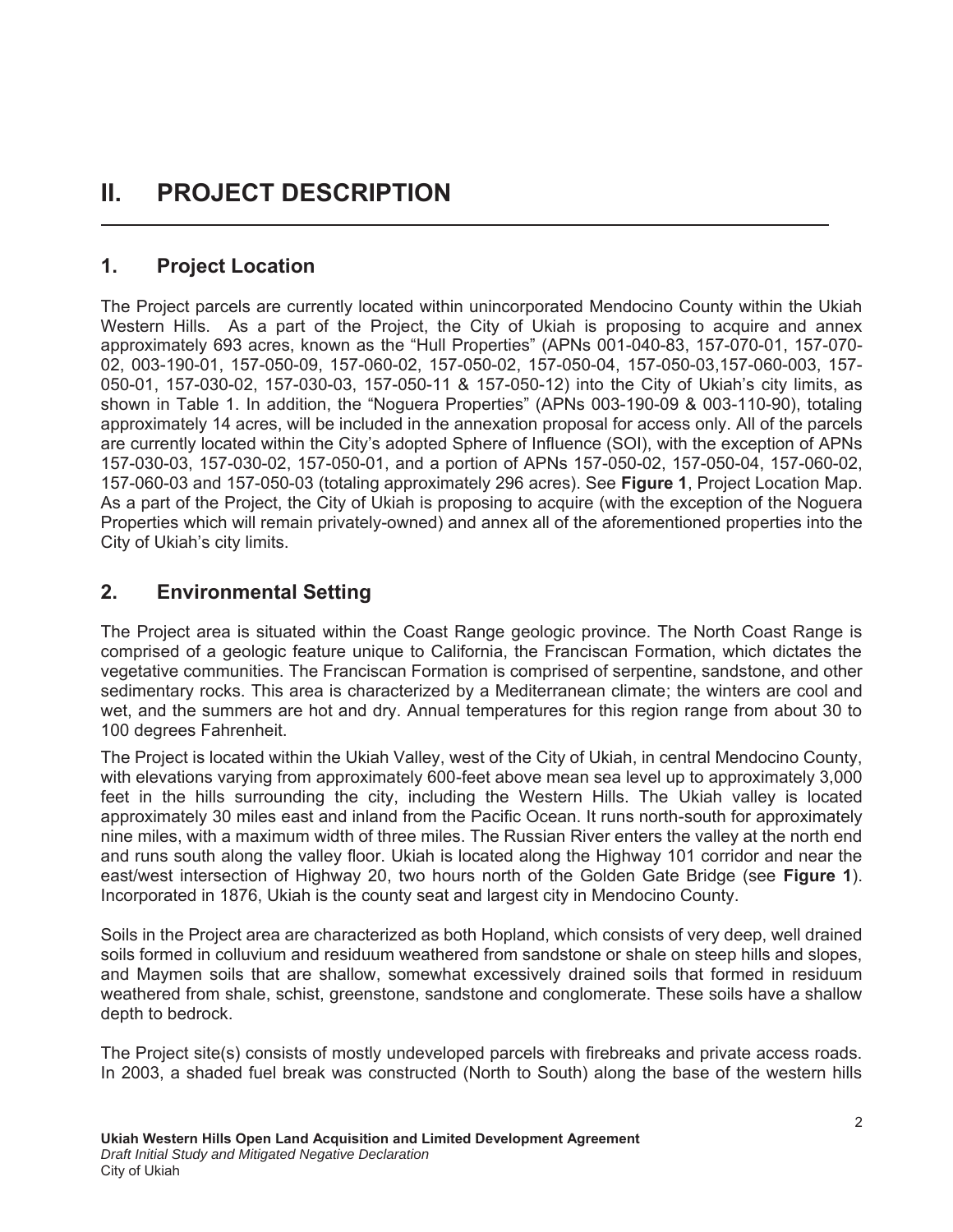along the entire length of the City to reduce fuel loads and protect the community from wildfire risk. Maintenance was performed on the 100-ft wide, 2.6-mile fuel break in late 2018 and early 2019. The fuel break will continue to be maintained by CalFire. The parcels have been subject to vegetation management and grading practices, including clearing areas for potential water tank pad sites and house sites, over the last several years through the County's permitting process. The parcels are currently accessed through existing dirt and gravel roads that traverse the Noguera Properties and connect to Redwood Avenue.

Vegetation on the Project parcels includes native and nonnative annual and perennial grasses, with dense chaparral and mixed hardwood forest throughout. Native trees in the area primarily consist of California bay laurel (Umbellularia californica) and California black oak (Quercus kelloggii). Undergrowth consists largely of poison oak (Toxicodendron diversilobum) and Western bracken fern (Pteridium aquilinium). The terrain is very rugged and steep (greater than 50% slope in many areas). The Russian River runs north to south, one mile east of the Project area. Two unnamed creek drainages flow through two of the parcels at the bottom of steep canyons. In addition, two perennial streams flow approximately 2,000-feet to the north and south—Gibson Creek and Doolan Creek, respectively.

# **3.** Background

Certificates of Compliance and Lot Line Adjustments were recorded over the last several years, resulting in the current parcel configuration (see Figure 2). The existing road was installed in the 1960's, and road improvements were completed throughout 2015-2017; in 2018 the road was extended further west. In addition, a water tank pad site was cleared and developed in 2018. Vegetation management was also performed on the property throughout 2017-2020 and included site prep (vegetation removal only, no grading) of the seven potential house sites (proposed "Development Parcels").

The City has a vision, and is working towards a goal, of promoting the protection of Ukiah's western urban interface to restore and conserve forest and stream ecosystems, provide large-scale wildfire mitigation and to protect the Upper Russian River Watershed to benefit fish, wildlife and the greater Ukiah community. In order to achieve this goal, the City proposes to acquire and annex approximately 693 acres ("Hull Properties") in the Western Hills for open space preservation, while allowing the potential for future low-density residential development on the approximately 54 easternmost acres, consistent with existing development in the Western Hills within the City of Ukiah limits. In addition, the "Noguera Properties", totaling approximately 14 acres, are included in the annexation proposal for access only, but will remain under private ownership.

# **4.** Project Components

Section 15378 of the California Environmental Quality Act (CEQA) defines a "Project" as an activity that (1) is a discretionary action by a governmental agency; and (2) will either have a direct or reasonably foreseeable indirect impact on the environment. (Pub. Res. Code, § 21065). "Project" means the whole of an action, which has a potential for resulting in either a direct physical change in the environment, or a reasonably foreseeable indirect physical change in the environment, and that is any of the following: An activity directly undertaken by any public agency including but not limited to public works construction and related activities, clearing or grading of land, improvements to existing public structures, enactment and amendment of zoning ordinances, and the adoption and amendment of local General Plans or elements thereof pursuant to Government Code Sections 65100–65700.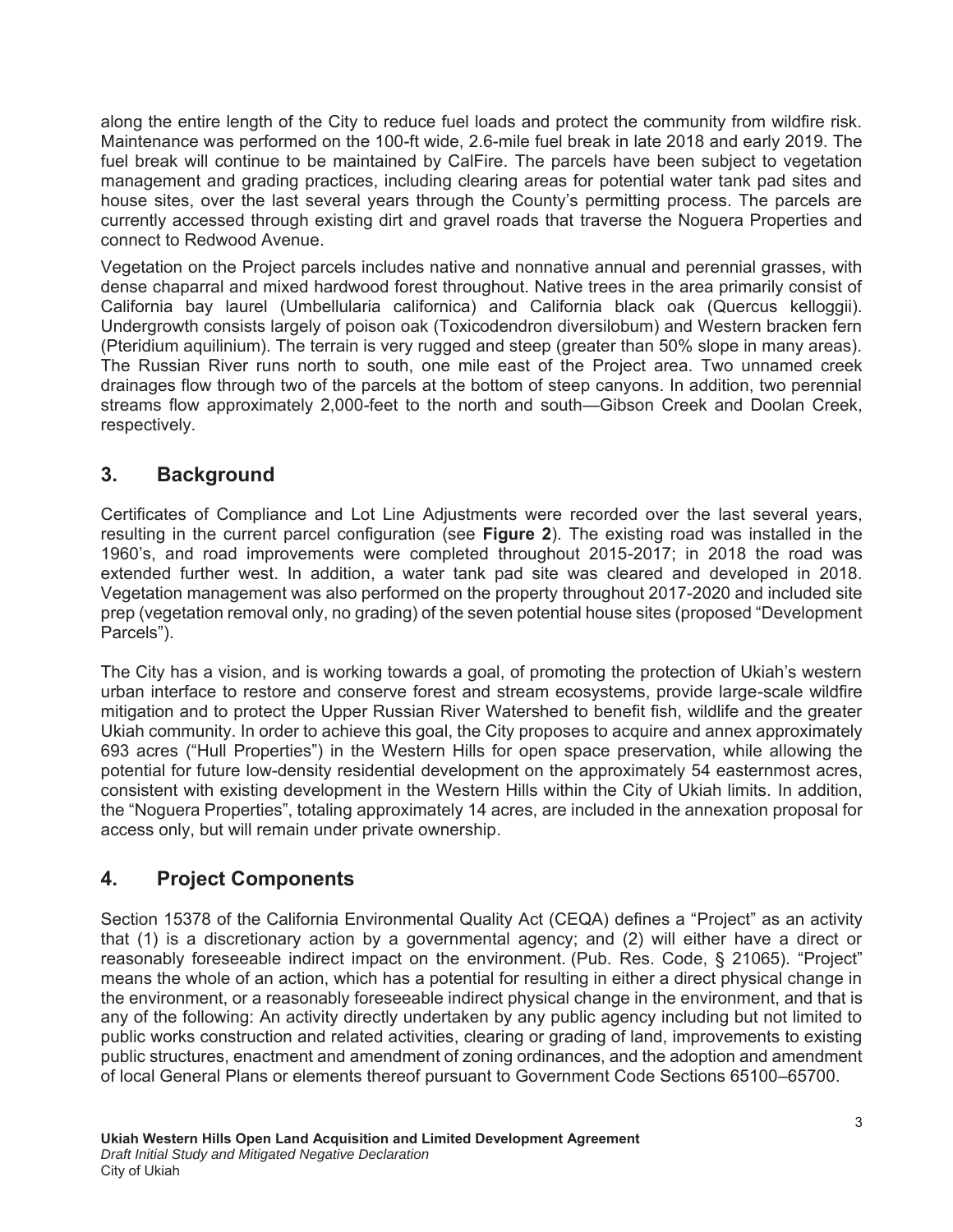Accordingly, for this CEQA analysis, the "Proposed Project" includes the following: 1) Acquisition and annexation of the parcels; 2) Prezoning the parcels to PF and R1-H (and associated Zoning Map and General Plan Map Amendments upon approval of the annexation application); 3) Lot Line Adjustment to reconfigure the existing parcels into seven lots ("Development Parcels") for future potential development; 4) Development Agreement between Hull Properties and the City allowing up to one single-family home and one accessory dwelling unit on each Development Parcel (14 units total); and 5) site improvements including extension of City utilities, road improvements, and construction of the water tank. Each of these components are described further in detail below.

## ACQUISITION & ANNEXATION

The Project proposes to annex the parcels listed below in **Table 1**, totaling approximately 707 acres ("Annexation Parcels") and within the County of Mendocino's jurisdiction, into the City of Ukiah. One approximately 188-acre parcel (APNs 157-050-03 & 157-060-003) was donated to the City in December, 2020. The City is currently actively pursuing the purchase and acquisition of the remaining parcels ("Hull Properties"), with the exception of the "Noguera Properties" (APNs 003-190-09 & 003- 110-90) which will be utilized for access only and remain under private ownership. In order to complete the acquisition, the City will enter into a Property Exchange and Development Agreement ("Development Agreement") with the current owner of the Hull Properties subject to the annexation application. Under the Development Agreement, the current owner will convey the Annexation Parcels to the City in exchange for real property owned by the City and a payment from the City of an amount to make up the difference between the fair market value of the exchanged properties. Under the Development Agreement, the City is required to submit its annexation application to the Mendocino County Local Agency Formation (LAFCo), after it acquires title to the Annexation Parcels.

The proposed parcels for annexation would be contiguous to existing City of Ukiah city limits. In accordance with LAFCo-adopted policies and procedures, the City would submit an application for annexation to LAFCo for approval of the overall Project. This Initial Study is intended to meet both the LAFCo and CEQA requirements for annexation and the overall Project.

Under CEQA, the term "responsible agency" includes all public agencies other than the lead agency that have discretionary power over the Proposed Project. Accordingly, the City of Ukiah is the lead agency and LAFCo is the responsible agency.

### PREZONE

The Annexation Parcels within the City's current SOI (Parcels 1-7, and a portion of Parcels 8 & 10 resulting from the Lot Line Adjustment) will be prezoned prior to their annexation into the City of Ukiah. Government Code Section 65859 allows the City of Ukiah to adopt (i.e., prezone) a zoning district for land outside of the city limits in anticipation of annexation and development. Under the provisions of the Government Code, the zoning district adopted by the City does not become effective unless and until the land is annexed into the City. Once the parcels are annexed into the City, the site(s) would not be developed until an applicant submits a project site plan for development on the Development Parcels. Until the property is annexed, it is subject to existing zoning under Mendocino County's Zoning Ordinance. After the City acquires title to the Annexation Parcels prior to their annexation into the City, those parcels used for municipal purposes are not subject to County zoning or building codes. Prezoning of the parcels will require a Zoning Map and General Plan Map Amendment upon approval of the annexation application.

The City proposes to annex approximately 640 acres total, collectively referred to as the "Conservation Parcels", for open space and conservation. Although the City does not currently have a standalone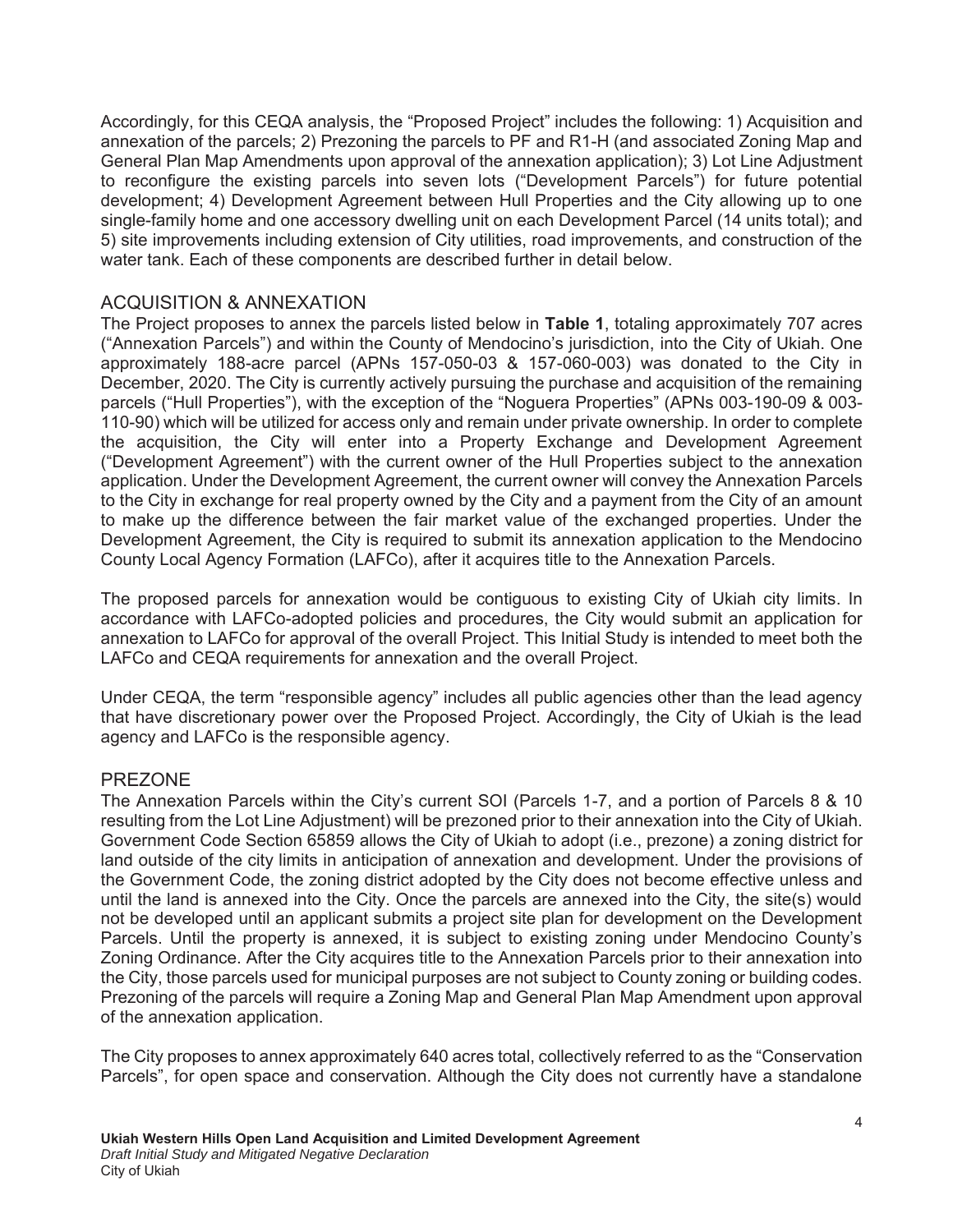Open Space zoning designation, the City's existing Public Facilities (PF) zoning designation encompasses lands within the City that contain open space and parks, as well as other public facilities. Accordingly, the portion of the proposed parcels within the current SOI (a portion of Parcels 8 & 10, totaling approximately 343 acres) intended for open space are referred to as the "Inside Conservation Parcels" and are proposed to be prezoned PF (with a "Public" General Plan land use designation) which specifically identifies public or quasi-public uses, including, but not limited to, natural resource conservation areas and parks and recreation. In addition, the City can utilize its parks ordinance (Division 1, Chapter 12 of the Ukiah City Code) to provide rules governing City and public use of PF zoned property. For the portion of the Conservation Parcels located outside of the SOI ("Outside Conservation Parcels," consisting of approximately 296 acres), the City will ensure that they remain preserved as open space through City Council resolution or other means, rather than prezoning them PF. Proposed Parcels 8 and 10 would effectively be "split zoned"; the portion within the SOI would be prezoned PF, while the remaining portion outside of the SOI would not be prezoned, but subject to a conservation easement, or other City Council action prohibiting development and preserving it as open space. See Figure 3, Proposed Parcel Configuration & Prezoning. Under Government Code Section 56742, City-owned parcels proposed for annexation are not required to be located within the City's SOI. City-owned parcels can be located anywhere in the County as long as they are less than 300 acres, owned by the City, and used for municipal purposes at the time of the annexation application.<sup>1</sup>

The proposed Development Parcels (all located within the current SOI, totaling approximately 54 acres) will be prezoned to Single-Family Residential-Hillside Overlay District (R1-H) with a General Plan Designation of Low Density Residential (LDR), consistent with adjacent City zoning and development patterns in the Western Hills. In addition, the Noguera Properties (APNs 003-190-09 & 003-110-90) will be prezoned R1-H for consistency with surrounding zoning and land uses, but are not included as Development Parcels, as they will continue to be utilized for access only. The –H Overlay District is intended to encourage planning, design, and development while preserving natural physical features and minimizing potential safety, water runoff and soil erosion concerns associated with the natural terrain.

This approach will allow the City to adequately preserve and protect the collective Conservation Parcels (640 acres total), while allowing orderly and clustered low-density residential development within the Development Parcels (54 acres).

## LOT LINE ADJUSTMENT

l

The Project also proposes a Lot Line Adjustment to reconfigure ten existing parcels and utilize up to seven lots (Development Parcels) ranging in sizes from 5 to 10 acres each for future single-family residential development, which Hull Properties intends to sell for individual development. See Table 1 below which identifies the existing and proposed parcels, as well as their proposed prezoning. Please also refer to Figure 2, which shows the existing parcel configuration and Figure 3, which shows the proposed configuration. Typically, Lot Line Adjustments are ministerial actions. However, as CEQA Guidelines Section 15268(d) states, "*Where a project involves an approval that contains elements of both a ministerial action and a discretionary action, the project will be deemed to be discretionary and will be subject to the requirements of CEQA*."

<sup>&</sup>lt;sup>1</sup> Under Section 56742, if the City conveys any such City-owned parcels after they were annexed, they automatically become detached from the City, unless they have become contiguous to the City limits.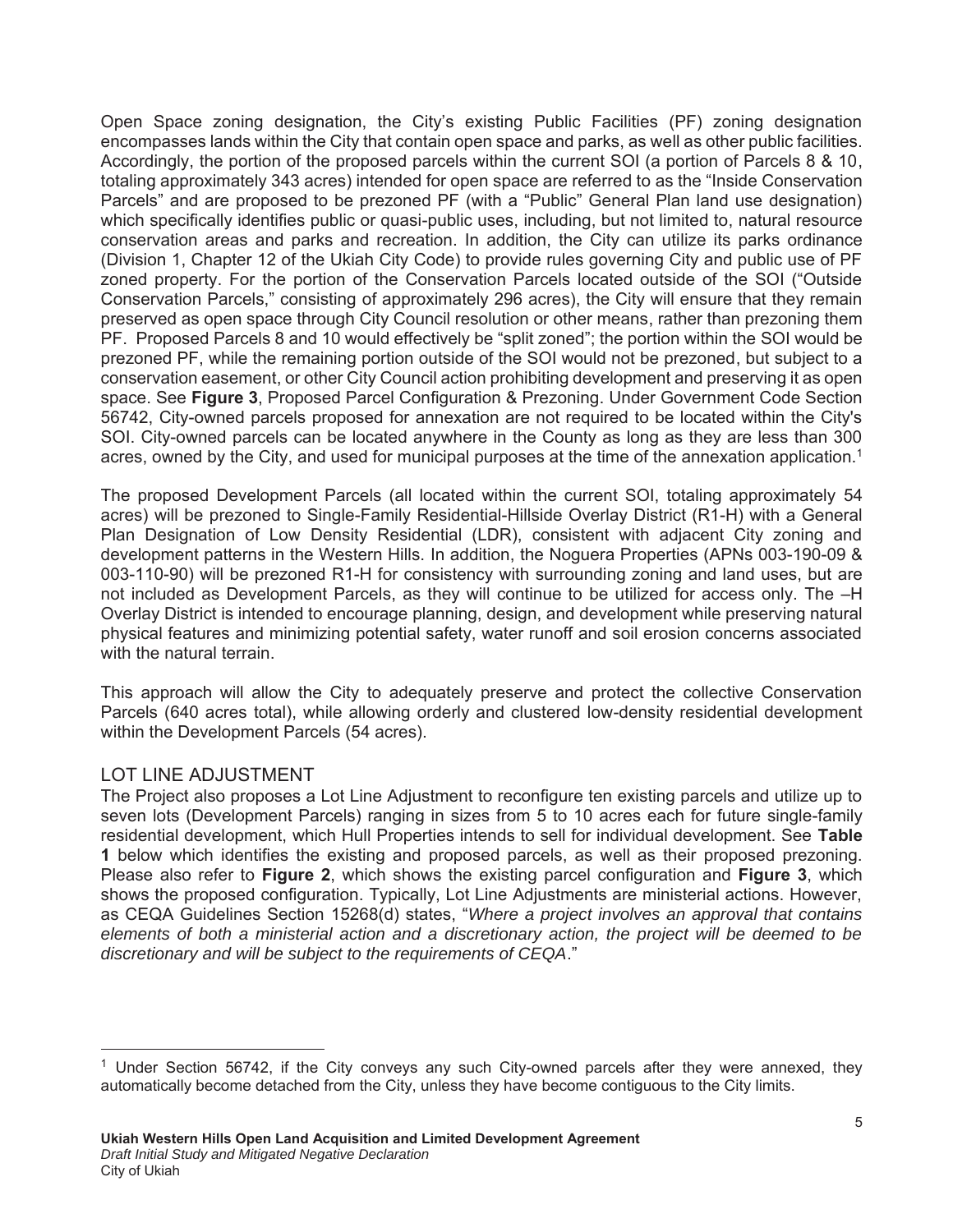*Table 1. Annexation Parcels, Proposed Lot Line Adjustment and Prezoning*

| Assessor's<br><b>Parcel</b><br><b>Number (APN)</b>          | <b>Existing</b><br><b>Size</b><br>$(+/acres)$ | <b>Proposed Size</b><br>$(+/-acres)$<br>through<br><b>Lot Line</b><br><b>Adjustments</b> | Resulting Parcel Configuration, Intended Use and<br><b>Proposed Prezoning</b>                                                                                                                                                                                                                                                       |  |  |  |  |
|-------------------------------------------------------------|-----------------------------------------------|------------------------------------------------------------------------------------------|-------------------------------------------------------------------------------------------------------------------------------------------------------------------------------------------------------------------------------------------------------------------------------------------------------------------------------------|--|--|--|--|
| 001-040-83                                                  | 77.6                                          | 9.8                                                                                      | Parcel 1 will become a Development Parcel intended<br>for single family residential development and<br>prezoned R1-H.                                                                                                                                                                                                               |  |  |  |  |
| 157-070<br>01,<br>157-070-02,<br>003-190-01 &<br>157-050-09 | 148.2                                         | 5.1                                                                                      | Parcel 2 on Existing Conditions Tentative Map,<br>contains several APNs but is one legal parcel (149<br>acres total). This parcel will become a Development<br>intended for single-family residential<br>Parcel<br>development and prezoned R1-H.                                                                                   |  |  |  |  |
| 157-050-11                                                  | 40.0                                          | 9.9                                                                                      | Parcel 3 will become a Development Parcel intended<br>single-family residential<br>development<br>for<br>and<br>prezoned R1-H.                                                                                                                                                                                                      |  |  |  |  |
| 157-050-02                                                  | 40.5                                          | 9.0                                                                                      | Parcel 4 will become a Development Parcel intended<br>single-family residential development and<br>for<br>prezoned R1-H.                                                                                                                                                                                                            |  |  |  |  |
| 157-050-01                                                  | 40.3                                          | 5.0                                                                                      | Parcel 5 will become a Development Parcel intended<br>for single-family residential development and<br>prezoned R1-H.                                                                                                                                                                                                               |  |  |  |  |
| 157-030-02                                                  | 20.0                                          | 9.7                                                                                      | Parcel 6 will become a Development Parcel intended<br>residential development and<br>single-family<br>for<br>prezoned R1-H.                                                                                                                                                                                                         |  |  |  |  |
| 157-050-12                                                  | 40.0                                          | 5.0                                                                                      | Parcel 7 will become a Development Parcel intended<br>single-family<br>residential development and<br>for<br>prezoned R1-H.                                                                                                                                                                                                         |  |  |  |  |
| 157-050-04 &<br>157-060-02                                  | 38.7                                          | 391.5                                                                                    | Parcel 8 will become a Conservation Parcel.<br>However, a portion of it will be located outside of the<br>City's current SOI. The portion within the SOI will be<br>prezoned PF. The proposed water tank will be placed<br>on this parcel within the existing water tank pad site<br>(on existing Parcel 2).                        |  |  |  |  |
| 157-030-03                                                  | 60.0                                          | 60.0                                                                                     | Parcel 9 is an Outside Conservation Parcel and will<br>not be prezoned.                                                                                                                                                                                                                                                             |  |  |  |  |
| 157-030-03 &<br>157-060-03                                  | 188.5                                         | 188.5                                                                                    | Parcel 10 will become a Conservation Parcel.<br>However, a portion of it will be located outside of the<br>City's current SOI. The portion within the SOI will be<br>prezoned PF.                                                                                                                                                   |  |  |  |  |
| "Noguera<br>Properties"<br>003-190-09 &<br>003-110-90       | 10.20<br>4.14                                 | 10.20<br>4.14                                                                            | These parcels contain the existing access road that<br>will be improved but remain under private ownership.<br>It will be included in the annexation proposal and<br>prezoned R1-H, consistent with surrounding zoning<br>and land uses, but no development is proposed; this<br>parcel is not included in the Lot Line Adjustment. |  |  |  |  |
| <b>TOTAL</b>                                                | $+/- 707$ acres                               |                                                                                          |                                                                                                                                                                                                                                                                                                                                     |  |  |  |  |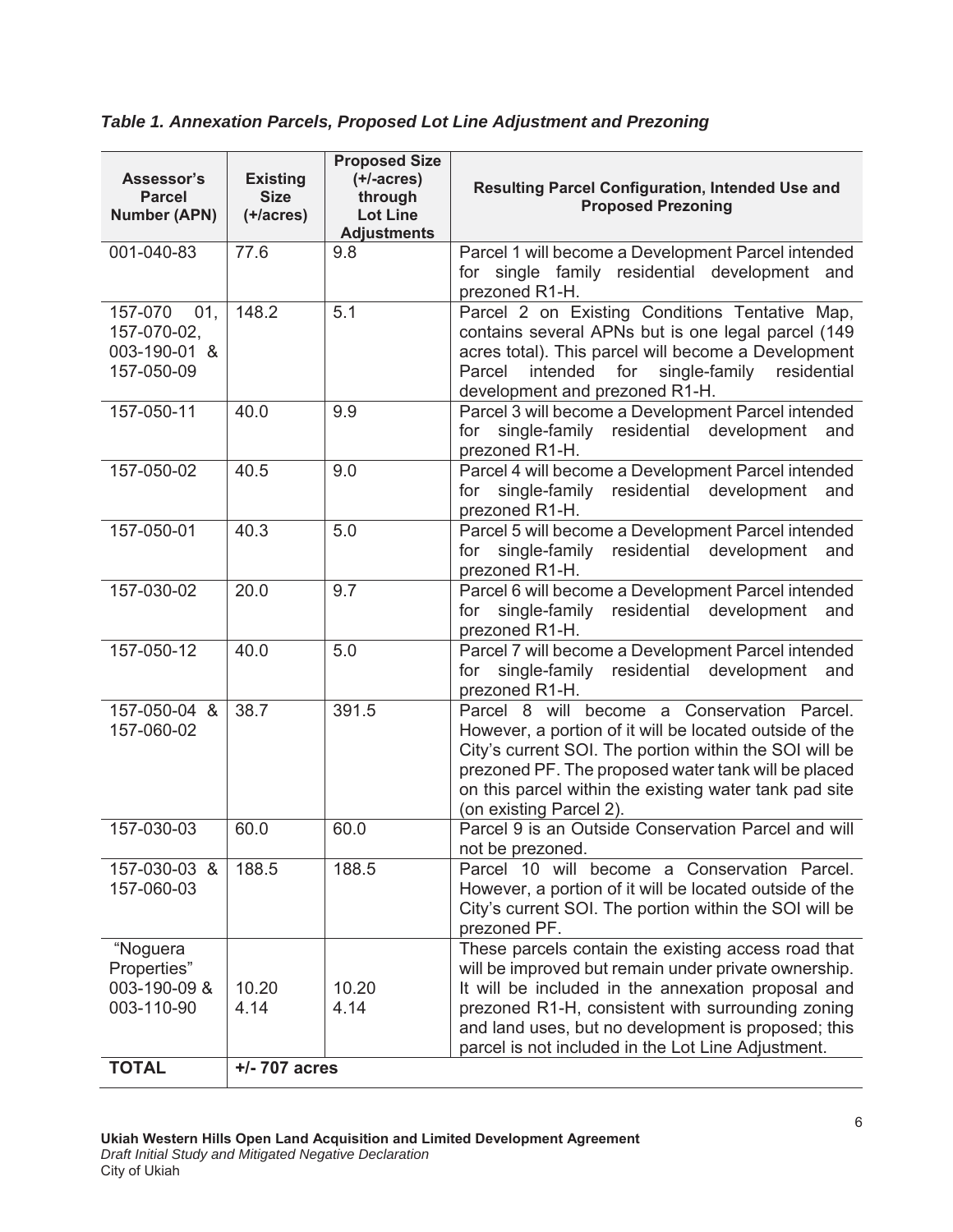## DEVELOPMENT AGREEMENT & ASSUMPTIONS

As previously noted, the total acreage to be potentially developed is approximately 54 acres. The remaining acreage of 640 acres, and the majority of the total acreage proposed for annexation, is intended for open space conservation. The proposed Development Agreement between Hull Properties and the City limits development to one single-family dwelling and one accessory dwelling unit (ADU) per parcel (14 units total). The Project does not propose any residential development at this time; after the parcels are annexed into the City the sites would not be developed until an applicant submits a project site plan for development, subject to discretionary review, as required by the City's Hillside Overlay Zoning District. However, no purchasers have been identified, and the timing of the sale and development of the properties is unknown. The Noguera Properties that will be annexed and utilized for access are not included in the Hull Properties Development Agreement.

While the R1 zoning district does not identify a maximum lot size, it typically contains single-family residential subdivision lots ranging in size from six thousand (6,000) to ten thousand (10,000) square feet. The –H Overlay District requires a minimum 10,000 square foot lot, and increases with the slope of the site. The –H Overlay District allows for single-family residential development and development of an ADU in areas with less than 50% slope (subject to approval of a discretionary Use Permit and Site Development Permit).

The City of Ukiah General Plan allows for six dwelling units per acre for the Low-Density Residential designation. However, because the proposed Development Agreement would limit development to one primary dwelling unit per parcel, for this analysis it is assumed that up to seven single-family homes will be developed. In addition, one ADU may be developed per lot, for a total of 14 units. While this "maximum buildout" scenario may not come to fruition based on site topography and building constraints, the above-described assumptions ensure that the Development Agreement portion of the Project is adequately analyzed under CEQA. All future development would be analyzed on a project level basis for consistency with land use policies; and would be subject to discretionary and environmental review of their individual and cumulative environmental impacts, as applicable. However, general construction information for single-family homes has been included in the analysis. Although the Noguera Properties will be prezoned R1-H for consistency with surrounding zoning and land uses, no development is proposed and the parcels will continue to be used for access only. For these reasons, development of these properties is not included in the development assumptions.

### INFRASTRUCTURE IMPROVEMENTS

Approximately one-half mile of the existing 18-ft wide gravel private access road beginning at the access point at the terminus of on Redwood Avenue (traversing the Noguera Properties), to the house sites, would be paved to serve the future housing development sites. The road improvements will include developing a cul-de-sac on Proposed Parcel 4 to serve the Development Parcels. The property owner/developer will complete the road improvements in compliance with applicable City requirements but the road will remain under private ownership that will be maintained by a Homeowner's Association (HOA) for future residential development.

City sewer, water and electric utilities would be extended to the area. The City will own and maintain utility infrastructure through the use of utility easements. All utilities will be undergrounded and located within or adjacent to existing access roads, on private parcels and previously disturbed areas. Easements will be required for all utility facilities in roadway and on parcels as necessary.

An onsite community sewer system with a holding tank and sewer line, rather than a leach field, will be constructed for discharging wastewater (effluent only) to a City sewer main at the end of Redwood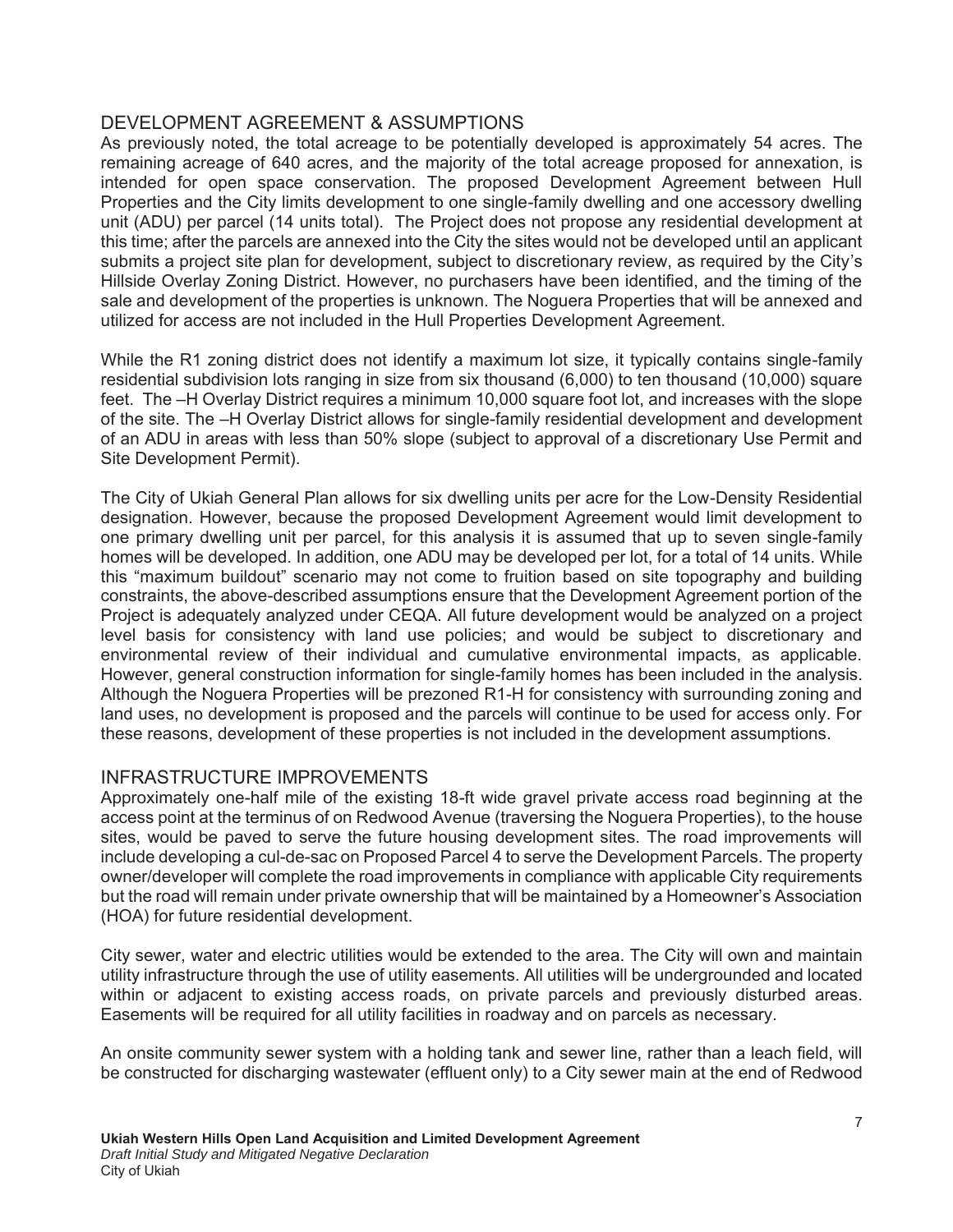Avenue. Proposed Development Parcels 1-3 are located within the Ukiah Valley Sanitation District (UVSD) service area, while Proposed Development Parcels 4-7 are not. However, sewer service would be provided to the Development Parcels by the City for parcels located both within and outside of the UVSD.

Water utilities would be extended by connecting the Development Parcels to the existing water main on Redwood Avenue. Water would be provided by the City. In addition to extending water utilities to the proposed residential developments, the City desires to add new water storage and fire protection facilities in the Western Hills. Therefore, an approximately 150,000-gallon (33ft x 33ft) water tank would be placed within the existing water tank pad site (identified by a blue dot on the Project Map).

Electric utilities would be extended from Helen/Redwood Ave to provide electric service. Easements will be required for all utility facilities in the roadway and on parcels as necessary to provide electric service. The electric system will be in accordance with State and Federal requirements.

## **CONSTRUCTION**

Proposed road improvements, and the underground extension of City utilities would be completed by the property owner. The water tank would be constructed by the City (or its contractors). Road improvements and utility extension is anticipated to take approximately 1-2 months, beginning in the summer 2021, pending project approval. Water tank construction would occur over 5-10 days. All construction will take place between the hours of 7:00 a.m. and 7:00 p.m., per the City's Noise Ordinance, and will require the use of typical construction equipment including, but not limited to: hand tools, power tools, heavy equipment, manlift, small crane, backhoe, dozer, excavator, forklift, paver, roller, tractor, water truck, grader, etc. Construction equipment and staging will be located within existing disturbed areas and roadways. It is anticipated that approximately 8-10 construction workers will be required.

Extension of utilities would require 3-24" wide trenches to be dug within the access road or other disturbed areas for approximately one-half-mile from the connection point within Redwood Avenue to the Development Parcels. Because the road and water tank pad site are pre-existing, minimal vegetation removal and grading will be required; no trees are proposed for removal. Additional grading may be required to extend driveways to the cul-de-sac and access road. Standard Best Management Practices including, but not limited to, the placement of straw, mulch, seeding, straw wattles, silt fencing, etc. will be implemented during construction, as appropriate.

Residential development would not begin until a buyer purchases one of the proposed Development Parcels and submits a site-specific plan for development. Typically, construction of a single-family dwelling takes approximately 6-10 months to complete and would require the use of the aforementioned standard construction equipment.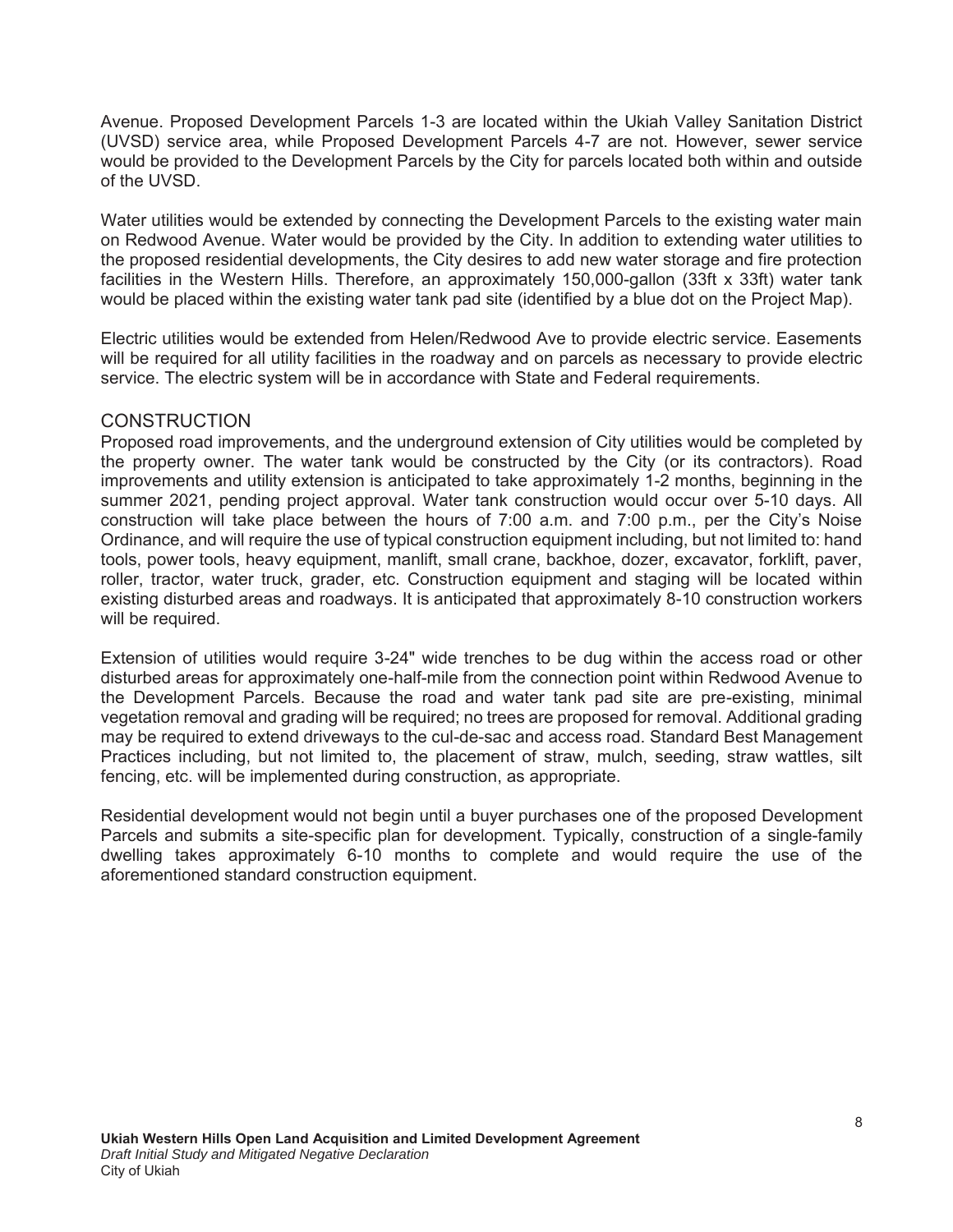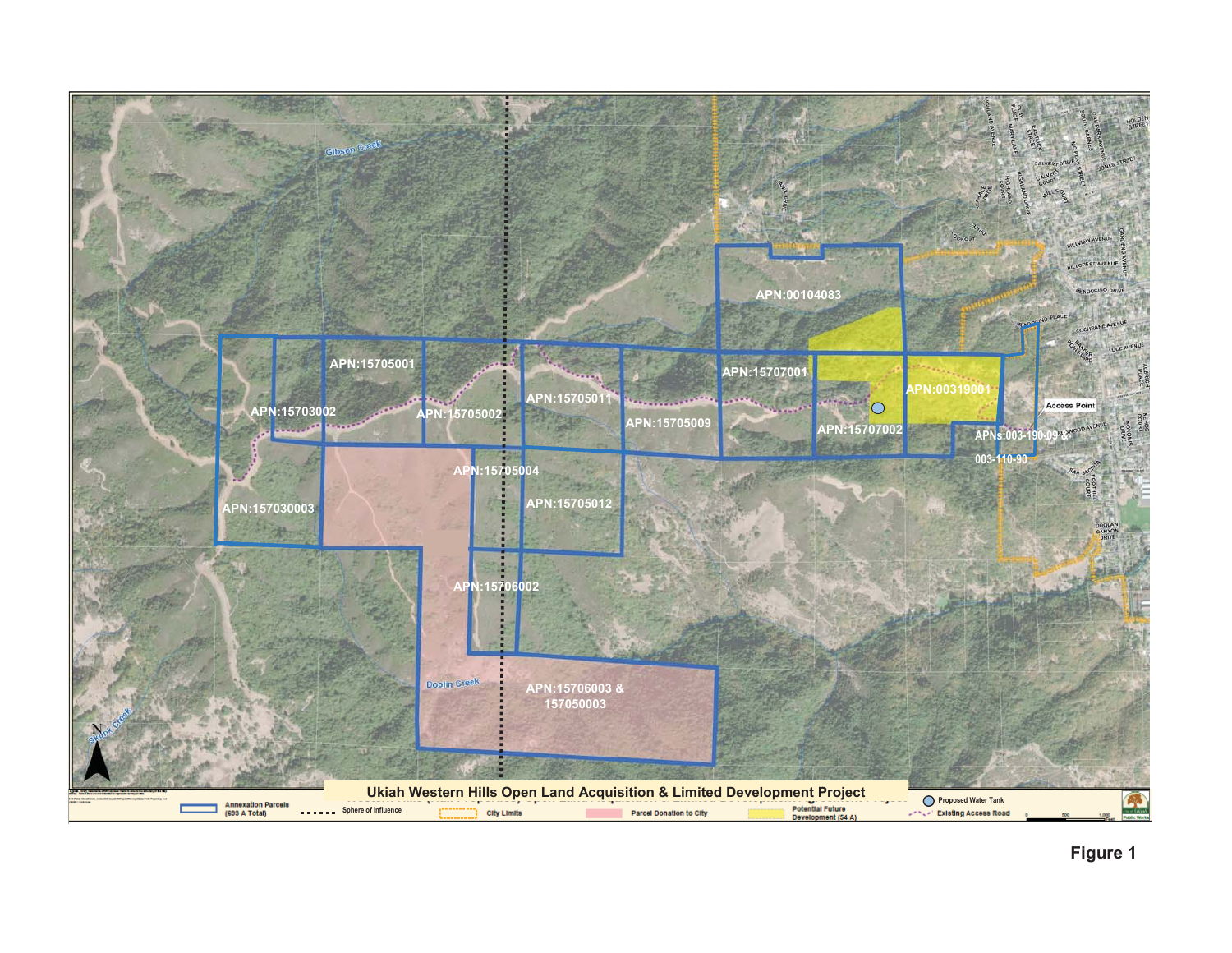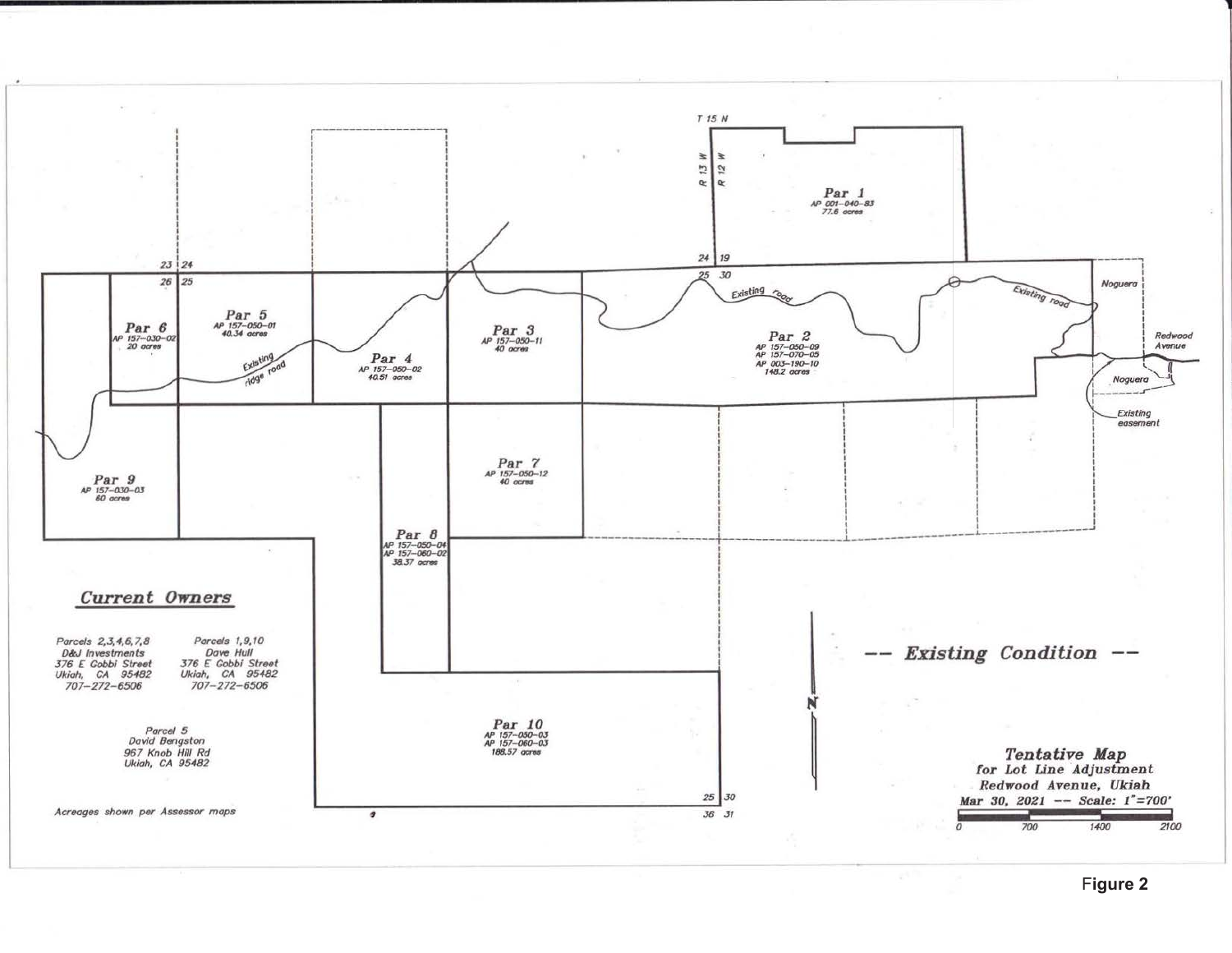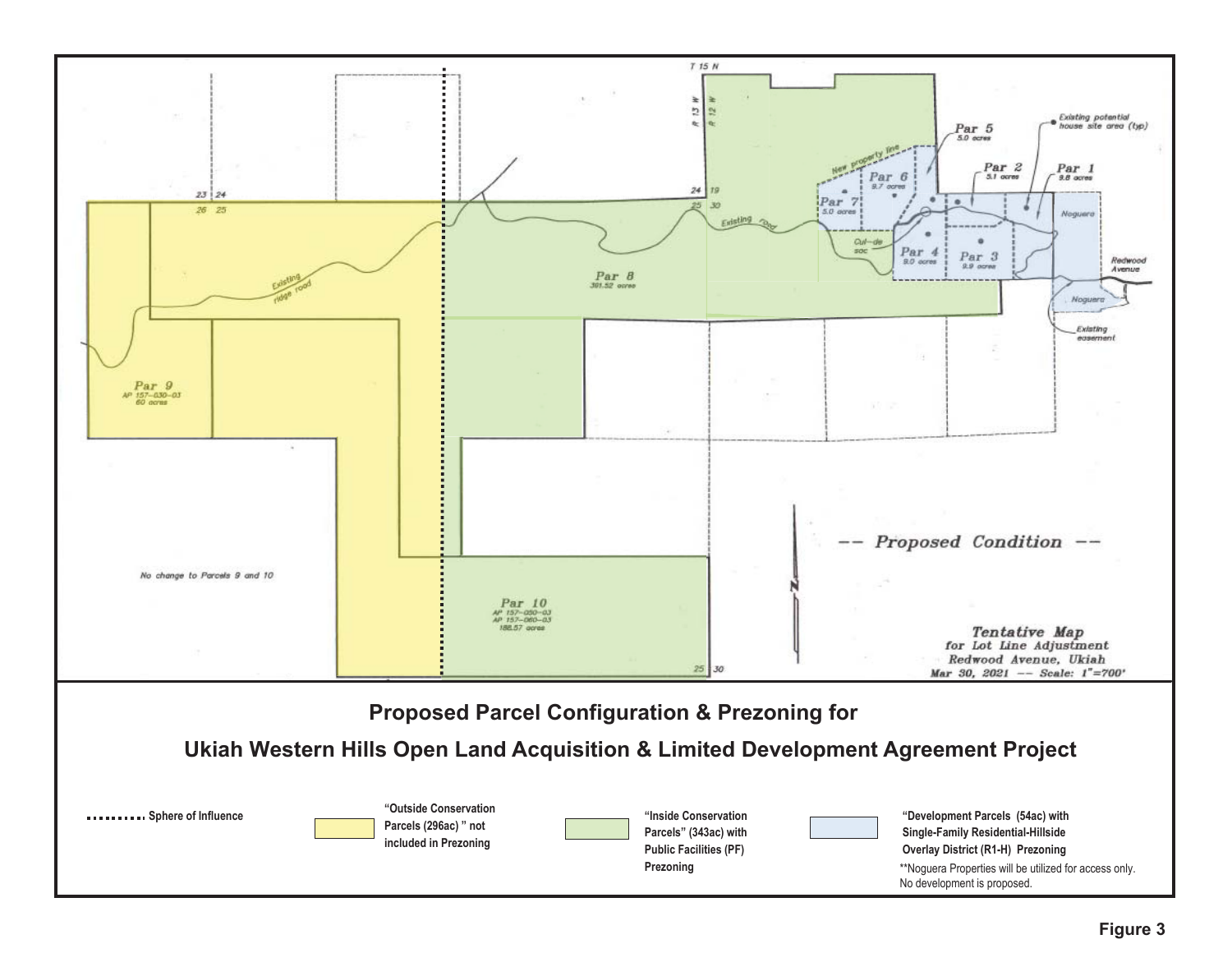# **III. ENVIRONMENTAL FACTORS POTENTIALLY AFFECTED**

**Purpose of the Initial Environmental Study:** This Initial Study has been prepared consistent with CEQA Guidelines Section 15063, to determine if the Project, as proposed, would have a significant impact upon the environment.

The environmental factors checked below would be potentially affected by this Project, involving at least one impact that is a "Potentially Significant Impact" as indicated by the checklist on the following pages.

|           | Aesthetics                  |     | Agriculture & Forestry          | IХI         | <b>Air Quality</b>                        |
|-----------|-----------------------------|-----|---------------------------------|-------------|-------------------------------------------|
| $\bowtie$ | <b>Biological Resources</b> | IХI | <b>Cultural Resources</b>       |             | Energy                                    |
| $\bowtie$ | Geology / Soils             |     | <b>Greenhouse Gas Emissions</b> |             | $\boxtimes$ Hazards & Hazardous Materials |
| $\bowtie$ | Hydrology/Water Quality     |     | Land Use / Planning             |             | <b>Mineral Resources</b>                  |
| $\bowtie$ | Noise                       |     | Population / Housing            |             | <b>Public Services</b>                    |
|           | Recreation                  |     | Transportation                  | IXI         | <b>Tribal Cultural Resources</b>          |
| $\bowtie$ | Utilities/Service Systems   |     | Wildfire                        | $\boxtimes$ | Mandatory Findings of<br>Significance     |

**Summary of Findings:** The City proposes to acquire and annex approximately 693 acres ("Hull Properties") in the Western Hills for open space preservation, while allowing the potential for future low-density residential development on the approximately 54 easternmost acres, consistent with existing development in the Western Hills within the City of Ukiah limits. In addition, the "Noguera Properties", totaling approximately 14 acres, will be included in the annexation proposal for access only, but will remain under private ownership.

Project components including the acquisition, annexation, and prezoning of parcels (and associated Zoning Map and General Plan Map Amendments), in addition to the Lot Line Adjustment, would not directly result in impacts to the physical environment. Therefore, they are not discussed in detail throughout the resource sections related to physical environmental impacts.

However, under the Development Agreement, infrastructure improvements and the potential construction of up to seven single-family homes and associated ADUs, could result in a total of 14 units within the easternmost 54 acres of the Project area. It is unknown whether all of the single family homes, and ADUs in particular, would be developed, but physical impacts would vary depending on location, intensity, and other siting factors. However, the Proposed Project does not include specific development designs or proposals, nor does it grant any entitlements for development. Once the parcels are annexed into the City, the site(s) would not be developed until an applicant submits a project site plan for development on the Development Parcels. Regardless, for the purposes of this CEQA analysis, it is assumed that the development will occur. Although the Noguera Properties will be prezoned R1-H for consistency with surrounding zoning and land uses, they are not included in the Development Agreement and no development is proposed; the parcels will continue to be used for access only. For these reasons, these parcels are not included as Development Parcels and have not been included in the development assumptions.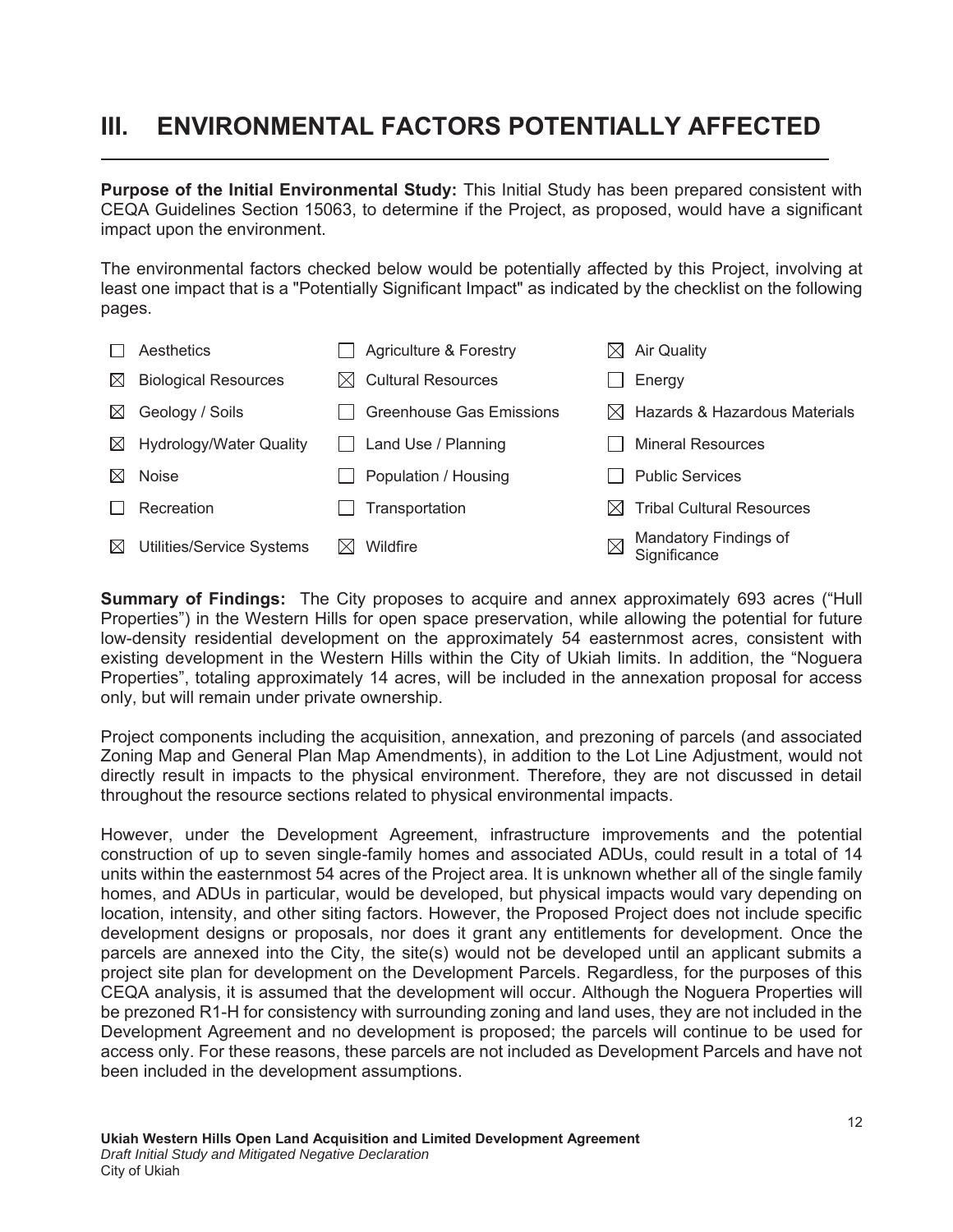As described throughout the Initial Study, construction and ground disturbing activities associated with these components could result in direct significant impacts to Air Quality, Biological Resources, Cultural /Tribal Cultural Resources, Geology and Soils, Hazards and Hazardous Materials, Hydrology and Water Quality, Noise, Utilities and Service Systems, and Wildfire. However, mitigation measures identified within the aforementioned sections would reduce impacts to less than significant. Mitigation measures identified within the Initial Study and Mitigated Negative Declaration related to ground disturbing activities and construction for road and utility improvements, as well as residential development, will be included in the Development Agreement and Lot Line Adjustment as Conditions of Approval to ensure that they are implemented accordingly. A Mitigation Monitoring and Reporting Program is provided in Section VII of this Initial Study.

All future residential development would be analyzed on a project level basis for consistency with land use policies; and would be subject to discretionary and environmental review of their individual and cumulative environmental impacts, as applicable.

Based upon the analysis contained within this Initial Study and Mitigated Negative Declaration, all potential impacts resulting from the Proposed Project would be less than significant with incorporation of mitigation.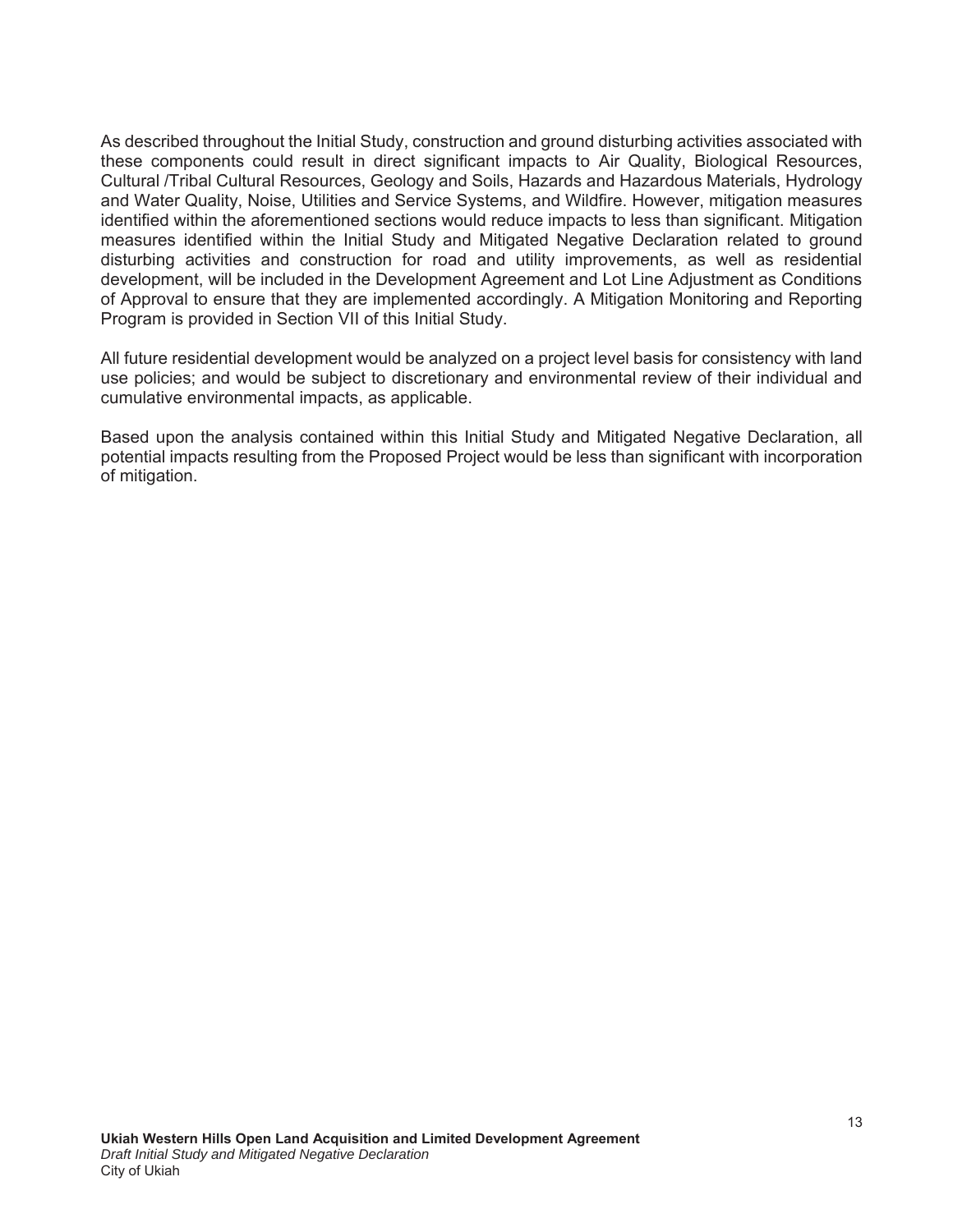# **IV. DETERMINATION**

On the basis of the initial evaluation that follows:

\_\_\_\_ I find that the proposed Project COULD NOT have a significant effect on the environment, and a NEGATIVE DECLARATION will be prepared.

 $X$  I find that although the proposed Project could have a significant effect on the environment, there will not be a significant effect in this case because mitigation measures and project revisions have been identified that would reduce all impacts to a less than significant level. A MITIGATED NEGATIVE DECLARATION will be prepared.

I find that the proposed Project MAY have a significant effect on the environment. An ENVIRONMENTAL IMPACT REPORT is required.

\_\_\_\_\_ I find that the proposed Project MAY have a "potentially significant impact" or "potentially significant unless mitigated" impact on the environment, but at least one effect 1) has been adequately analyzed in an earlier document pursuant to applicable legal standards, and 2) has been addressed by mitigation measures based on the earlier analysis as described on attached sheets. An ENVIRONMENTAL IMPACT REPORT is required, but it must analyze only the effects that remain to be addressed.

I find that although the proposed Project could have a significant effect on the environment, because all potentially significant effects (a) have been analyzed adequately in an earlier EIR or NEGATIVE DECLARATION pursuant to applicable standards, and (b) have been avoided or mitigated pursuant to that earlier EIR or NEGATIVE DECLARATION, including revisions or mitigation measures that are imposed upon the proposed Project, nothing further is required.

Mulle dru

Signature **Date** 

Michelle Irace, Planning Manager Community Development Department City of Ukiah mirace@cityofukiah.com

April 16, 2021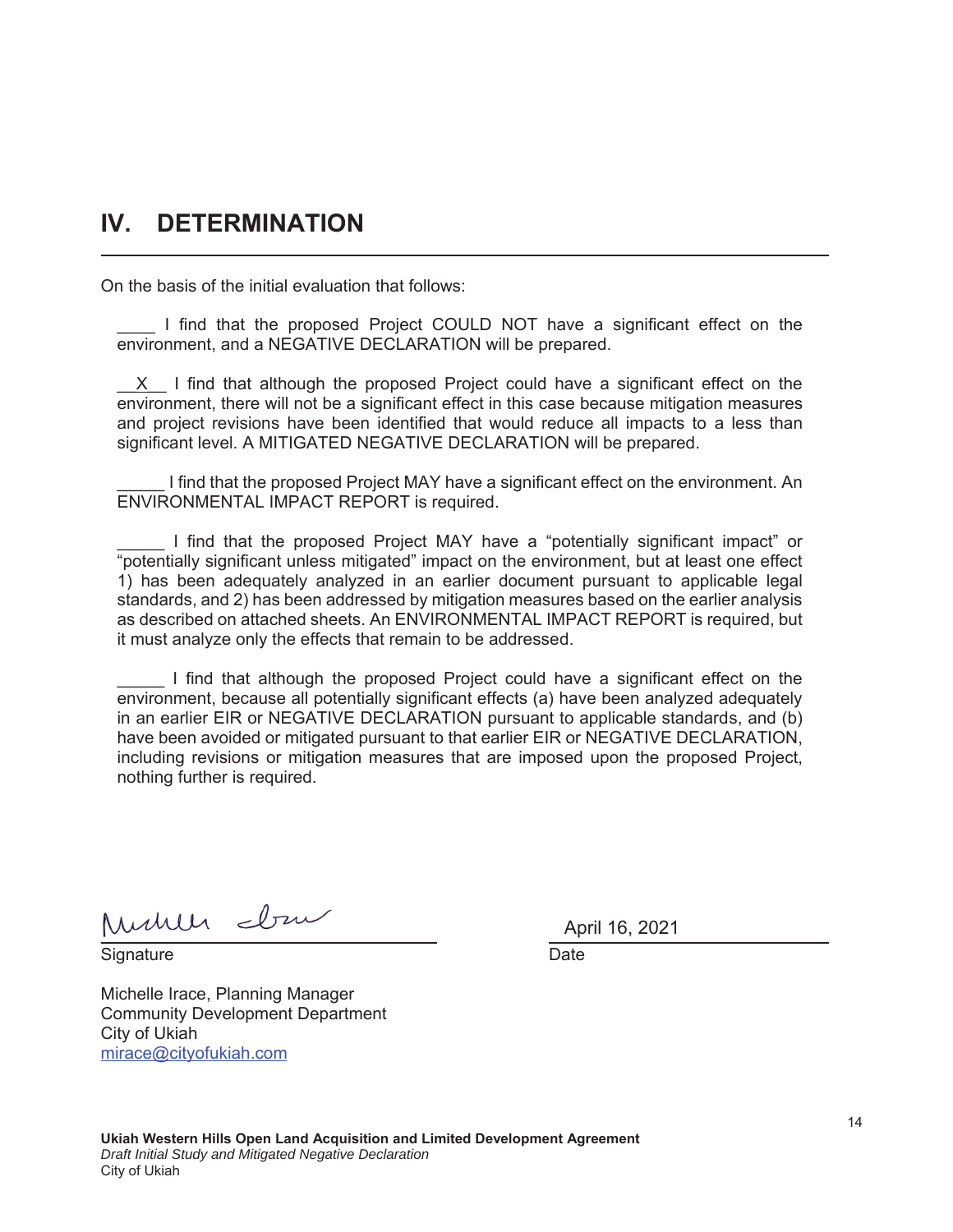# **V. EVALUATION OF ENVIRONMENTAL IMPACTS**

The purpose of this Initial Study/Negative Declaration (IS/MND) is to provide an analysis of the potential environmental consequences as a result of the proposed Project. The environmental evaluation relied on the following categories of impacts, noted as column headings in the IS checklist, in accordance with CEQA Guidelines Appendix G.

**Potentially Significant Impact**" is appropriate if there is substantial evidence that an effect may be significant. If there are one or more "Potentially Significant Impact" entries when the determination is made, an EIR is required.

**Less Than Significant With Mitigation Incorporated"** applies where the incorporation of mitigation measures has reduced an effect from "Potentially Significant Impact" to a "Less Than Significant Impact."

**"Less Than Significant Impact"** applies where the Project would not result in a significant effect (i.e., the Project impact would be less than significant without the need to incorporate mitigation).

**Allerth Inducated is obtained the Project would not result in any impact in the category or the category or the category or the category or the category or the category or the category or the category or the category or t** does not apply. This may be because the impact category does not apply to the proposed Project (for instance, the Project Site is not within a surface fault rupture hazard zone), or because of other projectspecific factors.

# 1. **Aesthetics**

| <b>AESTHETICS.</b> Would the project:                                                                                                                                                                                                                                                                                                                                                     | Potentially<br>Significant<br>Impact | Less Than<br>Significant<br>with<br>Mitigation | Less Than<br>Significant<br>Impact | No Impact |
|-------------------------------------------------------------------------------------------------------------------------------------------------------------------------------------------------------------------------------------------------------------------------------------------------------------------------------------------------------------------------------------------|--------------------------------------|------------------------------------------------|------------------------------------|-----------|
| a) Have a substantial adverse effect on a scenic vista?                                                                                                                                                                                                                                                                                                                                   |                                      |                                                |                                    |           |
| b) Substantially damage scenic resources, including, but not<br>limited to, trees, rock outcroppings, and historic buildings<br>within a state scenic highway?                                                                                                                                                                                                                            |                                      |                                                |                                    |           |
| c) In nonurbanized areas, substantially degrade the existing<br>visual character or quality of public views of the site and its<br>surroundings? (Public views are those that are experienced<br>from publicly accessible vantage point). If the project is in an<br>urbanized area, would the project conflict with applicable<br>zoning and other regulations governing scenic quality? |                                      |                                                |                                    |           |
| d) Create a new source of substantial light or glare which<br>would adversely affect day or nighttime views in the area?                                                                                                                                                                                                                                                                  |                                      |                                                |                                    |           |

**Significance Criteria:** Aesthetic impacts would be significant if the Project resulted in the obstruction of any scenic vista open to the public, damage to significant scenic resources within a designated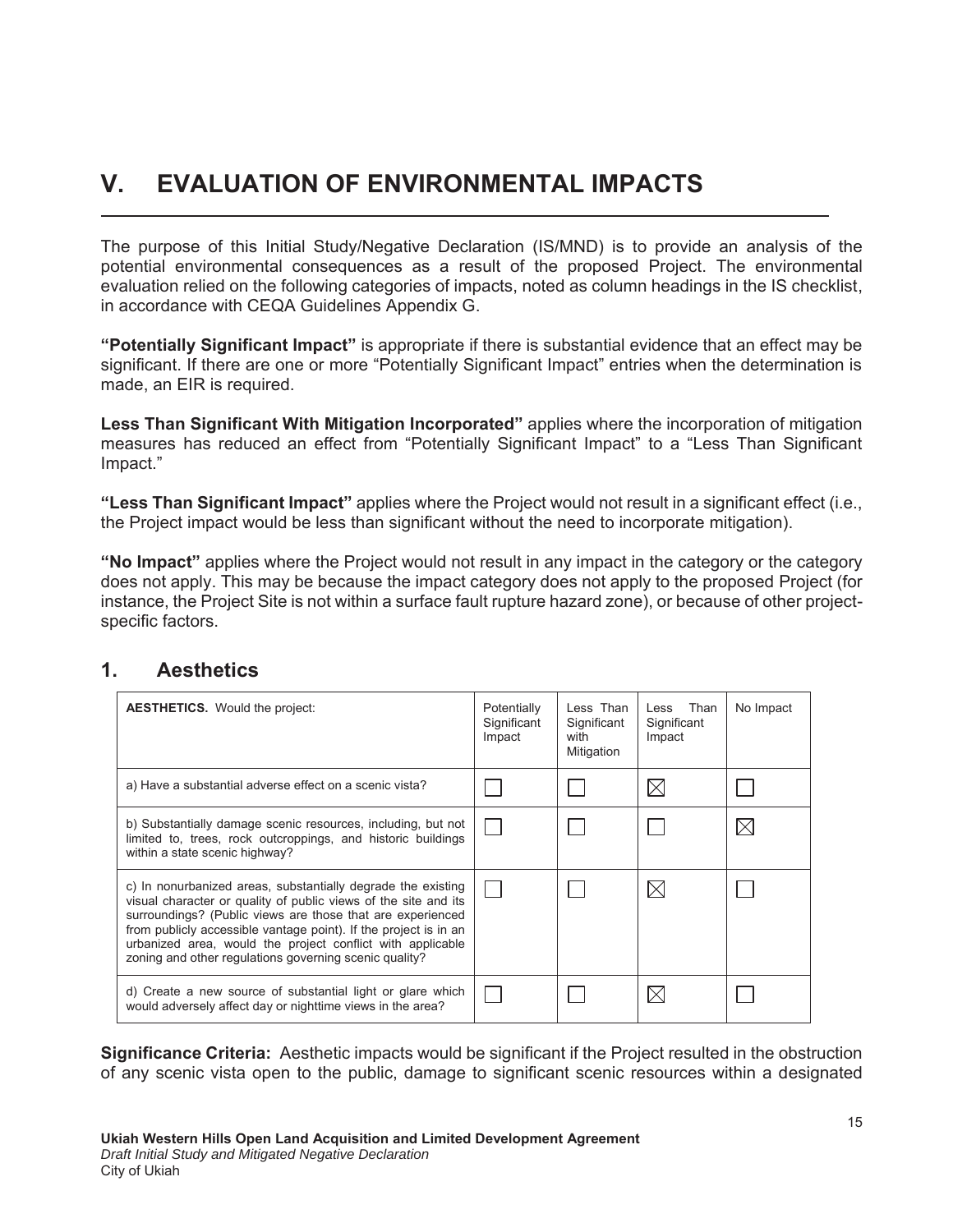State scenic highway, substantial degradation to the existing visual character or quality of the site and its surroundings from public views, or generate new sources of light or glare that would adversely affect day or nighttime views in the area, including that which would directly illuminate or reflect upon adjacent property or could be directly seen by motorists or persons residing, working or otherwise situated within sight of the Project.

**Environmental Setting:** The City of Ukiah is located within the Ukiah Valley, and scenic resources include not only the natural environment, but the built environment as well. One of the most notable scenic resources in the City limits is the Western Hills. Views of expansive hillsides to the north, East and south, within the County jurisdiction, also surround the City. Some hillsides are densely forested with evergreen trees, while others are relatively open in comparison, dominated by mature oak trees set amid scrub and grasslands. Some residential development is visible within the Western Hills from the valley floor. Water in the form of creeks, streams, and rivers is often a prominent feature in the landscape as well. Protecting the natural scenic features has been a priority for the City.

The Mendocino County General Plan identifies the Mendocino Coast, Redwood groves and the pygmy forests are scenic resources in the County. Many open space and scenic areas in Mendocino County are protected under easements managed by land trusts, none of which are located within the vicinity of the Proposed Project. According to the Ukiah Valley Area Plan (UVAP), development in the inland portion of Mendocino County is generally concentrated into nodes surrounded by open space and agriculture. This development pattern contributes to the rural "small town" character of the Ukiah valley. Preserving this character is essential to the community vision for the future. The western and eastern hills frame the valley, creating an aesthetic resource for residents and visitors. Many developed portions of the valley enjoy sweeping views of open space and the hillsides, adding character and economic value to property throughout the valley.

The Project site(s) consists of mostly undeveloped parcels with firebreaks and private access roads. The parcels have been subject to vegetation management and grading practices, including clearing areas for potential water tank pad sites and house sites, over the last several years through the County's permitting process. Vegetation on the Project parcels includes native and nonnative annual and perennial grasses, with dense chaparral and mixed hardwood forest throughout.

**Discussion: (a & c) Less than significant impact.** Scenic vistas are typically described as areas of natural beauty with features such as topography, watercourses, rock outcrops, and natural vegetation that contribute to the landscape's quality. The Western Hills, including the Project site are considered a scenic vista. Generally speaking, public views of the Western Hills are available from roadways, and adjacent residential areas within the valley floor. Some residential development is visible within the Western Hills from the valley floor.

The main purpose of the Project is to acquire and preserve open space for scenic and biological preservation. Approximately 640 acres would remain open space, while 54 acres would be potentially developed with up to 14 units (one single-family dwelling and one ADU per lot). Although the Project does not include specific development proposals for construction of the homes, the Development Agreement allows the potential for the homes to be built at some point in the future. Future development of these homes, in addition to construction of the water tank and infrastructure improvements, could have the potential to impact scenic vistas and the visual character of the area, depending on location, height, siting, design, proximity to scenic resources, etc. However, the potential homes are all proposed in the lowest elevation of the Project area, therefore limiting visual impact from the valley floor. In addition, as outlined in the City's Zoning Ordinance (UCC Section 9018), R1 zoning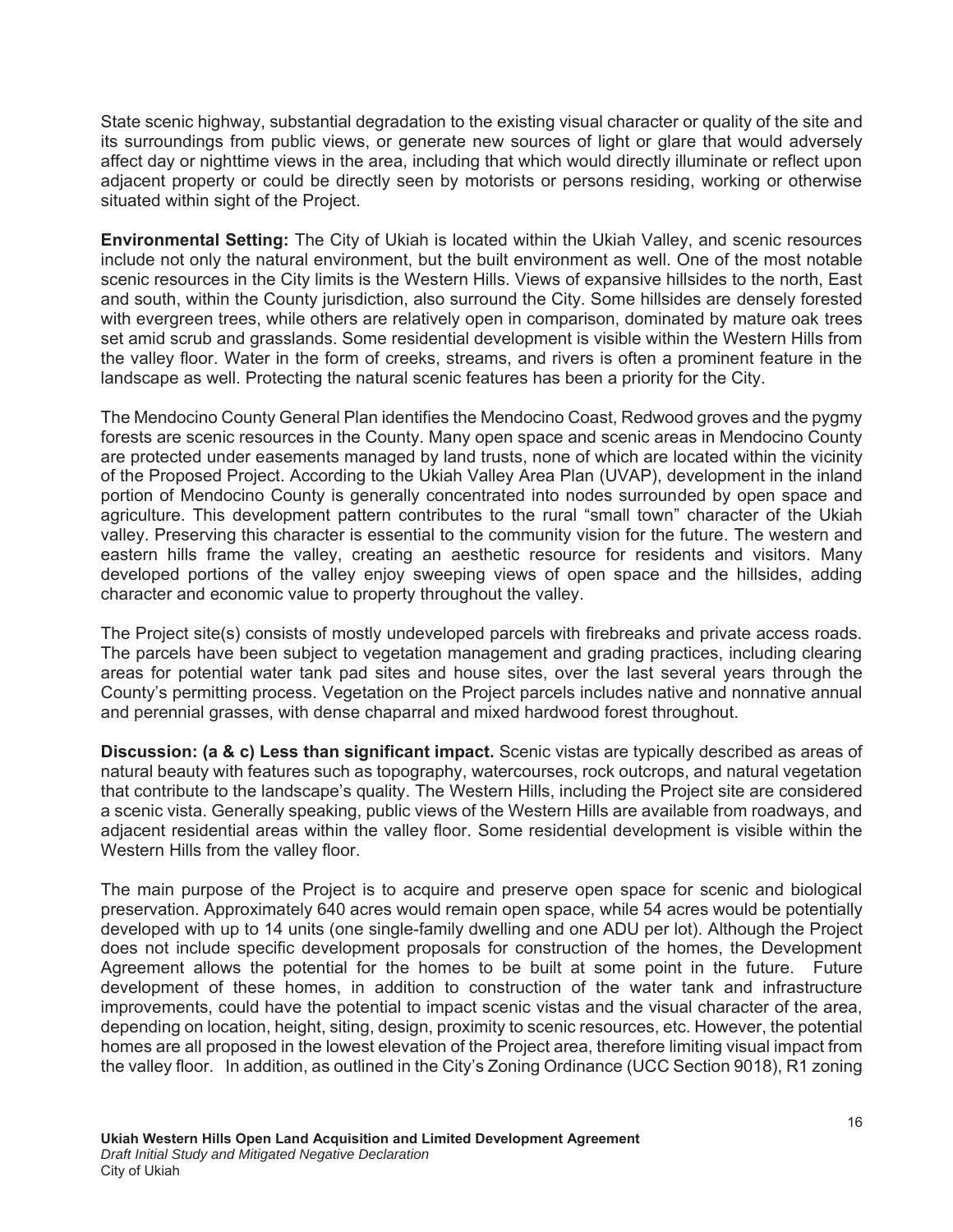contains development standards including a 30-foot height limitation for single-family home. This scale of potential development would be similar to residential development in the area east of the site. While the easternmost portion of the Project that could be developed with homes, development of these homes would not substantially degrade a scenic vista or the visual character of the area, as it is assumed they would be constructed within the existing house sites and not require a substantial amount of vegetation removal. In addition, one of the intentions of the –H District is to preserve outstanding natural physical features, such as the highest crest of a hill, natural rock outcroppings, major tree belts, etc. Allowing the development of homes on the easternmost portion of the site, while preventing residential development on the remaining 640 acres, will ensure orderly development patterns to prevent sprawl and visual degradation within the Western Hills. The assumed low-density development pattern is consistent and contributes to the rural "small town" character of the Ukiah Valley and consistent with proposed City zoning for the sites. In addition, future residential development would be subject to discretionary and environmental review, and be required to comply with City regulations for height, setbacks, and other development standards established to protect natural features and scenic resources within the Western Hills. Therefore, the potential residential development associated with the Project would not conflict with applicable zoning and other regulations governing scenic quality.

Sewer, water and electric utilities would be extended from Redwood Avenue to the house sites, but would be located underground within the existing roadway to avoid visual impacts. The proposed water tank (33 ft x 33ft) would be colored a shade of green to blend in with the landscape. The water tank site has already been cleared of vegetation and is surrounded by trees, making it less visible to the public. Due to the location and topography of the site, and distance from public views, such as those in adjacent residential areas or views from the valley floor, the proposed water tank would not significantly impact scenic resources on the site or in the area. Visual impacts related to trenching and other construction activities to extend utilities would be temporary.

For the aforementioned reasons, the Project would not result in a significant impact to scenic vistas, nor the visual character of the site or area. Impacts would be **less than significant.** 

**(b) No impact.** According to the California Department of Transportation's (Caltrans) State Scenic Highway System Map, there are no designated state scenic highways within the vicinity of the project. In addition, there are no highways identified as eligible for state designation. Therefore, the Project would not substantially damage scenic resources, including, but not limited to, trees, rock outcroppings, and historic buildings within a state scenic highway. Lastly, the City's General Plan, the County General Plan and the Ukiah Valley Area Plan do not designate any local scenic roads in the Project area; **no impact** to scenic resources within a designated scenic corridor would occur.

(d) Less than significant impact. New sources of light and glare associated with future residential development could include building-mounted outdoor lighting, indoor residential lighting, and new sources of glare from windows and cars). All lighting would be required to be downshielded and comply with the Dark Skies Ordinance to protect nighttime views. These sources of light and glare would be typical of those associated with low-density residential development and would not be considered "substantial". Therefore, impacts would be **less than significant.**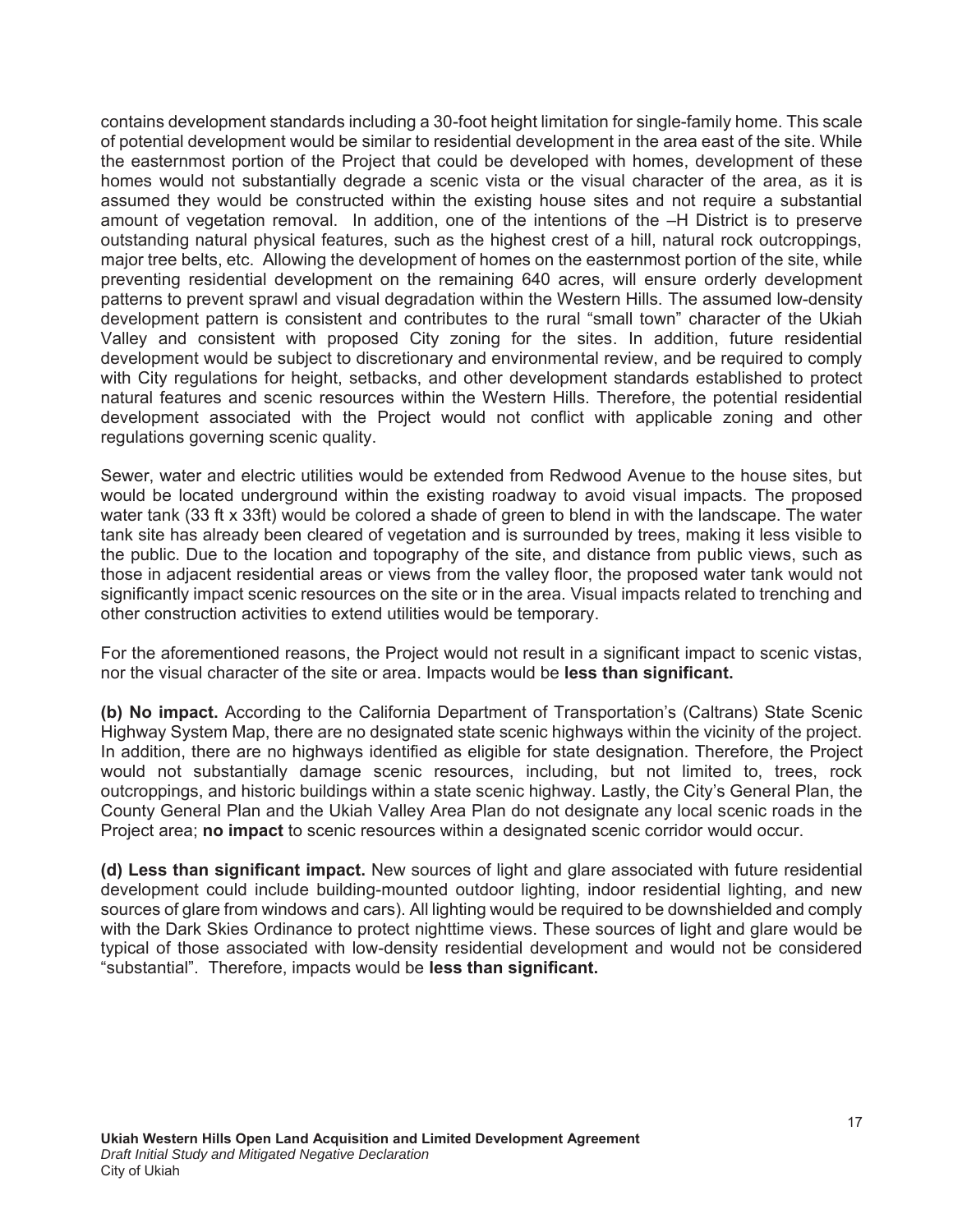# **2.** Agriculture and Forestry Resources

| <b>AGRICULTURE AND FORESTRY RESOURCES.</b> In determining whether impacts to agricultural resources are significant<br>environmental effects, lead agencies may refer to the California Agricultural Land Evaluation and Site Assessment Model<br>(1997) prepared by the California Dept. of Conservation as an optional model to use in assessing impacts on agriculture<br>and farmland. In determining whether impacts to forest resources, including timberland, are significant environmental<br>effects, lead agencies may refer to information compiled by the California Department of Forestry and Fire Protection<br>regarding the state's inventory of forest land, including the Forest and Range Assessment Project and the Forest Legacy<br>Assessment project; and forest carbon measurement methodology provided in Forest Protocols adopted by the California<br>Air Resources Board. |                                      |                                                |                                       |           |  |  |
|--------------------------------------------------------------------------------------------------------------------------------------------------------------------------------------------------------------------------------------------------------------------------------------------------------------------------------------------------------------------------------------------------------------------------------------------------------------------------------------------------------------------------------------------------------------------------------------------------------------------------------------------------------------------------------------------------------------------------------------------------------------------------------------------------------------------------------------------------------------------------------------------------------|--------------------------------------|------------------------------------------------|---------------------------------------|-----------|--|--|
| Would the project:                                                                                                                                                                                                                                                                                                                                                                                                                                                                                                                                                                                                                                                                                                                                                                                                                                                                                     | Potentially<br>Significant<br>Impact | Less Than<br>Significant<br>with<br>Mitigation | Than<br>Less<br>Significant<br>Impact | No Impact |  |  |
| a) Convert Prime Farmland, Unique Farmland, or Farmland of<br>Statewide Importance (Farmland), as shown on the maps<br>prepared pursuant to the Farmland Mapping and Monitoring<br>Program of the California Resources Agency, to non-<br>agricultural use?                                                                                                                                                                                                                                                                                                                                                                                                                                                                                                                                                                                                                                            |                                      |                                                | $\boxtimes$                           |           |  |  |
| b) Conflict with existing zoning for agricultural use, or a<br>Williamson Act contract?                                                                                                                                                                                                                                                                                                                                                                                                                                                                                                                                                                                                                                                                                                                                                                                                                |                                      |                                                | $\boxtimes$                           |           |  |  |
| c) Conflict with existing zoning for, or cause rezoning of, forest<br>land (as defined in Public Resources Code section 12220(q)),<br>timberland (as defined by Public Resources Code section<br>4526), or timberland zoned Timberland Production (as defined<br>by Government Code section 51104(g))?                                                                                                                                                                                                                                                                                                                                                                                                                                                                                                                                                                                                 |                                      |                                                | $\boxtimes$                           |           |  |  |
| d) Result in the loss of forest land or conversion of forest land<br>to non-forest use?                                                                                                                                                                                                                                                                                                                                                                                                                                                                                                                                                                                                                                                                                                                                                                                                                |                                      |                                                | $\boxtimes$                           |           |  |  |
| e) Involve other changes in the existing environment which,<br>due to their location or nature, could result in conversion of<br>Farmland, to non-agricultural use or conversion of forest land<br>to non-forest use?                                                                                                                                                                                                                                                                                                                                                                                                                                                                                                                                                                                                                                                                                  |                                      |                                                | $\boxtimes$                           |           |  |  |

**Significance Criteria:** The Proposed Project would have a potentially significant impact on agricultural resources if it would convert prime farmland to a non-agricultural use, conflict with a Williamson Act contract, or disrupt a viable and locally important agricultural use. The Project would have a potentially significant impact on forestry resources if it would result in the loss, rezoning or conversion of forestland to a non-forest use.

**Environmental Setting:** According to the UVAP, early agricultural efforts in the Ukiah Valley included the raising of livestock, and the growing of various grains, hay, alfalfa, and hops. When the Northwestern Pacific Railroad was completed in 1889; prunes, potatoes, pears, and hops could be grown and sent to San Francisco and other regional markets. Wine grapes were planted, and irrigation was practiced on a small scale. Through the 1950's, hops, pears, prunes and grapes were the most widely planted crops in the Ukiah Valley. After the railroad was completed, lumber mills sprang up in the Ukiah Valley and became the major industry in Mendocino County as trains took redwood logs and processed boards south to the San Francisco region.

Today, much of the active agricultural land in the UVAP planning area is located on the valley floor and lower elevations along the Russian River system. Only a limited percentage of the valley's agricultural lands are currently protected under Williamson Act Agricultural Preserve contracts. The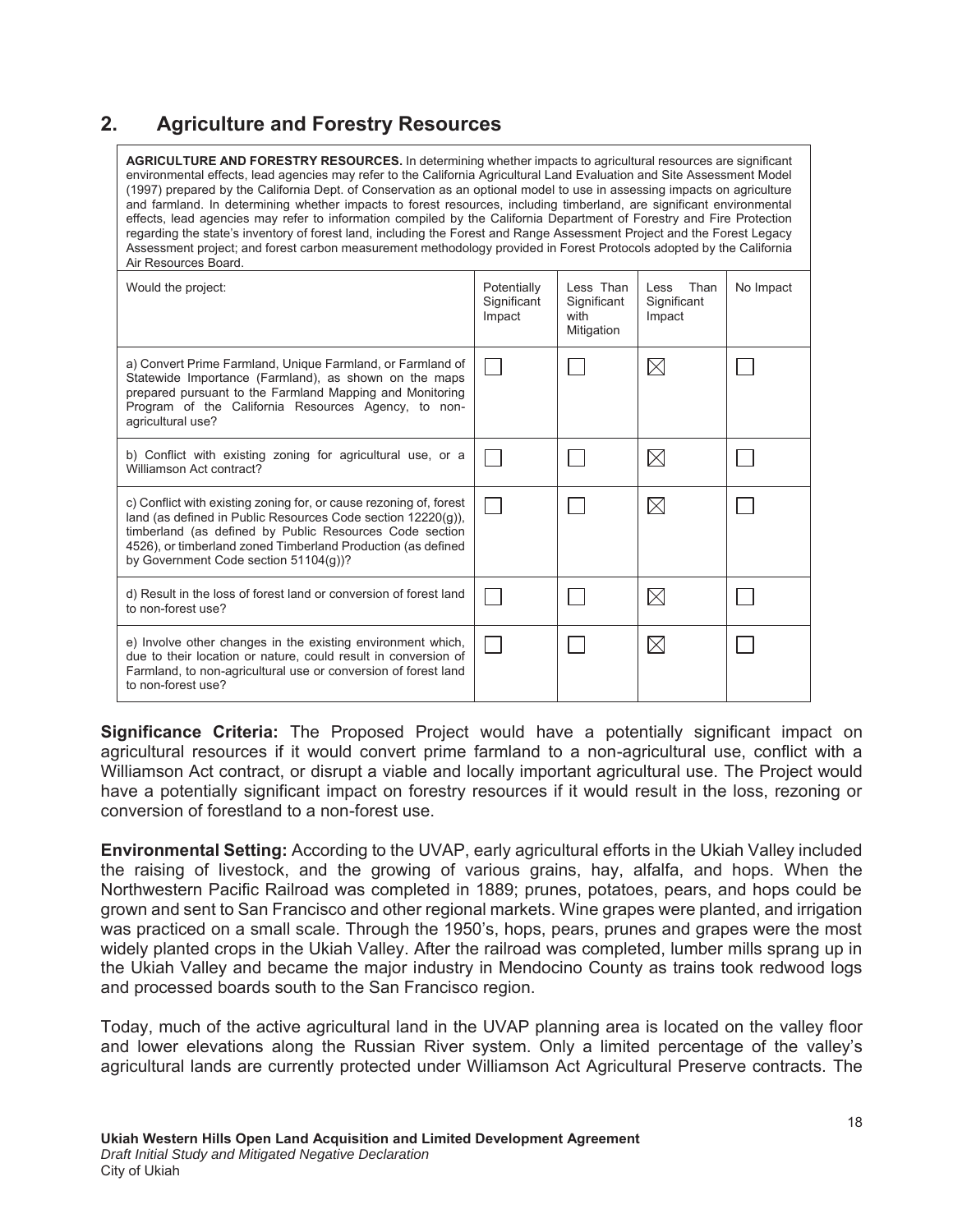County of Mendocino contains three zoning districts for agricultural uses: Agricultural (A-G), Rangeland (R-L), or Forestland (F-L). However, there are some active agricultural lands in unincorporated Mendocino County that currently in production that are not zoned for agricultural or rangeland uses. According to the County's Public GIS system, there are no Williamson Act contracts within the Project site.

There are no zoning districts within the City limits for Agriculture or Timber Preserve. While there is an overlay for agriculture in the zoning ordinance, it is not applied over any parcel within the City limits.

**Discussion: (a-e) Less than significant.** According to the California Department of Conservation. Farmland Mapping & Monitoring Program, California Important Farmland Finder, the Project area does not contain Unique Farmland, or Farmland of Statewide Importance. However, the site is designated as Grazing Land, which is defined as land on which the existing vegetation is suited to the grazing of livestock but has not been used for grazing. There are no agricultural uses or Williamson Act contracts on-site or in the immediate vicinity. The Project would not convert Farmland, conflict with existing zoning for agriculture or forest land, and would not involve changes to the environment that would result in the conversion of agricultural resources to non-agriculture uses. Therefore, impacts to agricultural resources would be less than significant.

# **3.** Air Quality

| AIR QUALITY. Where available, the significance criteria established by the applicable air quality management district or air<br>pollution control district may be relied upon to make the following determinations. |                                      |                                                |                                    |           |  |  |
|---------------------------------------------------------------------------------------------------------------------------------------------------------------------------------------------------------------------|--------------------------------------|------------------------------------------------|------------------------------------|-----------|--|--|
| Would the project:                                                                                                                                                                                                  | Potentially<br>Significant<br>Impact | Less Than<br>Significant<br>with<br>Mitigation | Less Than<br>Significant<br>Impact | No Impact |  |  |
| a) Conflict with or obstruct implementation of the applicable air<br>quality plan?                                                                                                                                  |                                      |                                                |                                    |           |  |  |
| b) Result in a cumulatively considerable net increase of any<br>criteria pollutant for which the project region is non-attainment<br>under an applicable federal or state ambient air quality<br>standard?          |                                      |                                                |                                    |           |  |  |
| Expose sensitive receptors to substantial pollutant<br>C)<br>concentrations?                                                                                                                                        |                                      |                                                |                                    |           |  |  |
| d) Result in other emissions (such as those leading to odors)<br>adversely affecting a substantial number of people?                                                                                                |                                      |                                                |                                    |           |  |  |

**Significance Criteria:** The Proposed Project would have a significant impact to air quality if it would conflict with an air quality plan, result in a cumulatively considerable net increase of criteria pollutant which the Mendocino County Air Quality Management District (MCAQMD) has designated as nonattainment, expose sensitive receptors to substantial concentrations of air pollutants, or result in emissions that create objectionable odors or otherwise adversely affect a substantial number of people.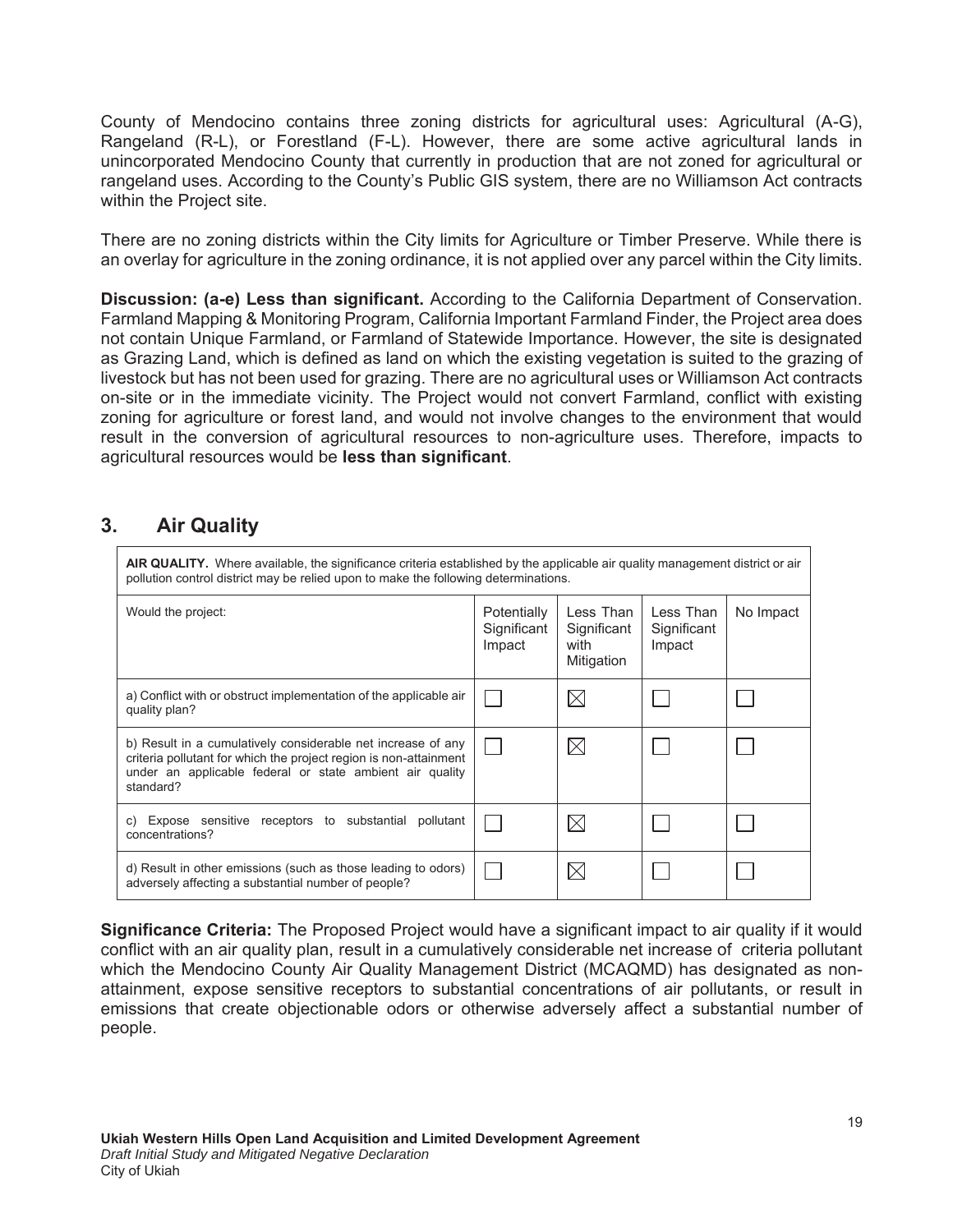**Environmental Setting:** The Project is located within the North Coast Air Basin (NCAB), which includes Del Norte, Humboldt, Trinity, Mendocino, and northern Sonoma Counties, and is under the jurisdiction of the Mendocino County Air Quality Management District (MCAQMD). The area's climate is considered Mediterranean, with warm, dry summers and cooler, wet winters. Summer high temperatures average in the 90's with high temperatures on very warm days exceeding 105 degrees. Summer low temperatures range between 50-60 degrees. Winter high temperatures generally range in the 50's and 60's. The average annual temperature is 58 degrees. Winter cold-air inversions are common in the valley from November to February.

Prevailing winds are generally from the north. Prevailing strong summer winds come from the northwest; however, winds can come from the south and east under certain short-lived conditions. In early autumn, strong, dry offshore winds may occur for several days in a row, which may cause air pollution created in the Sacramento Valley, Santa Rosa Plain, or even San Francisco Bay Area to move into the Ukiah Valley.

The MCAQMD, which includes the City of Ukiah and surrounding areas, is designated as nonattainment for the State Standard for airborne particulate matter less than 10 microns in size (PM10). Particulate matter (PM) has significant documented health effects. The California Clean Air Act requires that any district that does not meet the PM<sup>10</sup> standard make continuing progress to attain the standard at the earliest practicable date. The primary sources of PM10 are wood combustion emissions, fugitive dust from construction projects, automobile emissions and industry. Nonattainment of PM<sup>10</sup> is most likely to occur during inversions in the winter.

Regulation 1 of the MCAQMD contains three rules related to the control of fugitive dust:

- $\bullet$  Rule 1-400(a) prohibits activities that "cause injury, detriment, nuisance or annoyance to a considerable number of persons...or which endanger the...health or safety of...the public…"
- Rule 1-430(a) prohibits activities which "...may allow unnecessary amounts of particulate matter to become airborne..."
- Rule 1-430(b) requires that "...reasonable precautions shall be taken to prevent particulate matter from becoming airborne…"

The MCAQMD provides the following significance thresholds for construction emissions:

- 1. 54 pounds per day of ROG  $\frac{1}{2}$  (reactive organic gas)
- 2. 54 pounds per day of NOx  $\frac{1}{100}$  oxides of nitrogen as nitrogen dioxide)
- 3. 82 pounds per day of PM10 (particulate matter less than 10 microns in size)
- 4. 54 pounds per day of  $PM^{2.5}$   $\ddots$  (airborne particulate matter with a diameter of 2.5 microns or less)
- 5. Best Management Practices for Fugitive Dust PM<sup>10</sup> and PM<sup>2.5</sup>

**Discussion: (a-d) Less than significant impact with mitigation incorporated.** Improvement of roadways, installation of utilities, and construction of the water tank, as well as future potential construction of single-family homes could result in impacts to air quality. Short-term construction related impacts (emissions and dust) would result from grading, vegetation removal, trenching, paving, operation of construction equipment, and vehicle trips associated with construction workers. The nearest sensitive receptor is the residence located at 680 Redwood Avenue, adjacent to the access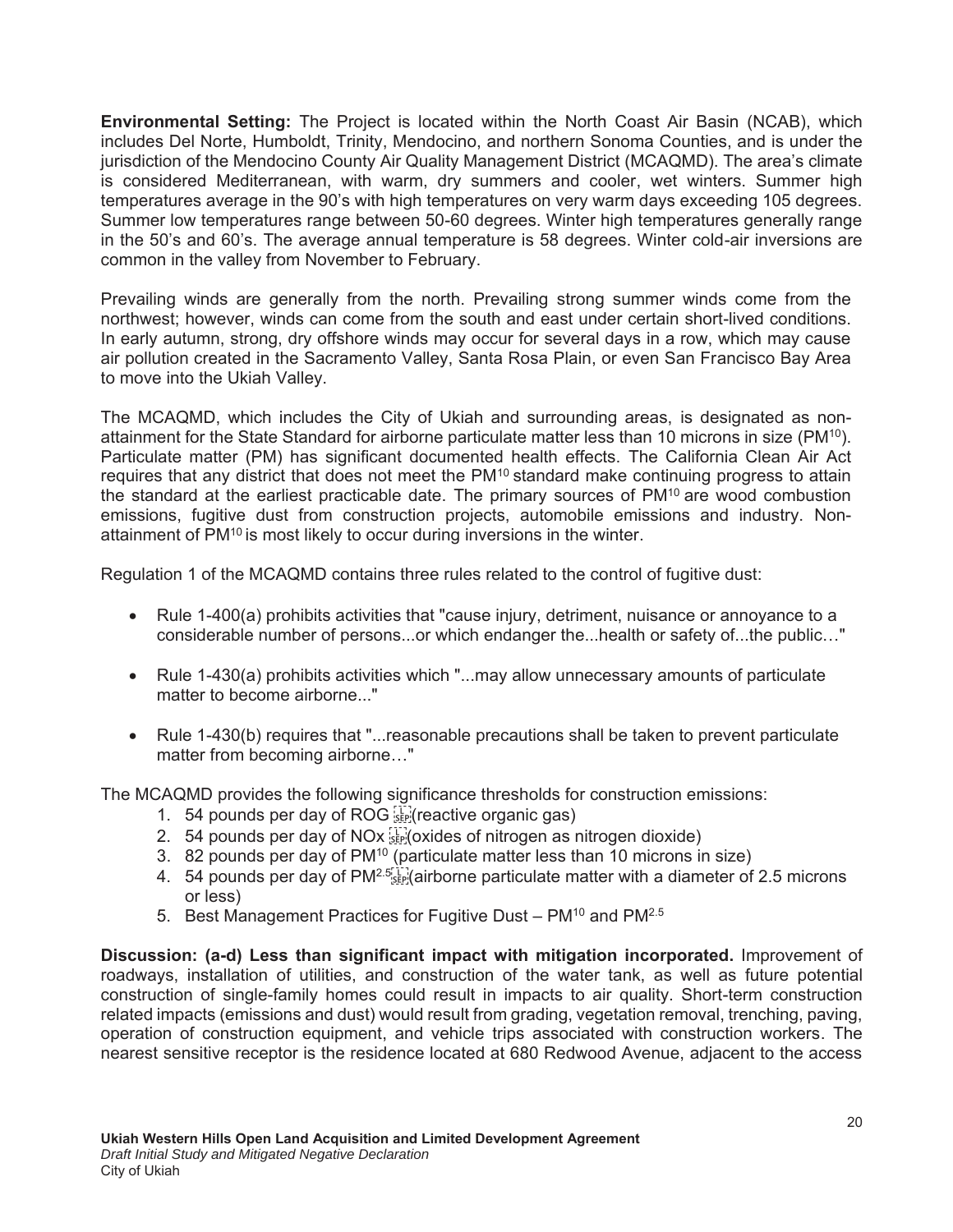point and approximately 700 ft away from proposed Development Parcel 1 (and further from the existing "house site" on this parcel).

MCAQMD has a set of standard Best Management Practices (BMPs) and mitigation measures for construction projects that are intended to reduce air quality impacts and ensure that projects remain in attainment with air quality thresholds. In addition, in accordance with the City's Hillside Overlay District, each individual housing project will require discretionary and environmental review and may require additional mitigation and air quality permits. With incorporation of the mitigation measures identified below, air quality impacts associated with short-term construction would be less than significant with mitigation incorporated.

Long-term air quality impacts associated with single-family residential development is typically minimal and generally associated with vehicle trips, wood burning stoves, landscape and maintenance activities, etc. However, existing building codes requiring energy efficient and low emitting equipment and features for new residential development (see Section 6, Energy, Section 8, Greenhouse Gas Emission, and Section 17, Transportation of this Initial Study for more information). With adherence to the aforementioned regulations, and others intended to reduce emissions and impacts to air quality, impacts from operation of the Project would be less than significant.

The MCAQMD has not established separate significance thresholds for cumulative operational emissions. The nature of air emissions is largely a cumulative impact. As a result, no single project is sufficient in size to, by itself, result in nonattainment of ambient air quality standards. Instead, a project's individual emissions contribute to existing cumulatively significant adverse air quality impacts. The MCAQMD developed the operational thresholds of significance based on the level above which a project's individual emissions would result in a cumulatively considerable contribution to the North Coast Air Basin's existing air quality conditions. Therefore, a project that exceeds the MCAQMD operational thresholds would also be a cumulatively considerable contribution to a significant cumulative impact. Because each individual construction project (including development of the singlefamily homes) is required to be in attainment with the established MCAQMD thresholds, it is not likely that cumulative impacts would be significant.

#### **Mitigation Measures:**

#### AQ-1: Diesel Engines - Stationary and Portable Equipment and Mobile Vehicles:

- a. Any stationary onsite diesel IC engines 50 horsepower or greater (i.e. large power generators or pumps) or any propane or natural gas engines 250 horsepower or greater may require a permit from the District.
- b. Portable diesel powered equipment that may be used during the proposed project are required to be registered with the state Portable Equipment Registration Program (PERP) or obtain permits from the District.
- c. Projects located adjacent to sensitive receptors (schools, child care facilities, health care facilities, senior facilities, businesses, and residences, etc.) during the construction phase of this project have the potential for exposure to diesel particulate.
- d. Heavy duty truck idling and off-road diesel equipment or other diesel engine idling is limited to less than 5 minutes.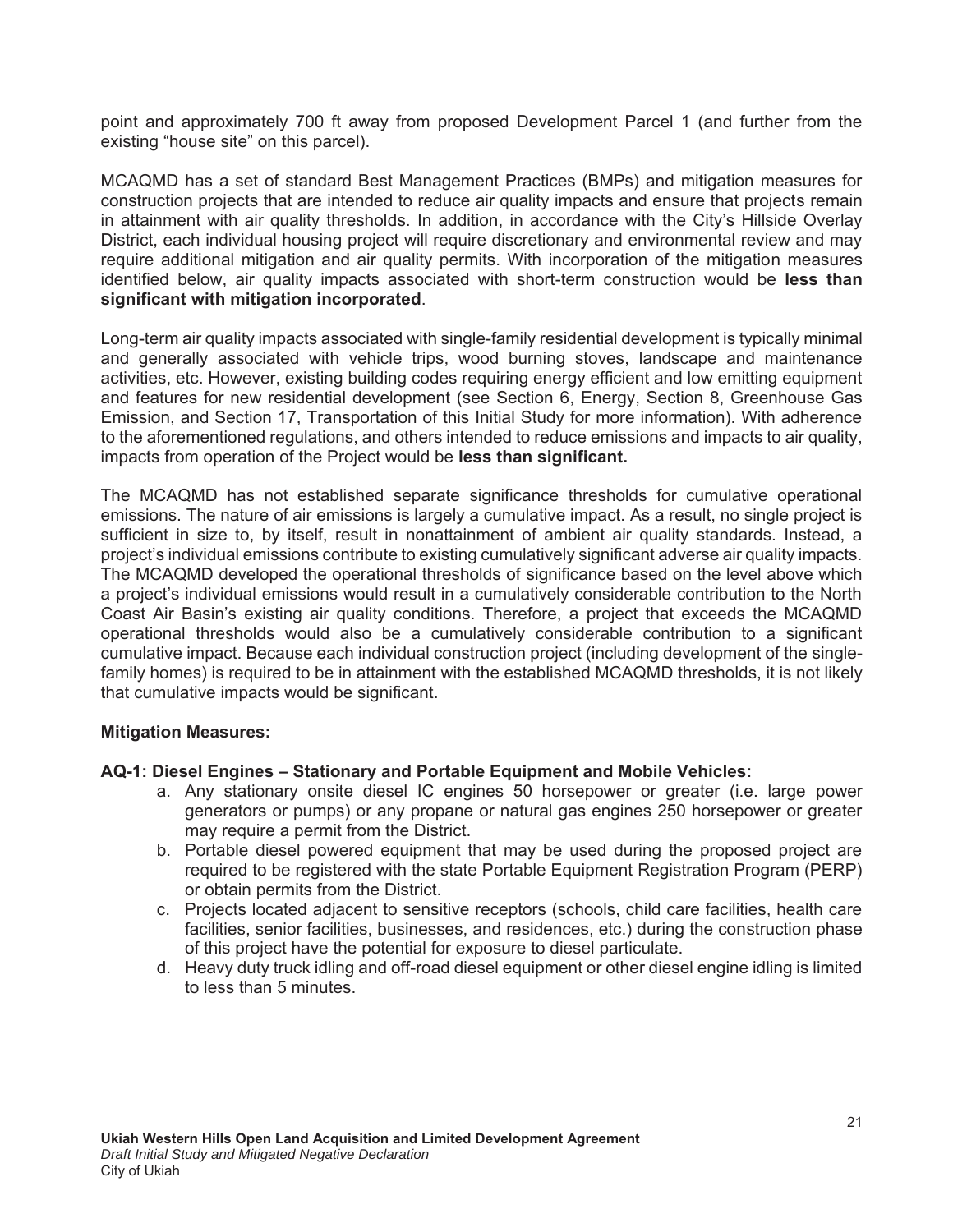**AQ-2: Grading Projects- During Construction-All grading activities must comply with the** following fugitive dust mitigation measures in accordance with District Regulation 1, Rule 1-430:

- a. All visibly dry disturbed soil road surfaces shall be watered to minimize fugitive dust emissions.
- b. All unpaved surfaces, unless otherwise treated with suitable chemicals or oils, shall have a posted speed limit of 10 mph.
- c. Earth or other material that has been transported by trucking or earth moving equipment, erosion by water, or other means onto paved streets shall be promptly removed.
- d. Asphalt, oil, water, or suitable chemicals shall be applied on materials stockpiles, and other surfaces that can give rise airborne dusts.
- e. All earthmoving activities shall cease when sustained winds exceed 15 mph.
- f. The operator shall take reasonable precautions to prevent the entry of unauthorized vehicles onto the site during non-work hours.
- g. The operator shall keep a daily log of activities to control fugitive dust.
- h. For projects greater than one acre or one mile of road not located within a Naturally Occurring Asbestos Area, prior to starting any construction the applicant is required to:
	- 1. Submit a Large Area Grading permit application to the District.
	- 2. Obtain a final determination from the Air Quality Management District as to the need for an Asbestos Dust Mitigation Plan and/or Geologic Survey to comply with CCR sections 93106 and 93105 relating to Naturally Occurring Asbestos.
	- 3. Obtain written verification from the District stating that the project is in compliance with State and Local regulations relating to Naturally Occurring Asbestos.
	- 4. If the project is located within a Naturally Occurring Asbestos Area, additional mitigations shall be required.
- **AQ-3: Property Development-Prior to starting any construction, the applicant is required to:** 
	- a. Obtain a Property Development Permit from the District for any open outdoor burning.
	- b. Obtain a Grading Permit, if applicable.
	- c. Confirm whether the project is in a Naturally Occurring Asbestos Area, and follow additional MCAQMD recommendations, if applicable.
	- d. Consider alternate means of disposal other than open burning, such as cutting the majority of the larger material up as firewood, and chipping smaller material, if feasible to mitigate impacts from open outdoor burning.
	- e. Obtain written verification from the MCAQMD stating that the project is in compliance with State and Local regulations.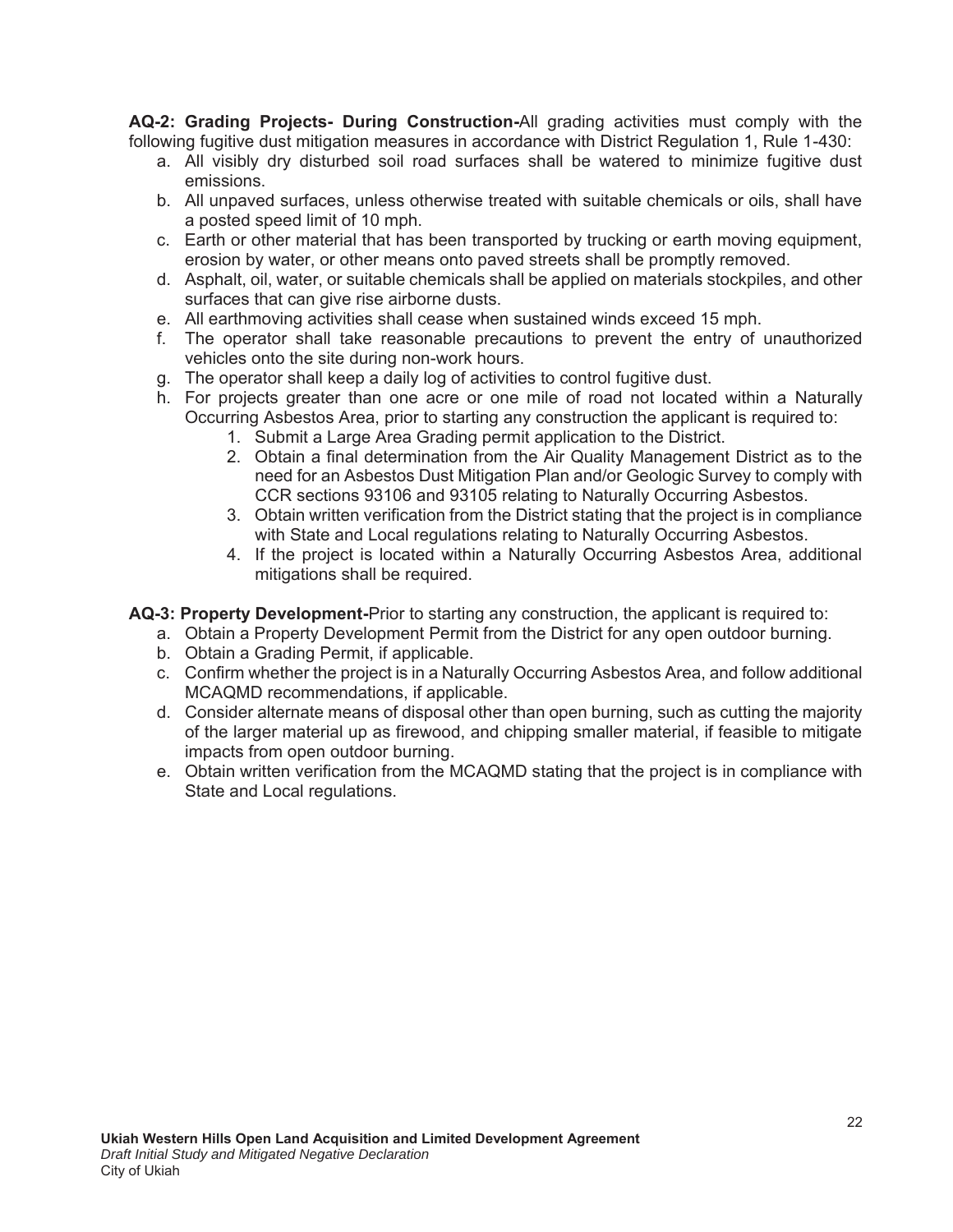# **4. Biological Resources**

| BIOLOGICAL RESOURCES. Would the project:                                                                                                                                                                                                                                                                                         | Potentially<br>Significant<br>Impact | Less Than<br>Significant<br>with<br>Mitigation | Than<br>Less<br>Significant<br>Impact | No Impact |
|----------------------------------------------------------------------------------------------------------------------------------------------------------------------------------------------------------------------------------------------------------------------------------------------------------------------------------|--------------------------------------|------------------------------------------------|---------------------------------------|-----------|
| a) Have a substantial adverse effect, either directly or through<br>habitat modifications, on any species identified as a candidate,<br>sensitive, or special status species in local or regional plans,<br>policies, or regulations, or by the California Department of Fish<br>and Wildlife or U.S. Fish and Wildlife Service? |                                      | $\boxtimes$                                    |                                       |           |
| b) Have a substantial adverse effect on any riparian habitat or<br>other sensitive natural community identified in local or regional<br>plans, policies, regulations or by the California Department of<br>Fish and Wildlife or U.S. Fish and Wildlife Service?                                                                  |                                      |                                                | $\boxtimes$                           |           |
| c) Have a substantial adverse effect on state or federally<br>protected wetlands (including, but not limited to, marsh, vernal<br>pool, coastal, etc.) through direct removal, filling, hydrological<br>interruption, or other means?                                                                                            |                                      |                                                | $\boxtimes$                           |           |
| d) Interfere substantially with the movement of any native<br>resident or migratory fish or wildlife species or with established<br>native resident or migratory wildlife corridors, or impede the<br>use of native wildlife nursery sites?                                                                                      |                                      |                                                | $\boxtimes$                           |           |
| e) Conflict with any local policies or ordinances protecting<br>biological resources, such as a tree preservation policy or<br>ordinance?                                                                                                                                                                                        |                                      |                                                | $\boxtimes$                           |           |
| f) Conflict with the provisions of an adopted Habitat<br>Conservation Plan, Natural Community Conservation Plan, or<br>other approved local, regional, or state habitat conservation<br>plan?                                                                                                                                    |                                      |                                                | $\boxtimes$                           |           |

**Significance Criteria:** Project impacts upon biological resources would be significant if any of the following resulted: substantial direct or indirect effect on any species identified as a candidate, sensitive, or special status species in local/regional plans, policies, or regulations, or by the California Department of Fish and Wildlife (CDFW) or U.S. Fish and Wildlife Service (USFWS) or any species protected under provisions of the Migratory Bird treaty Act (e.g. burrowing owls); substantial effect upon riparian habitat or other sensitive natural communities identified in local/regional plans, policies, or regulations or by the agencies listed above; substantial effect (e.g., fill, removal, hydrologic interruption) upon state or federally protected wetlands; substantially interfere with movement of native resident or migratory wildlife species or with established native resident or migratory wildlife corridors; conflict with any local policies/ordinances that protect biological resources or conflict with a habitat conservation plan.

**Environmental Setting:** Regionally, the Project area has historically been used primarily for timber and firewood production, recreation, homesite development, and wildlife habitat. The Project area is comprised of five non-sensitive biological communities: Cismontane Woodland, Valley and foothill grassland, and Broadleaved upland forest habitat. According to USDA Forest Service CALVEG mapping delineation, the regionally dominant vegetation type within the Project area is comprised of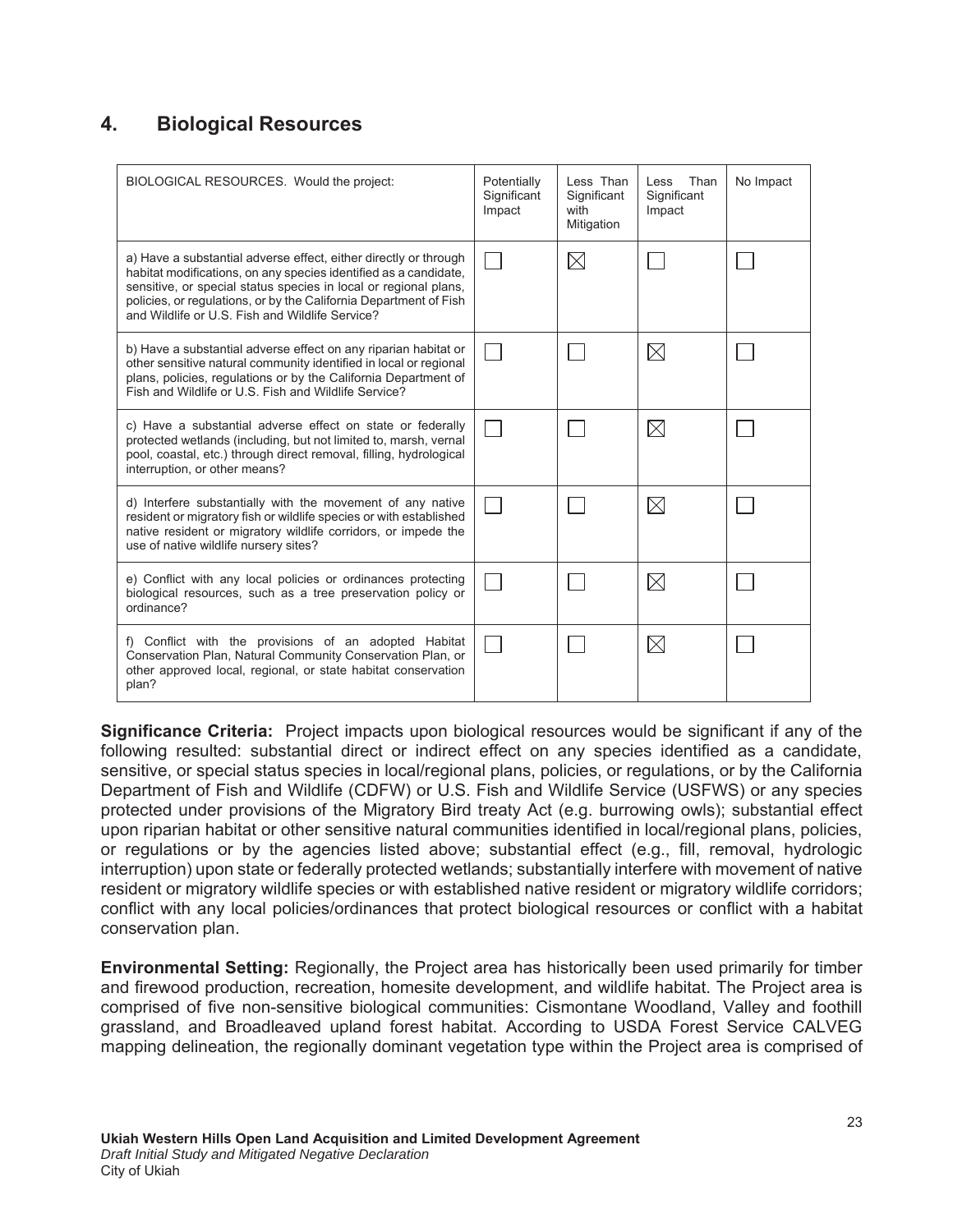Black oak, Oregon white oak, Pacific Douglas-fir, Douglas-fir-Ponderosa pine, Interior live oak and Interior mixed hardwood.

A Biological Assessment Report (BRA) was prepared for the Project by Jacobszoon & Associates, Inc. (Jacobszoon) in March, 2021 and updated in April, 2021 (Attachment B). The BRA is designed to identify sensitive communities within the study area and determine the existence or potential occurrence for special-status species. The "study area" referred to within the report and this analysis comprises approximately 55 acres and includes existing dirt and gravel roads, fire breaks, water tank pad sites, and areas cleared for potential house sites. The BRA includes the analysis and comparison of existing habitat conditions within the study area and the documented range and habitat requirements of sensitive plant and wildlife species described in CDFW's California Wildlife Habitat Relationships System (CWHR).

Jacobszoon conducted a field survey of the Project area on February 5, 2021, to document: (1) the on-site plant communities, (2) existing conditions and their ability to provide suitable habitat for any special-status plant or wildlife species, and (3) if sensitive biological communities (e.g. wetlands, vernal pools) are present. Prior to the field survey, biological information databases were accessed to determine whether sensitive biological communities, special-status species or other sensitive areas were documented within the vicinity of the study area. Existing vegetative communities were reviewed using the CDFW Vegetation Classification and Mapping Program (VegCAMP). Databases queried for the occurrence of special-status species include the USFWS Information for Planning and Consultation (IPaC), California Native Plant Society (CNPS) Inventory of Rare and Endangered Plants, and the CDFW's California Natural Diversity Database (CNDDB) Spotted Owl Data Viewer, RareFind and Quick Viewer, which consist of mapped overlays of all known populations of sensitive plants and wildlife. In addition, a USFWS protocol-level botanical survey was completed on March 30, 2021.

**Discussion: (a) Less than significant impact with mitigation incorporated.** Based on the database research mentioned above, the study area does not contain and is not adjacent to critical habitat for any Federal or State listed Species. However, based on existing vegetation and known habitat range, seventeen (17) special-status plant species and thirteen (13) special-status wildlife species have a moderate or high potential to occur within the study area. However, during the field survey, none were observed on-site. Because no special status plant species were observed during the field survey, the Project is not anticipated to result in significant impacts to them. However, this does not preclude the possibility of species being present at the time of construction or being impacted from vegetation removal, grading, and other ground disturbing activities for utility extension, road improvements, water tank construction, and future residential development. Therefore, as summarized below, Mitigation Measures BIO-1 through BIO-5 are proposed to ensure impacts to sensitive species are reduced to less than significant. Therefore, impacts to special status species would be less than significant with mitigation incorporated. Please refer to the complete BRA in **Attachment B** for more information, including a complete analysis of impacts to each of these species.

*Plants.* Seventeen (17) special-status plant species have a moderate to high potential to occur within the study area based on habitat requirements. These include: mountain lady's slipper, Koch's cord moss, stinkbells, Roderick's fritillary, Mendocino tarplant, congested-headed hayfield tarplant, Contra Costa goldsfields, bristly leptosiphon, broad-lobed leptosiphon, redwood lily, green monardella, whiteflowered rein orchid, mayacamas popcornflower, beaked tracyina, showy Indian clover, Methuselah's beard lichen, and oval-leaved vibunum. However, as described in the BRA (Section 5.2), no specialstatus plant species were observed within the study area during the field survey. Because no special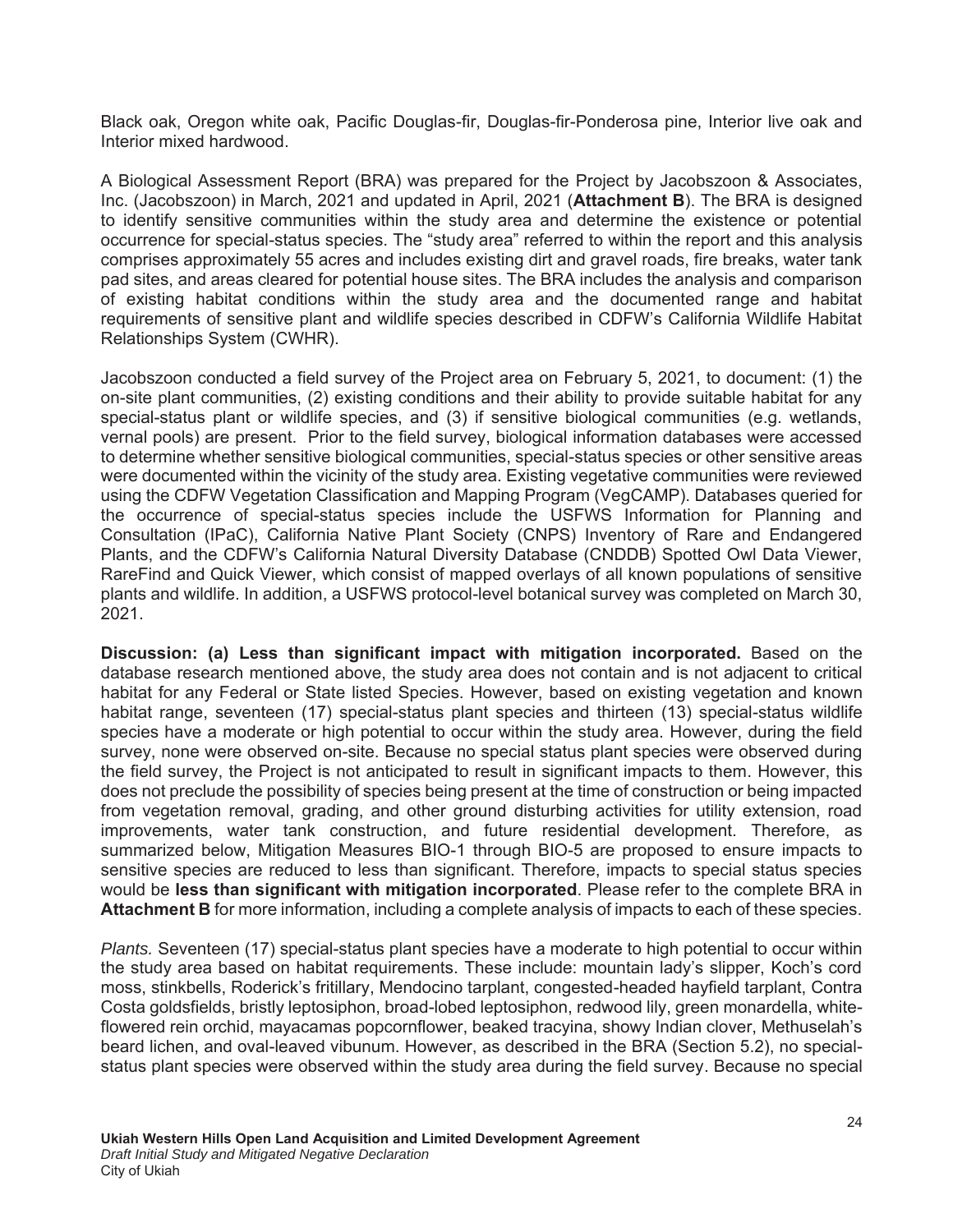status plant species were observed during the field survey, the Project is not anticipated to result in significant impacts to them. A botanical survey was completed on March 30, 2021 and found no sensitive plant species. Per USFWS protocols, one additional survey is required during the blooming period (March-July). Mitigation Measure BIO-1 requiring full protocol-level surveys within the blooming period (March-July) prior to any ground disturbing activities will be implemented to verify the presence of special status plants, identify additional mitigation if needed, and ensure that the Project will not result in a significant impact.

*Amphibians.* One special-status amphibian, red-bellied newt (Taricha rivularis), has a moderate or high potential to occur within the study area. While none were observed during the field survey, implementation of Mitigation Measure BIO-2, requiring pre-construction surveys, would reduce potential impacts to special status amphibian species to less than significant.

*Fish.* The Study Area does not contain any special-status fish species or fish bearing watercourses or waterbodies. No special-status fish were observed during the biological site assessment. Future development within the study area does not have the potential to impact special-status fish species; no impact.

*Birds.* Although none were observed during the field survey, five special-status avian species have moderate or high potential to occur within the study area: northern goshawk (*Accipiter gentilis*), golden eagle (*Aquila chrysaetos),* osprey (*Pandion haliaetus*), yellow warbler (*Setophaga petechia*), and northern spotted owl (*Strix occidentalis caurina*). Additionally, most non-game bird species in California are protected under the Migratory Bird Treaty Act (MBTA), which prohibits the deliberate destruction of active nests belonging to protected species. While none were observed in the field survey, groundbreaking activities, specifically vegetation removal, within the study area during avian breeding periods have the potential to significantly impact nesting migratory bird species. Therefore, Mitigation Measure BIO-3, requiring pre-construction surveys and protection of nests (if found) would be implemented to reduce any potential impacts to less than significant.

*Insects*. Although none were observed during the field survey, two special-status insect species have moderate or high potential to occur within the study area: the obscure bumble bee (Bombus caliginosus) and western bumble bee (Bombus occidentalis). Implementation of Mitigation Measure BIO-4, requiring pre-construction surveys and protection of nests (if found), would reduce potential impacts to less than significant.

*Mammals*. Five special-status mammal species have moderate or high potential to occur within the study area:Sonoma tree vole (*Arborimus pomo*), North American porcupine (*Erethizon dorsatum*), western red bat (*Lasiurus blossevillii*), hoary bat (*Lasiurus cinereus*), and fisher [West Coast DPS] (*Pekania pennanti*). While none were observed during the field survey, implementation of Mitigation Measure BIO-5, requiring pre-construction surveys, would reduce potential impacts to less than significant.

(b-c) Less than significant impact. No sensitive biological communities, including riparian habitat or wetlands, were observed within or immediately adjacent to the study area. The study area does not contain any special-status fish species or fish bearing watercourses or waterbodies. The closest watercourse is a Class II watercourse located on APN 001-040-83 (existing Parcel 1 and proposed Parcel 8) of the study area. This Class II watercourse is mapped on the USFWS National Wetland Inventory as a riverine habitat classified as R4SBC. R4SBC is a riverine intermittent system with a streambed and is seasonally flooded. Riverine systems are considered watercourses for the purposes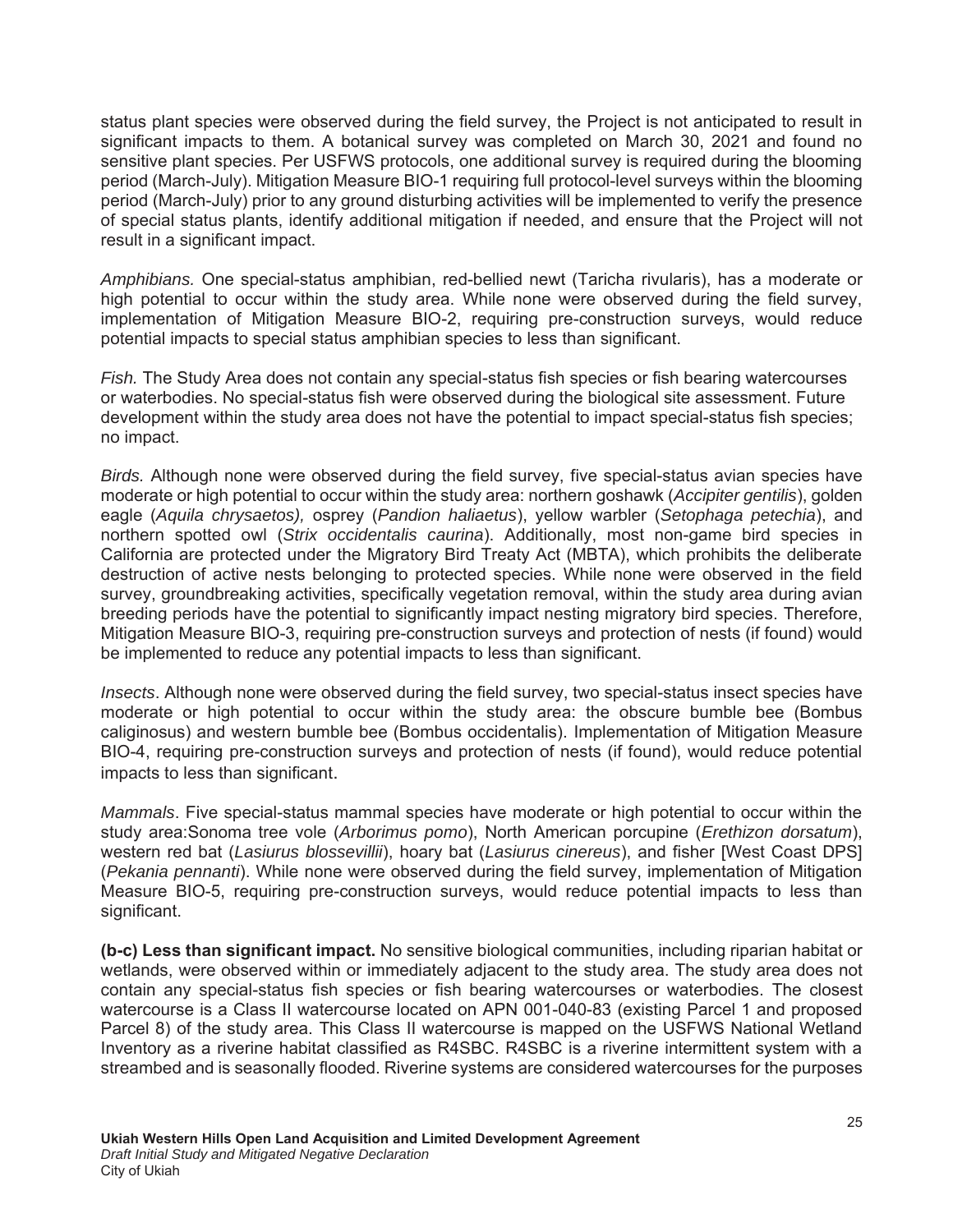of this assessment. The Proposed Project will not impact this watercourse, as it would be included in proposed Parcel 8, which will be preserved as open space. For the reasons discussed above, the Project would not result in a significant impact to sensitive biological communities or wetlands. Impacts would be **less than significant**.

(d) Less than significant impact. There are no established native resident or migratory wildlife corridors, or native wildlife nursery sites within the Project area. Because the Project includes preservation of approximately 640 acres, the Project will preserve existing habitat for wildlife species. The potential for low-density residential development may include some minor vegetation removal, but it would not substantially change foraging or wintering habitat for migratory birds. Additionally, no significant impacts to migratory corridors for amphibian, aquatic, avian, mammalian, or reptilian species is expected as a result of the Proposed Project. Impacts would be **less than significant**.

(e-f) Less than significant impact. There are no adopted Habitat Conservation Plans for the City of Ukiah, nor the larger Ukiah Valley that apply to the site. The Project proposes approximately 640 acres of open space for wildlife habitat. Impacts would be less than significant.

### **Mitigation Measures:**

BIO-1: Special-Status Plants. Full USFWS protocol-level sensitive plant species surveys for Mendocino tarplant, congested headed hayfield tarplant, bristly leptosiphon, broad-lobed leptosiphon, redwood lily, green monardella, white-flowered rein orchid, Mayacamas popcornflower, beaked tracyina, showy Indian clover, and oval-leaved viburnum within the blooming period (generally March-August) shall be conducted prior to any ground disturbing activities to verify the presence of special status plants, and identify additional mitigation if needed, to ensure that the Project will not result in a significant impact.

**BIO-2: Red-belly newt.** A qualified biologist shall survey the area prior to any groundbreaking activities to determine the presence of Red-belly newt, and identify additional avoidance measures, if needed.

**BIO-3: Nesting Birds.** Pre-construction surveys shall be conducted prior to any vegetation removal or ground disturbing activities occurring between March 1 and August 31 of any year. All active bird nests shall not be removed, relocated, or otherwise disturbed for any purpose until all fledglings have left the nest.

**BIO-4: Special-Status Insects.** A qualified biologist shall survey the area prior to any groundbreaking activities to determine the presence of special-status insect species and identify additional avoidance measures if needed. If a special-status insect nests are observed, active nests shall not be removed, relocated, or otherwise disturbed until the nest becomes inactive.

**BIO-5: Special-Status Mammals.** Pre-construction surveys shall be conducted prior to any vegetation removal or ground disturbing activities. If evidence of bat roosts is observed (i.e. bat guano, ammonia odor, grease stained cavities) around trees or structures, pre-construction bat surveys shall be conducted by a qualified biologist for activities that may affect bat roosting habitat and den sites.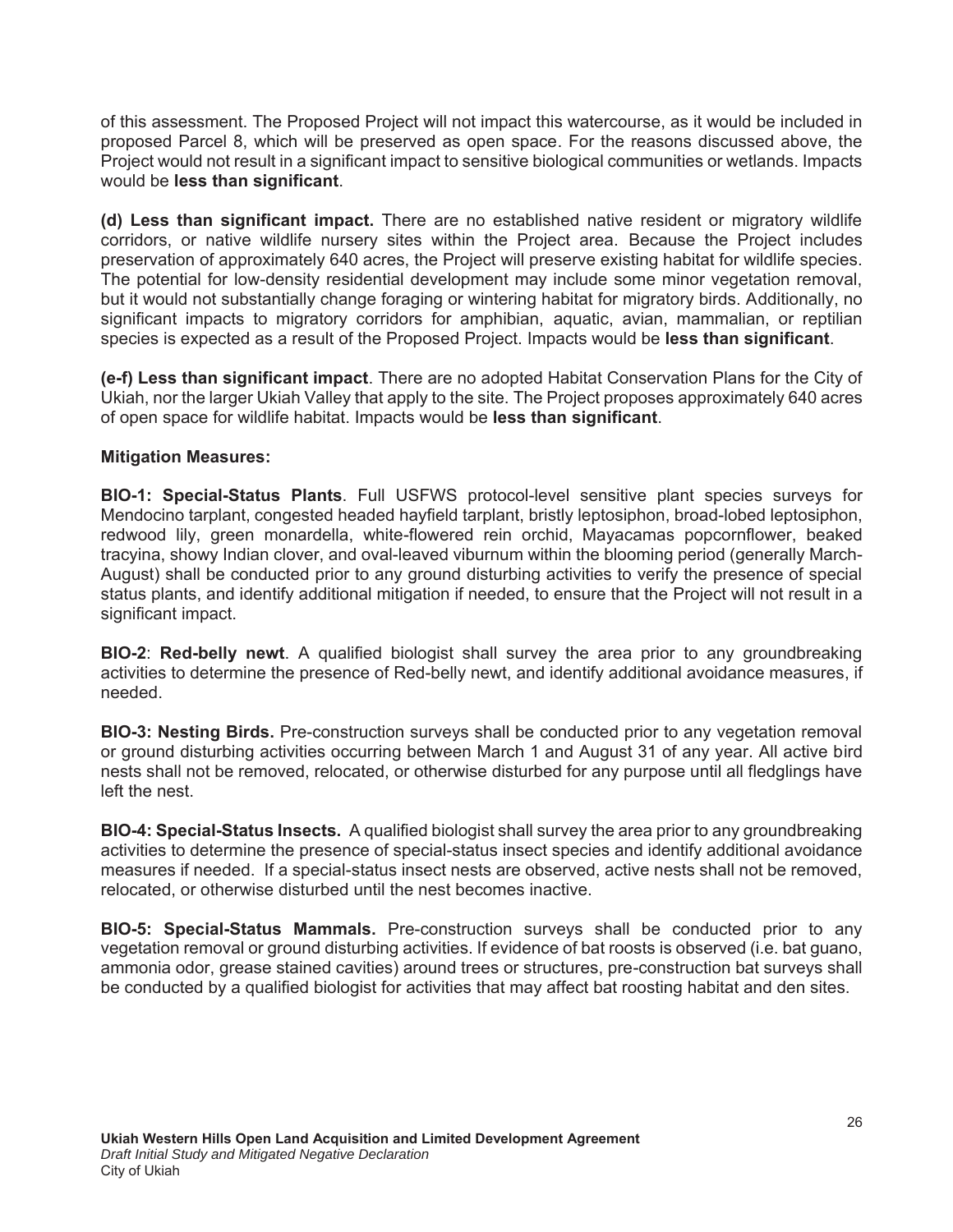# **5. Cultural Resources**

| <b>CULTURAL RESOURCES.</b> Would the project:                                                                    | Potentially<br>Significant<br>Impact | Less Than<br>Significant<br>with<br>Mitigation | Less Than<br>Significant<br>Impact | No Impact |
|------------------------------------------------------------------------------------------------------------------|--------------------------------------|------------------------------------------------|------------------------------------|-----------|
| a) Cause a substantial adverse change in the significance of a<br>historical resource as defined in §15064.5?    |                                      |                                                |                                    |           |
| b) Cause a substantial adverse change in the significance of<br>an archaeological resource pursuant to §15064.5? |                                      |                                                |                                    |           |
| c) Disturb any human remains, including those interred outside<br>of dedicated cemeteries?                       |                                      |                                                |                                    |           |

**Significance Criteria:** The proposed Project would significantly impact cultural resources if the significance of a historical or archaeological resource were substantially changed, or if human remains were disturbed.

Under CEQA, cultural resources must be evaluated to determine their eligibility for listing in the California Register of Historic Resources (CRHR). If a cultural resource is determined ineligible for listing on the CRHR the resource is released from management responsibilities and a project can proceed without further cultural resource considerations.

As set forth in Section 5024.1(c) of the Public Resources Code for a cultural resource to be deemed "important" under CEQA and thus eligible for listing on the California Register of Historic Resources (CRHR), it must meet at least one of the following criteria:

- 1) Is associated with events that have made a significant contribution to the broad patterns of California History and cultural heritage; or
- 2) Is associated with the lives of persons important to our past; or
- 3) Embodies the distinctive characteristics of a type, period, region, or method of construction, or represents the work of an important creative individual, or possess high artistic value; or
- 4) Has yielded or is likely to yield, information important to prehistory or history.

Archaeological resources are commonly evaluated with regard to Criteria 4 (research potential). Historic-era structures older than 50 years are most commonly evaluated in reference to Criteria 1 (important events), Criteria 2 (important persons) or Criteria 3 (architectural value). To be considered eligible under these criteria the property must retain sufficient integrity to convey its important qualities. Integrity is judged in relation to seven aspects including: location, design, setting, materials, workmanship, feeling, and association.

Guidelines for the implementation of CEQA define procedures, types of activities, persons, and public agencies required to comply with CEQA. Section 15064.5(b) prescribes that project effects that would "cause a substantial adverse change in the significance of an historical resource" are significant effects on the environment. Substantial adverse changes include both physical changes to the historical resource, or to its immediate surroundings.

Public Resources Code Section 21083.2 also defines "unique archaeological resources" as "any archaeological artifact, object, or site about which it can be clearly demonstrated that, without merely adding to the current body of knowledge, there is a high probability that it meets any of the following criteria: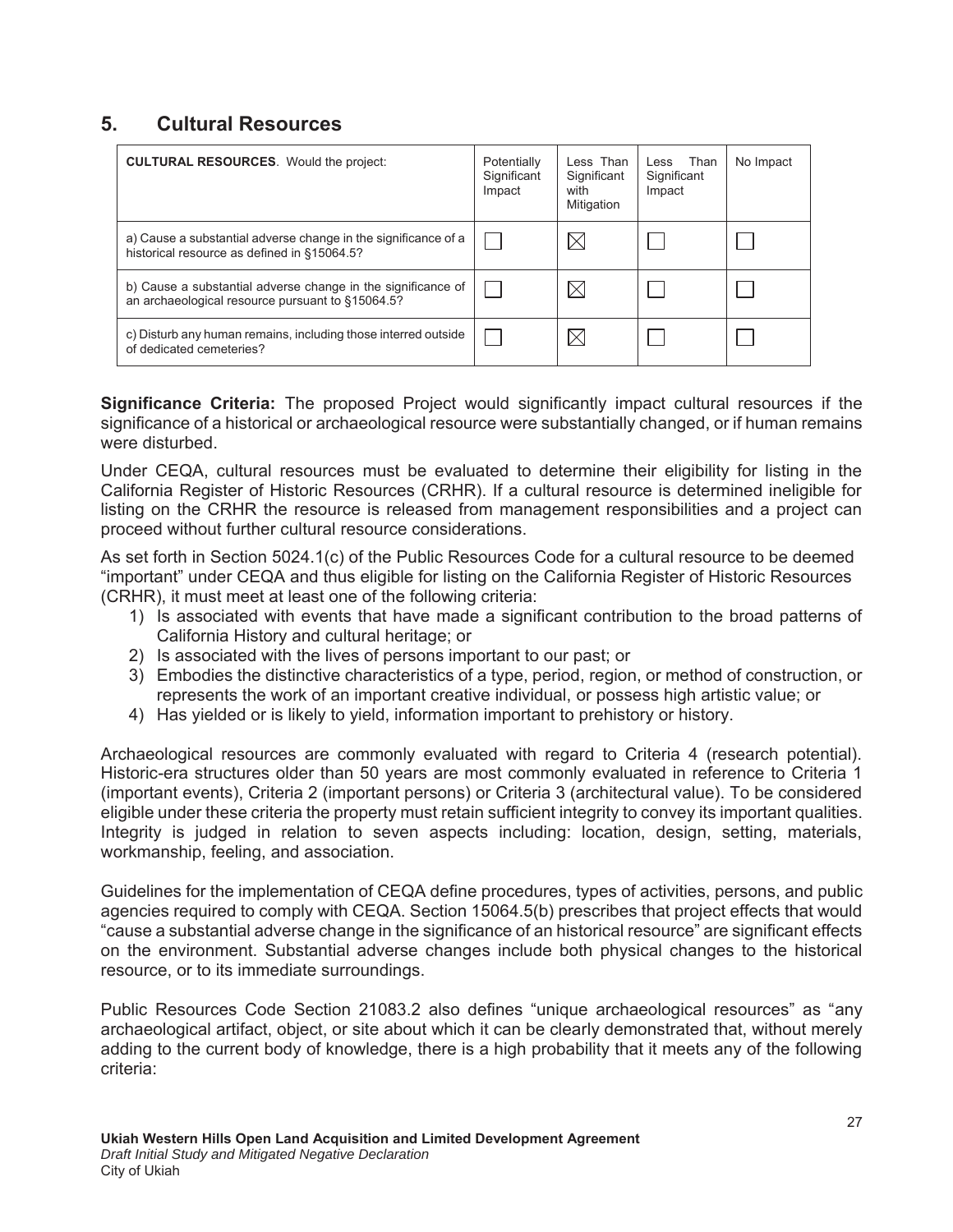- Contains information needed to answer important scientific research questions and show that there is a demonstrable public interest in that information.
- Has a special and particular quality, such as being the oldest of its type or the best available example of its type.
- Is directly associated with a scientifically recognized important prehistoric or historic event or person."

This definition is equally applicable to recognizing "a unique paleontological resource or site." CEQA Section 15064.5 (a)(3)(D), which indicates "generally, a resource shall be considered historically significant if it has yielded, or may be likely to yield, information important in prehistory or history," provides additional guidance.

Assembly Bill 52 (effective on July 1, 2015) requires that before a negative declaration, mitigated negative declaration, or environmental impact report for a project is prepared, the lead agency for the project must seek consultation with tribes associated with the location of the project. To receive referrals, each tribe must have previously made a written request to the lead agency in order to be consulted on projects occurring in their geographic areas of interest. For all projects necessitating referral, staff also extends review opportunity of any discretionary project to relevant or nearby entities identified by the Native American Heritage Commission (NAHC).

**Environmental Setting:** The Ukiah Township lies in a valley of the Russian River, bounded on the north by Calpella Township, on the east by Lake County, on the south by Sanel Township, and on the west by Anderson Township. The City of Ukiah was first settled in 1856 by Samuel Lowry. Initially incorporated into Sonoma County, an independent Mendocino County government was established in 1859 with Ukiah as the chosen county seat. Logging, cattle, and agricultural ventures contributed to the early settlement and growth of Ukiah throughout the remainder of the 19<sup>th</sup> century and early 20<sup>th</sup> century. 1889 is the date recorded for the first arrival of the train to Ukiah, quickly resulting in increased settlement of the City and its environs. The City of Ukiah is within the territory of the Northern Pomo. Permanent villages were often established in areas with access to staple foods, often times along ecotones (transitions between varying environments), with access to good water, and generally flat land (Environmental Science Associates, 2013). Areas that are most typically culturally sensitive include those adjacent to streams, springs, and mid-slope benches above watercourses because Native Americans and settlers favored easy access to potable water.

The name Ukiah is a modification of the Indian word YO-KIA or YO-KAYO, which signified "deep valley". Distributed over the lands of Mendocino, Lake, and Sonoma Counties are many independent bands of Pomo Indians. Seven distinct and mutually unintelligible languages are recognized under the rubric of Pomo. These languages are delineated by geographic divisions, which include: Northern, Central, Southern, Eastern, Southeastern, Northeastern, and Southwestern. The land that contains the project area is ethnographically attributed to speakers of the Central Pomo language.

Early settlers in Mendocino County found the interior coast valleys ideal for farming and ranching. Problems quickly developed between Anglo setters and local Native Americans involving struggles over territory and competition over food between livestock and people. In 1855 two Indian reservations were established in Mendocino County for the purpose of "collecting, removing and subsisting" local tribes. The Mendocino Reservation was established on the coast near Fort Bragg and the Nome Cult Farm in Round Valley. After some years on the Nome Cult Farm, Captain Jack and a group of Potter Valley Indians left the reservation and returned home. In 1879, they purchased land near Ukiah, which later became known as Pinoleville and is the Pinoleville Rancheria today, located north of the City limits. Two unnamed creek drainages flow through two of the parcels at the bottom of steep canyons.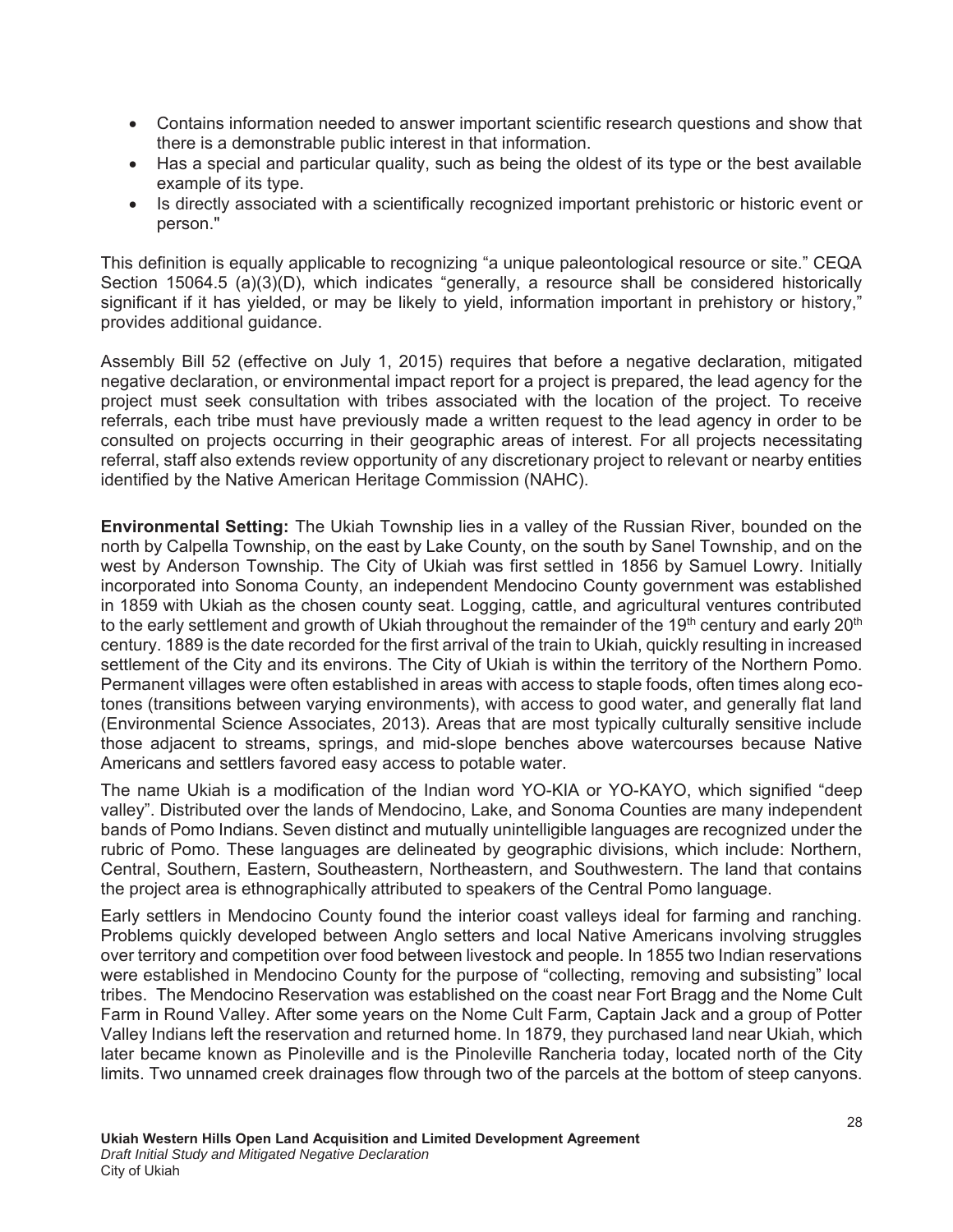The terrain is very rugged and steep; very few areas of flat terrain are present. Two perennial streams flow about 2,000-feet to the north and south—Gibson Creek and Doolan Creek, respectively. The soils are characterized as both Hopland, which consist of f very deep, well drained soils formed in colluvium and residuum weathered from sandstone or shale on steep hills and slopes, and Maymen soils that are shallow, somewhat excessively drained soils that formed in residuum weathered from shale, schist, greenstone, sandstone and conglomerate. These soils have a shallow depth to bedrock.

Discussion: (a-d) Less than significant impact with mitigation incorporated. An Archeological Survey Report (ASR; omitted for confidentiality) was prepared by Alta Archeological Consulting (Alta) in March 2021. The purpose of the ASR is to identify any archaeological, historical, or cultural resources located within the 55 acres (APNs 001-040-83, 157-070-01, 157-070-02, 003-190-01, 157- 050-09) included in the Development Agreement to be developed with single family homes at some point in the future.

On January 20, 2020, Alta requested a records search at the Northwest Information Center (NWIC) located on the campus of Sonoma State University (File No. 20-1364). The NWIC, an affiliate of the State of California Office of Historic Preservation is the official state repository of archaeological and historical records and reports for an 18-county area that includes Mendocino County. The records search included a review of all study reports on file within a one-half mile radius of the Project Area. A search of cultural resources included a one-quarter-mile radius. Sources consulted include archaeological site and survey base maps, survey reports, site records, and historic General Land Office (GLO) maps; the National Register of Historic Places, California Historical Landmarks, California Register of Historical Resources, and the California Points of Historical Interest as updated by the Office of Historic Preservation (OHP) History Property Directory (OHP 07-2012). The OHP Built Environment Resource Directory (BERD) was also reviewed for the City of Ukiah. A review of historic registers and inventories indicate that no historical landmarks or points of interest are present in the Project area. No National Register listed or eligible properties are located within the 0.5-mile visual area of the Project area.

A review of archaeological site and survey maps revealed that three cultural resource studies have been previously performed within a one-half mile radius of the current Project area and one study has been conducted within the Project area; the studies found that no cultural resources are documented within quarter-mile radius of the Project area, nor within the Project are itself.

A field survey was conducted by Alta on February 5, 2021. Due to very steep terrain (some areas contain slopes greater than 50%) and vegetation cover, the field survey was conducted on approximately 28-acres (areas with less than or approximately 30% slope), including areas along roadways and walkable slopes and flat areas with exposed soils to investigate for evidence of cultural materials. Survey areas included potential house sites, the proposed water tank site, and areas to be improved with utilities and pavement along the access road. These areas were surveyed using intensive survey coverage with transects no greater than 20-meter intervals. As described in the ASR, areas containing steep slopes that were not able to be surveyed are not considered high probability areas for yielding archaeological resources. However, these areas were observed using a cursory inspection of the terrain and landscape.

No cultural resources were identified within the Project area as a result of the records search, literature review, or archaeological field survey. In addition, given the steep terrain, the potential for substantial prehistoric or historic settlement is considered low. Therefore, the Project activities are not anticipated to cause a substantial adverse change in the significance of a historical resource as defined in §15064.5.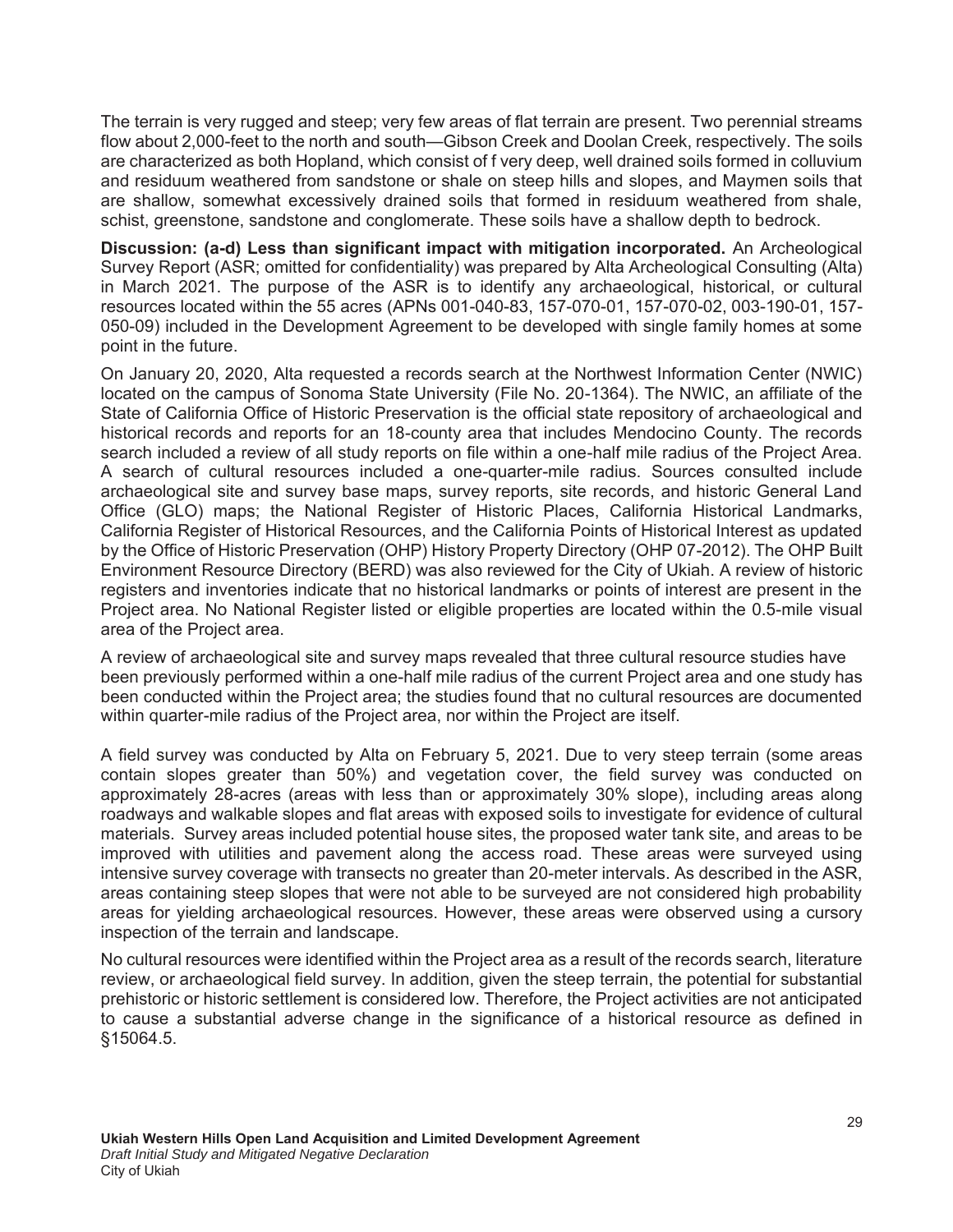Although no tribes have contacted the City of Ukiah to request notification under AB 52, tribal notifications offering the opportunity to request formal consultation were sent to local tribes on December 15, 2020. In addition, a request seeking a list of tribes that should be contacted was sent to the NAHC. Notices were sent to the additional tribes identified by the NAHC on January 14, 2021. On January 28, 2021, a request for formal consultation by the Pinoleville Pomo Nation was received; the City has been working with the tribe and is currently in the process of concluding consultation. The list of tribes contacted are included in Attachment C. Correspondence with Pinoleville Pomo Nation has been omitted for confidentiality.

Despite the negative findings and the low potential for buried deposits in the area, it is possible unanticipated discoveries of cultural and archaeological resources can occur during ground disturbing activities in areas considered to be of low sensitivity. Therefore, the following mitigation measures (that will be incorporated as Conditions of Approval for future development) are proposed to ensure that unknown cultural resources are not adversely affected by the Proposed Project. Impacts to cultural, archeological and historical resources would be less than significant with mitigation incorporated.

#### **Mitigation Measures:**

**CUL-1: Unanticipated Discovery**. If previously unidentified cultural, historic, palentologic or archeologic resources are encountered during project implementation, altering the materials and their stratigraphic context shall be avoided and work shall halt immediately. A qualified professional archaeologist shall be contacted to evaluate the resource and methods necessary to protect it. Project personnel shall not collect, move, or disturb cultural resources. Prehistoric resources include, but are not limited to, chert or obsidian flakes, projectile points, mortars, pestles, and dark friable soil containing shell and bone dietary debris, heat-affected rock, or human burials. Historic resources include stone or abode foundations or walls; structures and remains with square nails; and refuse deposits or bottle dumps, often located in old wells or privies.

**CUL-2: Encountering Native American Remains.** If human remains are encountered during ground disturbing activities, all work shall stop in the immediate vicinity of the discovered remains and the County Coroner and a qualified archaeologist shall be notified immediately so that an evaluation can be performed. If the remains are deemed to be Native American and prehistoric, the Native American Heritage Commission must be contacted by the Coroner so that a "Most Likely Descendant" can be designated and further recommendations regarding treatment of the remains will be provided.

## 6. Energy

| <b>ENERGY.</b> Would the project:                                                                                                                                                       | Potentially<br>Significant<br>Impact | Less Than<br>Significant<br>with<br>Mitigation | Less Than<br>Significant<br>Impact | No Impact |
|-----------------------------------------------------------------------------------------------------------------------------------------------------------------------------------------|--------------------------------------|------------------------------------------------|------------------------------------|-----------|
| a) Result in potentially significant environmental impact due to<br>wasteful, inefficient, or unnecessary consumption of energy<br>resources, during project construction or operation? |                                      |                                                | $\boxtimes$                        |           |
| b) Conflict with or obstruct a state or local plan for renewable<br>energy or energy efficiency?                                                                                        |                                      |                                                | $\times$                           |           |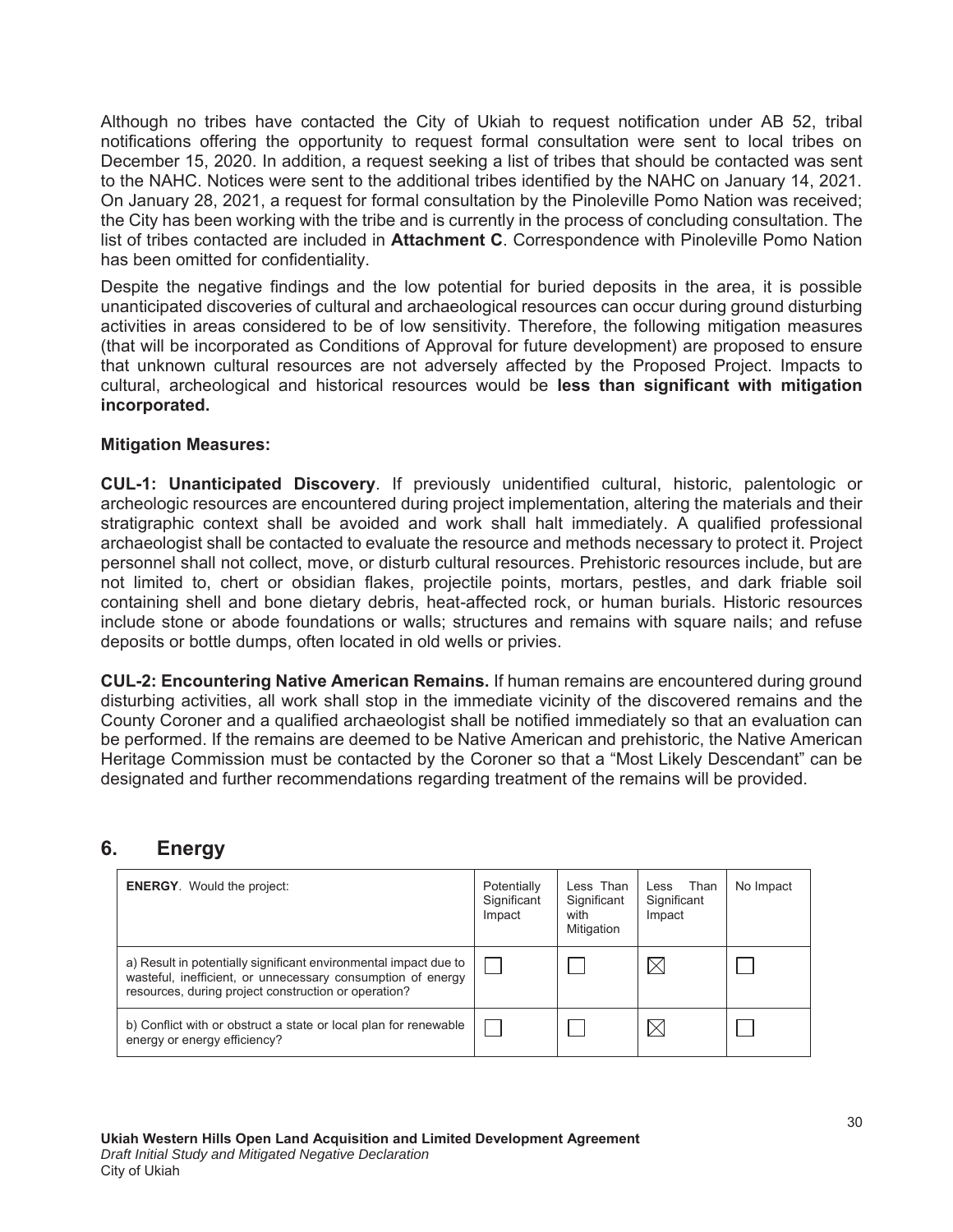**Significance Criteria:** The Proposed Project would significantly impact energy if construction or operation of the Project would result in wasteful, inefficient or unnecessary consumption of energy resources or if the Project would conflict with a state or local plan for renewable energy or energy efficiency.

**Environmental Setting:** Current building codes require energy efficiency systems to be included in their plans for permit review. These building codes are regularly updated, statewide through California Building Energy Efficiency Standards for Residential and Nonresidential Buildings (California Code of Regulations, Title 24, Part 6), commonly referred to as "Title 24". In general, Title 24 requires the design of building shells and building components to conserve energy, with standards to promote better windows, insulation, lighting, ventilation systems, and other features that reduce energy consumption in homes and businesses. The standards are updated periodically to allow consideration and possible incorporation of new energy efficiency technologies and methods. The current Title 24 regulations and Building Energy Efficiency Standards promote photovoltaic systems in newly constructed residential buildings. The City's Electric Utility Department has a solar rebate program for residents and business owners to encouraged local consumers to increasingly rely on renewable resources for their direct power needs.

**Discussion: (a-b) Less than significant impact.** The Proposed Project, including the Development Agreement, does not include specific development designs or proposals, nor does it grant any entitlements for development. Future housing projects will be analyzed on a project level basis subject to the City's building and safety codes, as well as Title 24 regulations (and others) to promote energy efficiency.

Generally speaking, future project construction would consume energy in two general forms: (1) the fuel energy consumed by construction vehicles and equipment; and (2) bound energy in construction materials, such as asphalt, steel, concrete, pipes, and manufactured or processed materials such as lumber and glass. Fossil fuels for construction vehicles and other energy-consuming equipment would be used during site clearing, grading, and construction. Fuel energy consumed during construction would be temporary and would not represent a significant demand on energy resources. Project construction equipment would also be required to comply with the latest California Air Resources Board (CARB) and Environmental Protection Agency (EPA) engine emissions standards which require highly efficient combustion systems that maximize fuel efficiency and reduce unnecessary fuel consumption.

Once constructed, future residential uses would consume energy for interior and exterior lighting, HVAC systems, refrigeration, electronics systems, appliances, and security systems, among other common household features. However, each residence would be required to comply with Title 24 Building Energy Efficiency Standards, which provide minimum efficiency standards related to various building features, including appliances, water and space heating and cooling equipment, building insulation and roofing, and lighting. Implementation of the Title 24 standards significantly reduces energy usage. In addition, residents would have access to the City's solar rebate program to incentivize the use of renewal energy.

With adherence to the aforementioned regulations, and others intended to reduce energy consumption, impacts from the Proposed Project related to energy consumption would be **less than** significant.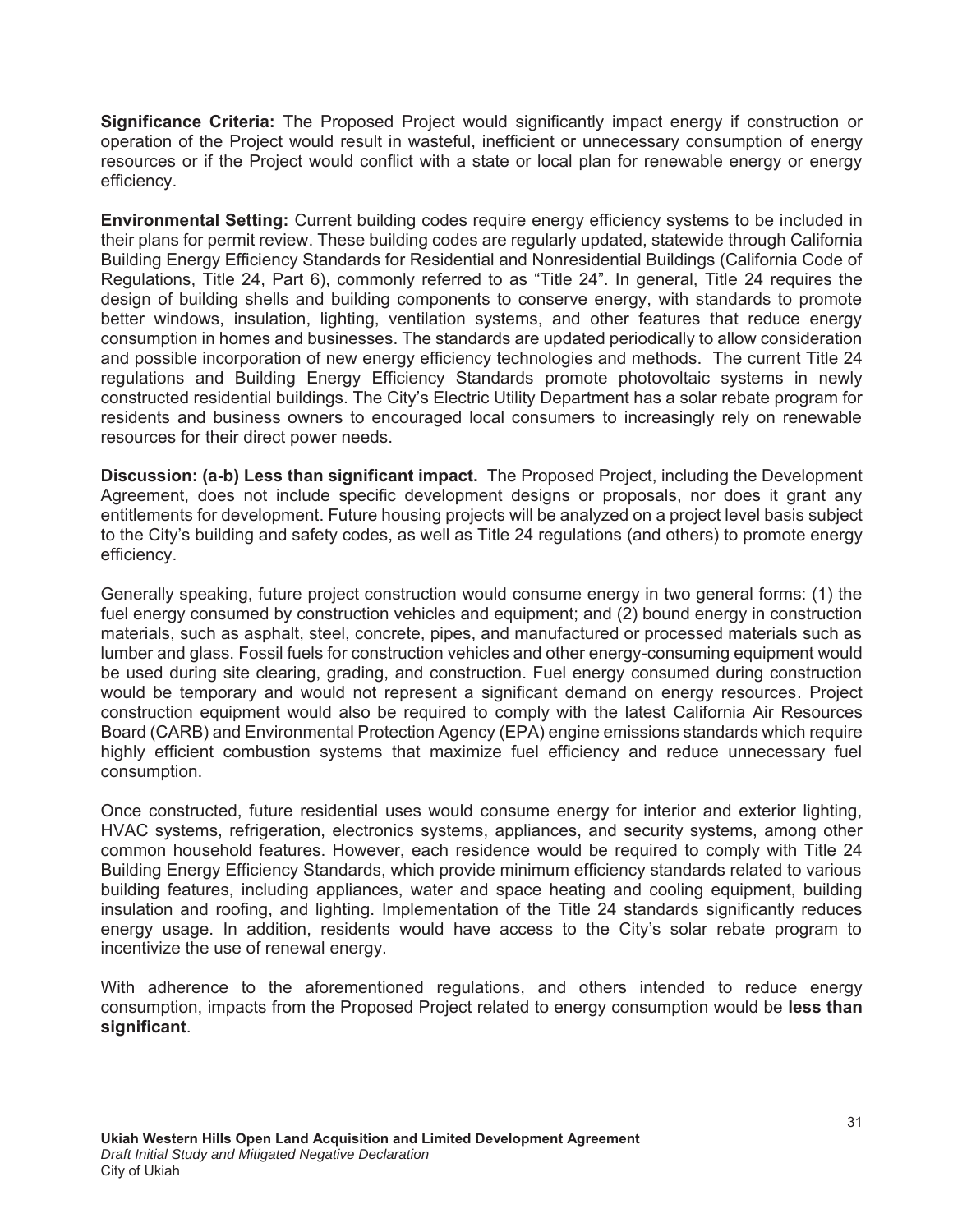# **7.** Geology and Soils

| <b>GEOLOGY AND SOILS.</b> Would the project:                                                                                                                                                                                                                                                       | Potentially<br>Significant<br>Impact | Less Than<br>Significant<br>with<br>Mitigation | Than<br>Less<br>Significant<br>Impact | No Impact |
|----------------------------------------------------------------------------------------------------------------------------------------------------------------------------------------------------------------------------------------------------------------------------------------------------|--------------------------------------|------------------------------------------------|---------------------------------------|-----------|
| a) Directly or indirectly cause potential substantial adverse<br>effects, including the risk of loss, injury, or death involving:                                                                                                                                                                  |                                      |                                                |                                       |           |
| i) Rupture of a known earthquake fault, as delineated on the<br>most recent Alquist-Priolo Earthquake Fault Zoning Map<br>issued by the State Geologist for the area or based on other<br>substantial evidence of a known fault? Refer to Division of<br>Mines and Geology Special Publication 42? |                                      |                                                | $\boxtimes$                           |           |
| ii) Strong seismic ground shaking?                                                                                                                                                                                                                                                                 |                                      |                                                | $\boxtimes$                           |           |
| iii) Seismic-related ground failure, including liquefaction?                                                                                                                                                                                                                                       |                                      |                                                | $\boxtimes$                           |           |
| iv) Landslides?                                                                                                                                                                                                                                                                                    |                                      | $\boxtimes$                                    |                                       |           |
| b) Result in substantial soil erosion or the loss of topsoil?                                                                                                                                                                                                                                      |                                      | $\boxtimes$                                    |                                       |           |
| c) Be located on a geologic unit or soil that is unstable, or that<br>would become unstable as a result of the project, and<br>potentially result in on- or off-site landslide, lateral spreading,<br>subsidence, liquefaction or collapse?                                                        |                                      | $\boxtimes$                                    |                                       |           |
| d) Be located on expansive soil, as defined in Table 18-1-B of<br>the Uniform Building Code (1994), creating substantial direct<br>or indirect risks to life or property?                                                                                                                          |                                      |                                                | $\boxtimes$                           |           |
| e) Have soils incapable of adequately supporting the use of<br>septic tanks or alternative waste water disposal systems<br>where sewers are not available for the disposal of waste<br>water?                                                                                                      |                                      |                                                | $\boxtimes$                           |           |
| f) Directly or indirectly destroy a unique paleontological<br>resource or site or unique geologic feature?                                                                                                                                                                                         |                                      | $\times$                                       |                                       |           |

**Significance Criteria:** The proposed Project would result in a significant impact to geological or soil resources if it exposed people or structures to seismic risk; ruptured a known fault; produced strong seismic ground shaking, ground failure, liquefaction, landslides or substantial soil erosion; is located on expansive soil or unstable ground, or would create unstable ground; or destroyed a unique paleontological resource or geologic feature.

**Environmental Setting:** The Ukiah Valley is part of an active seismic region that contains the Mayacama Fault, which traverses the valley in a generally northwest-southeast direction east of the Project area. Based on California Geological Survey maps and the Background Report for the County of Mendocino General Plan Update (prepared by P.M.C., 2003), lands within the Western Hills are identified as being located on a somewhat unstable geologic formation but are not located within the Alquist Priolo Fault Zone, or in a landslide or liquefaction zone. However, due to steep slopes (50% in many areas) in the Western Hills, there is some risk of hazards related to slope instability, depending on the location, intensity and design of development.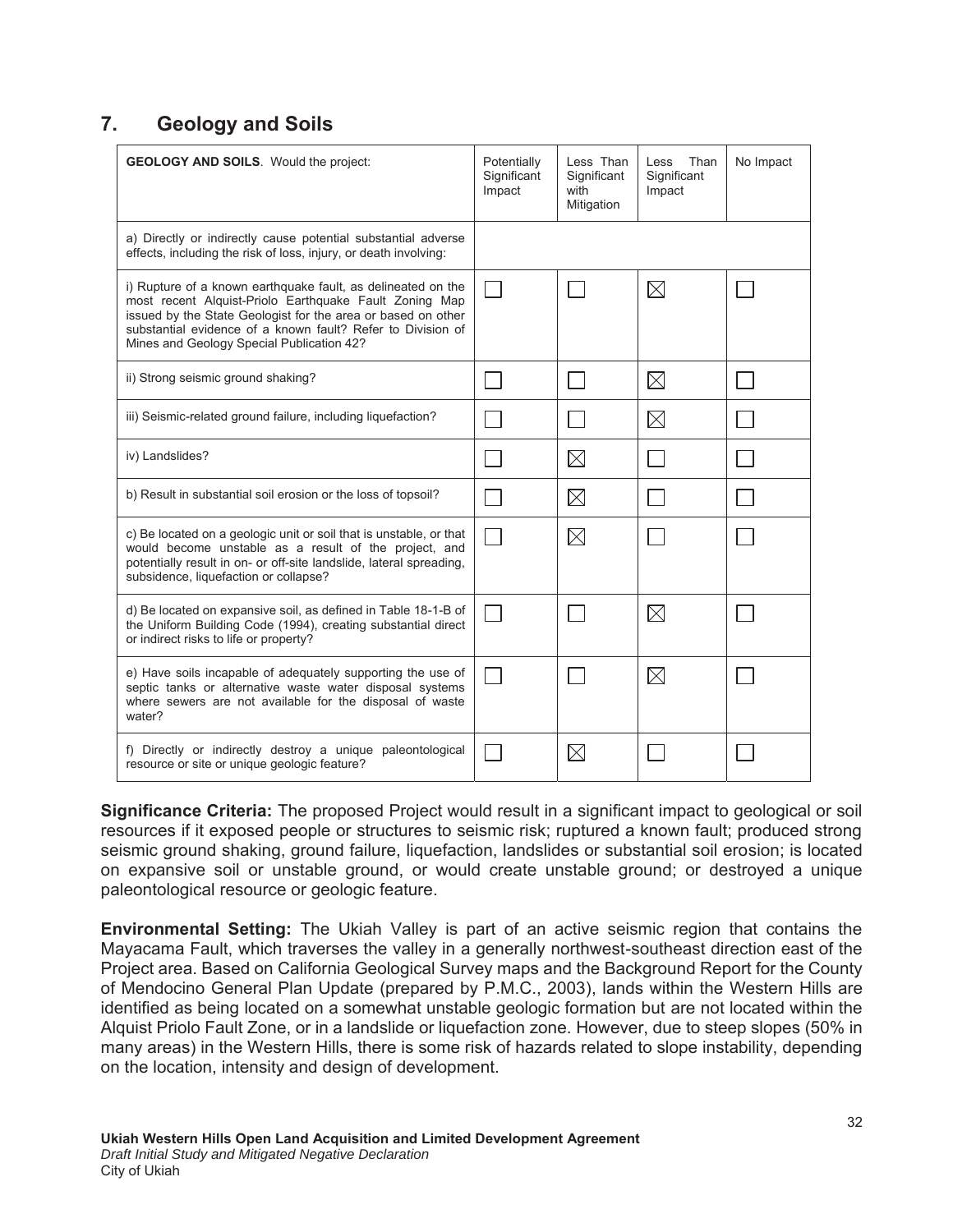The Project area is situated within the Coast Range geologic province. The North Coast Range is comprised of a geologic feature unique to California, the Franciscan Formation, which dictates the vegetative communities. The Franciscan Formation is comprised of serpentine, sandstone, and other sedimentary rocks. The soils within the Project site are characterized as both Hopland, which consist of consists of very deep, well drained soils formed in colluvium and residuum weathered from sandstone or shale on steep hills and slopes, and Maymen soils that are shallow, somewhat excessively drained soils that formed in residuum weathered from shale, schist, greenstone, sandstone and conglomerate. These soils have a shallow depth to bedrock.

**Discussion: (a i-iii) Less than significant.** As noted above, the Project site is not in a California Earthquake Fault Zone and is not susceptible to liquefaction or strong seismic ground shaking. All future development will be required to adhere to safety and seismic regulations. Impacts to geology and soils related to these issues would be less than significant.

(a iv & b-c) Less than significant impact with mitigation incorporated. Improvement of roadways, installation of utilities, and construction of the water tank would be within previously disturbed areas, but may include additional grading, trenching and vegetation removal. Future potential construction of single family homes could also require vegetation removal and grading; these activities could result in impacts associated with erosion, the loss of topsoil and landslides if not properly designed.

However, a Building Permit is required for the aforementioned activities, which will ensure all activities are in compliance with building and seismic safety codes. In addition, the City's Hillside Overlay District requires discretionary and environmental review for construction activities within the Western Hills. Specifically, any parcel of land or subdivision having an average ground gradient across any portion of the property in excess of fifteen percent (15%) requires a Use Permit issuable by the Planning Commission with a right of appeal to the City Council. The Building Permit and Use Permit process will include review of site plans by internal and external departments and agencies to ensure compliance with all applicable local, state and federal safety standards.

The below standard mitigation measure requires sediment and erosion plans identifying BMPs to reduce soil erosion and water runoff to reduce or avoid impacts to geology and soils to be submitted prior to any ground disturbance, in accordance with Ukiah City Code ("UCC") Division 9, Chapter 7, Erosion and Sediment Control. In addition, development within the Hillside Zoning District requires submittal of Geotechnical Reports, Grading Plans, Hydrology Reports, etc. to ensure development is being properly designed, and will include a set of site/project specific recommended Best Management Practices and Mitigation Measures (if needed) for future development projects to avoid impacts to geology and soils.

For the above reasons, impacts to geology from the loss of topsoil, erosion and landslides would be less than significant with mitigation incorporated.

**(d-e) Less than significant impact.** An onsite community sewer system (holding tank) with a sewer line, rather than a leach field, will be constructed for discharging wastewater (effluent only) to a City sewer main at the end of Redwood Avenue. The soils at the Project site are not identified as being expansive and could adequately support the sewer system. In addition, building code and Public Works' requirements will ensure that the sewer system is adequately installed in accordance with all standards related to safety. Impacts would be **less than significant**.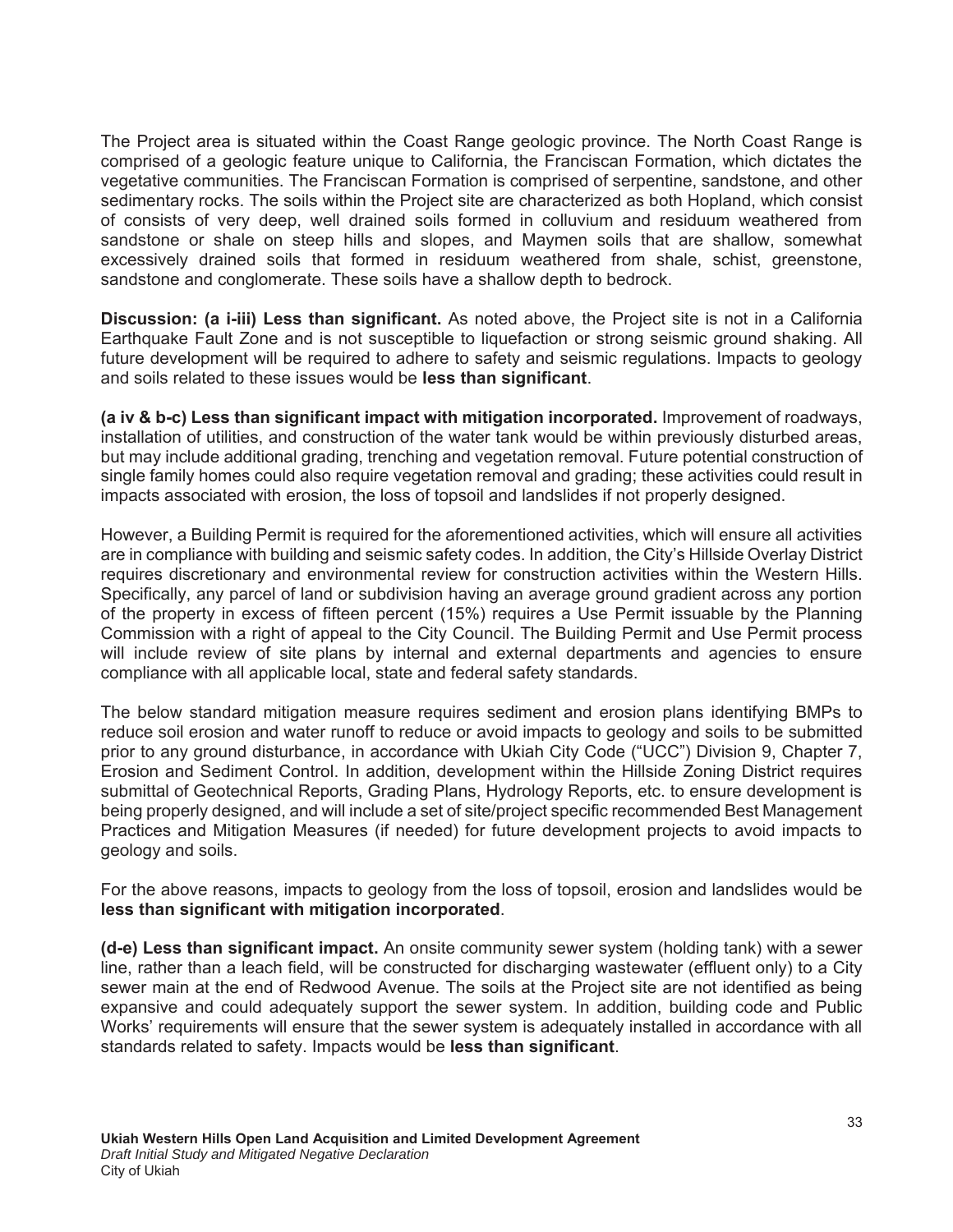**(f) Less than significant impact with mitigation incorporated.** As described in Section 5, Cultural Resources, of this Initial Study, although not anticipated, the potential exists for unique paleontological resources or site or unique geological features to be encountered within the Project area during ground-disturbing construction activities. However, in the event that resources are discovered during construction, Mitigation Measure CUL-1 requires the protection of the resources. Impacts would be less than significant with mitigation incorporated.

## **Mitigation Measures:**

## **Implementation of CUL-1.**

GEO-1: The Project shall comply with the erosion and design standards outlined in Chapter 7 of the Ukiah City Code. Prior to any ground disturbance, erosion and sediment control plans shall be submitted to the Public Works and Community Development Departments for review and approval. Said plans shall protect against soil erosion and runoff through the implementation of appropriate Best Management Practices (BMPs). Typical BMPs include the placement of straw, mulch, seeding, straw wattles, silt fencing, etc. No silt, sediment or other materials shall be allowed to flow from the project area.

# 8. Greenhouse Gas Emissions

| <b>GREENHOUSE GAS EMISSIONS.</b> Would the project:                                                                                    | Potentially<br>Significant<br>Impact | Less Than<br>Significant<br>with<br>Mitigation | Less Than<br>Significant<br>Impact | No Impact |
|----------------------------------------------------------------------------------------------------------------------------------------|--------------------------------------|------------------------------------------------|------------------------------------|-----------|
| a) Generate greenhouse gas emissions, either directly or<br>indirectly, that may have a significant impact on the<br>environment?      |                                      |                                                | IX                                 |           |
| b) Conflict with an applicable plan, policy or regulation adopted<br>for the purpose of reducing the emissions of greenhouse<br>qases? |                                      |                                                | IX                                 |           |

**Significance Criteria:** The Project would have a significant effect on greenhouse gas emissions if it would generate greenhouse gas emissions (GHG), either directly or indirectly, that may have a significant impact on the environment; or conflict with an applicable plan, policy, or regulation adopted for the purpose of reducing the emissions of GHGs.

**Environmental Setting:** Climate change is caused by greenhouse gases (GHGs) emitted into the atmosphere around the world from a variety of sources, including the combustion of fuel for energy and transportation, cement manufacturing, and refrigerant emissions. GHGs are those gases that have the ability to trap heat in the atmosphere, a process that is analogous to the way a greenhouse traps heat. GHGs may be emitted a result of human activities, as well as through natural processes. Increasing GHG concentrations in the atmosphere are leading to global climate change.

Carbon dioxide  $(CO_2)$  is the most important anthropogenic GHG because it comprises the majority of total GHG emissions emitted per year and it is very long-lived in the atmosphere. Typically, when evaluating GHG emissions they are expressed as carbon dioxide equivalents, or  $CO<sub>2</sub>e$ , which is a means of weighting the global warming potential (GWP) of the different gases relative to the global warming effect of  $CO<sub>2</sub>$ , which has a GWP value of one. In the United States,  $CO<sub>2</sub>$  emissions account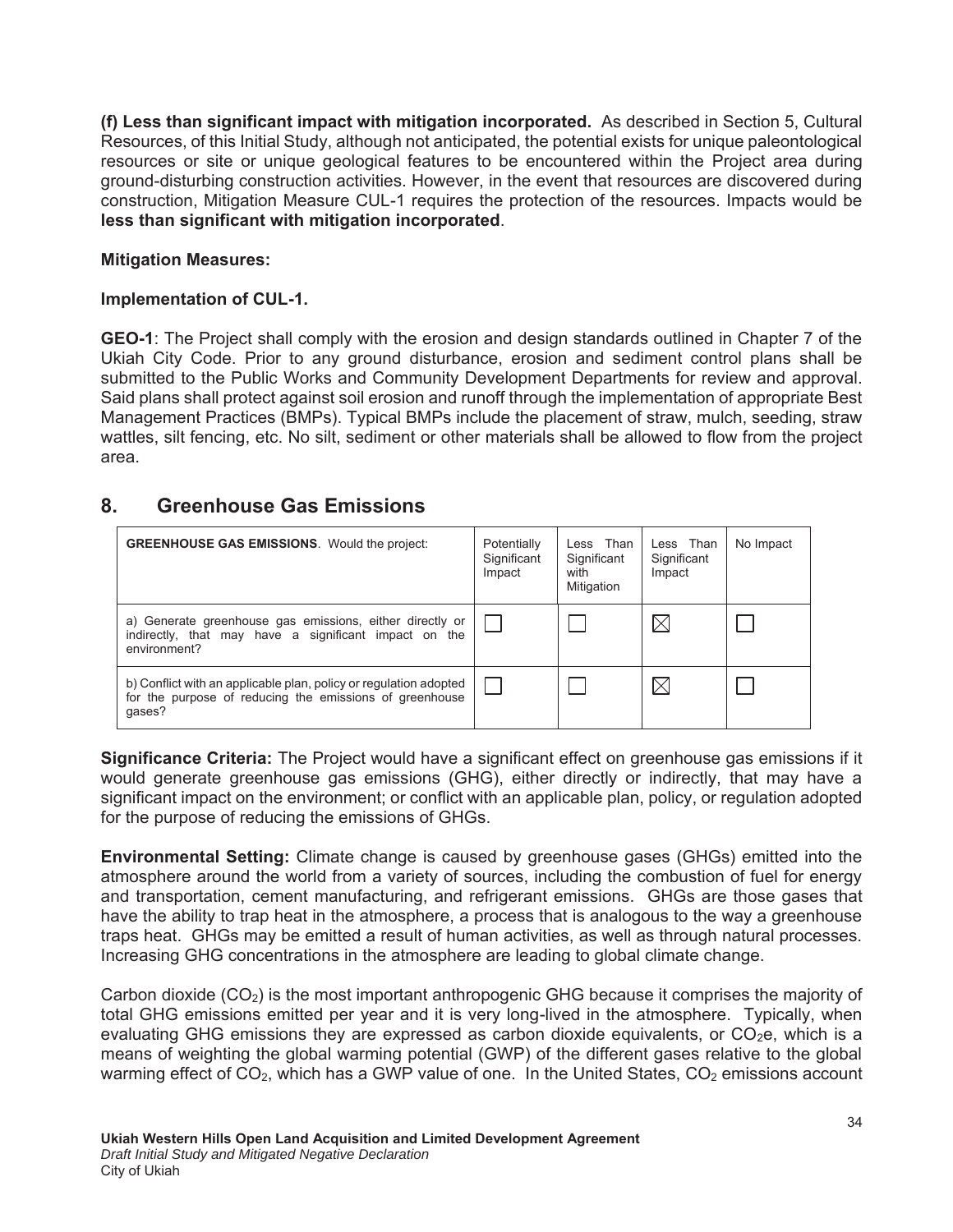for about 85 percent of the  $CO<sub>2</sub>e$  emissions, followed by methane at about eight percent, and nitrous oxide at about five percent.

The state of California has adopted various administrative initiatives and legislation relating to climate change, much of which set aggressive goals for GHG emissions reductions statewide. Although lead agencies must evaluate climate change and GHG emissions of projects subject to CEQA, the CEQA Guidelines do not require or suggest specific methodologies for performing an assessment or specific thresholds of significance and do not specify GHG reduction mitigation measures. No state agency has developed binding regulations for analyzing GHG emissions, determining their significance, or mitigating significant effects in CEQA documents. Thus, lead agencies exercise their discretion in determining how to analyze GHGs. Because there are no adopted GHG thresholds applicable to the Project, and the proposed development is considered "small scale", the below qualitative analysis is appropriate.

**Discussion: (a-b) Less than significant impact.** Activities at the site would be subject to regulations of the Mendocino County Air Quality Management District (MCAQMD), which is responsible for enforcing the state and federal Clean Air Acts as well as local air quality protection regulations. As noted in Chapter 4 (Resource Management Element) of the Mendocino County General Plan (2009), because Mendocino County is primarily rural, the amount of GHG generated by human activities (primarily the burning of fossil fuels for vehicles, heating, and other uses) is small in total compared to other, more urban counties (although higher per capita due to the distances involved in traveling around the county) and miniscule in statewide or global terms.

Construction activities associated with the Project and future housing development could result in direct and indirect emissions of GHGs emissions. Direct project-related GHG emissions generally include emissions from construction activities, area sources, and mobile sources, while indirect sources include emissions from electricity consumption, water demand, and solid waste generation. Operational GHG emissions would result from energy emissions from natural gas usage and automobile emissions.

As discussed in Section 3, Air Quality, of this Initial Study, the Project (both construction and operation) would not result in a significant negative impact to air quality. Similarly, as discussed in Section 17, Transportation, the Project would not produce significant amounts of traffic or vehicle miles traveled that would in turn result in a significant increase in GHG emissions. Individual residential development projects constructed under the Development Agreement will be reviewed on a project by project basis to analyze GHG emissions and will be required to follow all building codes and policies including those intended to reduce emissions. Specifically, future residential uses constructed would be required to adhere to all federal, state, and local requirements for energy efficiency, including the Title 24 standards. Compliance with Title 24 Building Energy Efficiency Standards would provide minimum efficiency standards related to various building features, including appliances, water and space heating and cooling equipment, building insulation and roofing, and lighting. Implementation of the Title 24 standards significantly reduces energy usage, as well as GHG emissions.

Lastly, the Project includes annexation and conservation of approximately 640 acres, which will have no impact (or a beneficial impact) on GHG, given that the Project is located within a non-attainment area, the rural nature of the site, and small development footprint, the Project, including infrastructure improvements and other temporary construction activities, is not expected to significantly increase GHG in the area. With implementation of the aforementioned regulations, impacts to GHG emissions would be **less than significant**.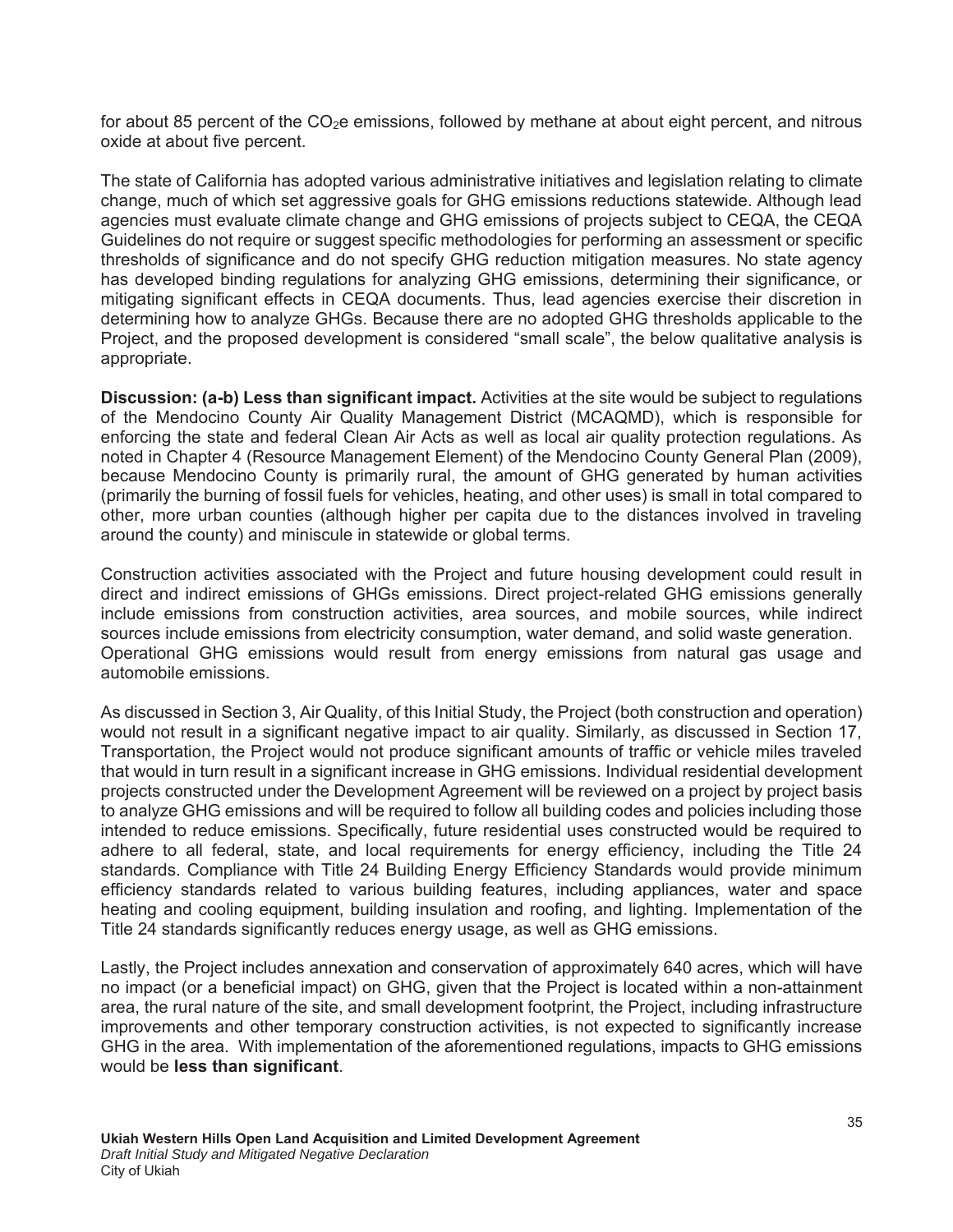### **9. Hazards and Hazardous Materials**

| HAZARDS AND HAZARDOUS MATERIALS.<br>Would the<br>project:                                                                                                                                                                                                                                       | Potentially<br>Significant<br>Impact | Less Than<br>Significant<br>with<br>Mitigation | Than<br>Less<br>Significant<br>Impact | No Impact   |
|-------------------------------------------------------------------------------------------------------------------------------------------------------------------------------------------------------------------------------------------------------------------------------------------------|--------------------------------------|------------------------------------------------|---------------------------------------|-------------|
| a) Create a significant hazard to the public or the environment<br>through the routine transport, use, or disposal of hazardous<br>materials?                                                                                                                                                   |                                      | $\boxtimes$                                    |                                       |             |
| b) Create a significant hazard to the public or the environment<br>through reasonably foreseeable upset and accident conditions<br>involving the release of hazardous materials into the<br>environment?                                                                                        |                                      | $\boxtimes$                                    |                                       |             |
| c) Emit hazardous emissions or handle hazardous or acutely<br>hazardous materials, substances, or waste within one-quarter<br>mile of an existing or proposed school?                                                                                                                           |                                      |                                                | $\boxtimes$                           |             |
| d) Be located on a site which is included on a list of hazardous<br>materials sites compiled pursuant to Government Code<br>Section 65962.5 and, as a result, would it create a significant<br>hazard to the public or the environment?                                                         |                                      |                                                |                                       | $\boxtimes$ |
| e) For a project located within an airport land use plan or,<br>where such a plan has not been adopted, within two miles of<br>a public airport or public use airport, would the project result in<br>a safety hazard or excessive noise for people residing or<br>working in the project area? |                                      |                                                | $\boxtimes$                           |             |
| f) Impair implementation of or physically interfere with an<br>adopted emergency response plan or emergency evacuation<br>plan?                                                                                                                                                                 |                                      |                                                | $\boxtimes$                           |             |
| g) Expose people or structures, either directly or indirectly, to<br>a significant risk of loss, injury or death involving wildland<br>fires?                                                                                                                                                   |                                      | $\boxtimes$                                    |                                       |             |

**Significance Criteria:** The Project would result in significant hazards or hazardous materials impacts if it exposed people to hazardous materials or placed them into hazardous situations; if it released hazardous materials or emissions into the environment or within 0.25 miles of a school; if it is located on a listed hazardous materials site; if it would create a hazard due to its proximity to a public airport or private airstrip; if it would create excessive noise for people in the area; if it would interfere with an emergency response or evacuation plan; or if it would expose people or structures to significant risks due to wildland fire.

**Environmental Setting:** Mendocino County has adopted numerous plans related to hazard management and mitigation including, but not limited to: Community Wildfire Protection Plan, Hazardous Waste Management Plan, Operational Area Emergency Plan, etc. The most recent plan, the Mendocino County Multi-Jurisdictional Hazard Mitigation Plan (MJHMP) was adopted by the County in December, 2020. The MJHMP provides an explanation of prevalent hazards within the County, identifies risks to vulnerable assets, both people and property, and provides a mitigation strategy to achieve the greatest risk reduction based upon available resources. The four cities within Mendocino County, including the City of Ukiah, participated in preparation of the MJHMP to individually assess hazards, explore hazard vulnerability, develop mitigation strategies, and create their own plan for each respective city (referred to as a "jurisdictional annex" to the MJHMP). The City of Ukiah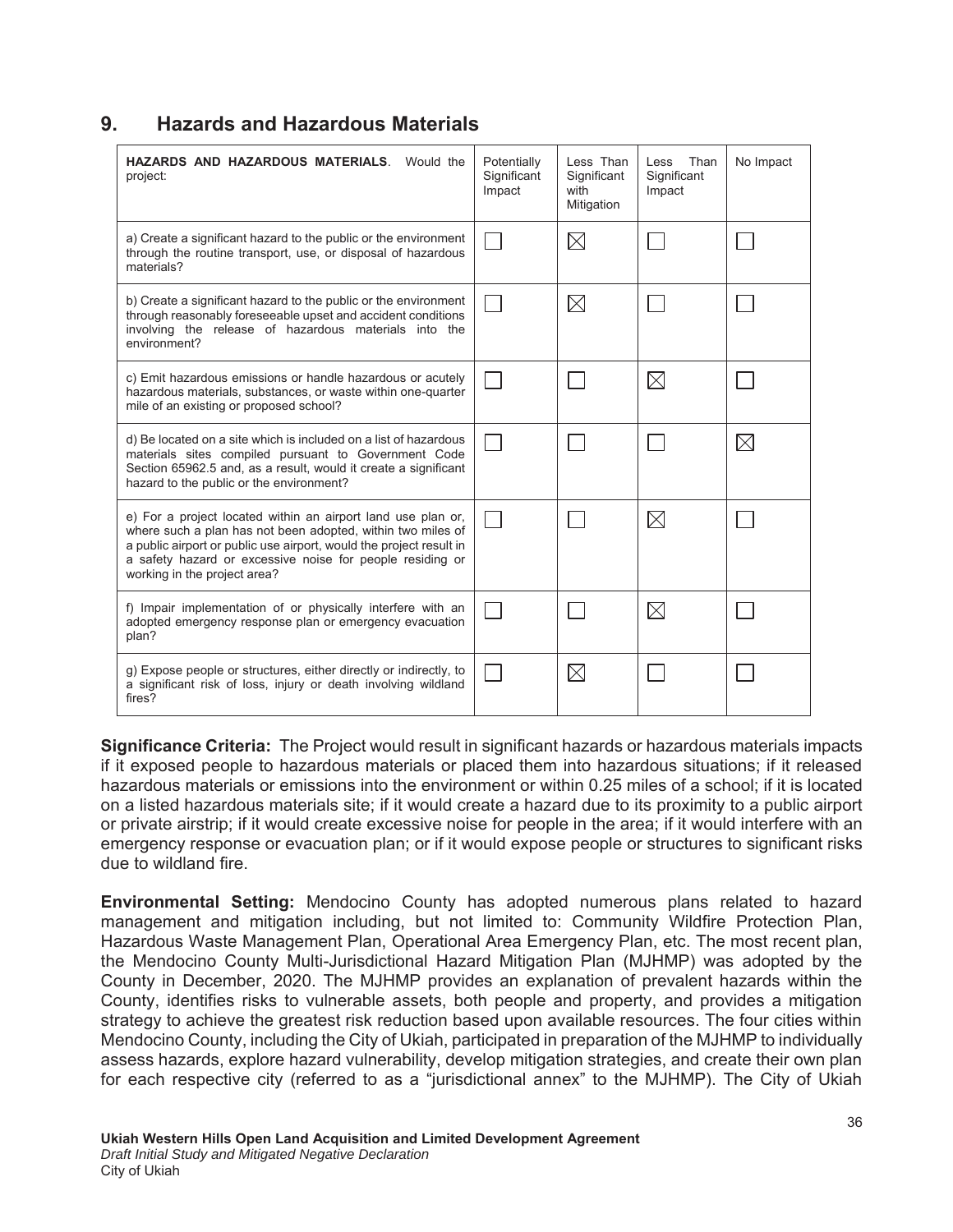adopted its jurisdictional annex chapter of the MJHMP on November 18, 2020. Hazards identified for the City if Ukiah include earthquakes, wildfire, dam failure, flood and pandemic. Table 1-13 of the City's jurisdictional annex lists each hazard and mitigation action for City of Ukiah.

The Ukiah Municipal Airport is located within the City of Ukiah jurisdictional limits. The Ukiah Municipal Airport Master Plan and the Mendocino County Airport Comprehensive Land Use Plan (ACLUP), identify areas with potential hazards and impacts to persons using or working within the Airport Master Plan area.

The site does not include any known hazardous waste sites, as mapped by the State Water Resources Control Board (SWRCB) or the California Department of Toxic Substances Control (DTSC) on the GeoTracker and EnviroStor databases, respectively, nor are there any listed sites within the vicinity of the site.

All lands within the City of Ukiah are within the jurisdiction of the Ukiah Valley Fire Authority. None of the lands within the City of Ukiah are located within a California Department of Forestry (CalFire) State Responsibility Area (SRA). However, County lands immediately west of the City (including the majority of the Project site(s)) are located within the SRA and are classified as having a "Very High" fire hazard severity.

**Discussion: (a-b) Less than significant impact with mitigation incorporated.** Construction activities and future residential uses associated with the Project would require the routine transport, use, storage, and disposal of small quantities of hazardous materials common for equipment and property maintenance and operation, such as gasoline, diesel fuel, hydraulic fluids, oils, lubricants, cleaning solvents and supplies, pesticides, fertilizers, paint, etc. However, the types and quantities of materials to be used are not expected to pose a significant risk to the public and/or environment and would be managed in accordance with federal, state, and local regulations. In addition, Mitigation Measure HAZ-1 would ensure that materials would be transported and stored in a manner to reduce potential impacts to less than significant. Impacts would be less than significant with mitigation **incorporated.** 

**(c) Less than significant impact:** Nokomis Elementary School is approximately 0.25-mile from the access point (680 Redwood Avenue) for the Project. However, construction activities would be required to transport and use routine hazardous materials in accordance with all applicable regulations. Adherence to these regulations would ensure that impacts to the elementary school are less than significant.

(d) No impact: As previously noted, under Government Code Section 65962.5, both the State Water Resources Control Board and the California Department of Toxic Substances Control are required to maintain databases of sites known to have hazardous substances present in the environment. Both agencies maintain such databases on their websites, known as GeoTracker and EnviroStor. According to these databases, the Project site(s) do not contain any listed hazardous sites; **no impact** would occur.

(e) Less than significant impact. The Ukiah Municipal Airport is located within the City of Ukiah However, the Project site is located outside of the ACLUP with the exception of the access point, all of proposed Parcel 1, and a portion of proposed Parcels 2 and 3, which are located within the "D-Other Airport Environs" compatibility zone. The D zone is described as having negligible risk and has no density limit or restrictions on residential development, with the exception of requiring a deed notice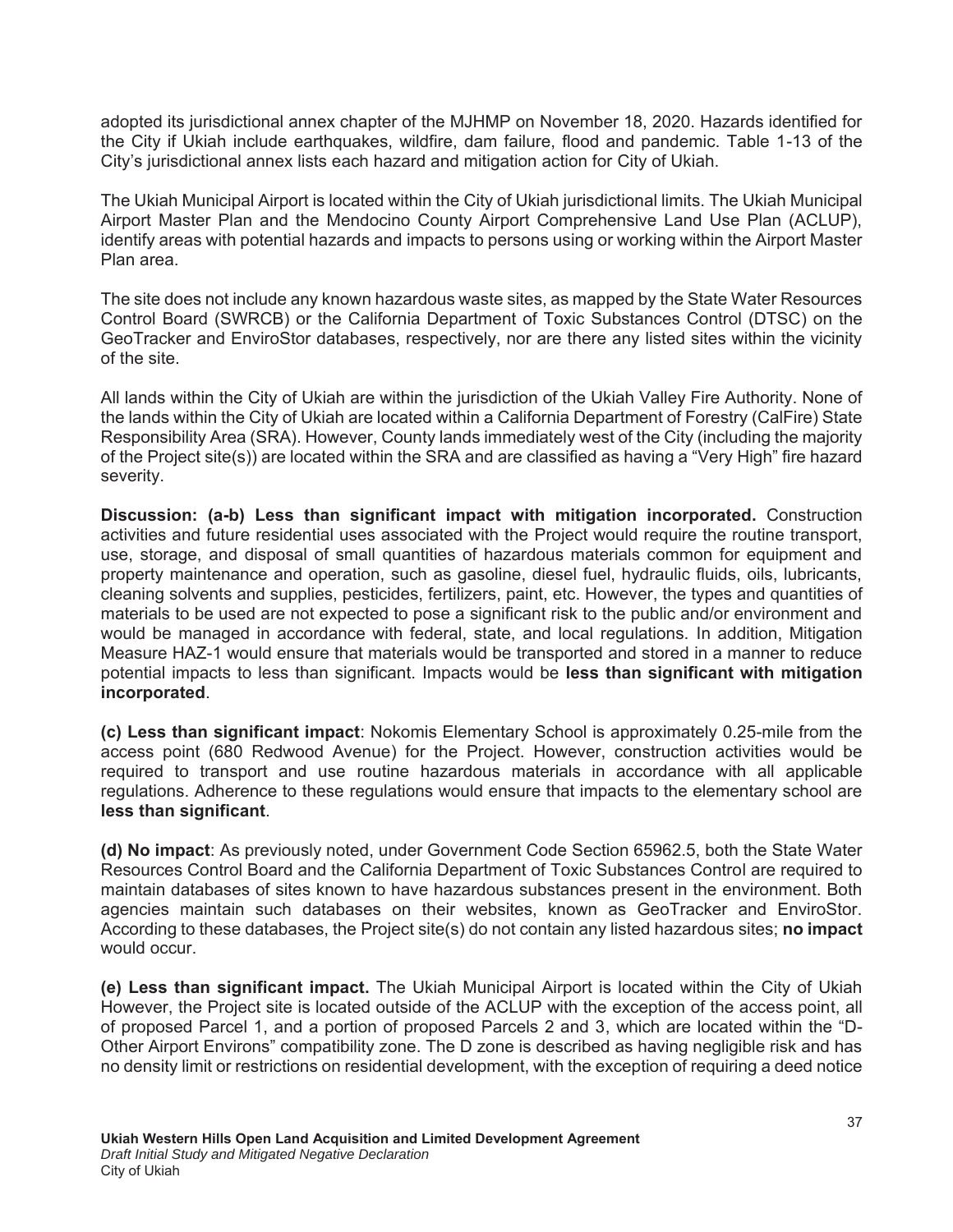for development. Based on this information, the Project would not result in a safety hazard or excessive noise for people residing or working in the Project area. Impacts would be less than significant.

**If) Less than significant impact.** There are no components of the Project that would impair or interfere with emergency response or evacuation. Since the Project, specifically access improvements and residential development, would be required to be designed in accordance with state and local standards, including safety and emergency access requirements, there are no components of the Project that would impair implementation of, or physically interfere with, the adopted MJHMP or other emergency response plan or evacuation plan. Impacts would be **less than significant**.

(g) Less than significant impact with mitigation incorporated. As previously noted, none of the lands within the City of Ukiah are located within a California Department of Forestry (CalFire) State Responsibility Area (SRA). However, County lands immediately west of the City (including the majority of the Project site(s)) are located within the SRA and are classified as having a "Very High" fire hazard severity. The Project site is developed with CalFire fuel breaks and has been subject to vegetation management practices in order to reduce fire risk in the Western Hills. Additionally, the Project includes installation of an approximately 150,000-gallon water tank to add new water storage and fire protection facilities in the Western Hills. Lastly, future residential development would be required to adhere to all fire safety standards. Regardless of the aforementioned, construction activities involving the use of gasoline-powered tools and equipment could introduce new temporary sources of ignition that could increase fire risk. However, with implementation of Mitigation Measure HAZ-2, impacts would be reduced to less than significant. For the reasons stated, the Project would not expose people or structures to a significant risk of loss, injury or death involving wildland fires. See Section 20, Wildfire, for more information. Impacts would be **less than significant with mitigation incorporated.** 

#### **Mitigation Measures:**

**HAZ-1:** The developer shall establish and implement construction site management practices that will prevent toxic materials and other debris from entering the City's storm drainage and waterway systems, including:

- a. There shall be no storage of hazardous materials at the Project Site;
- b. The developer shall provide adequate materials management, including covering, securing, and segregating potentially toxic materials (grease, oils, fuel, solvents, etc.); and
- c. The developer shall maintain supplies on-hand to contain spills of oil and any other hazardous materials used on-site.

**HAZ-2:** Should portable gasoline-powered equipment be used on site, the following firesafe precautions shall be taken:

- a. Spark arresters are required on all portable gasoline-powered equipment.
- b. Equipment shall be maintained in good working condition, with exhaust systems and spark arresters in proper working order and free of carbon buildup.
- c. Fuel the equipment in a safe place where spills can be contained and a fire extinguisher is nearby. Use the recommended gas/oil mixture and do not top off. Use a funnel or spout for pouring. Wipe off any spills.
- d. Do not refuel running or hot equipment. Dispense fuel at least 10 feet from sources of ignition.
- e. Do not use equipment in areas of dry vegetation. Keep leaves and dry materials away from a hot muffler.
- f. No smoking or open flame allowed near gasoline-powered equipment.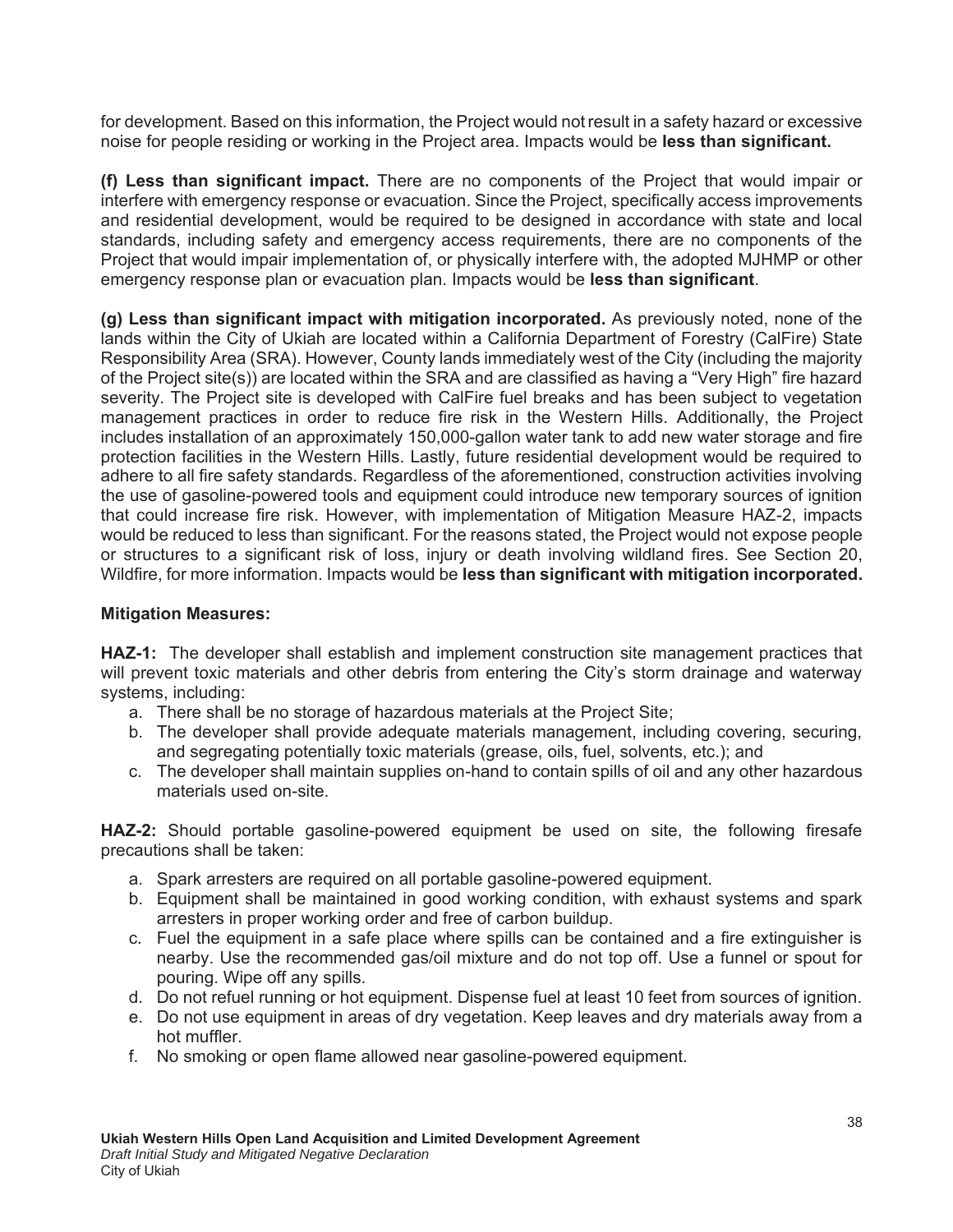### **10.** Hydrology and Water Quality

| <b>HYDROLOGY AND WATER QUALITY: Would the project:</b>                                                                                                                                                                          | Potentially<br>Significant<br>Impact | Less Than<br>Significant<br>with<br>Mitigation | Than<br>l ess<br>Significant<br>Impact | No Impact   |
|---------------------------------------------------------------------------------------------------------------------------------------------------------------------------------------------------------------------------------|--------------------------------------|------------------------------------------------|----------------------------------------|-------------|
| a) Violate any water quality standards or waste discharge<br>requirements or otherwise substantially degrade surface or<br>ground water quality?                                                                                |                                      |                                                | $\boxtimes$                            |             |
| b) Substantially decrease groundwater supplies or interfere<br>substantially with groundwater recharge such that the project<br>may impede sustainable groundwater management of the<br>basin?                                  |                                      |                                                | $\boxtimes$                            |             |
| c) Substantially alter the existing drainage pattern of the site<br>or area, including through the alteration of the course of a<br>stream or river or through the addition of impervious surfaces,<br>in a manner which would: |                                      | $\times$                                       |                                        |             |
| i) result in a substantial erosion or siltation on- or off-site;                                                                                                                                                                |                                      | $\boxtimes$                                    |                                        |             |
| ii) substantially increase the rate or amount of surface runoff in<br>a manner which would result in flooding on- or offsite;                                                                                                   |                                      | $\boxtimes$                                    |                                        |             |
| iii) create or contribute runoff water which would exceed the<br>capacity of existing or planned stormwater drainage systems<br>or provide substantial additional sources of polluted runoff; or                                |                                      | $\boxtimes$                                    |                                        |             |
| d) In flood hazard, tsunami, or seiche zones, risk release of<br>pollutants due to project inundation?                                                                                                                          |                                      |                                                |                                        | $\boxtimes$ |
| e) Conflict with or obstruct implementation of a water quality<br>control plan or sustainable groundwater management plan?                                                                                                      |                                      |                                                | $\boxtimes$                            |             |

**Significance Criteria:** The Project would significantly impact hydrology and water quality if it violated water quality standards or waste discharge requirements or substantially degraded surface or groundwater quality; substantially decreased groundwater supplies or impeded sustainable groundwater management; altered drainage patterns in a manner that would cause substantial on- or off-site erosion, polluted runoff or excessive runoff that caused flooding; impeded or redirected flood flows; risked a release of pollutants due to inundation if in a flood hazard, tsunami or seiche zone; or conflicted with a water quality plan or sustainable groundwater management plan.

**Environmental Setting:** Average rainfall in Ukiah is slightly less than 35 inches. Most of the precipitation falls during the winter. Rainfall is often from brief, intense storms, which move in from the northwest. Virtually no rainfall occurs during the summer months.

The Project area includes the Russian River Hydrologic Unit, Upper Russian River Hydrologic Area, Ukiah Hydrologic Subarea. The Russian River is on the State Water Resources Control Board's (SWRCB) 303(d) list of impaired water bodies for water temperature and sedimentation/siltation. Sediment impairments in tributaries led to listing the entire Russian River Watershed for sediment. Surface water supplies for the Ukiah Valley include the Eel River, from which water is diverted into the Russian River watershed through the Potter Valley Project, Lake Mendocino, and the Russian River. Groundwater is drawn from the Ukiah Valley groundwater basin. The Ukiah Valley groundwater basin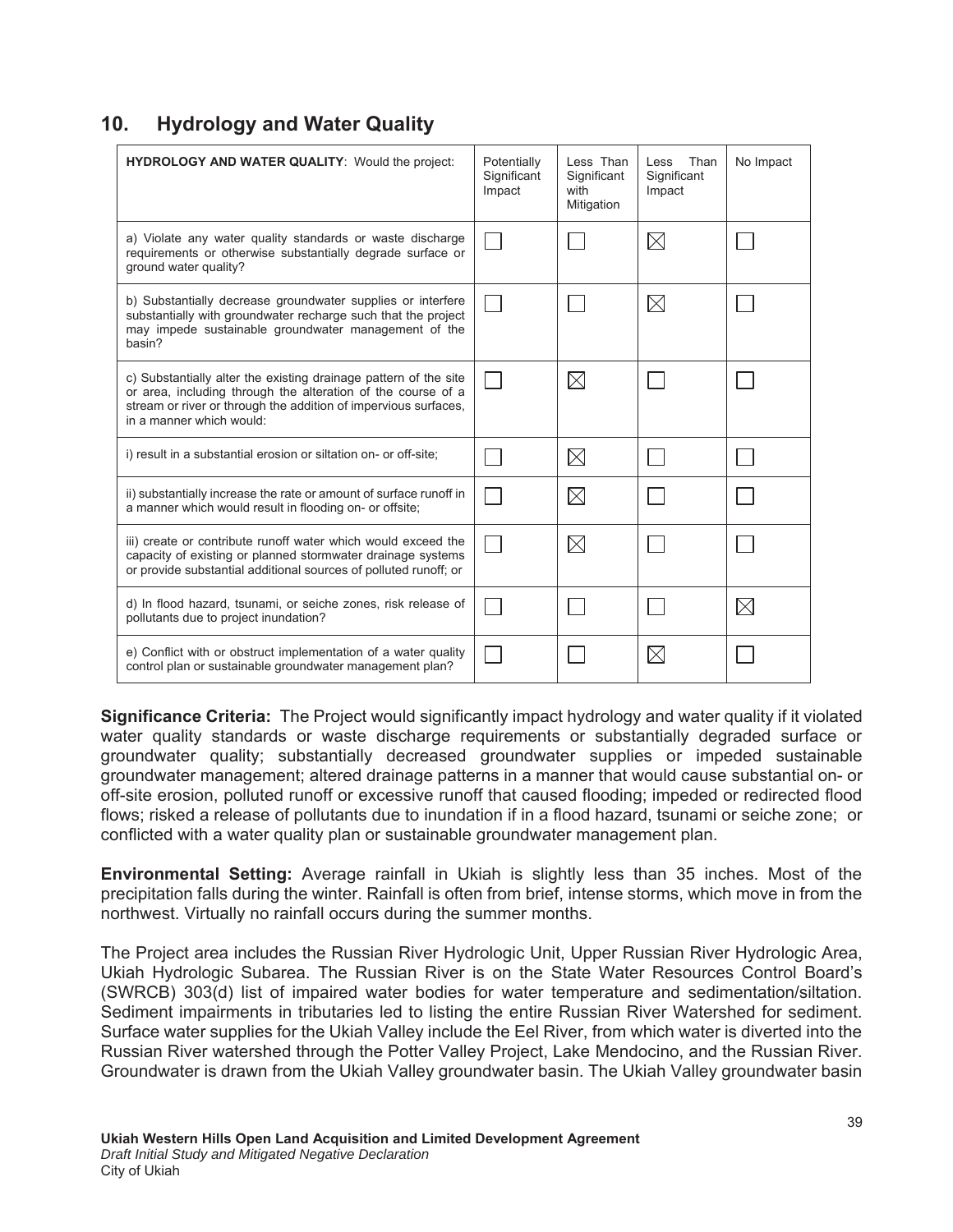is the northernmost basin in the Russian River water system and underlies an area of approximately 60 square miles. Water enters the groundwater system via percolation of surface waters and through the soil. The creeks and streams in the Ukiah Valley provide drainage channels for groundwater recharge, as well as domestic and agricultural water supply. A groundwater Management Plan has not been prepared for the City, nor County of Mendocino, but according to the 2015 Urban Water Management Plan for the City, based on historical data and use, there is adequate groundwater to serve the City's existing and future demand.

Two unnamed creek drainages flow through two of the parcels at the bottom of steep canyons. The terrain is very rugged and steep; very few areas of flat terrain are present. Two perennial streams flow about 2,000-feet to the north and south—Gibson Creek and Doolan Creek, respectively. The closest watercourse is a Class II watercourse located on APN 001-040-83 (existing Parcel 1 and proposed Parcel 8) of the study area. The Project site is not located within a tsunami hazard zone, nor is it located within a flood zone.

**Discussion: (a-b & e) Less than significant impact.** As previously described, no watercourses are located within the proposed Development Parcels, nor within the vicinity of infrastructure improvements. Future development would adhere to all applicable waste discharge requirements. Therefore, the Project would not violate any water quality standards. Existing City water services will be extended to the site(s) and a 150,000-gallon water tank will be installed. According to the water tank planning study memorandum, prepared by GHD (December 10, 2020), the existing wells produce approximately 50,000 gallons per day and are located adjacent to the proposed tank. As a result, the City proposes to supply the tanks with water from the wells rather than constructing new booster pump stations to pump water up to the tanks from the City's existing wells. Therefore, the Project would not substantially deplete groundwater resources and impacts would be less than significant.

(ci-iii) Less than significant impact with mitigation incorporated. The project, including improvement of the access road and future residential construction, would result in impervious surfaces that could result in an impact to water quality. However, as noted in Mitigation Measures GEO-1 and HAZ-1, prior to any ground disturbance, erosion and sediment control plans shall be submitted to the Public Works and Community Development Departments for review and approval and shall include BMPs to address soil erosion and stormwater runoff. Additionally, construction projects that would disturb more than one acre of land, would be subject to the requirements of General Construction Activity Stormwater Permit (Construction General Permit Order 2009-0009- DWQ, also known as the CGP), which requires operators of such construction sites to implement stormwater controls and develop a Stormwater Pollution Prevention Plan (SWPPP) identifying specific BMPs to be implemented to reduce the amount of sediment and other pollutants associated with construction sites from being discharged in stormwater runoff. The proposed Development Agreement does not include specific development designs or proposals, nor does it grant any entitlements for development. Future housing projects will be subject to the City's development standards, building and safety codes, including review of stormwater management practices, where applicable. Impacts associated with erosion and stromwater runoff would be less than significant with mitigation incorporated.

(d) No impact. As described above, the Project is not located within a tsunami hazard zone, nor a flood zone, as identified by the Federal Emergency Management Agency. **No impact** would occur.

#### **Mitigation Measures:**

Implementation of GEO-1 and HAZ-1.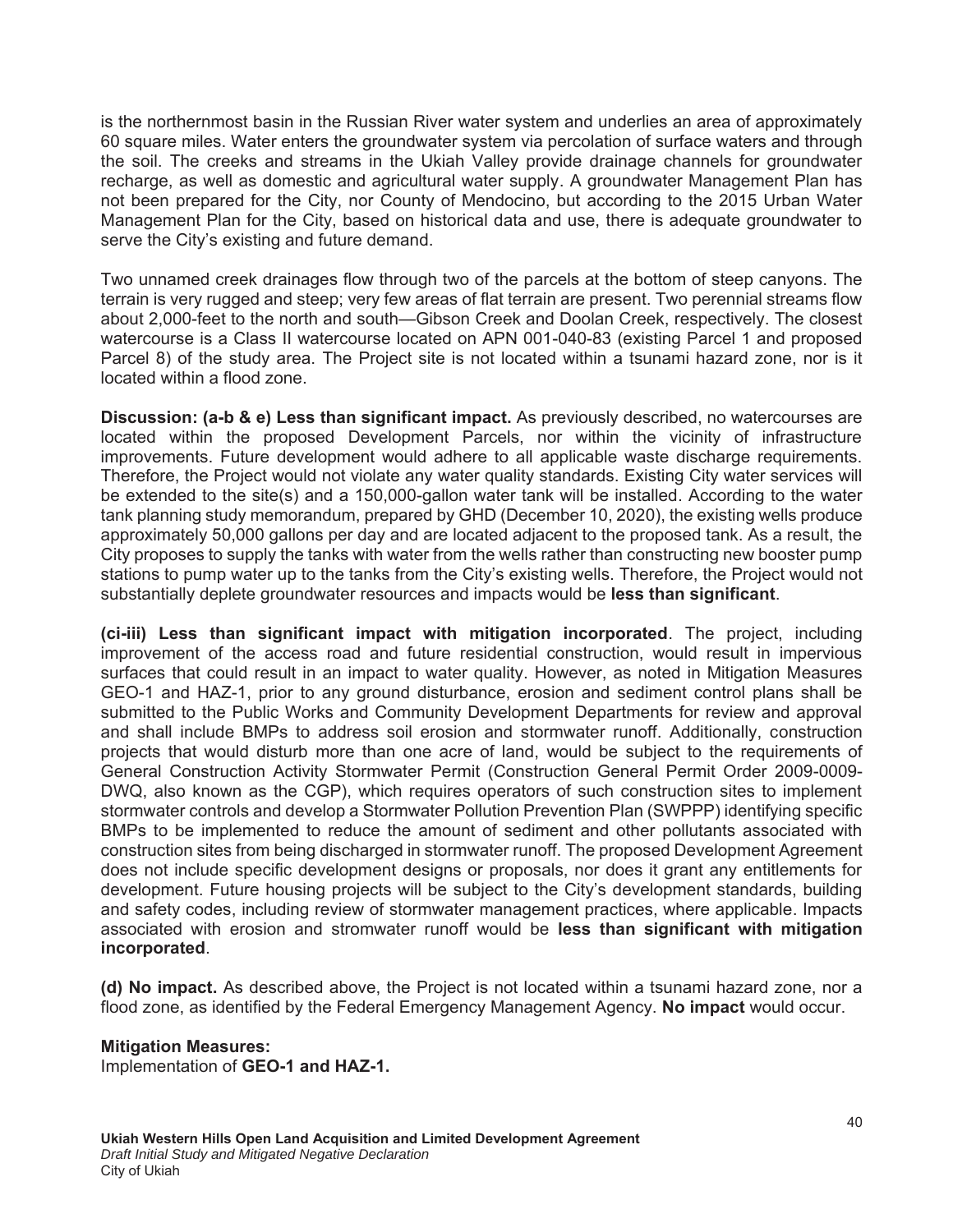# **11.** Land Use and Planning

| <b>LAND USE AND PLANNING.</b> Would the project:                                                                                                                                             | Potentially<br>Significant<br>Impact | Less Than<br>Significant<br>with<br>Mitigation | Less Than<br>Significant<br>Impact | No Impact |
|----------------------------------------------------------------------------------------------------------------------------------------------------------------------------------------------|--------------------------------------|------------------------------------------------|------------------------------------|-----------|
| a) Physically divide an established community?                                                                                                                                               |                                      |                                                |                                    |           |
| b) Cause a significant environmental impact due to a conflict<br>with any land use plan, policy, or regulation adopted for the<br>purpose of avoiding or mitigating an environmental effect? |                                      |                                                | ×                                  |           |

**Significance Criteria:** The Project would significantly impact land use if it physically divided an established community or conflicted with a land use plan, policy or regulation intended to avoid or mitigate an environmental impact, such as the general plan or zoning code.

**Environmental Setting:** The City of Ukiah includes approximately 4.72 square miles. It serves as the County Seat of Mendocino County, as well as the county's commercial hub. Predominant land uses in the City include single family residential, multi-family residential, and commercial uses ranging from local commercial to service commercial, as well manufacturing, industrial and public facilities. The City's first General Plan was originally adopted in 1974, updated in 1995, and was last amended in 2019, with adoption of the 2019-2027 Housing Element. The General Plan serves as a blueprint for future development and growth of the community. The City is currently in the process of completing a General Plan Update (the "2040 General Plan") that will map out the vision for community development through 2040; until the new General Plan is adopted, the 1995 General Plan (as amended in 2019) is considered the applicable plan. Zoning and land use are governed by the City's Zoning Ordinance, as outlined in Division 9, Chapter 2 of the Ukiah City Code. The purpose of the Ukiah Zoning Code is to promote the growth of the City in an orderly manner and to promote and protect the public health, safety, peace, comfort and general welfare. Housing development of varying intensity is allowed in all zoning districts of the Ukiah Zoning Code with the exception of the Manufacturing and Industrial Zoning **Districts** 

Further west (including the Project site) is undeveloped open space, and steep, densely vegetated areas interspersed with rural residential lots within County jurisdiction. The City of Ukiah is governed by the City's General Plan (adopted in 1995, last revised in 2019) and Ukiah City Code (UCC). The larger Ukiah Valley is governed by the Ukiah Valley Area Plan (UVAP; 2011), which is a comprehensive and long range inter-jurisdictional planning document that represents the vision and foresight of the people who live and work in the Ukiah Valley. This Plan is an element of the Mendocino County General Plan governing land use and development on the unincorporated lands in the Ukiah Valley.

The Project site(s) currently carry a Remote Residential (RMR) land use designation in the County's General Plan and an Upland Residential (UR) zoning designation, both with a 40-acre minimum. The current Ukiah Valley Area Plan land use designation is Remote Residential, 40 Acre Minimum ("RMR40") and the existing zoning is Upland Residential, 40-acre minimum ("UR:40"). The County's current RMR classification is intended to be applied to lands having constraints for commercial agriculture, timber production or grazing, which are well suited for small scale farming and low density agricultural/residential uses by the absence of such limitations as inadequate access, unacceptable hazard exposure or incompatibility with adjoining resource land uses. The RMR land use designation allows a density of one dwelling unit per 40 acres. The UR zoning district is intended to create and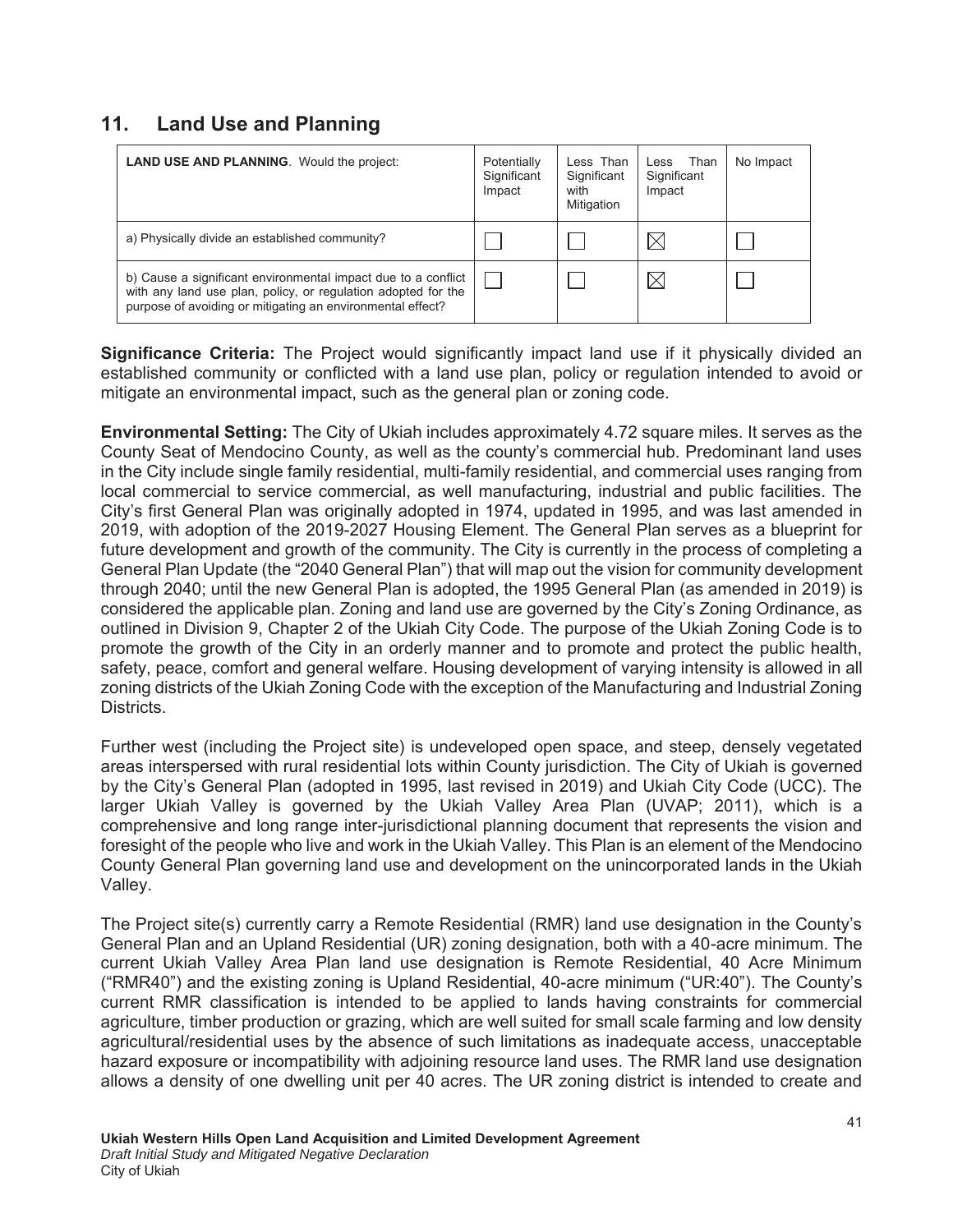enhance farming and low-density agricultural/residential uses. Typically, the UR zoning district would be applied to nonprime production lands which have constraints to commercial agriculture, timber production or grazing but which are absent of such limitations as inadequate access, unacceptable hazard exposure or incompatibility with adjoining resource lands. The UR zoning district allows for one dwelling unit per 40 acres. In addition, an ADU is permitted on each parcel. Both the existing RMR-40 land use designation and UR-40 zoning designation allow for one dwelling unit per 40 acres.

**Discussion: (a) Less than significant impact.** Physical division of an existing community would typically be associated with construction of a new highway, railroad, park or other linear feature. The Project area is undeveloped with the exception of an existing access road, firebreaks and previous land improvements for potential future housing development. While the Project would improve the existing access road and allow for potential future low-density residential development, it does not propose new linear features that would result in the division of an established community. Impacts would be **less than significant**.

**(b) Less than significant**. The Project includes acquisition and annexation of approximately 693 acres into the City's jurisdiction. In addition, the Noguera Properties (APNs 003-190-09 & 003-110- 90), totaling approximately 14 acres, will be included in the annexation proposal for access only. The Annexation parcels within the City's current SOI (Parcels 1-7, and a portion of Parcels 8 & 10 resulting from the LLA) would be prezoned into the City of Ukiah prior to annexation, in accordance with UCC Section 9267, Government Code Section 65859 and LAFCo policies. Under the provisions of the Government Code, the zoning district adopted by the City does not become effective unless and until the land is annexed into the City. Once the parcels are annexed into the City, the site(s) would not be developed until an applicant submits a project site plan for development on the Development Parcels. Until the property is annexed, it is subject to existing zoning under Mendocino County's Zoning Ordinance.

The City proposes to annex approximately 640 acres total, collectively referred to as the "Conservation Parcels", for open space and conservation. Although the City does not currently have a standalone Open Space zoning designation, the City's existing Public Facilities (PF) zoning designation encompasses lands within the City that contain open space and parks, as well as other public facilities. Accordingly, the portion of the proposed parcels within the current SOI (a portion of Parcels 8 & 10, totaling approximately 343 acres) intended for open space are referred to as the "Inside Conservation Parcels" and are proposed to be prezoned PF (with a "Public" General Plan land use designation) which specifically identifies public or quasi-public uses, including, but not limited to natural resource conservation areas and parks and recreation. The Land Use Element of the 1995 City of Ukiah General Plan states that the Public (P) land use designation is intended for public facilities as well as open space and conservation areas and may be applied to lands within the City, the SOI, rural communities (identified as Calpella, Talmage and the Forks), master plan areas, and areas within the General Plan's Unincorporated Planning Area (currently the same boundary as the UVAP and the City's adopted SOI). Because the parcels intended for open space (within the City's current SOI) as a part of the Proposed Project are within the 95' General Plan's Unincorporated Planning Area, the proposed annexation and prezoning of the parcels to PF (with a P General Plan land use designation) are consistent with the intent and land uses identified within the 95' General Plan. In addition, the City can utilize its parks ordinance (Division 1, Chapter 12 of the Ukiah City Code) to provide rules governing City and public use of PF zoned property.

For the portion of the Conservation Parcels located outside of the SOI ("Outside Conservation Parcels," consisting of approximately 296 acres), the City will ensure that they remain preserved as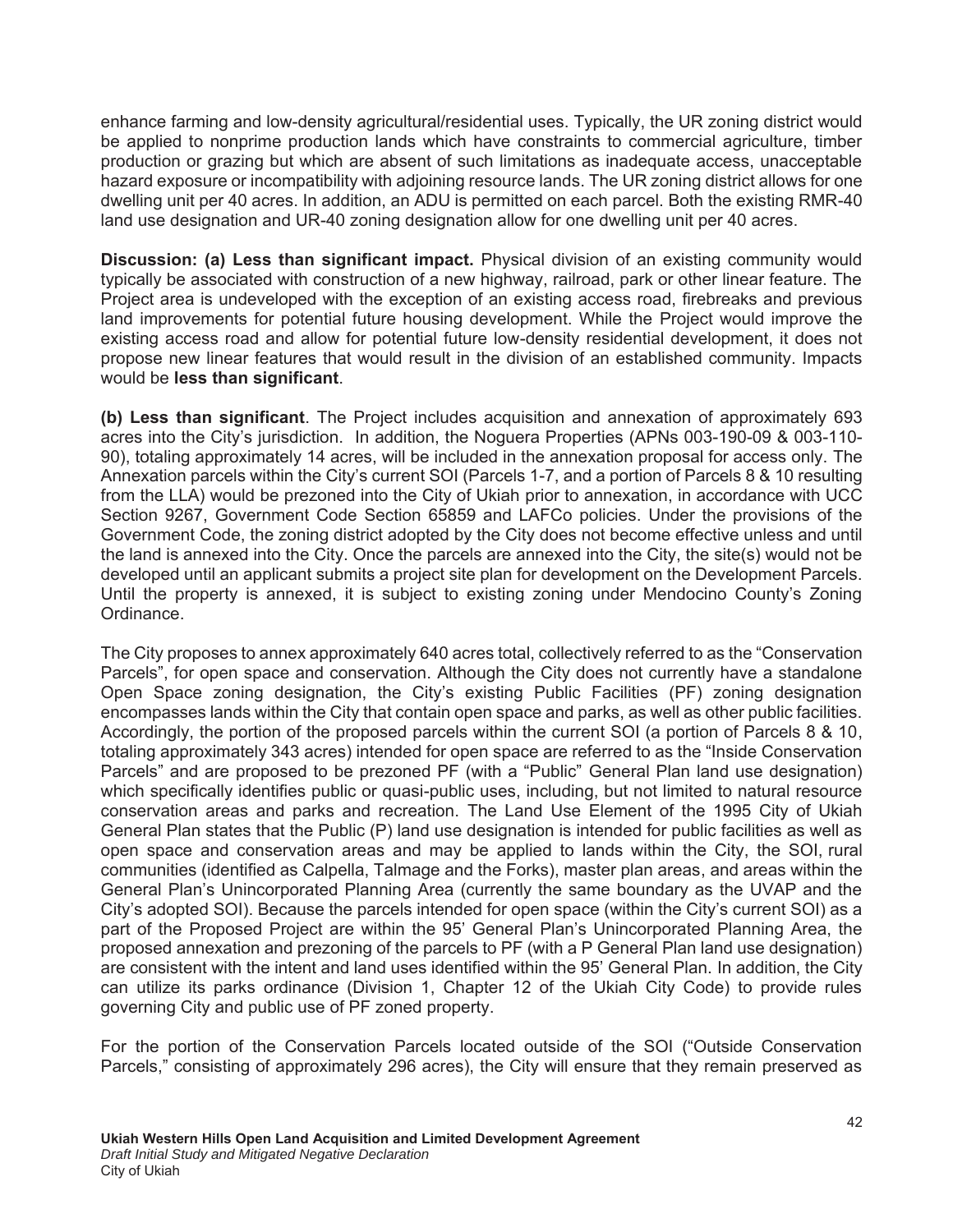open space through City Council resolution or other means, rather than prezoning them PF. Proposed Parcels 8 and 10 would effectively be "split zoned"; the portion within the SOI would be prezoned PF, while the remaining portion outside of the SOI would not be prezoned. See **Figure 3**. Under Government Code Section 56742, city-owned parcels are not required to be located within the City's SOI. Parcels can be located anywhere in the County, as long as they are less than 300 acres, owned by the City, and used for municipal purposes at the time of the annexation application.

The proposed Development Parcels (totaling approximately 54 acres) would be prezoned to Single-Family Residential-Hillside Overlay District (R1-H) with a General Plan Designation of Low Density Residential (LDR), consistent with adjacent City zoning and development patterns in the Western Hills. These parcels are located within the 95' General Plan's Unincorporated Planning Area, as well as the current UVAP/SOI boundary, and are consistent with the density and intent of the LDR land use designation and R1-H zoning. Although the Noguera Properties will be prezoned R1-H for consistency with surrounding zoning and land uses, they are not included in the Development Agreement and no development is proposed; the parcels will continue to be used for access only. For these reasons, these parcels are not included as Development Parcels and have not been included in the development assumptions.

The –H Overlay District is intended to encourage planning, design, and development while preserving natural physical features and minimizing potential safety, water runoff and soil erosion concerns associated with the natural terrain. The City of Ukiah's General Plan land use designation of Low Density Residential (LDR) allows for a density of six dwelling units per acre. Under these regulations, the 54 acres for residential development could conceivably be developed with up to 330 units. However, the proposed Development Agreement would restrict development to one single family dwelling per parcel and one ADU (except for in cases were the slope exceeds 50 percent, per the City's Hillside Overlay Ordinance), for a total of up to14 units. R1-H zoning requires a minimum lot size of 10,000 sf (0.23 acre) for parcels with a slope up to 20%; minimum lot size increases as the slope of the parcel increases, as outlined in UCC Section 9139, *Hillside Development Standards*. Consistent with these standards, the Lot Line Adjustment(s) propose 5-10 acre parcels for the parcels that would be prezoned R1-H. All future residential development would be subject to discretionary review under the City's Hillside Overlay District.

Prezoning of the parcels will require a Zoning Map and General Plan Map Amendment upon approval of the annexation application. Although the City's General Plan and County's UVAP do not contain specific policies related to prezoning, they do contain goals and policies that strive for orderly, clustered development, supporting the City and County's RHNA, and conservation of open space. The City's 2019-2027 Housing Element includes Goal H-5 and Policy 5-1 which seek to support future housing needs through annexation efforts that lead to orderly expansion of growth. Similarly, the County's 2019-2027 Housing Element includes Policy 1.3 and Actions 1.3a through 1.3d that strive to work cooperatively with cities within the County on regional housing, support annexation applications to the Mendocino LAFCo from incorporated cities for annexations of contiguous lands etc. Consistent with these goals and policies, the Proposed Project will allow the City to adequately preserve and protect the collective Conservation Parcels (640 acres total), while allowing orderly and clustered lowdensity residential development within the Development Parcels (54 acres), consistent with land use patterns within the Western Hills. Additionally, the 14 units that could be developed under the Development Agreement would fulfil a portion of the above moderate income units of housing required by the City's Regional Housing Needs Allocation (RHNA) for the 2019-2027 Housing Element Planning Cycle (see Section 14, Population and Housing, of this Initial Study for more information).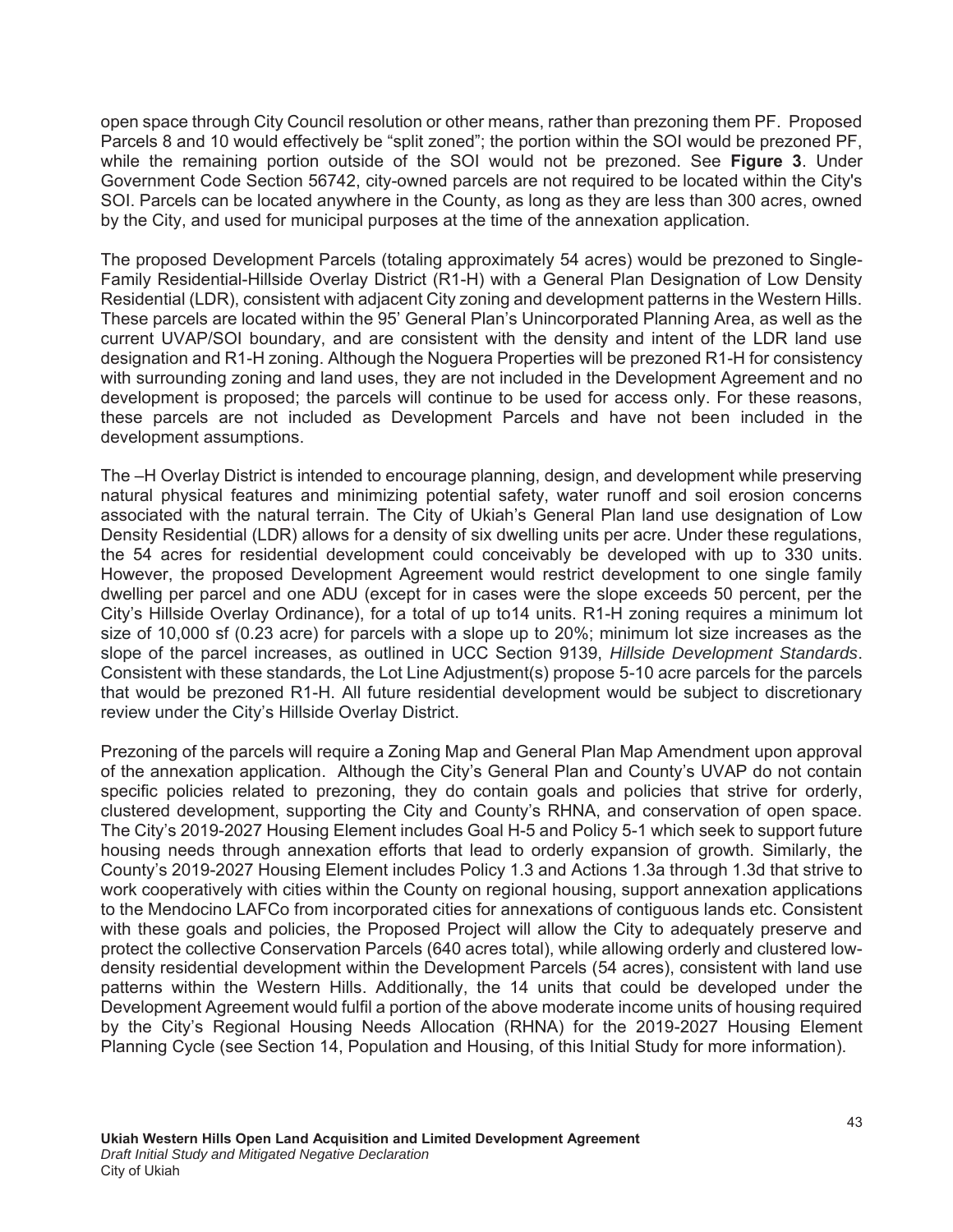For the reasons mentioned above, the Project would be consistent with the City's General Plan and zoning code, the County's UVAP and Housing Element, as well as the Government Code and LAFCo policies related to annexation.

# **12. Mineral Resources**

| <b>MINERAL RESOURCES.</b> Would the project:                                                                                                                                | Potentially<br>Significant<br>Impact | Less Than<br>Significant<br>with<br>Mitigation | Less Than<br>Significant<br>Impact | No Impact |
|-----------------------------------------------------------------------------------------------------------------------------------------------------------------------------|--------------------------------------|------------------------------------------------|------------------------------------|-----------|
| a) Result in the loss of availability of a known mineral resource<br>that would be of value to the region and the residents of the<br>state?                                |                                      |                                                |                                    |           |
| b) Result in the loss of availability of a locally important mineral<br>resource recovery site delineated on a local general plan,<br>specific plan or other land use plan? |                                      |                                                |                                    |           |

**Significance Criteria:** Impacts to mineral resources would be considered significant if the proposed Project were to result in the loss of a known mineral resource that has value to the region and state or is otherwise locally important as designated on a local land use plan.

**Environmental Setting:** The most predominant of the minerals found in Mendocino County are aggregate resource minerals, primarily sand and gravel, found along many rivers and streams. The Ford Gravel Bars are located in Ukiah, along the Russian River.

Discussion: (a-b) No impact. There are no identified mineral resources within the Project area. No impact would occur.

#### 13. Noise

| <b>NOISE.</b> Would the project result in:                                                                                                                                                                                                                                                                              | Potentially<br>Significant<br>Impact | Less Than<br>Significant<br>with<br>Mitigation | Less Than<br>Significant<br>Impact | No.<br>Impact |
|-------------------------------------------------------------------------------------------------------------------------------------------------------------------------------------------------------------------------------------------------------------------------------------------------------------------------|--------------------------------------|------------------------------------------------|------------------------------------|---------------|
| a) Generation of a substantial temporary or<br>permanent increase in ambient noise levels in the<br>vicinity of the project in excess of standards<br>established in the local general plan or noise<br>ordinance, or applicable standards of other<br>agencies?                                                        |                                      | ⊠                                              |                                    |               |
| b) Generation of excessive ground borne vibration<br>or ground borne noise levels?                                                                                                                                                                                                                                      |                                      |                                                | $\boxtimes$                        |               |
| c) For a project located within the vicinity of a<br>private airstrip or an airport land use plan or, where<br>such a plan has not been adopted, within two miles<br>of a public airport or public use airport, would the<br>project expose people residing or working in the<br>project area to excessive noise levels |                                      |                                                | ⊠                                  |               |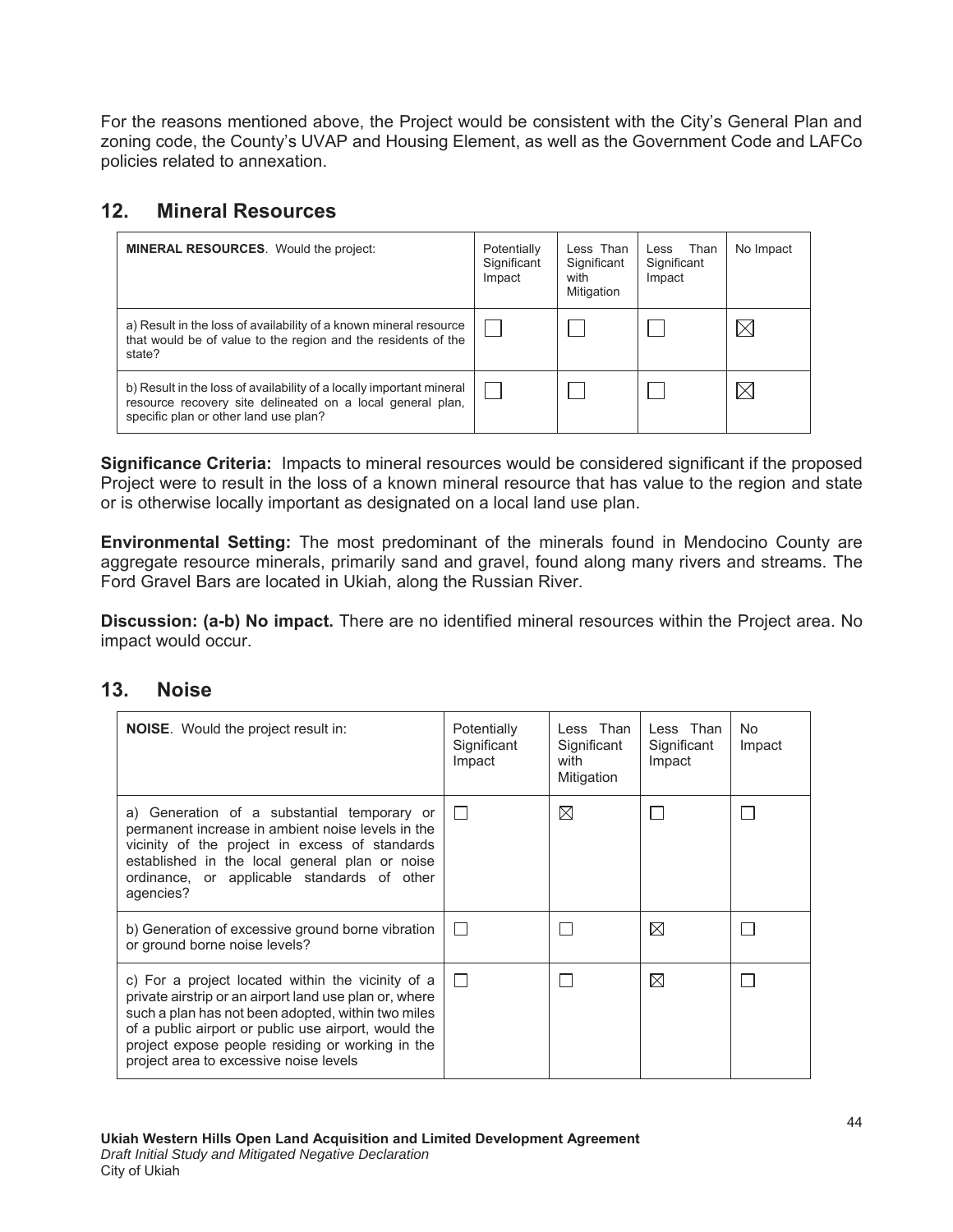**Significance Criteria:** The Project would have a significant impact if it temporarily or permanently exceeded local noise standards in the vicinity of the Project, generated excessive ground borne noise or vibration; or would expose people residing or working in the area to excessive noise levels from public airports or private airstrips.

**Environmental Setting:** The Ukiah City Code contains a Noise Ordinance (Division 7, Chapter 1, Article 6) that establishes ambient base noise level standards that apply to specific zoning districts within the City of Ukiah. "Ambient noise" is the all-encompassing noise associated with a given environment, being usually a composite of sounds from many sources near and far. For the purpose of the Noise Ordinance, ambient noise level is the level obtained when the noise level is averaged over a period of fifteen (15) minutes without inclusion of noise from isolated identifiable sources, at the location and time of day near that at which a comparison is to be made. Land uses exceeding these standards for long periods of time are considered to be significant.

In addition, UCC §6054, *Construction of Buildings and Projects*, states that it shall be unlawful for any person within a residential zone, or within a radius of five hundred feet (500') therefrom, to operate equipment or perform any outside construction or repair work on buildings, structures or projects or to operate any pile driver, power shovel, pneumatic hammer, derrick, power hoist or any other construction type device (between the hours of 7:00 p.m. of one day and 7:00 a.m. of the next day) in such a manner that a reasonable person of normal sensitiveness residing in the area is caused discomfort or annoyance unless beforehand a permit therefor has been duly obtained from the Director of Public works.

| <b>Zoning Districts</b>           | <b>Time Period</b>                                          | <b>Noise Level Standards (dBA)</b> |
|-----------------------------------|-------------------------------------------------------------|------------------------------------|
| R <sub>1</sub> and R <sub>2</sub> | 10:00 PM - 7:00 AM<br>7:00 PM - 10:00 PM<br>7:00 AM-7:00 PM | 40<br>45<br>50                     |
| R <sub>3</sub>                    | 10:00 PM - 7:00 AM<br>7:00 AM - 10:00 PM                    | 45<br>50                           |
| Commercial                        | 10:00 PM - 7:00 AM<br>7:00 AM - 10:00 PM                    | 60<br>65                           |
| Industrial &<br>Manufacturing     | Any time                                                    | 70                                 |
| Source: Ukiah City Code §6048     |                                                             |                                    |

#### *Table 2. City of Ukiah Ambient Base Noise Levels*

**Discussion: (a) Less than significant impact with mitigation incorporated. Construction activities** are generally temporary, resulting in periodic increases in the ambient noise environment. However, these phases of construction have the potential to create the highest levels of noise. Typical noise levels generated by construction equipment are shown in **Table 3** It should be noted that the noise levels identified in the table below are maximum sound levels (Lmax) at 15 ft from the source, which are the highest individual sound occurring at an individual time period. The level of noise varies based on varying durations of construction equipment in use and with distance from the noise source. Typically, noise decreases as distance increases. Construction noise impacts generally occur when construction activities occur in areas immediately adjoining noise-sensitive land uses, during noisesensitive times of the day, or when construction activity occurs at the same precise location over an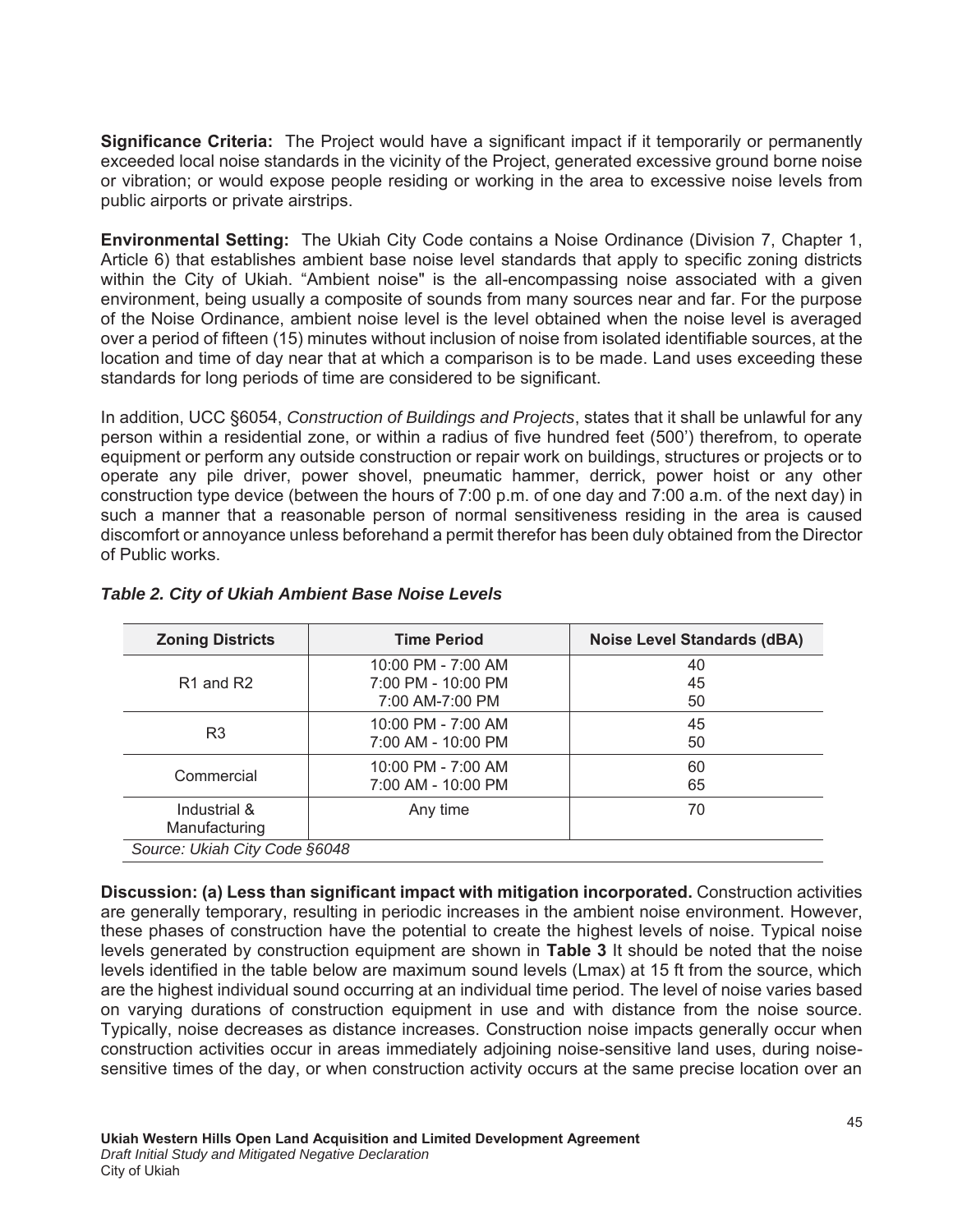extended period of time (e.g., pile driving in one location for 8-10 hours in a day, or over a duration of several successive days).

| <b>Type of Equipment</b>            | Lmax at 15 Feet (dBA) |
|-------------------------------------|-----------------------|
| Concrete Saw                        | 100                   |
| Crane                               | 91                    |
| <b>Concrete Mixer Truck</b>         | 89                    |
| <b>Backhoe</b>                      | 88                    |
| Dozer                               | 92                    |
| Excavator                           | 91                    |
| Forklift                            | 88                    |
| Paver                               | 87                    |
| Roller                              | 90                    |
| Tractor                             | 94                    |
| <b>Water Truck</b>                  | 90                    |
| Grader                              | 95                    |
| <b>General Industrial Equipment</b> | 95                    |
|                                     |                       |

*Table 3. Maximum Noise Levels Associated with Typical Construction Equipment*

*Source: Federal Highway Administration. 2006. Roadway Construction Noise Model (FHWA-HEP-*

Certain land uses are particularly sensitive to noise, including schools, hospitals, rest homes, longterm medical and mental care facilities, and parks and recreation areas. Residential areas are also considered noise sensitive, especially during the nighttime hours. The nearest existing sensitive receptors are residential uses adjoining the Project site to the east and south along Redwood Avenue; the closest residence being more than 700 ft away from the potential house site on proposed Parcel 1. However, construction related noise would be considered temporary. In addition, to reduce potential noise impacts to nearby sensitive receptors, mitigation measure Mitigation Measure NOI-1 would require compliance with the City's allowed hours of construction (7:00 a.m. to 7:00 p.m.), include Best Management Practices (BMPs) for reducing construction noise, and require construction equipment to be equipped with properly operating and maintained mufflers and other state-required noise attenuation devices. Noise impacts associated with construction would be the Project would be **less** than significant with mitigation implemented.

Operation of the Proposed Project would result in stationary noise sources associated with typical residential land uses (e.g., mechanical equipment, dogs/pets, landscaping activities, cars parking, etc.). These noise sources are typically intermittent and short in duration, and would be comparable to existing sources of noise experienced at surrounding residential uses. As such, impacts from operation of the Project would be less than significant.

**(b) Less than significant impact.** Project construction can generate varying degrees of ground borne vibration, depending on the construction procedure and the construction equipment used. Operation of construction equipment generates vibrations that spread through the ground and diminish in amplitude with distance from the source. The results from vibration can range from no perceptible effects at the lowest vibration levels, to low rumbling sounds and perceptible vibration at moderate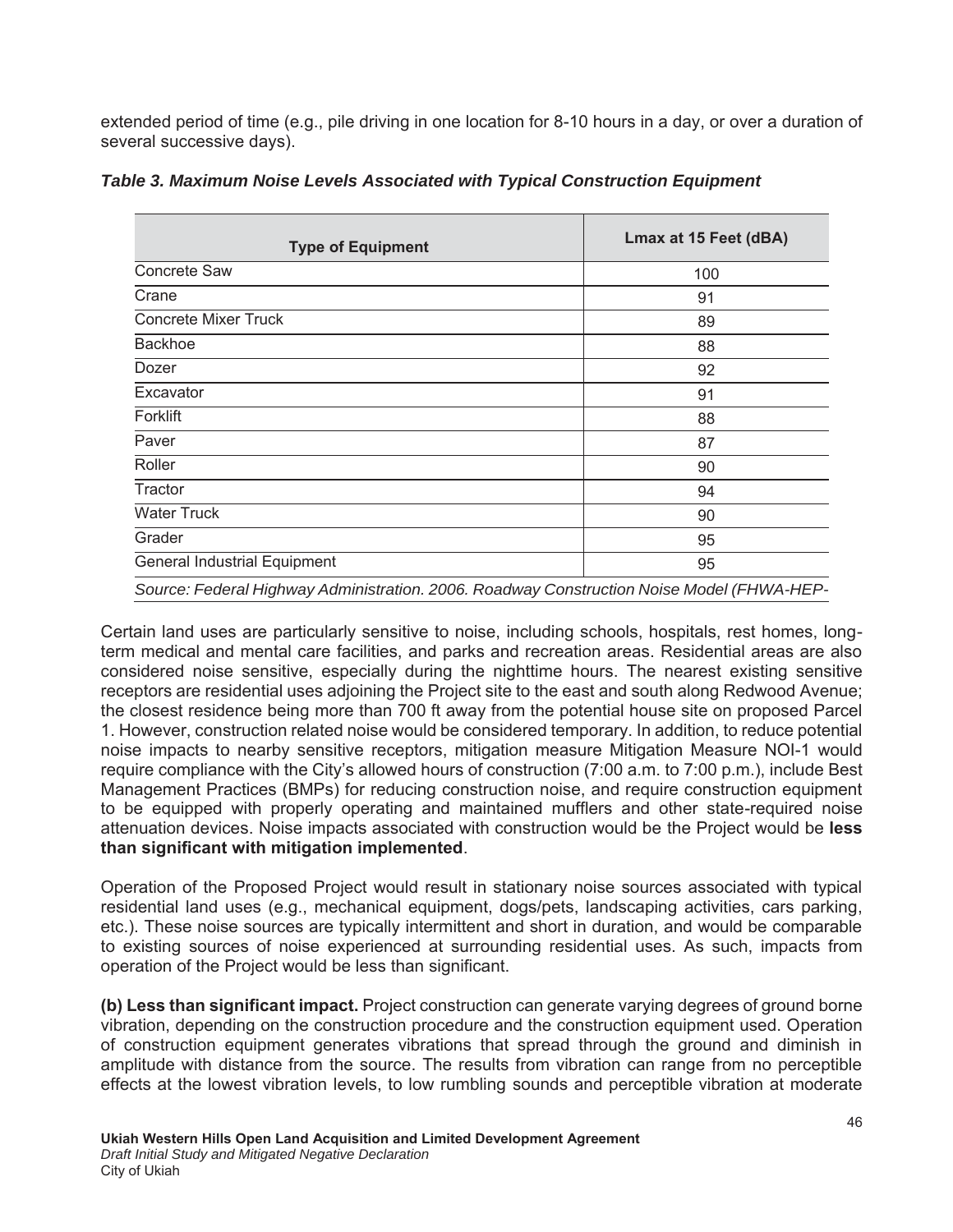levels, to slight damage at the highest levels. The Project is anticipated to use typical construction equipment for temporary periods of time that would not be considered excessive. Therefore, impacts would be **less than significant**.

(c) Less than significant impact. The nearest airport to the Project site is the Ukiah Municipal Airport, located approximately 0.79-mile east of the Project site. As discussed in Section 9(e) of this Initial Study, a portion of the Project (all of proposed Parcel 1, and a portion of proposed Parcels 2 and 3) are located within the "D- Other Airport Environs" compatibility zone of the ACLUP, which is described as having negligible risk with the potential for periodic annoyance from overhead flights. However, single-family homes are listed as a normally acceptable use in this airport compatibility zone. The remainder of the Project sire is not located within the ACLUP. Based on this information, the Project would not expose people residing or working in the Project area to excessive noise levels associated with aircraft. Impacts would be **less than significant**.

#### **Mitigation Measures:**

**NOI-1:** Prior to building permit or grading permit issuance, the developer shall comply with the following:

- a. Construction contracts shall specify that all construction equipment, fixed or mobile, shall be equipped with properly operating and maintained mufflers and other state-required noise attenuation devices.
- b. Construction haul routes shall be designed to avoid or lessen impacts to noise-sensitive uses (e.g., residences, schools, convalescent homes), to the extent feasible.
- c. During construction, stationary construction equipment shall be placed such that emitted noise is directed away from sensitive noise receivers.
- d. Per the City's Noise Ordinance, construction shall not take place outside of the hours of 7:00 a.m. to 7:00 p.m.

#### **14.** Population and Housing

| <b>POPULATION AND HOUSING.</b> Would the project:                                                                                                                                                                            | Potentially<br>Significant<br>Impact | Less Than<br>Significant<br>with<br>Mitigation | Less Than<br>Significant<br>Impact | No Impact |
|------------------------------------------------------------------------------------------------------------------------------------------------------------------------------------------------------------------------------|--------------------------------------|------------------------------------------------|------------------------------------|-----------|
| a) Induce substantial unplanned population growth in an area,<br>either directly (for example, by proposing new homes and<br>businesses) or indirectly (for example, through extension of<br>roads or other infrastructure)? |                                      |                                                | Х                                  |           |
| b) Displace substantial numbers of existing people or housing,<br>necessitating the construction of replacement housing<br>elsewhere?                                                                                        |                                      |                                                | ⋉                                  |           |

**Significance Criteria:** The proposed Project would result in significant impacts to the local population or housing stock if it directly or indirectly induced substantial unplanned population growth or displaced a substantial number of people or housing such that the construction of replacement housing would be required.

**Environmental Setting:** The City of Ukiah comprises of approximately 4.72 square miles within Mendocino County. According to the California Department of Finance, the population in the County of Mendocino was 59,985 in 2018 and 16,226 in the City of Ukiah. The City's annual growth rate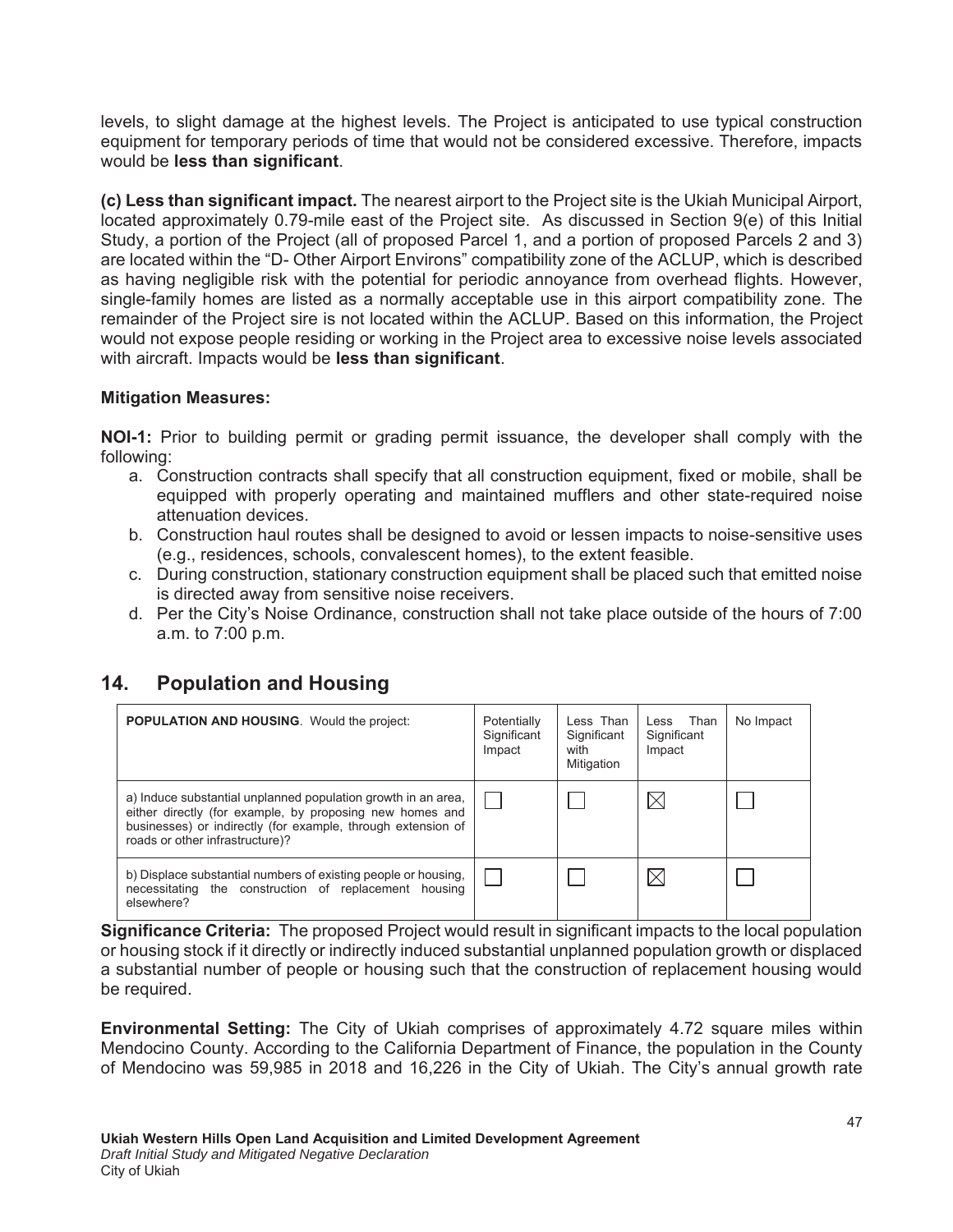between 1990 and 2018 averaged approximately 0.3%. Between 2000 and 2010, the City added 545 residents, or 3.7%, to its population. Overall, the City of Ukiah's population has increased moderately over the past nearly 30 years, with a more accelerated increase in the last four years. Projections from the California State University Chico Center for Economic Development- Mendocino County Economic/Demographic Profile show this trend continuing.

As described in the City's 2019-2027 Housing Element (2019), under California law, every city and county has a legal obligation to respond to its fair share of the projected future housing needs in the region in which it is located. For Ukiah and other Mendocino County jurisdictions, the regional housing need allocation (RHNA) is determined by the Mendocino Council of Governments (MCOG), based upon an overall regional need number established by the State. The fair share numbers establish goals to guide local planning and development decision making. MCOG identified the City's RHNA as accommodating 239 additional units within the 2019-2027 Planning Cycle. Specifically, the City of Ukiah is responsible for identifying adequate sites, with appropriate zoning, to support 86 very lowincome housing units and 72 low-income housing units, for a total of 158 lower income housing units, and 49 moderate-income and 32 above moderate-income housing units, for a total of 81 moderate and above moderate housing units.

**Discussion: (a) Less than significant impact.** As previously discussed in the Project Description and Land Use Section (11) of this Initial Study, the Proposed Project would annex approximately 707 acres into the City. Once annexed, 54 acres could be developed with up to 14 residential units (seven single family homes and one associated ADU per lot) through the proposed Development Agreement. Although no development is proposed at this time, for this analysis it is assumed that future development would result in construction and development of residential uses on the site.

Under the County's General Plan and Zoning Ordinance, the entirety of the 707 acres has the potential to be developed with up to one dwelling per 40 acres, for a total of 17 primary dwellings. In addition, an ADU may be constructed as of right on each parcel, resulting in the potential for up to 34 total units to be developed. The City of Ukiah's General Plan land use designation of Low Density Residential (LDR) allows for a density of six dwelling units per acre. Under these regulations, the 54 acres for residential development could conceivably be developed with up to 330 units. However, the proposed Development Agreement would restrict development to one single family dwelling per parcel and one ADU (except in cases where the slope exceeds 50 percent, per the City's Hillside Overlay Ordinance), for a total of up to14 units. The Development Parcels that would be prezoned to R1-H (with a Low Density Residential General Plan land use designation) are located within the 95' General Plan's Unincorporated Planning Area, as well as the current UVAP/SOI boundary, and are consistent with the density and intent of the LDR land use designation and R1H zoning. Additionally, the 14 units that could be developed under the Development Agreement would fulfil a portion of the moderate to above moderate income units required by the City's RHNA for the 2019-2027 Planning Cycle.

As a part of the Project, utilities would be extended to the area. However, because the extension of utilities would be limited to the seven Development Parcels that are currently zoned for rural residential development, the Project, including development of up to 14 units, would not directly induce substantial unplanned development and population growth in the area. The remaining 640 acres that would be preserved as open space would not be developed with residential uses that could result in an increase in population. For the aforementioned reasons, the Proposed Project would not induce substantial unplanned population growth in an area, either directly or indirectly. Impacts would be less than significant.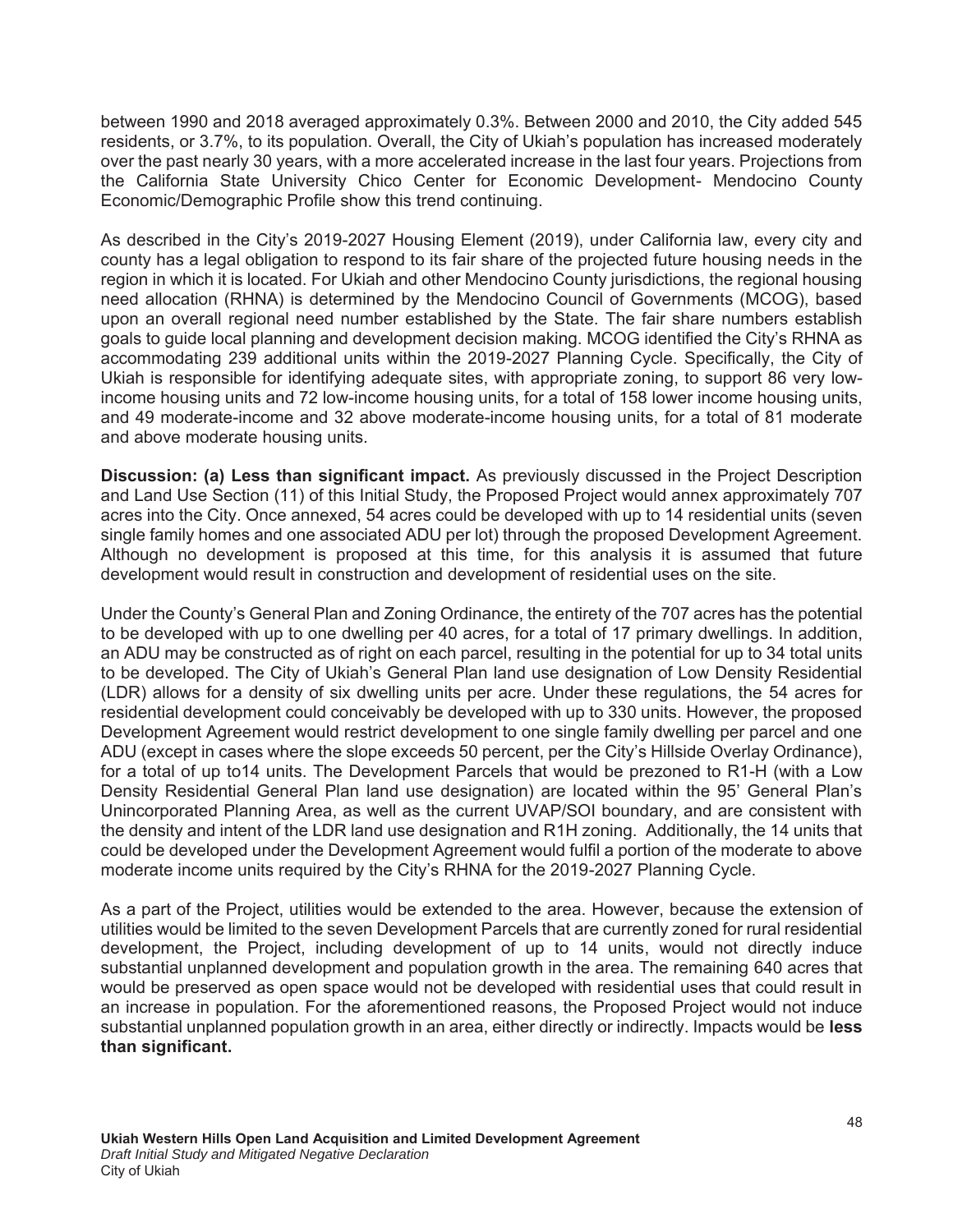(b) Less than significant impact. The Project site is vacant and does not include any housing that would be displaced as a result of the Project. Impacts would be **less than significant**.

#### **15 Public Services**

| <b>PUBLIC SERVICES.</b> Would the project:                                                                                                                                                                                                                                                                                                                                                                                  | Potentially<br>Significant<br>Impact | Less Than<br>Significant<br>with<br>Mitigation | Than<br>Less<br>Significant<br>Impact | No Impact |
|-----------------------------------------------------------------------------------------------------------------------------------------------------------------------------------------------------------------------------------------------------------------------------------------------------------------------------------------------------------------------------------------------------------------------------|--------------------------------------|------------------------------------------------|---------------------------------------|-----------|
| a) Result in substantial adverse physical impacts associated<br>with the provision of new or physically altered governmental<br>facilities, need for new or physically altered governmental<br>facilities, the construction of which could cause significant<br>environmental impacts, in order to maintain acceptable service<br>ratios, response times or other performance objectives for any<br>of the public services: |                                      |                                                |                                       |           |
| Fire protection?                                                                                                                                                                                                                                                                                                                                                                                                            |                                      |                                                | $\boxtimes$                           |           |
| Police protection?                                                                                                                                                                                                                                                                                                                                                                                                          |                                      |                                                | $\times$                              |           |
| Schools?                                                                                                                                                                                                                                                                                                                                                                                                                    |                                      |                                                | $\boxtimes$                           |           |
| Parks?                                                                                                                                                                                                                                                                                                                                                                                                                      |                                      |                                                | $\boxtimes$                           |           |
| Other public facilities?                                                                                                                                                                                                                                                                                                                                                                                                    |                                      |                                                |                                       |           |

**Significance Criteria:** The Project would result in a significant impact to public services if it resulted in a requirement for increased or expanded public service facilities or staffing, including fire or police protection, schools and parks.

**Environmental Setting:** Police protection services for the entire City limits is provided by the Ukiah Police Department, while the Mendocino County Sherriff's Department provides police services for areas outside of the City limits. Fire protection services in the Ukiah Valley are provided by the Ukiah Valley Fire Authority and California Department of Forestry and Fire Protection (CalFire). Educational facilities in the Ukiah Valley area are provided by the Ukiah Unified School District (UUSD), County Office of Education, and the Mendocino-Lake Community College District. There are also several private and charter schools serving residents within the City of Ukiah, as well as the unincorporated portions of Mendocino County. As mentioned below in Section 16, Recreation, of this Initial Study, there are 13 City parks, a municipal golf course, and a skate park managed by the City of Ukiah, as well as other recreational facilities in the area.

**Discussion: (a) Less than significant impact.** Although no development is proposed at this time, it is assumed that future development would result in construction and development of residential uses (up to 14 units) on the site. New homes would be served by the City's Police Department and the Ukiah Valley Fire authority. This minimal increase in service area would not be considered significant, as the City collects fire and police impact fees to offset the financial burden that new development can potentially create for the fire department.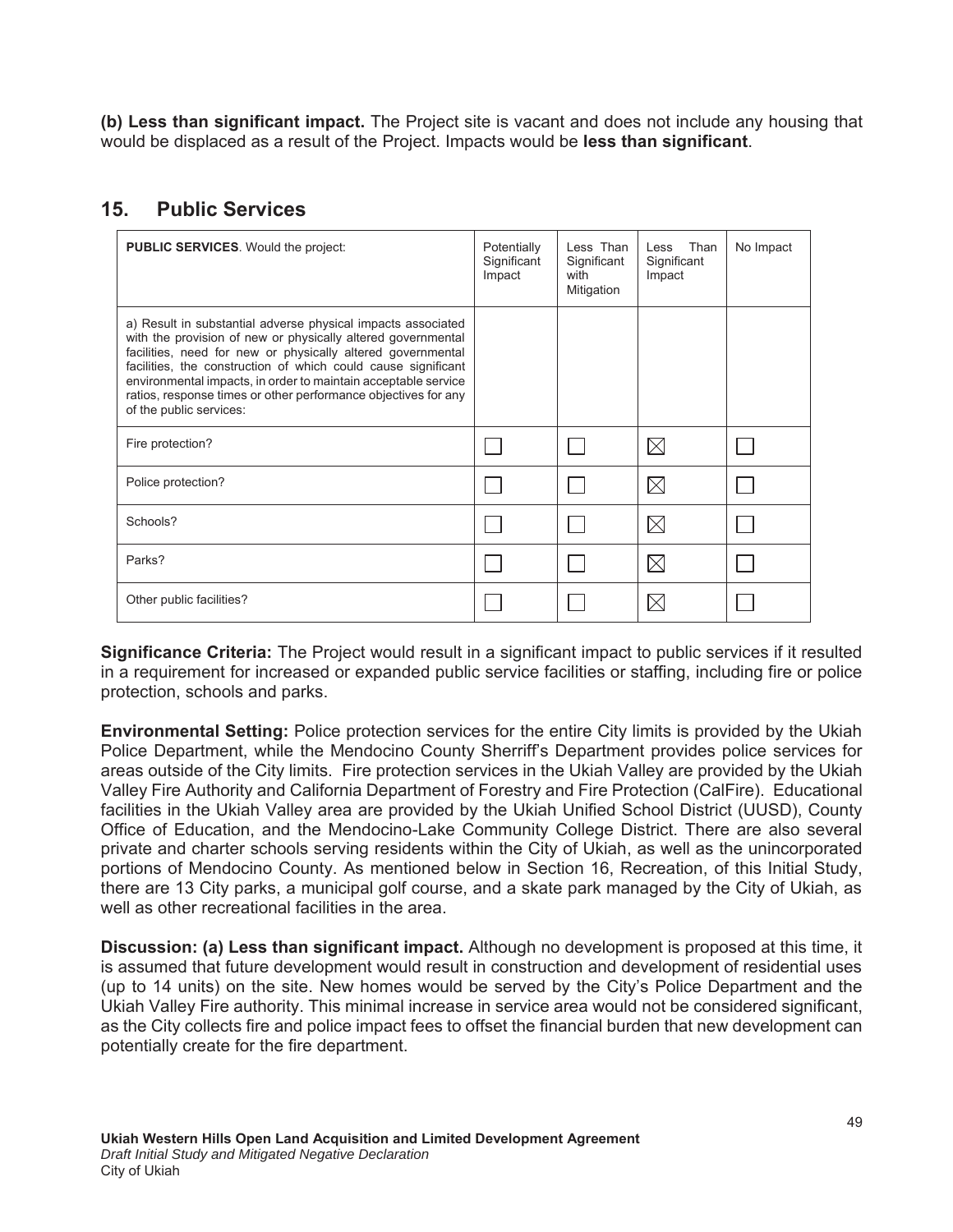Similarly, it is not anticipated that the additional residential units, currently already being served by existing school districts, would result in a significant impact to school services.

Lastly, as discussed in Section 16, Recreation, the increase in residential units would not be considered significant and future development would be required to pay park impact fees, which are used to assist in the development and maintenance of parks and recreation facilities.

Future residential development would be assessed, and impact fees for all aforementioned public services would be collected during the Building Permit process. As such, the Project would have a less than significant impact on public services.

#### 16. Recreation

| <b>RECREATION.</b>                                                                                                                                                                                                      | Potentially<br>Significant<br>Impact | Less Than<br>Significant<br>with<br>Mitigation | Less Than<br>Significant<br>Impact | No Impact |
|-------------------------------------------------------------------------------------------------------------------------------------------------------------------------------------------------------------------------|--------------------------------------|------------------------------------------------|------------------------------------|-----------|
| a) Would the project increase the use of existing neighborhood<br>and regional parks or other recreational facilities such that<br>substantial physical deterioration of the facility would occur or<br>be accelerated? |                                      |                                                |                                    |           |
| b) Does the project include recreational facilities or require the<br>construction or expansion of recreational facilities which might<br>have an adverse physical effect on the environment?                           |                                      |                                                |                                    |           |

**Significance Criteria:** Impacts to recreation would be significant if the Project resulted in increased use of existing parks or recreational facilities to the extent that substantial deterioration was accelerated or if the Project involved the development or expansion of recreational facilities that would have an adverse effect on the physical environment.

**Environmental Setting:** The Ukiah Valley offers a wide variety of recreational opportunities. These include more than 13 City parks, a municipal golf course, and a skate park managed by the City of Ukiah; two regional parks managed by the County; Cow Mountain Recreation Area managed by the Bureau of Land Management; and Lake Mendocino managed by the US Army Corps of Engineers. In addition, there are approximately 30 miles of trails located throughout the Ukiah Valley.

**Discussion: (a-b) Less than significant impact.** The Project does not propose any recreational facilities at this time. However, the City does have aspirations to develop trails and recreational open space areas at some point in the future. Potential development of up to 14 new residential units would increase population, and in turn, increase the use of existing recreation facilities. However, the increase in population would not be considered significant and future development would be required to pay all park impact fees, which are used to assist in the development and maintenance of parks and recreation facilities. As such, impacts would be less than significant on park facilities.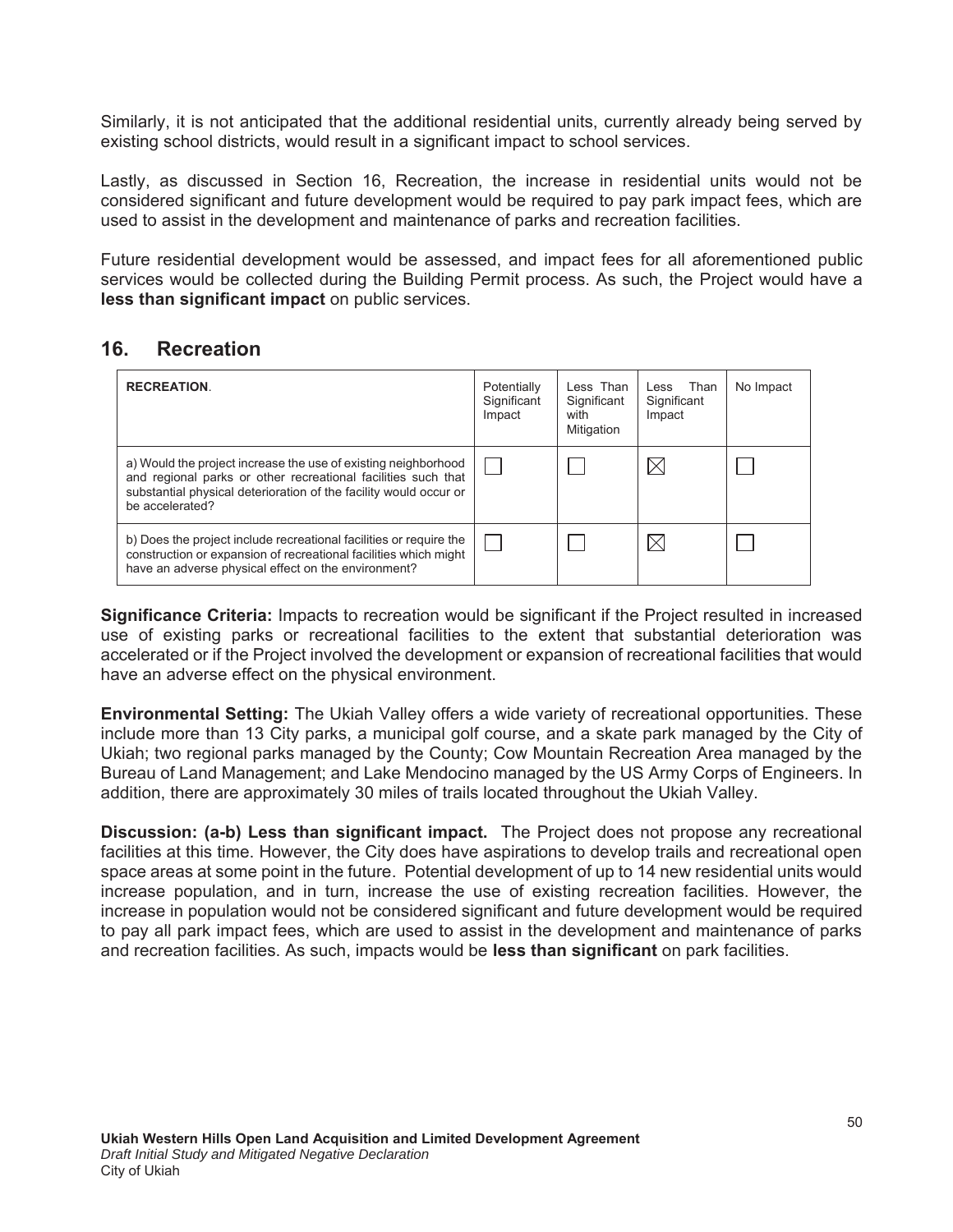# **17.** Transportation

| <b>TRANSPORTATION.</b> Would the project:                                                                                                                              | Potentially<br>Significant<br>Impact | Less Than<br>Significant<br>with<br>Mitigation | Less Than<br>Significant<br>Impact | No Impact |
|------------------------------------------------------------------------------------------------------------------------------------------------------------------------|--------------------------------------|------------------------------------------------|------------------------------------|-----------|
| a) Conflict with a program, plan, ordinance or policy<br>addressing the circulation system, including transit, roadway,<br>bicycle and pedestrian facilities?          |                                      |                                                |                                    |           |
| b) Conflict or be inconsistent with CEQA Guidelines § 15064.3.<br>subdivision (b), Criteria for Analyzing Traffic Impacts?                                             |                                      |                                                |                                    |           |
| c) Substantially increase hazards due to a geometric design<br>feature (e.g., sharp curves or dangerous intersections) or<br>incompatible uses (e.g., farm equipment)? |                                      |                                                |                                    |           |
| d) Result in inadequate emergency access?                                                                                                                              |                                      |                                                |                                    |           |

**Significance Criteria:** Impacts to transportation and traffic would be significant if the Project conflicted with a local plan, ordinance or policy addressing transit, roadway, bicycle and pedestrian facilities; conflicted with CEQA Guidelines Sec. 15064.3(b), which contains criteria for analyzing transportation impacts; substantially increased hazards due to geometric design features; or resulted in inadequate emergency access.

Traditionally, transportation impacts had been evaluated by using Level of Service (LOS) analysis to measure the level of congestion on local roadways. However, on September 27, 2013, Governor Jerry Brown signed Senate Bill (SB) 743 into law, initiating an update to the CEQA Guidelines to change how lead agencies evaluate transportation impacts under CEQA, with the goal to better measure the actual transportation-related environmental impacts of a given project. Starting July 1, 2020, lead agencies are required to analyze the transportation impacts of new projects using vehicle miles traveled (VMT), instead of LOS. VMT measures the amount of additional miles produced by the project. If the project increases car travel onto the roads excessively, the project may cause a significant transportation impact. VMT analysis is intended to promote the state's goals of reducing greenhouse gas emissions and traffic-related air pollution, promoting the development of a multimodal transportation system, and providing clean, efficient access to destinations.

In 2018, the Office of Planning and Research (OPR) published a Technical Advisory on *Evaluating Transportation Impacts in CEQA* (2018) which is intended to provide advice and recommendations for evaluating VMT, which agencies and other entities may use at their discretion. As discussed further below, the Technical Advisory offers that screening thresholds may be used to identify when land use projects, such as small scale residential projects, should be expected to cause a less-than-significant impact without conducting a detailed traffic study.

On behalf of the Mendocino Council of Governments (MCOG), Fehr & Peers, prepared a Senate Bill 743 Vehicle Miles Traveled Regional Baseline Study (Baseline Study; May, 2020) to provide an overview of SB 743, summarize VMT data available for Mendocino County, discuss alternatives for and recommend VMT measurement methods and thresholds for lead agencies in Mendocino County, and recommend transportation demand management (TDM) strategies for reducing VMT on projects in Mendocino County.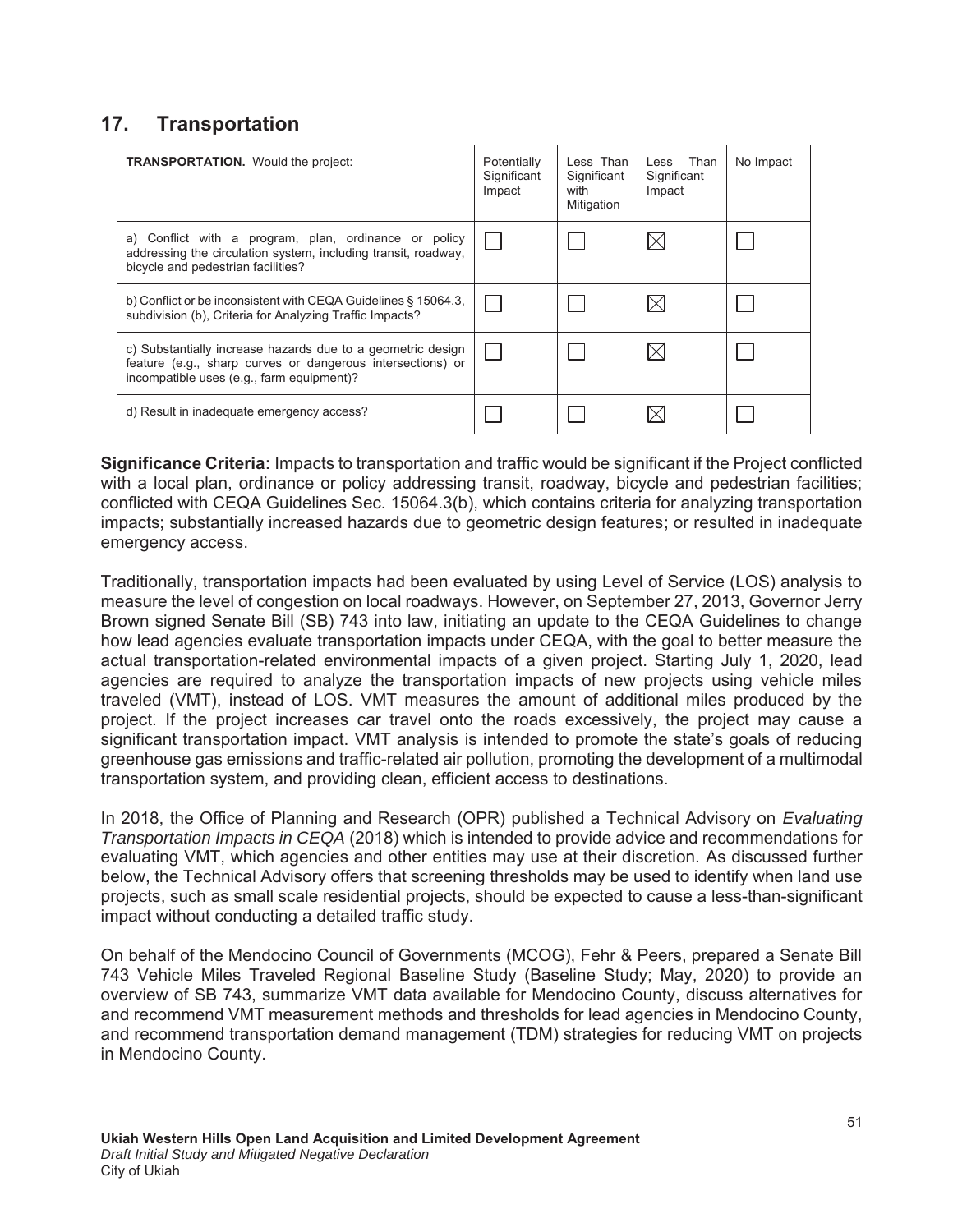The following local plans have historically address transportation within the City of Ukiah: 2017 Ukiah Bicycle and Pedestrian Master Plan, City of Ukiah Safe Routes to School Plan (2014), Mendocino County Rail Trail Plan (2012), Ukiah Downtown Streetscape Improvement Plan (2009), and the City of Ukiah General Plan (Circulation and Transportation Element amended in 2004). MCOG's Regional Transportation Plan (2017) and Section 5, Circulation and Transportation, of the Ukiah Valley Area Plan (2011) addresses transportation within the larger Ukiah Valley. The Baseline Study incorporated applicable goals and policies from each of these documents into the methodology and analysis when formulating its screening tools.

As noted in the Baseline Study, per CEQA Guidelines Section 15064.3, vehicle miles traveled for land use projects exceeding an applicable threshold of significance may indicate a significant impact. Generally, projects within one-half mile of either an existing major transit stop or a stop along an existing high quality transit corridor should be presumed to cause a less than significant transportation impact. In addition, projects that decrease vehicle miles traveled in the project area compared to existing conditions should be presumed to have a less than significant transportation impact.

If existing models or methods are not available to estimate the vehicle miles traveled for the particular project being considered, a lead agency may analyze the project's vehicle miles traveled qualitatively. Such a qualitative analysis would evaluate factors such as the availability of transit, proximity to other destinations, etc. For many projects, a qualitative analysis of construction traffic may be appropriate.

A lead agency has discretion to choose the most appropriate methodology to evaluate a project's vehicle miles traveled, including whether to express the change in absolute terms, per capita, per household or in any other measure. A lead agency may use models to estimate a project's vehicle miles traveled, and may revise those estimates to reflect professional judgment based on substantial evidence. Any assumptions used to estimate vehicle miles traveled and any revisions to model outputs should be documented and explained in the environmental document prepared for the project.

**Environmental Setting:** The City of Ukiah generally lies west of U.S. 101 between the U.S. 101/North State Street interchange, and the U.S. 101 / South State Street interchange. Three major interchanges along U.S. 101, Talmage Road, Gobbi Street, and Perkins Street (from south to north), provide access to southern and central Ukiah. The City of Ukiah is developed in a typical grid pattern with streets generally oriented north to south and east to west. Bicycle lanes are located throughout the City and public transit is provided by the Mendocino Transit Authority (MTA).

The Project parcels are currently accessed through existing private dirt and gravel roads that connect to Redwood Avenue, a City owned and maintained road, through an existing access point controlled by a private gate. The Nearest MTA bus stop is located at Washington Avenue and South Dora Street, approximately 0.45-mile southeast of the access point on Redwood Avenue. Portions of Redwood Avenue are improved with sidewalks; Redwood Avenue ultimately connects via Helen Avenue and either Observatory or Washington Streets to Dora Street and the larger western Ukiah area, which contain local bike and pedestrian facilities.

**Discussion: (a-b) Less than significant impact.** The OPR Technical Advisory on *Evaluating Transportation Impacts Under CEQA* suggests that a home based trip approach is one of the best methods for assessing VMT from residential projects. As noted in the Technical Advisory, many agencies use "screening thresholds" to quickly identify when a project should be expected or assumed to cause a less-than-significant impact without conducting a detailed study. As noted in the Fehr & Peers Baseline Study, the specific VMT estimate relies on the vehicle trip generation rate contained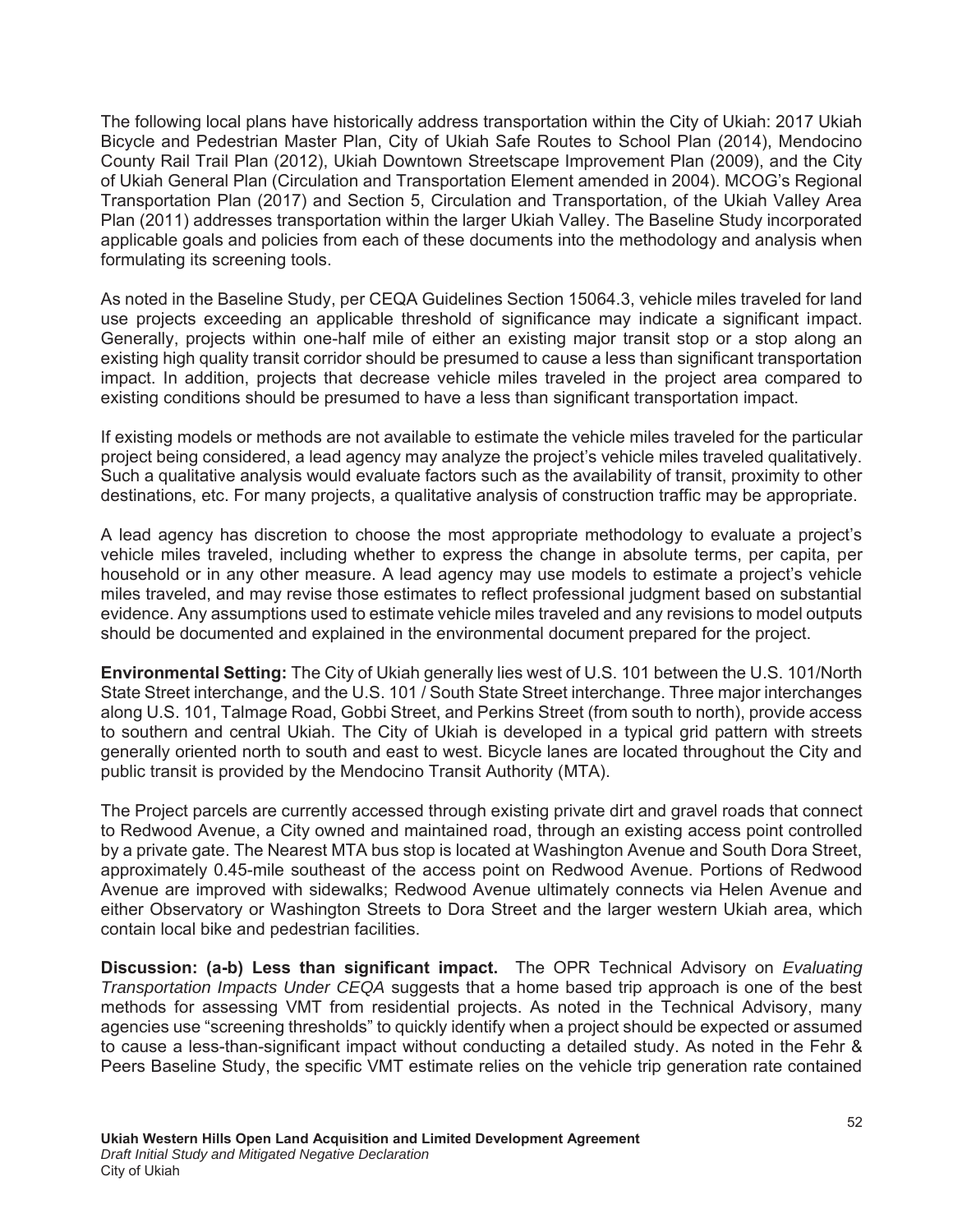in the OPR Technical Advisory for small project screening and average vehicle trip lengths for Mendocino County based on the 2012 California Household Travel Survey (CHTS). Converting this value to an equivalent number of residential households would indicate that residential projects up to 22 units in Mendocino County could be screened out of analysis. Because the Project would ultimately allow a max buildout of seven single family residential units and the possibility of associated ADUs, the Project may be screened out of further VMT analysis. Nonetheless, a qualitative analysis of VMT is provided below.

Since the Project site is currently undeveloped, any development with related vehicle use would increase VMT. In this case, there would be an increase in traffic to and from the site during both construction and operation of the Project. It is expected that construction of the Project would result in a temporary increase in traffic to and from the site, as construction workers arrive and leave each work day. In addition, minor increases to traffic on adjacent streets (specifically Redwood Avenue and Helen Avenue) could occur when heavy equipment required for construction is traveling to and from the site. However, once construction is complete, workers would no longer be traveling to the site, and the source of VMT would result from permanent residents. Four households would generate approximately 108 VMT per day in Mendocino County based on the 2012 California Household Travel Survey (CHTS) noted in the VMT Baseline Study. This results in each residence producing 27 VMT per day. Accordingly, it is anticipated that the seven single-family homes would produce a total of 189 VMT per day. If the associated seven ADUs were constructed, this would generate more VMT, but is not anticipated to result in the same number of VMT as the primary residences. Nonetheless, VMT generated from the Project would be similar to that of existing low-density residential development, and would be considered less than significant.

The VMT impacts of the residential development would not conflict with the 2017 Regional Transportation Plan (RTP) adopted by the MCOG, Mendocino County's Regional Transportation Planning Agency. Per the 2017 Regional Transportation Plan (RTP), new development is expected to produce rather localized impacts. As cited below in footnote 2, *"Land use policies [in Mendocino County] tend to protect open-spaced lands such as agriculture and forestlands."<sup>2</sup>* The Proposed Project would not conflict with identified Major Improvements, Goals, Policies or Objectives identified in the 2017 RTP. Additionally, the Ukiah Valley Area Plan (2011) identifies future conceptual roadway improvements for the plan area. The Proposed Project does not conflict with the UVAP's recommendations and conceptual road improvements, because these recommendations address gaps in the street system expand capacity where future congestion levels are anticipated, and development of parallel north/south facilities.

For the reasons stated above, the Project would not conflict with CEQA Guidelines § 15064.3, nor would it conflict with a regional plan or policy related to traffic. Impacts would be **less than significant.** 

(c-d) Less than significant impact. Approximately one-half mile of the existing 18-ft wide gravel private access road, beginning at the access point at the terminus of on Redwood Avenue to the house sites, would be paved to serve the future housing development sites. The road improvements will include developing a cul-de-sac and possibly extending driveways to Development Parcels. The Developer will complete the road improvements in compliance with applicable City requirements but the road will remain under private ownership that will be maintained by a Homeowner's Association (HOA) for future residential development. All road improvements would be developed in accordance with Fire and Building codes related to emergency access and safety. Therefore, proposed access

l

<sup>&</sup>lt;sup>2</sup> https://www.mendocinocog.org/files/742330750/2017+RTP+As+Adopted%28web+format%29.pdf (pg. 11)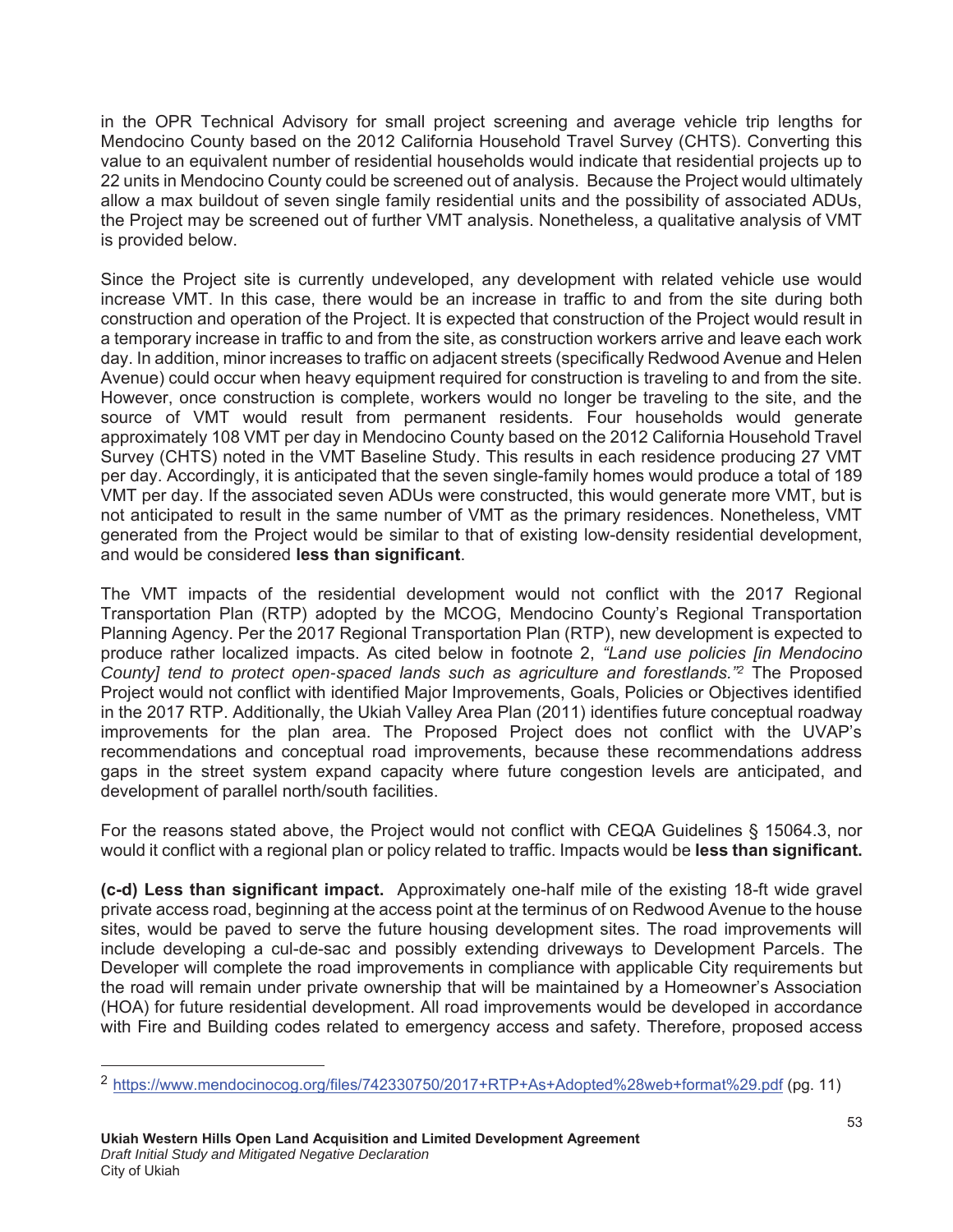improvements would not increase traffic hazards, nor would they result in inadequate emergency access. Impacts would be less than significant.

### **18. Tribal Cultural Resources**

| <b>TRIBAL CULTURAL RESOURCES.</b> Would the project cause<br>a substantial adverse change in the significance of a tribal<br>cultural resource, defined in Public Resources Code section<br>21074 as either a site, feature, place, cultural landscape that is<br>geographically defined in terms of the size and scope of the<br>landscape, sacred place, or object with cultural value to a<br>California Native American tribe, and that is: | Potentially<br>Significant<br>Impact | Less Than<br>Significant<br>with<br>Mitigation | Less Than<br>Significant<br>Impact | No Impact |
|-------------------------------------------------------------------------------------------------------------------------------------------------------------------------------------------------------------------------------------------------------------------------------------------------------------------------------------------------------------------------------------------------------------------------------------------------|--------------------------------------|------------------------------------------------|------------------------------------|-----------|
| a) Listed or eligible for listing in the California Register of<br>Historical Resources, or in a local register of historical<br>resources as defined in Public Resources Code section<br>$5020.1(k)$ , or                                                                                                                                                                                                                                      |                                      | $\bowtie$                                      |                                    |           |
| b) A resource determined by the lead agency, in its discretion<br>and supported by substantial evidence, to be significant<br>pursuant to criteria set forth in subdivision (c) of Public<br>Resources Code Section 5024.1. In applying the criteria set<br>forth in subdivision (c) of Public Resource Code Section 5024.1,<br>the lead agency shall consider the significance of the resource<br>to a California Native American tribe.       |                                      | $\boxtimes$                                    |                                    |           |

**Significance Criteria:** An impact to tribal cultural resources would be significant if the Project were to substantially reduce the significance of a tribal cultural resource, a listed or eligible historic resource, or a resource considered significant by a California Native American tribe. Tribal cultural resources include "sites, features, places, cultural landscapes, sacred places, and objects with cultural value to a California Native American Tribe" that are eligible for inclusion in the California Register of Historical Resources (California Register) or included in a local register of historical resources. Lead agencies are required to "begin consultation with a California Native American tribe that is traditionally and culturally affiliated with the geographic area of the Proposed Project." The consultation process must be completed before a CEQA document can be certified.

**Environmental Setting:** As discussed in Section 5, Cultural Resources, areas that are most typically culturally sensitive include those adjacent to streams, springs, and mid-slope benches above watercourses because Native Americans and settlers favored easy access to potable water.

Tribes known to be present within the Ukiah area include (but are not limited to) the following:

- Coyote Valley Band of Pomo Indians
- Guidiville Indian Rancheria of Pomo Indians
- Hopland Band of Pomo Indians
- Pinoleville Pomo Nation
- Potter Valley Rancheria
- Redwood Valley Little River Band of Pomo Indians
- Scotts Valley Band of Pomo Indians
- Yokayo Tribe, not federally recognized

**Discussion: (a-b) Less than significant impact.** As described in Section 5, Cultural Resources, of this Initial Study, no cultural resources were identified within the Project area as a result of the records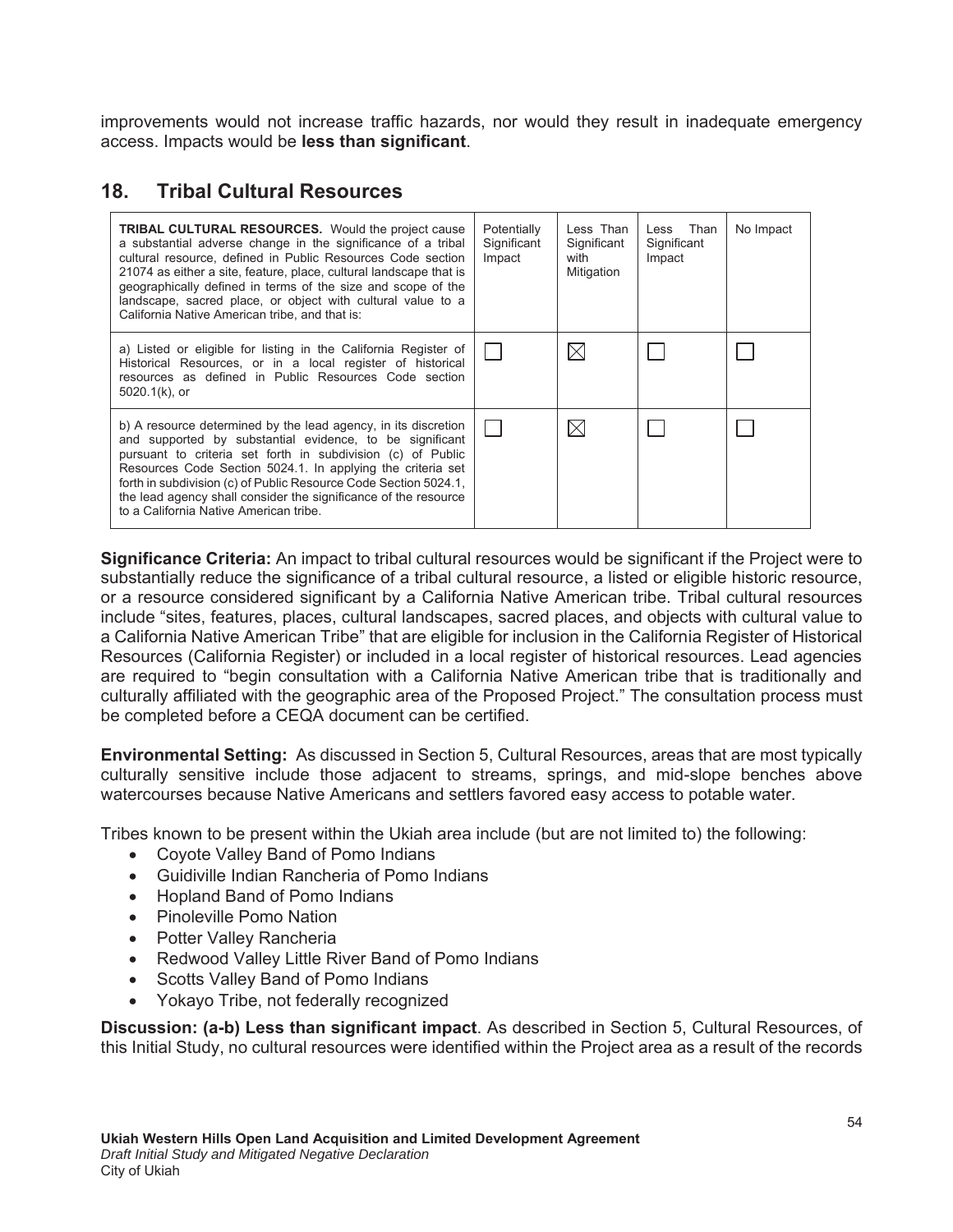search, literature review, or archaeological field survey. In addition, due to its topography, the site is considered to have a "low potential" for cultural, archeological, and historic resources.

Although no tribes have contacted the City of Ukiah to request notification under AB 52, tribal notifications offering the opportunity to request formal consultation were sent to local tribes on December 15, 2020. In addition, a request seeking a list of tribes that should be contacted was sent to the NAHC. Notices were sent to the additional tribes identified by the NAHC on January 14, 2021. On January 28, 2021, a request for formal consultation by the Pinoleville Pomo Nation was received; the City has been working with the tribe and is currently in the process of concluding consultation. The list of tribes contacted are included in Attachment C. Correspondence with Pinoleville Pomo Nation has been omitted for confidentiality.

Despite the negative findings and the low potential for resources to occur on-site, there is potential for resources to be inadvertently discovered during ground disturbing activities. Therefore, Mitigation Measures CUL-1 and CUL-2 would be implemented. Impacts to would be less than significant with mitigation incorporated.

#### **Mitigation Measures:**

Implementation of **CUL-1** and **CUL-2.** 

# **19.** Utilities and Service Systems

| UTILITIES AND SERVICE SYSTEMS. Would the project:                                                                                                                                                                                                                                                | Potentially<br>Significant<br>Impact | Less Than<br>Significant<br>with<br>Mitigation | Less Than<br>Significant<br>Impact | No Impact |
|--------------------------------------------------------------------------------------------------------------------------------------------------------------------------------------------------------------------------------------------------------------------------------------------------|--------------------------------------|------------------------------------------------|------------------------------------|-----------|
| a) Require or result in the relocation or construction of new or<br>expanded water, wastewater treatment or storm water<br>drainage, electric power, natural gas, or telecommunications<br>facilities, the construction or relocation of which could cause<br>significant environmental effects? |                                      | $\boxtimes$                                    |                                    |           |
| b) Have sufficient water supplies available to serve the project<br>and reasonably foreseeable future development during normal,<br>dry and multiple dry years?                                                                                                                                  |                                      |                                                | $\boxtimes$                        |           |
| c) Result in a determination by the wastewater treatment<br>provider, which serves or may serve the project that it has<br>adequate capacity to serve the project's projected demand in<br>addition to the provider's existing commitments?                                                      |                                      |                                                | $\times$                           |           |
| d) Generate solid waste in excess of state or local standards, or<br>in excess of the capacity of local infrastructure, or otherwise<br>impair the attainment of solid waste reduction goals?                                                                                                    |                                      |                                                | $\boxtimes$                        |           |
| e) Comply with federal, state, and local management and<br>reduction statutes and regulations related to solid waste?                                                                                                                                                                            |                                      |                                                | $\times$                           |           |

**Significance Criteria:** Impacts to utility and service systems would be significant if the Project resulted in the construction or expansion of utilities that could cause significant environmental effects; have insufficient water supplies available to the Project during normal to extremely dry years; resulted in inadequate capacity of the wastewater treatment plant; generated solid waste exceeding the capacity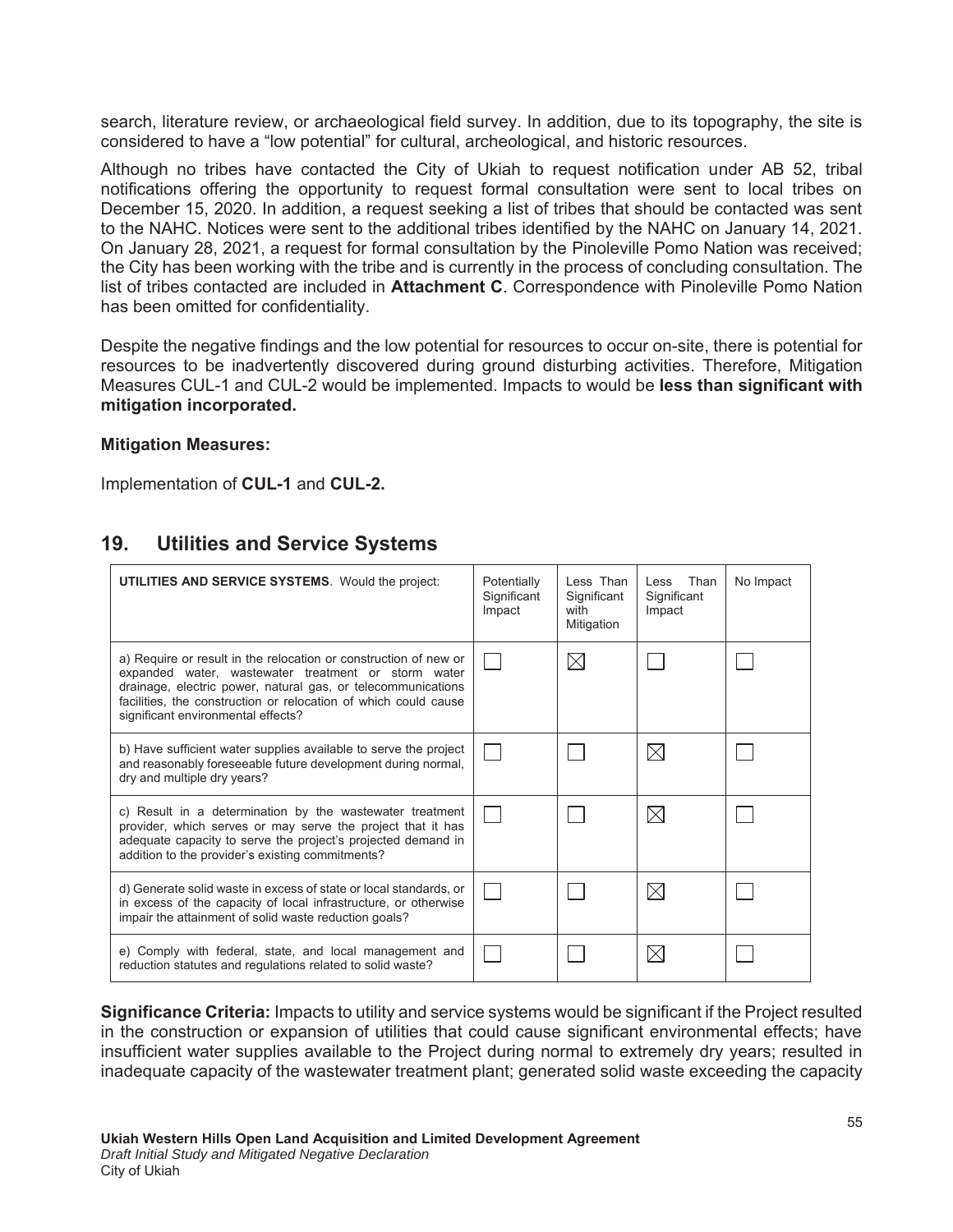of local infrastructure or impairing the achievement of solid waste reduction goals; or failed to comply with any management and reduction statutes or regulations related to solid waste.

**Environmental Setting:** The majority of City properties are served by City water, sewer, electricity and trash collection. However, some properties within the Western Hills, including the Proposed Project sites, do not currently have access to City utilities. For property outside of the City limits, services are provided by private service providers and special districts, as summarized below.

*Electric.* The City of Ukiah's Electric Utility Department provides electric services to properties within the City limits, while Pacific Gas & Electric (PG&E) provides services to properties outside of the City.

*Water.* There are five major providers of community water services in the Ukiah Valley. The City of Ukiah serves customers within the City, while Rogina Water Company and Millview, Calpella, and Willow County Water Districts serve the unincorporated areas. All suppliers are regulated by the California Department of Health Services, and Rogina Water Company is additionally regulated by the California Public Utilities Commission. The Project parcels are not located within an existing water district's boundary. According to the UVAP, the primary water source for water providers in the Ukiah Valley is the Russian River and diversion of Eel River water with storage in Lake Mendocino. Property owners without access to the City or community systems obtain water from individual wells, springs or direct diversions of Russian River water. As described in the 2015 Urban Water Management Plan, the City has rights to purchase up to 800 acre-feet per year (AFY) from the Flood Control District who holds water rights for storage and use of up to 8,000 AFY stored in Lake Mendocino, directly diverted from the east fork of the Russian River.

*Sewer and Wastewater.* The Ukiah Valley Sanitation District (UVSD) and the City of Ukiah provide public sewer services to customers within their boundaries under the purview of the State Water Quality Control Board. The City's sewage treatment plant and Waste Water Treatment Plant (WWTP), operational since 1958, serves the City of Ukiah and the Ukiah Valley Sanitation District. It has a current treatment capacity of 2.8 million gallons per day (MGD) of dry weather flow and 20 MGD of peak wet weather flow. Primary treatment removes floating material, oils and greases, sand and silt and organic solids heavy enough to settle in water. Secondary treatment biologically removes most of the suspended and dissolved organic material. Proposed Parcels 1-3 are located within the Ukiah Valley Sanitation District (UVSD) service area, while Parcels 4-7 are not included within a provider's current service area.

*Solid Waste*. The Ukiah landfill, outside City limits on Vichy Springs Road, stopped receiving municipal solid waste in 2001 and the City is working on capping the landfill. No new waste generated will be processed through the landfill. Solid waste generated in the Ukiah Valley is exported for disposal to the Potrero Hills Landfill in Solano County. The Valley's solid waste disposal system consists of a large volume transfer station, Ukiah Transfer Station, which receives waste for export.

**Discussion: (a) Less than significant impact with mitigation incorporated. City sewer, water and** electric utilities would be extended to the area which could result in physical impacts to the environment. However, all utilities will be undergrounded and located within or adjacent to existing access roads, on private parcels and previously disturbed areas. The City will own and maintain utility infrastructure through the use of utility easements. In addition to serving the proposed residential developments, the City desires to add new water storage and fire protection facilities in the Western Hills. Therefore, a water tank would be placed within the existing water tank pad site (identified by a blue dot on the Project Map in Figure 1). No other development is proposed at this time. With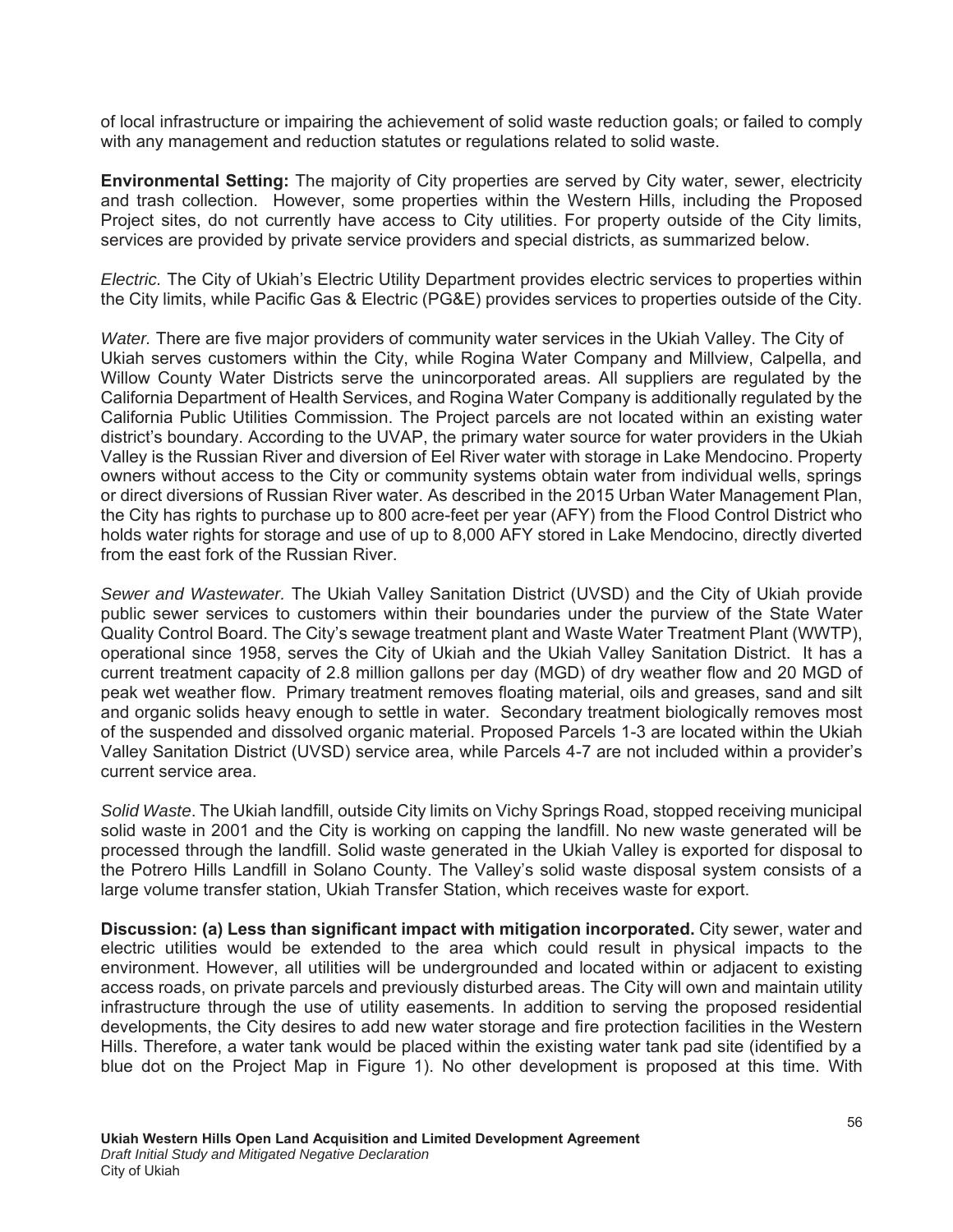incorporation of mitigation measures listed below and described in Biological Resources, Geology and Soils, and Hydrology and Water Quality, impacts related to expansion of utilities would not result in a significant impact to the environment. Impacts would be less than significant with mitigation measures incorporated.

**(b) Less than significant impact.** Existing City water services will be extended to the site(s) and a 150,000-gallon water tank will be installed. According to the water tank planning study memorandum, prepared by GHD (December 10, 2020), the existing wells produce approximately 50,000 gallons per day and are located adjacent to the proposed tank. As a result, the City proposes to supply the tanks with water from the wells rather than constructing new booster pump stations to pump water up to the tanks from the City's existing wells. As noted in the GHD memorandum, the potential development in this area could be served with adequate pressure by a tank at the proposed location. Accordingly, impacts would be **less than significant**.

(c) Less than significant impact. Wastewater from the properties will be treated at the City's Wastewater Treatment Plant (WWTP) through a new effluent line that will be constructed in existing roadways. The WWTP has capacity to serve this development. The Project would use a community septic tank, which would have to be pumped as needed, and sludge would be disposed of at the WWTP. With this design, discharges through the sewer line would have less Biochemical Oxygen Demand (BOD) and Total Dissolved Solids (TDS) than from other residential developments. Impacts would be less than significant.

(d-e) Less than significant impact. A significant amount of solid waste is not anticipated to be generated from the Project and all solid waste would be disposed of in accordance with all federal, state, and local statutes and regulations related to solid waste including state and local waste diversion requirements. Solid waste collected from construction and future development will be delivered to the Ukiah Transfer Station, which is owned by the City of Ukiah and operated by Solid Wastes Systems, Inc., and any materials not recycled, will be exported for disposal to the Potrero Hills Landfill in Solano County. Based on information provided on CalRecycle's website, the Potrero Hills Landfill has a maximum permitted throughput of 4,330 tons per day and a remaining capacity of 13.872 million cubic yards, and is estimated to remain in operation until February 2048. As such, the proposed would not negatively impact the provision of solid waste services or impair the attainment of solid waste reduction goals. A less than significant impact would occur.

All development would be required to comply with all regulations pertaining to wastewater, solid waste, and other service systems.

#### **Mitigation Measures:**

Implementation of **BIO-1** through **BIO-5**, and **GEO-1**.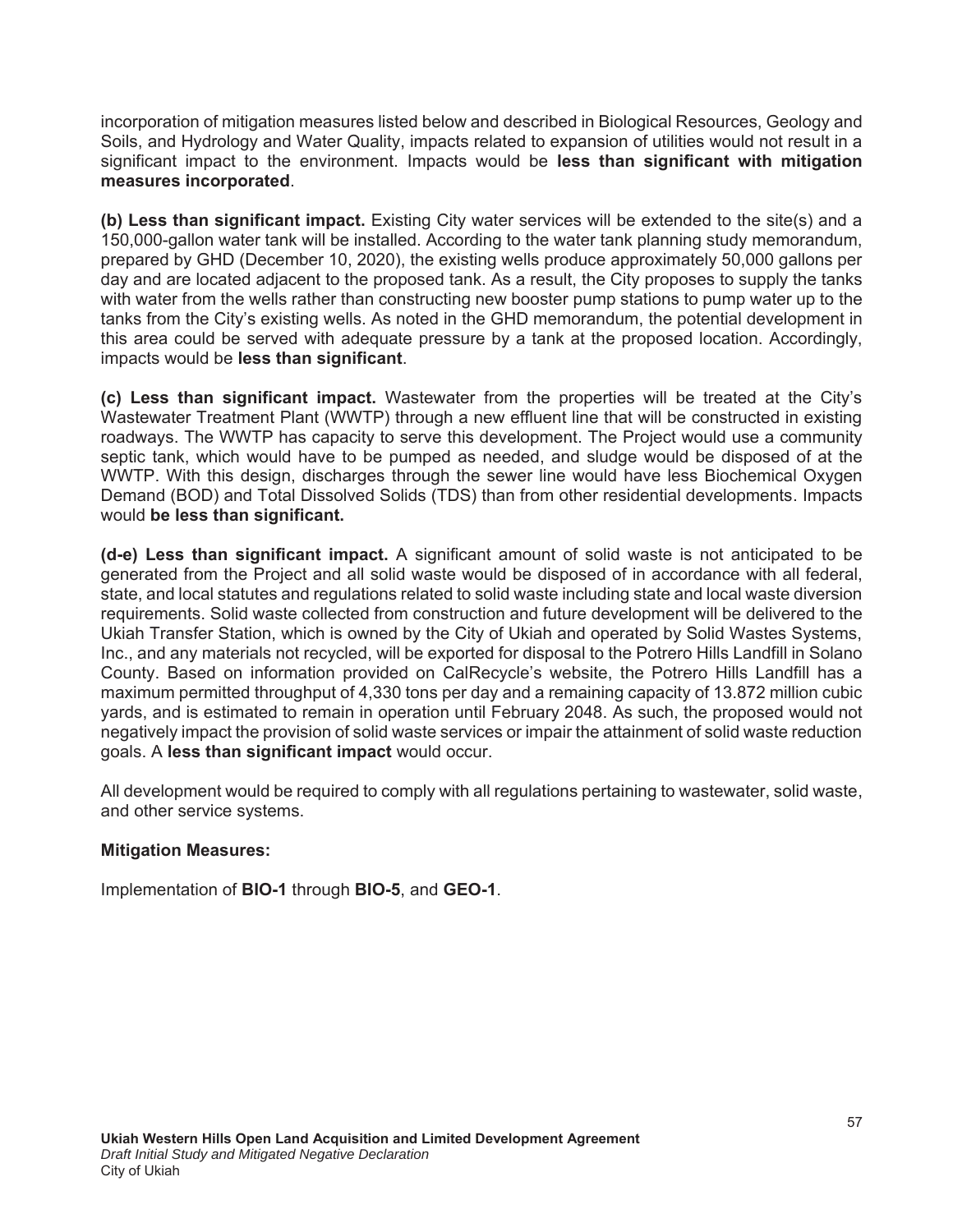#### 20. Wildfire

| <b>WILDFIRE.</b> If located in or near state responsibility areas or<br>lands classified as very high fire hazard severity zones, would<br>the project:                                                                                                                        | Potentially<br>Significant<br>Impact | Less Than<br>Significant<br>with<br>Mitigation | Less Than<br>Significant<br>Impact | No Impact    |
|--------------------------------------------------------------------------------------------------------------------------------------------------------------------------------------------------------------------------------------------------------------------------------|--------------------------------------|------------------------------------------------|------------------------------------|--------------|
| a) Substantially impair an adopted emergency response planor<br>emergency evacuation plan?                                                                                                                                                                                     |                                      |                                                | ⊠                                  | $\mathbf{I}$ |
| b) Due to slope, prevailing winds, and other factors, exacerbate<br>wildfire risks, and thereby expose project occupants to pollutant<br>concentrations from a wildfire or the uncontrolled spread of a<br>wildfire?                                                           | H                                    |                                                | ⊠                                  | $\mathbf{L}$ |
| c) Require the installation or maintenance of associated<br>infrastructure (such as roads, fuel breaks, emergency water<br>sources, power lines or other utilities) that may exacerbate fire<br>risk or that may result in temporary or ongoing impacts to the<br>environment? | $\perp$                              | ⊠                                              |                                    |              |
| d) Expose people or structures to significant risks, including<br>downslope or downstream flooding or landslides, as a result of<br>runoff, post-fire slope instability, or drainage changes?                                                                                  | П                                    |                                                | ⊠                                  | H            |

Significance Criteria: Impacts to wildfire would be significant if the Project were located in or near a State Responsibility Area (SRA) or lands classified as very high fire hazard severity zones and substantially impaired an emergency response plan; exposed Project occupants to wildfire pollutants or uncontrolled spread of wildfire due to site conditions such as slope and prevailing winds; require the installation or maintenance of infrastructure that could exacerbate fire risk; or expose people or structures to significant risks as a result of post-fire runoff, slope instability or drainage changes.

**Environmental Setting:** None of the lands within the City of Ukiah are located within a California Department of Forestry (CalFire) State Responsibility Area (SRA). However, County lands immediately west of the City (including the majority of the Project site(s)) are located within the SRA and are classified as having a "Very High" fire hazard severity. The Project site is developed with CalFire fuel breaks and has been subject to vegetation management practices in order to reduce fire risk in the Western Hills. A shaded fuel break was constructed (North to South) along the base of the western hills along the entire length of the City to reduce fuel loads and protect the community from wildfire risk in 2003. Maintenance was performed on the 100-ft wide, 2.6-mile fuel break in late 2018 and early 2019, with ongoing annual maintenance performed by the property owner/developer. The fuel break will continue to be maintained by CalFire, at the City's request.

As discussed in Section 9, Hazards and Hazardous Materials, the County's EOP plan and MJHMP address emergency operations, natural disasters (including wildfire), as well as mitigation strategies to reduce potential risks. The City of Ukiah adopted its "jurisdictional annex" chapter of the MJHMP on November 18, 2020. Hazards identified for the City of Ukiah include earthquakes, wildfire, dam failure, flood and pandemic. Table 1-13 of the City's jurisdictional annex lists each hazard and mitigation action for City of Ukiah.

**Discussion: (a, b & d) Less than Significant.** As described above the Project area is developed with fuel breaks and has been subject to vegetation management practices in order to reduce fuel load within the Western Hills. The Project site is developed with an existing access road that will be improved in accordance with all access regulations. The Project also includes installation of an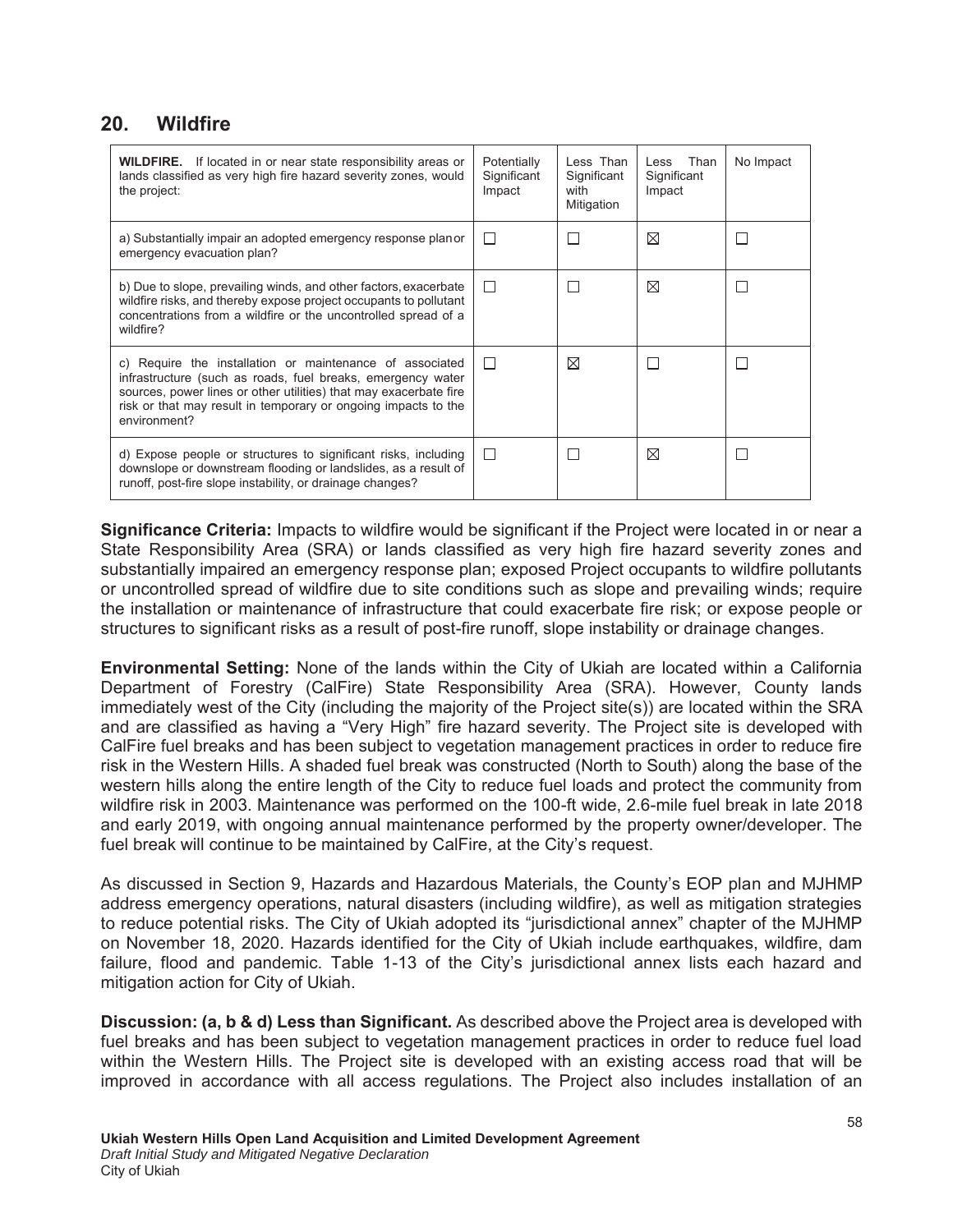approximately 150,000-gallon water tank to add new water storage and fire protection facilities in the Western Hills. Lastly, future residential development would be reviewed by the fire department and be required to adhere to all fire safety standards, including those for emergency access.

There are no components of the Project that would conflict with, or impair the adopted MJHMP, EOP, or other adopted emergency response plan or emergency evaluation plan. For the reasons stated, the Project would not expose people or structures to a significant risk of loss, injury or death involving wildland fires, and would not impair emergency access. Impacts would be **less than significant**.

(C) Less than significant impact. with mitigation incorporated. As described in Section 9, Hazards and Hazardous Materials, of this Initial Study, installation of infrastructure and construction of the Project may involve the use of gasoline-powered tools and equipment potentially introducing new temporary sources of ignition that could increase fire risk. However, implementation of Mitigation Measure HAZ-2 will reduce impacts to less than significant. Less than significant with mitigation **incorporated.** 

#### **Mitigation Measures:**

Implementation of **HAZ-2** 

# **21. Mandatory Findings of Significance**

| <b>MANDATORY FINDINGS OF SIGNIFICANCE.</b>                                                                                                                                                                                                                                                                                                                                                                                                                                                  | Potentially<br>Significant<br>Impact | Less Than<br>Significant<br>with<br>Mitigation | Than<br>Less<br>Significant<br>Impact | No Impact |
|---------------------------------------------------------------------------------------------------------------------------------------------------------------------------------------------------------------------------------------------------------------------------------------------------------------------------------------------------------------------------------------------------------------------------------------------------------------------------------------------|--------------------------------------|------------------------------------------------|---------------------------------------|-----------|
| a) Does the project have the potential to degrade the quality of<br>the environment, substantially reduce the habitat of a fish or<br>wildlife species, cause a fish or wildlife population to drop below<br>self-sustaining levels, threaten to eliminate a plant or animal<br>community, substantially reduce the number or restrict the<br>range of a rare or endangered plant or animal or eliminate<br>important examples of the major periods of California history or<br>prehistory? |                                      | $\boxtimes$                                    |                                       |           |
| b) Does the project have impacts that are individually limited,<br>but cumulatively considerable? ("Cumulatively considerable"<br>means that the incremental effects of a project are considerable<br>when viewed in connection with the effects of past projects, the<br>effects of other current projects, and the effects of probable<br>future projects)?                                                                                                                               |                                      | $\boxtimes$                                    |                                       |           |
| c) Does the project have environmental effects which will cause<br>substantial adverse effects on human beings, either directly or<br>indirectly?                                                                                                                                                                                                                                                                                                                                           |                                      | $\boxtimes$                                    |                                       |           |

Discussion: (a) Less than significant impact with mitigation incorporated. Project components including the acquisition, annexation, and prezoning of parcels, in addition to the Lot Line Adjustment, would not directly result in physical impacts to the physical environment. However, infrastructure improvements and the potential construction of up to seven single-family homes and seven associated ADUs, for a total of 14 units within the easternmost 54 acres of the Project area, could occur under the Development Agreement. Although residential development is not proposed at this time and the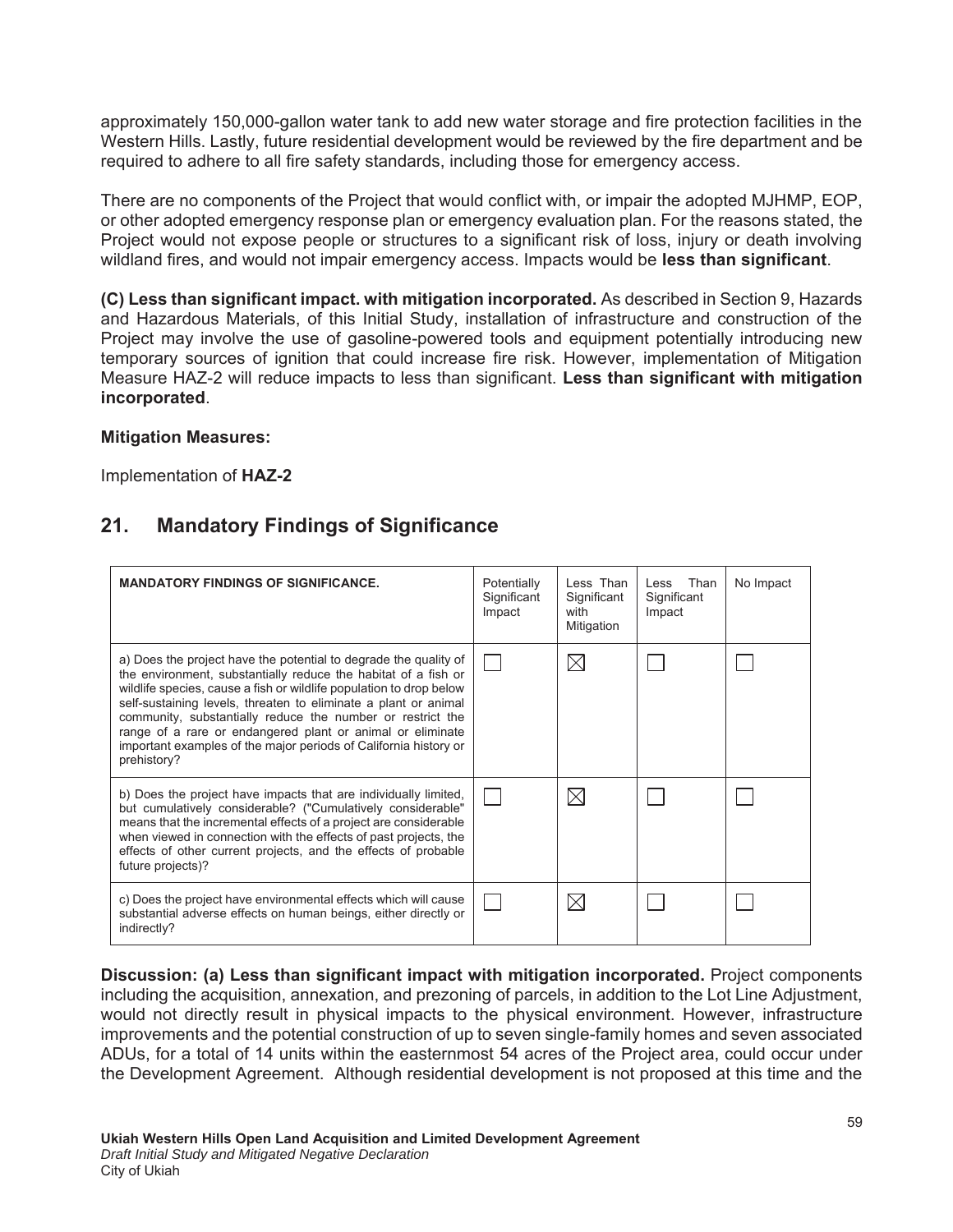Project would not grant any entitlements, this analysis assumes that the development will occur. As described throughout the Initial Study, construction and ground disturbing activities associated with these components could result in direct significant impacts to Air Quality, Biological Resources, Cultural /Tribal Cultural Resources, Geology and Soils, Hazards and Hazardous Materials, Hydrology and Water Quality, Noise, Utilities and Service Systems, and Wildfire. However, mitigation measures identified within the aforementioned sections would reduce impacts to less than significant with mitigation incorporated.

**(b) Less than significant impact with mitigation incorporated.** Cumulative impacts are generally considered in analyses of Air Quality, Biological Resources, Cultural Resources, Noise, and Traffic. As discussed throughout the Initial Study, the Proposed Project would have less than significant impacts on these resources with implementation of mitigation measures described herein. As discussed in Section 14, Population and Housing, as well as Section 11, Land Use and Planning, the potential development of up to 14 units would not induce substantial unplanned population growth in an area, either directly or indirectly. Individual impacts from the Project would not significantly contribute to cumulative impacts in the area as there are no known past projects nor current projects within the vicinity of the site. However, all future housing development would be analyzed on a project level basis for direct, indirect, and cumulative impacts, as necessary. Mitigation measures identified within the Initial Study and Mitigated Negative Declaration related to ground disturbing activities and construction for road and utility improvements, as well as residential development, will be included in the Development Agreement and Lot Line Adjustment as Conditions of Approval to ensure that they are implemented accordingly. Based on the findings and conclusions contained in the Initial Study, cumulative impacts related to the Proposed Project would be less than significant with mitigation **incorporated.** 

(c) Less than significant impact with mitigation incorporated. Based on the findings and conclusions contained in the Initial Study, the Proposed Project would not have environmental effects which will cause substantial adverse effects on human beings, either directly or indirectly. Impacts would be less than significant with mitigation incorporated.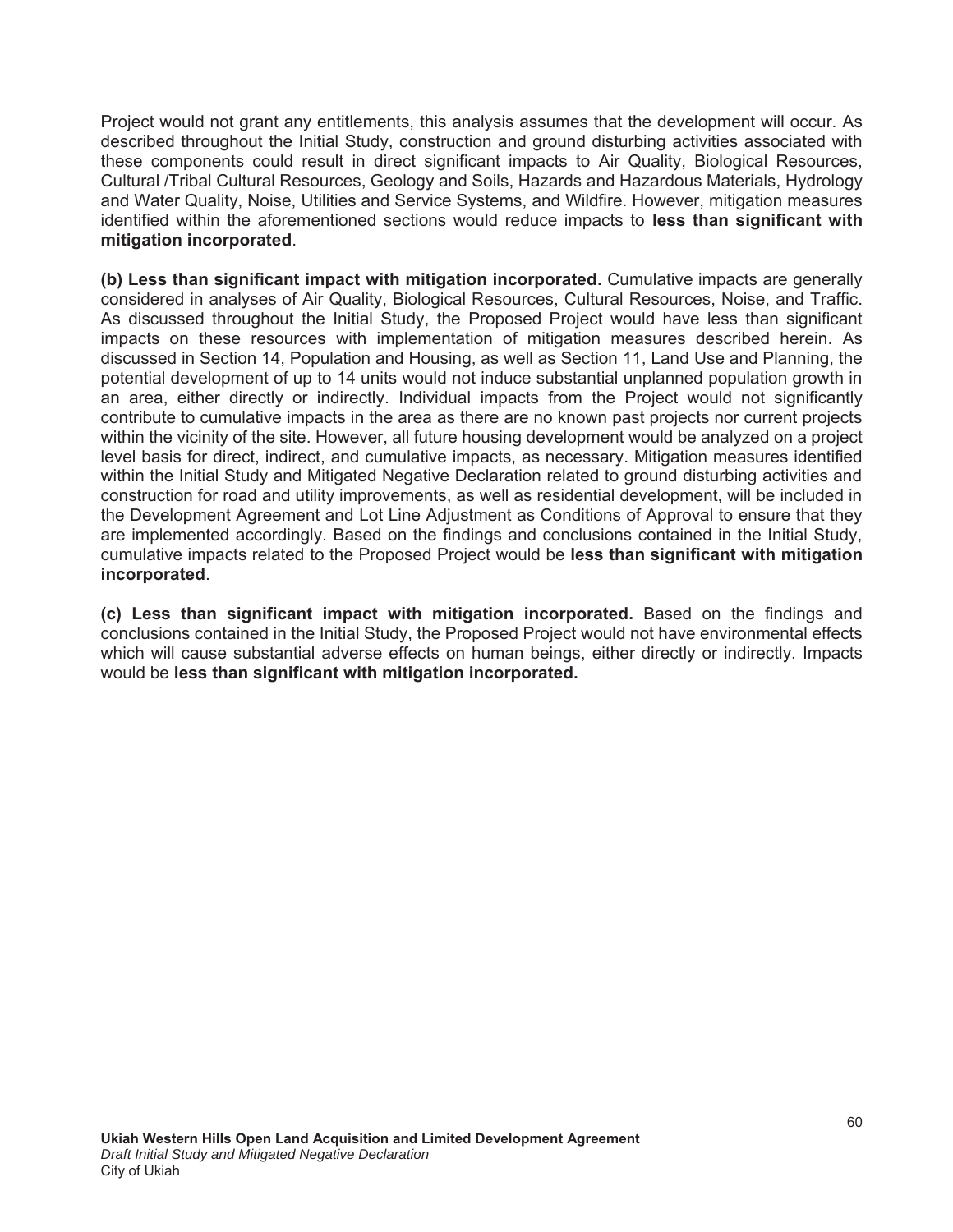# **VI. REFERENCES**

- 1. Alta Archeological Consulting (Alta). Archeological Survey Report (ASR). City of Ukiah Western Hills Annex Ukiah, Mendocino County, California, APNs 001-040-83, 157-070- 01, 157-070-02, 003-190-01, 157-050-09. March, 2021.
- 2. CalFire State Responsibility Area Viewer http://www.fire.ca.gov/firepreventionfee/sraviewer\_launch
- 3. CalFire, California Fire Hazard Severity Zone Map Web Viewer. http://egis.fire.ca.gov/FHSZ/
- 4. California Department of Conservation. California Geological Survey. Earthquake Fault Map, Ukiah. Zones of Required Investigation. http://gmw.conservation.ca.gov/SHP/EZRIM/Maps/UKIAH.PDF .
- 5. California Department of Conservation. California Geological Survey. U.S. Landslide Inventory Web Application. https://usgs.maps.arcgis.com/apps/webappviewer/index.html?id=ae120962f459434b8c9 04b456c82669d
- 6. California Department of Conservation. Farmland Mapping & Monitoring Program, California Important Farmland Finder. https://maps.conservation.ca.gov/DLRP/CIFF/
- 7. California Department of Finance. American Community Survey. http://www.dof.ca.gov/Reports/Demographic\_Reports/American\_Community\_Survey
- 8. California Department of Toxic Substance Control. EnviroStor database https://www.envirostor.dtsc.ca.gov/
- 9. California Department of Transportation California State Scenic Highway System map. https://www.arcgis.com/apps/webappviewer/index.html?id=2e921695c43643b1aaf7000d fcc19983
- 10. California Governor's Office of Planning and Research. Discussion Draft Technical Advisory: AB 52 and Tribal Cultural Resources in CEQA, May 2015.
- 11. City of Ukiah General Plan. Last amended 2019.
- 12. City of Ukiah Bicycle and Pedestrian Master Plan. Prepared by Alta Planning + Design, W-Trans and Walk Bike Mendocino. August 2015.
- 13. City of Ukiah Code. Last amended 2021. https://www.codepublishing.com/CA/Ukiah
- 14. City of Ukiah. Housing Element Update 2019-2027. Adopted October 23, 2019 and Certified by HCD December 5, 2019.http://www.cityofukiah.com/projects/housingelement-update/
- 15. Federal Highway Administration. 2006. Roadway Construction Noise Model (FHWA-HEP-05-054).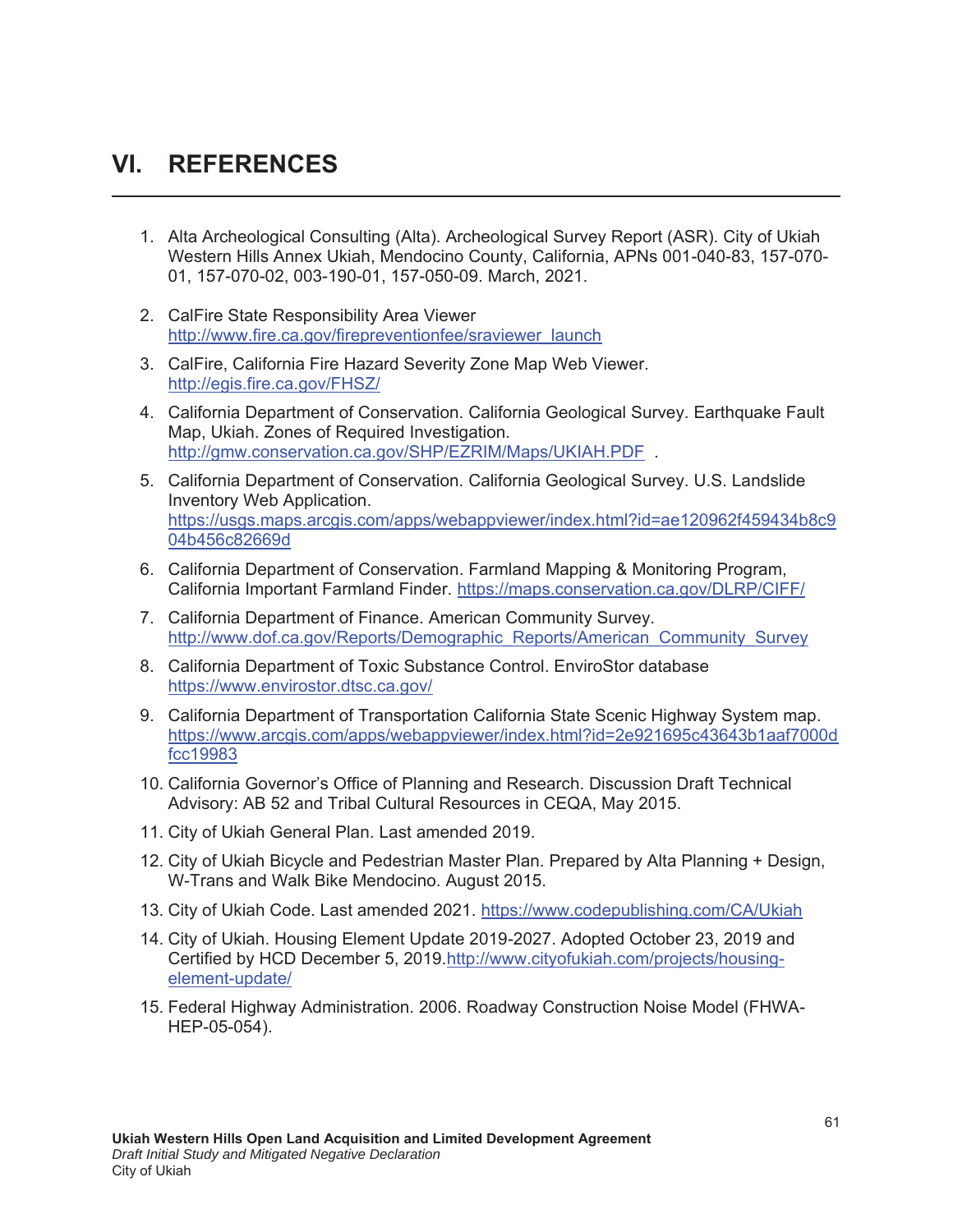- 16. Federal Transit Administration, 2018. Transit Noise and Vibration Impact Assessment Manual. FTA Report No. 0123. Prepared by John A. Volpe National Transportation Systems Center. September, 2018. https://www.transit.dot.gov/sites/fta.dot.gov/files/docs/researchinnovation/118131/transit-noise-and-vibration-impact-assessment-manual-fta-report-no-0123\_0.pdf
- 17. Fehr & Peers, on behalf of the Mendocino Council of Governments (MCOG), Senate Bill 743 Vehicle Miles Traveled Regional Baseline Study. May 20, 2020. https://www.mendocinocog.org/vehicle-miles-traveled-vmt-regional-baseline-studycompleted
- 18. GHD. Water Tank Planning Study Memorandum, prepared by GHD. December 10, 2020.
- 19. Jacobszoon and Associates, Inc. Biological Assessment for APNs 001-040-83, 157-070- 01, 157-070-02, and 003-190-01. March 11, 2021.
- 20. Landslide Inventory (Beta). California Department of Conservation. California Geological Survey. https://maps.conservation.ca.gov/cgs/lsi/
- 21. Mendocino Council of Governments (MCOG). 2017 Mendocino County Regional Transportation Plan. Prepared by Davey Bates Consulting. Adopted February 5, 2018. https://www.mendocinocog.org/files/742330750/2017+RTP+As+Adopted%28web+forma t%29.pdf
- 22. Mendocino County Air Quality Management District of the California North Coast Air Basin. Particulate Matter Attainment Plan. January 2005. https://www.co.mendocino.ca.us/aqmd/pm-attainment.html
- 23. Mendocino County Air Quality Management District website. http://www.co.mendocino.ca.us/aqmd/diesel-engine-information.html.
- 24. Mendocino County Airport Land Use Commission. Mendocino County Airport Comprehensive Land Use Plan. Revised June 6, 1996.
- 25. Mendocino County Fire Hazard Severity Map. November 7, 2007.
- 26. Mendocino County Important Farmland Map, undated.
- 27. Mendocino County Multi-Jurisdictional Hazard Mitigation Plan (MJHMP). Adopted December, 2020. Vol 2, Chapter 1, City of Ukiah Jurisdictional Annex, adopted by the City of Ukiah November 18, 2020.
- 28. Mendocino County Office of Education. Schools & Districts. https://www.mcoe.us/schools-districts/
- 29. Mendocino County Property Search (eTRAKiT). http://etrackit.co.mendocino.ca.usetrakit3/Search/parcel.aspx
- 30. Mendocino County Water Agency. Water Supply Assessment for the Ukiah Valley Area Plan. October 20, 2010. https://www.mendocinocounty.org/home/showpublisheddocument?id=5486
- 31. Mendocino County Wildland-Urban Interface (WUI) Zones Map, undated. https://www.mendocinocounty.org/home/showdocument?id=18425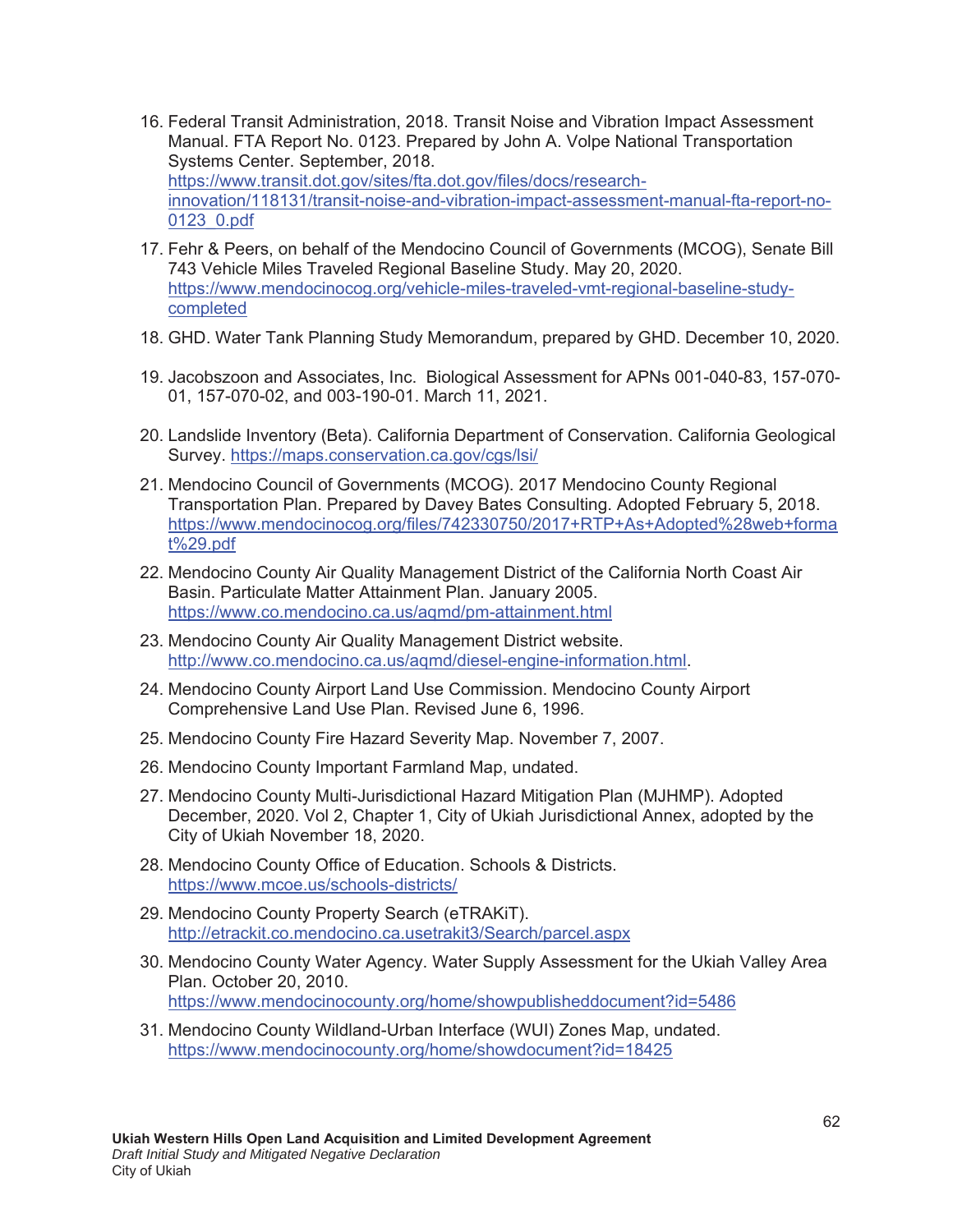- 32. Mendocino County General Plan, adopted in 2009 and last revised 2015. https://www.mendocinocounty.org/government/planning-buildingservices/plans/mendocino-county-general-plan
- 33. Mendocino County 2019-2027 Housing Element (6<sup>th</sup> Cycle). August, 2020. https://www.mendocinocounty.org/government/planning-buildingservices/plans/housingelement
- 34. Mendocino County Public GIS Portal https://gis.mendocinocounty.org/portal/home/
- 35. Mendocino County Inland Zoning Code https://www.mendocinocounty.org/government/planning-buildingservices/regulations/zoning-code
- 36. P.M.C. Background Report for the County of Mendocino General Plan Update. Prepared January 2003.
- 37. State Water Resources Control Board. GeoTracker. https://geotracker.waterboards.ca.gov.
- 38. Office of Planning and Research (OPR) Technical Advisory on Evaluating Transportation Impacts In CEQA. December 2018. https://www.opr.ca.gov/docs/20190122- 743\_Technical\_Advisory.pdf
- 39. U.S. Department of Agriculture Soil Conservation Service. Web Soil Survey. https://websoilsurvey.sc.egov.usda.gov/App/HomePage.htm
- 40. U.S. Department of Fish and Wildlife. Environmental Conservation Online System. https://ecos.fws.gov/ecp0/reports/species-listed-by-state-report?state=CA&status=listed
- 41. Ukiah Valley Area Plan, adopted August 2, 2011. https://www.mendocinocounty.org/government/planning-building-services/plans/ukiahvalley-area-plan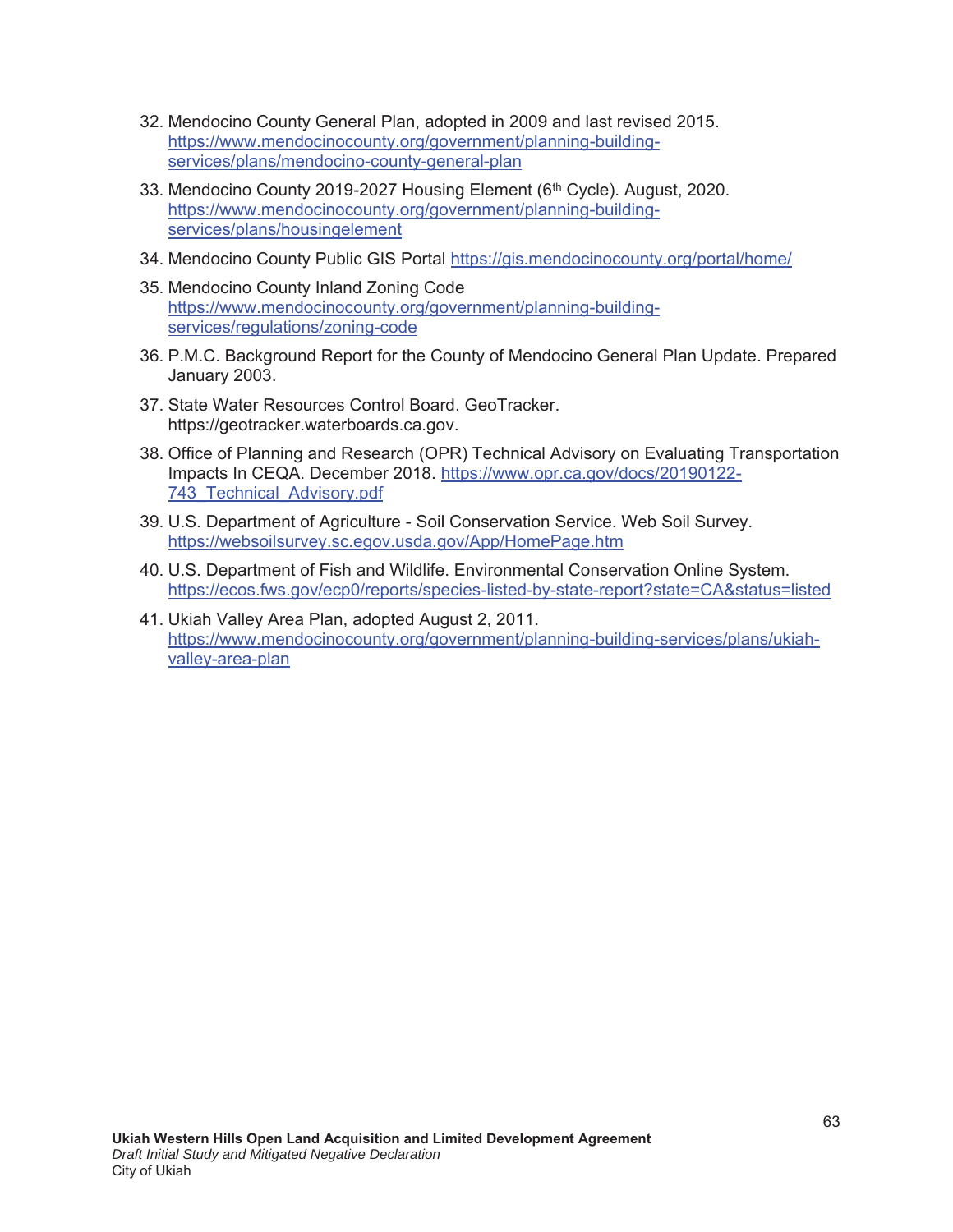# **VII. MITIGATION MONITORING AND REPORTING PROGRAM**

| <b>Potential</b><br>Impact                                                                                          | <b>Mitigation Measure</b>                                                                                                                                                                                                                                                                                                                                                                                                                                                                                                                                                                                                                                                                                                                                                                                                                                                                                                                                                                     | Implementation<br><b>Responsibility</b> | <b>Monitoring &amp;</b><br><b>Reporting</b><br><b>Responsibility</b> | <b>Timing</b>                                                    | <b>Date</b><br>Implemented |
|---------------------------------------------------------------------------------------------------------------------|-----------------------------------------------------------------------------------------------------------------------------------------------------------------------------------------------------------------------------------------------------------------------------------------------------------------------------------------------------------------------------------------------------------------------------------------------------------------------------------------------------------------------------------------------------------------------------------------------------------------------------------------------------------------------------------------------------------------------------------------------------------------------------------------------------------------------------------------------------------------------------------------------------------------------------------------------------------------------------------------------|-----------------------------------------|----------------------------------------------------------------------|------------------------------------------------------------------|----------------------------|
| Construction and<br>ground<br>disturbing<br>activities could<br>result in short-<br>term impacts to<br>air quality. | AQ-1: Diesel Engines - Stationary and Portable<br><b>Equipment and Mobile Vehicles:</b><br>a. Any stationary onsite diesel IC engines 50<br>horsepower or greater (i.e. large power<br>generators or pumps) or any propane or natural<br>gas engines 250 horsepower or greater may<br>require a permit from the District.<br>b. Portable diesel powered equipment that may<br>be used during the proposed project are<br>required to be registered with the state Portable<br>Equipment Registration Program (PERP) or<br>obtain permits from the District.<br>Projects located adjacent to sensitive receptors<br>C.<br>(schools, child care facilities, health care<br>facilities, senior facilities, businesses, and<br>residences, etc.) during the construction phase<br>of this project have the potential for exposure to<br>diesel particulate.<br>Heavy duty truck idling and off-road diesel<br>d.<br>equipment or other diesel engine idling is<br>limited to less than 5 minutes. | Developer                               | Developer                                                            | During<br>construction<br>and ground<br>disturbing<br>activities |                            |
|                                                                                                                     | AQ-2: Grading Projects- During Construction-All<br>grading activities must comply with the following<br>fugitive dust mitigation measures in accordance<br>with District Regulation 1, Rule 1-430:<br>a. All visibly dry disturbed soil road surfaces shall<br>be watered to minimize fugitive dust emissions.<br>b. All unpaved surfaces, unless otherwise treated<br>with suitable chemicals or oils, shall have a<br>posted speed limit of 10 mph.<br>Earth or other material that has been<br>$C_{r}$<br>transported by trucking or earth moving                                                                                                                                                                                                                                                                                                                                                                                                                                          | Developer                               | Developer                                                            | During<br>construction<br>and ground<br>disturbing<br>activities |                            |

*Draft Initial Study and Mitigated Negative Declaration* City of Ukiah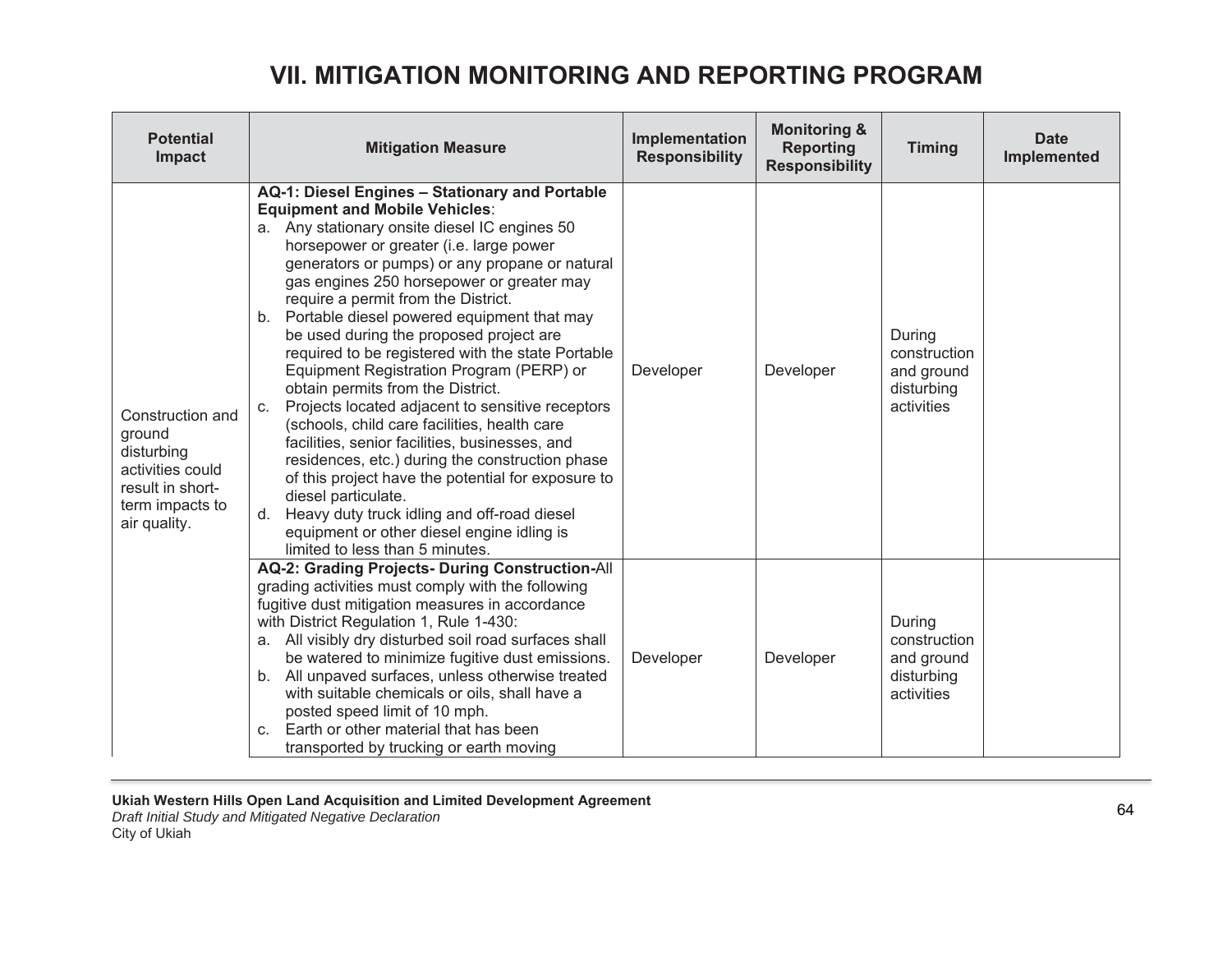| equipment, erosion by water, or other means<br>onto paved streets shall be promptly removed.<br>Asphalt, oil, water, or suitable chemicals shall<br>d.<br>be applied on materials stockpiles, and other<br>surfaces that can give rise airborne dusts.<br>e. All earthmoving activities shall cease when<br>sustained winds exceed 15 mph.<br>f.<br>The operator shall take reasonable precautions<br>to prevent the entry of unauthorized vehicles<br>onto the site during non-work hours.<br>The operator shall keep a daily log of activities<br>g.<br>to control fugitive dust.<br>For projects greater than one acre or one mile<br>h.<br>of road not located within a Naturally Occurring<br>Asbestos Area, prior to starting any<br>construction the applicant is required to:<br>Submit a Large Area Grading permit<br>application to the District.<br>2. Obtain a final determination from the Air<br>Quality Management District as to the need<br>for an Asbestos Dust Mitigation Plan and/or<br>Geologic Survey to comply with CCR<br>sections 93106 and 93105 relating to<br>Naturally Occurring Asbestos.<br>Obtain written verification from the District<br>$3_{-}$<br>stating that the project is in compliance with |
|---------------------------------------------------------------------------------------------------------------------------------------------------------------------------------------------------------------------------------------------------------------------------------------------------------------------------------------------------------------------------------------------------------------------------------------------------------------------------------------------------------------------------------------------------------------------------------------------------------------------------------------------------------------------------------------------------------------------------------------------------------------------------------------------------------------------------------------------------------------------------------------------------------------------------------------------------------------------------------------------------------------------------------------------------------------------------------------------------------------------------------------------------------------------------------------------------------------------------------------|
| State and Local regulations relating to<br>Naturally Occurring Asbestos.<br>If the project is located within a Naturally<br>4.<br>Occurring Asbestos Area, additional<br>mitigations shall be required.                                                                                                                                                                                                                                                                                                                                                                                                                                                                                                                                                                                                                                                                                                                                                                                                                                                                                                                                                                                                                               |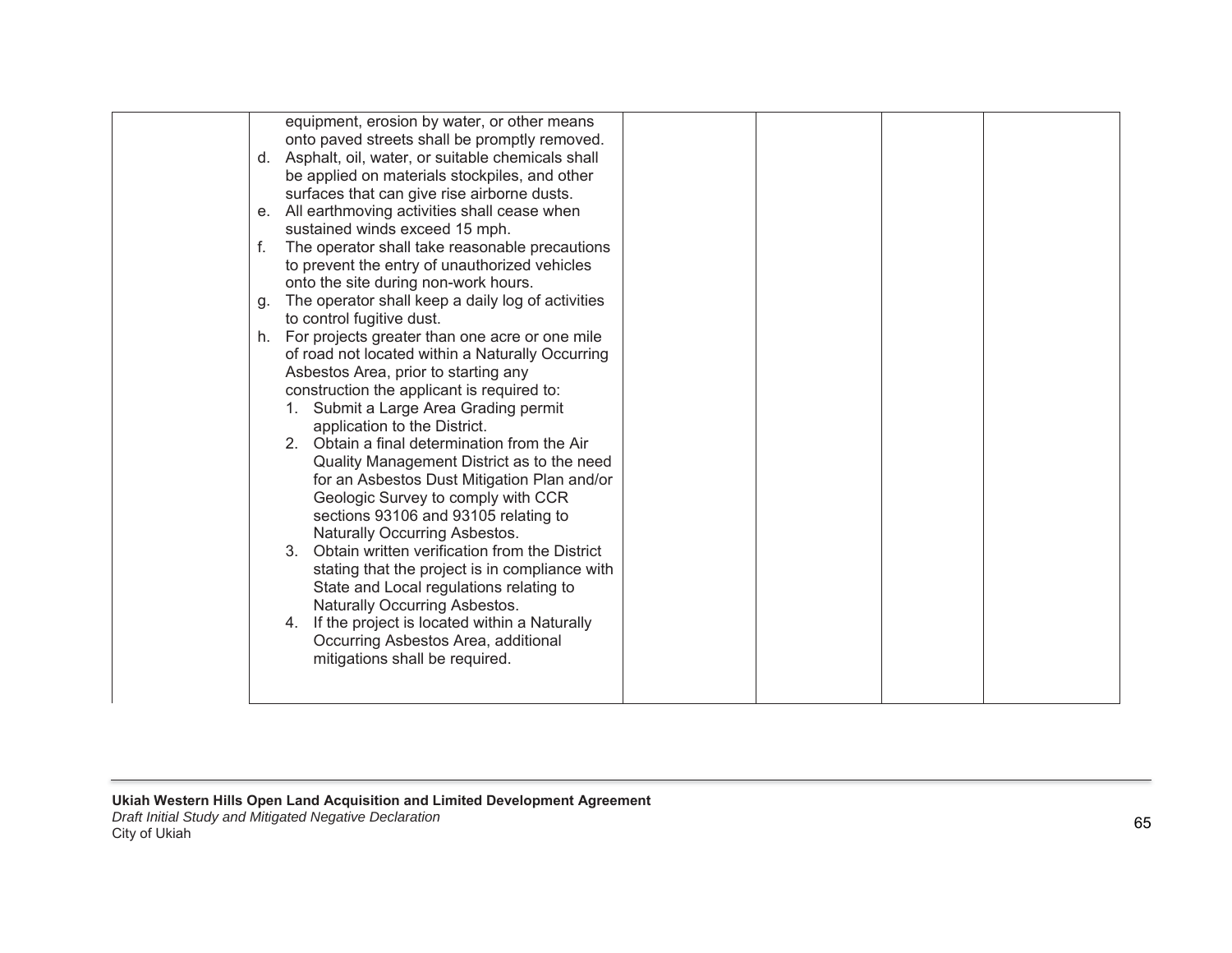|                                                                                                                    | AQ-3: Property Development-Prior to starting any<br>construction, the applicant is required to:<br>a. Obtain a Property Development Permit from the<br>District for any open outdoor burning.<br>Obtain a Grading Permit, if applicable.<br>b <sub>1</sub><br>Confirm whether the project is in a Naturally<br>C <sub>1</sub><br>Occurring Asbestos Area, and follow additional<br>MCAQMD recommendations, if applicable.<br>Consider alternate means of disposal other<br>d.<br>than open burning, such as cutting the majority<br>of the larger material up as firewood, and<br>chipping smaller material, if feasible to mitigate<br>impacts from open outdoor burning.<br>Obtain written verification from the MCAQMD<br>$e_{-}$<br>stating that the project is in compliance with<br>State and Local regulations. | Developer                     | Developer | Prior to<br>construction                       |
|--------------------------------------------------------------------------------------------------------------------|------------------------------------------------------------------------------------------------------------------------------------------------------------------------------------------------------------------------------------------------------------------------------------------------------------------------------------------------------------------------------------------------------------------------------------------------------------------------------------------------------------------------------------------------------------------------------------------------------------------------------------------------------------------------------------------------------------------------------------------------------------------------------------------------------------------------|-------------------------------|-----------|------------------------------------------------|
| <b>Biological Resources</b>                                                                                        |                                                                                                                                                                                                                                                                                                                                                                                                                                                                                                                                                                                                                                                                                                                                                                                                                        |                               |           |                                                |
| Construction and<br>ground<br>disturbing<br>activities could<br>result in impacts<br>to sensitive plant<br>species | BIO-1: Special-Status Plants. Full USFWS<br>protocol-level sensitive plant species surveys for<br>Mendocino tarplant, congested headed hayfield<br>tarplant,<br>bristly<br>leptosiphon,<br>broad-lobed<br>leptosiphon, redwood lily, green monardella, white-<br>flowered rein orchid, Mayacamas popcornflower,<br>beaked tracyina, showy Indian clover, and oval-<br>leaved viburnum within the blooming period<br>(generally March-August) shall be conducted prior to<br>any ground disturbing activities to verify the<br>presence of special status plants, and identify<br>additional mitigation if needed, to ensure that the<br>project will not result in a significant impact.                                                                                                                               | Qualified<br><b>Biologist</b> | Developer | Prior to<br>ground<br>disturbing<br>activities |
| Construction and<br>ground<br>disturbing<br>activities could                                                       | <b>BIO-2: Red-belly newt.</b> A qualified biologist shall<br>survey the area prior to any groundbreaking<br>activities to determine the presence of Red-belly                                                                                                                                                                                                                                                                                                                                                                                                                                                                                                                                                                                                                                                          | Qualified<br><b>Biologist</b> | Developer | Prior to<br>ground<br>disturbing<br>activities |

Ukiah Western Hills Open Land Acquisition and Limited Development Agreement

*Draft Initial Study and Mitigated Negative Declaration*

City of Ukiah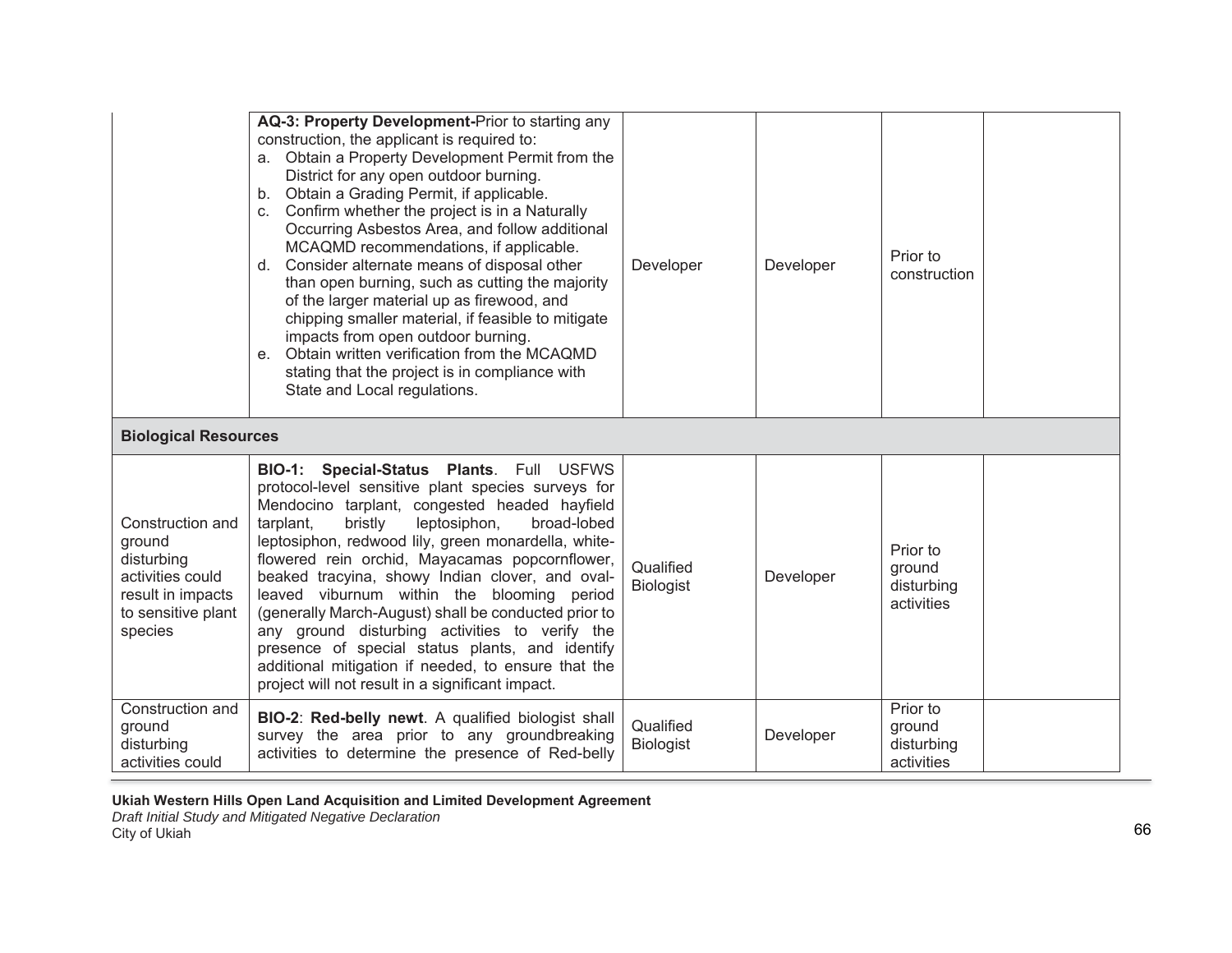| impact Red-belly<br>newt and their<br>habitat                                                                                           | newt, and identify additional avoidance measures, if<br>needed.                                                                                                                                                                                                                                                                                                                                                                        |                               |           |                                                                                                                      |
|-----------------------------------------------------------------------------------------------------------------------------------------|----------------------------------------------------------------------------------------------------------------------------------------------------------------------------------------------------------------------------------------------------------------------------------------------------------------------------------------------------------------------------------------------------------------------------------------|-------------------------------|-----------|----------------------------------------------------------------------------------------------------------------------|
| Construction,<br>vegetation<br>removal, and<br>ground<br>disturbing<br>activities could<br>impact nesting<br>birds and their<br>habitat | <b>BIO-3: Nesting Birds.</b> Pre-construction surveys<br>shall be conducted prior to any vegetation removal<br>or ground disturbing activities occurring between<br>March 1 and August 31 of any year. All active bird<br>nests shall not be removed, relocated, or otherwise<br>disturbed for any purpose until all fledglings have left<br>the nest.                                                                                 | Qualified<br><b>Biologist</b> | Developer | Prior to<br>vegetation<br>removal or<br>ground<br>disturbing<br>activities<br>between<br>March 1<br>and August<br>31 |
| Construction and<br>ground<br>disturbing<br>activities could<br>impact special-<br>status insects<br>and their habitat                  | BIO-4: Special-Status Insects. A qualified biologist<br>shall survey the area prior to any groundbreaking<br>activities to determine the presence of special-status<br>insect species and identify additional avoidance<br>measures if needed. If a special-status insect nests<br>are observed, active nests shall not be removed,<br>relocated, or otherwise disturbed until the nest<br>becomes inactive.                           | Qualified<br><b>Biologist</b> | Developer | Prior to<br>ground<br>disturbing<br>activities                                                                       |
| Construction and<br>ground<br>disturbing<br>activities could<br>impact special-<br>status mammals<br>and their habitat                  | BIO-5: Special-Status Mammals. Pre-construction<br>surveys shall be conducted prior to any vegetation<br>removal or ground disturbing activities. If evidence of<br>bat roosts is observed (i.e. bat guano, ammonia<br>odor, grease stained cavities) around trees or<br>structures, pre-construction bat surveys shall be<br>conducted by a qualified biologist for activities that<br>may affect bat roosting habitat and den sites. | Qualified<br><b>Biologist</b> | Developer | Prior to<br>ground<br>disturbing<br>activities                                                                       |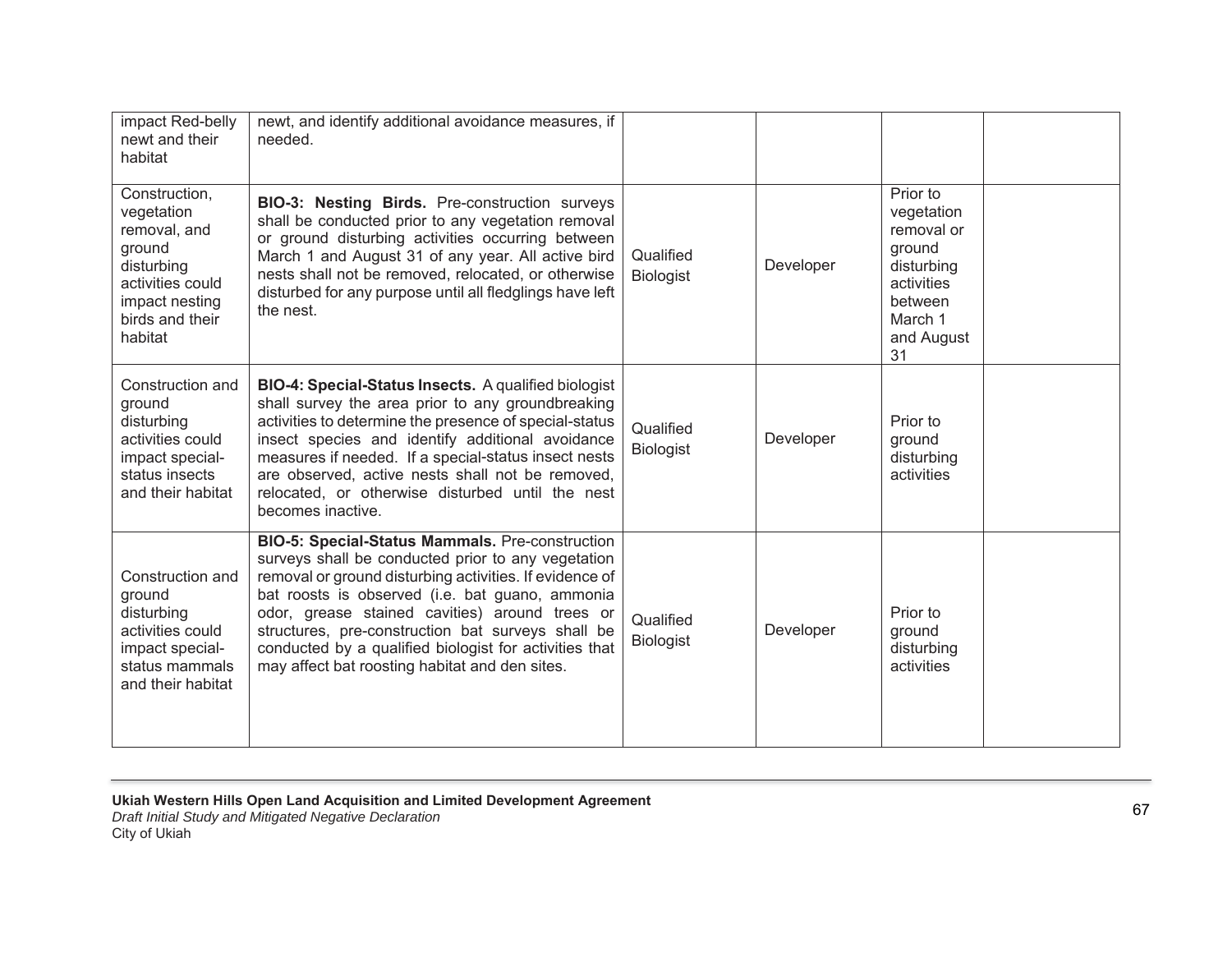| <b>Cultural Resources and Tribal Cultural Resources</b>                                                                                                                             |                                                                                                                                                                                                                                                                                                                                                                                                                                                                                                                                                                                                                                                                                                                                                                                                                                                                                                                                                             |                            |           |                                              |  |
|-------------------------------------------------------------------------------------------------------------------------------------------------------------------------------------|-------------------------------------------------------------------------------------------------------------------------------------------------------------------------------------------------------------------------------------------------------------------------------------------------------------------------------------------------------------------------------------------------------------------------------------------------------------------------------------------------------------------------------------------------------------------------------------------------------------------------------------------------------------------------------------------------------------------------------------------------------------------------------------------------------------------------------------------------------------------------------------------------------------------------------------------------------------|----------------------------|-----------|----------------------------------------------|--|
| Ground<br>disturbing<br>activities have<br>the potential for<br>accidental<br>discovery of<br>unknown,<br>undiscovered<br>cultural<br>resources and<br>tribal cultural<br>resources | <b>CUL-1: Unanticipated Discovery.</b> If previously<br>unidentified cultural, historic, palentologic or<br>archeologic resources are encountered during<br>project implementation, altering the materials and<br>their stratigraphic context shall be avoided and work<br>shall halt immediately. A qualified professional<br>archaeologist shall be contacted to evaluate the<br>resource and methods necessary to protect it.<br>Project personnel shall not collect, move, or disturb<br>cultural resources. Prehistoric resources include, but<br>are not limited to, chert or obsidian flakes, projectile<br>points, mortars, pestles, and dark friable soil<br>containing shell and bone dietary debris, heat-<br>affected rock, or human burials. Historic resources<br>include stone or abode foundations or walls;<br>structures and remains with square nails; and refuse<br>deposits or bottle dumps, often located in old wells<br>or privies. | Qualified<br>archaeologist | Developer | During<br>ground<br>disturbing<br>activities |  |
| Ground<br>disturbing<br>activities have<br>the potential for<br>accidental<br>discovery of<br>unknown Native<br>American<br>remains                                                 | <b>CUL-2: Encountering Native American Remains.</b><br>If human remains are encountered during ground<br>disturbing activities, all work shall stop in the<br>immediate vicinity of the discovered remains and the<br>County Coroner and a qualified archaeologist shall<br>be notified immediately so that an evaluation can be<br>performed. If the remains are deemed to be Native<br>American and prehistoric, the Native American<br>Heritage Commission must be contacted by the<br>Coroner so that a "Most Likely Descendant" can be<br>designated and further recommendations regarding<br>treatment of the remains will be provided.                                                                                                                                                                                                                                                                                                               | Qualified<br>archaeologist | Developer | During<br>ground<br>disturbing<br>activities |  |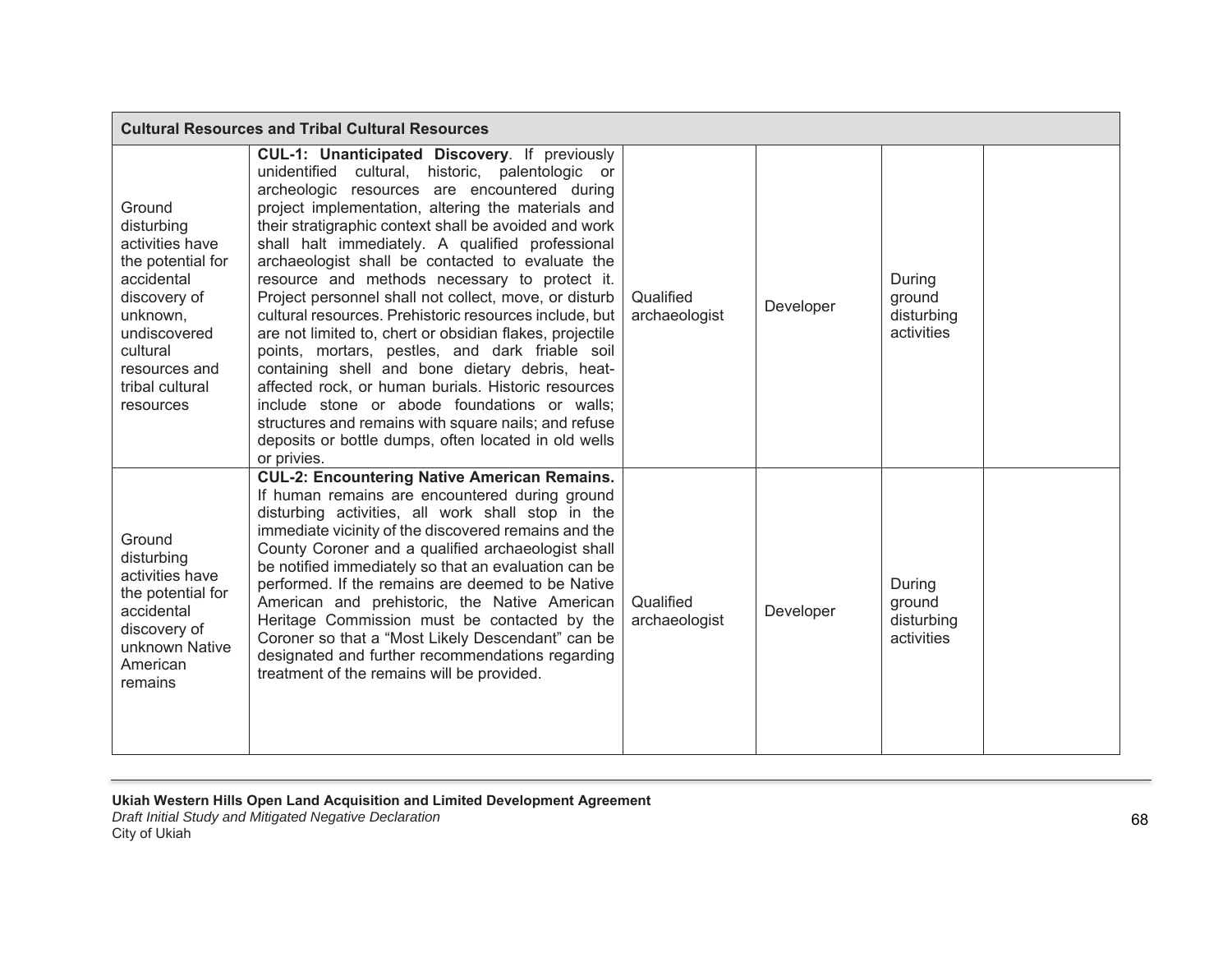|                                                                                                                                                                                                                                  | <b>Geology and Soils</b>                                                                                                                                                                                                                                                                                                                                                                                                                                                                                                                                                                                                                                          |                            |           |                                                                                                                                            |  |  |
|----------------------------------------------------------------------------------------------------------------------------------------------------------------------------------------------------------------------------------|-------------------------------------------------------------------------------------------------------------------------------------------------------------------------------------------------------------------------------------------------------------------------------------------------------------------------------------------------------------------------------------------------------------------------------------------------------------------------------------------------------------------------------------------------------------------------------------------------------------------------------------------------------------------|----------------------------|-----------|--------------------------------------------------------------------------------------------------------------------------------------------|--|--|
| Ground<br>disturbing<br>activities could<br>result in impacts<br>associated with<br>erosion, the loss<br>of topsoil and<br>landslides if not<br>properly<br>designed                                                             | Incorporation of Mitigation Measure CUL-1                                                                                                                                                                                                                                                                                                                                                                                                                                                                                                                                                                                                                         | Qualified<br>archaeologist | Developer | During<br>ground<br>disturbing<br>activities                                                                                               |  |  |
|                                                                                                                                                                                                                                  | <b>GEO-1:</b> The Project shall comply with the erosion<br>and design standards outlined in Chapter 7 of the<br>Ukiah City Code. Prior to any ground disturbance,<br>erosion and sediment control plans shall be<br>submitted to the Public Works and Community<br>Development Departments for review and approval.<br>Said plans shall protect against soil erosion and<br>runoff through the implementation of appropriate<br>Best Management Practices (BMPs). Typical BMPs<br>include the placement of straw, mulch, seeding,<br>straw wattles, silt fencing, etc. No silt, sediment or<br>other materials shall be allowed to flow from the<br>project area. | Developer                  | Developer | Prior to any<br>ground<br>disturbance<br>and<br>throughout<br>construction<br>activities;<br>ongoing as<br>needed to<br>control<br>erosion |  |  |
| <b>Hazards and Hazardous Materials</b>                                                                                                                                                                                           |                                                                                                                                                                                                                                                                                                                                                                                                                                                                                                                                                                                                                                                                   |                            |           |                                                                                                                                            |  |  |
| Project<br>construction<br>could result in a<br>hazard to the<br>public or the<br>environment if<br>the incidental<br>use of petroleum<br>hydrocarbons<br>(fuel, oil) in tools<br>used during<br>construction<br>were to lead to | HAZ-1: The developer shall establish and<br>implement construction site management practices<br>that will prevent toxic materials and other debris<br>from entering the City's storm drainage and<br>waterway systems, including:<br>There shall be no storage of hazardous<br>a)<br>materials at the Project Site;<br>The developer shall provide adequate materials<br>b)<br>management, including covering, securing, and<br>segregating potentially toxic materials (grease,<br>oils, fuel, solvents, etc.); and                                                                                                                                              | Developer                  | Developer | During<br>construction                                                                                                                     |  |  |

Ukiah Western Hills Open Land Acquisition and Limited Development Agreement

*Draft Initial Study and Mitigated Negative Declaration* City of Ukiah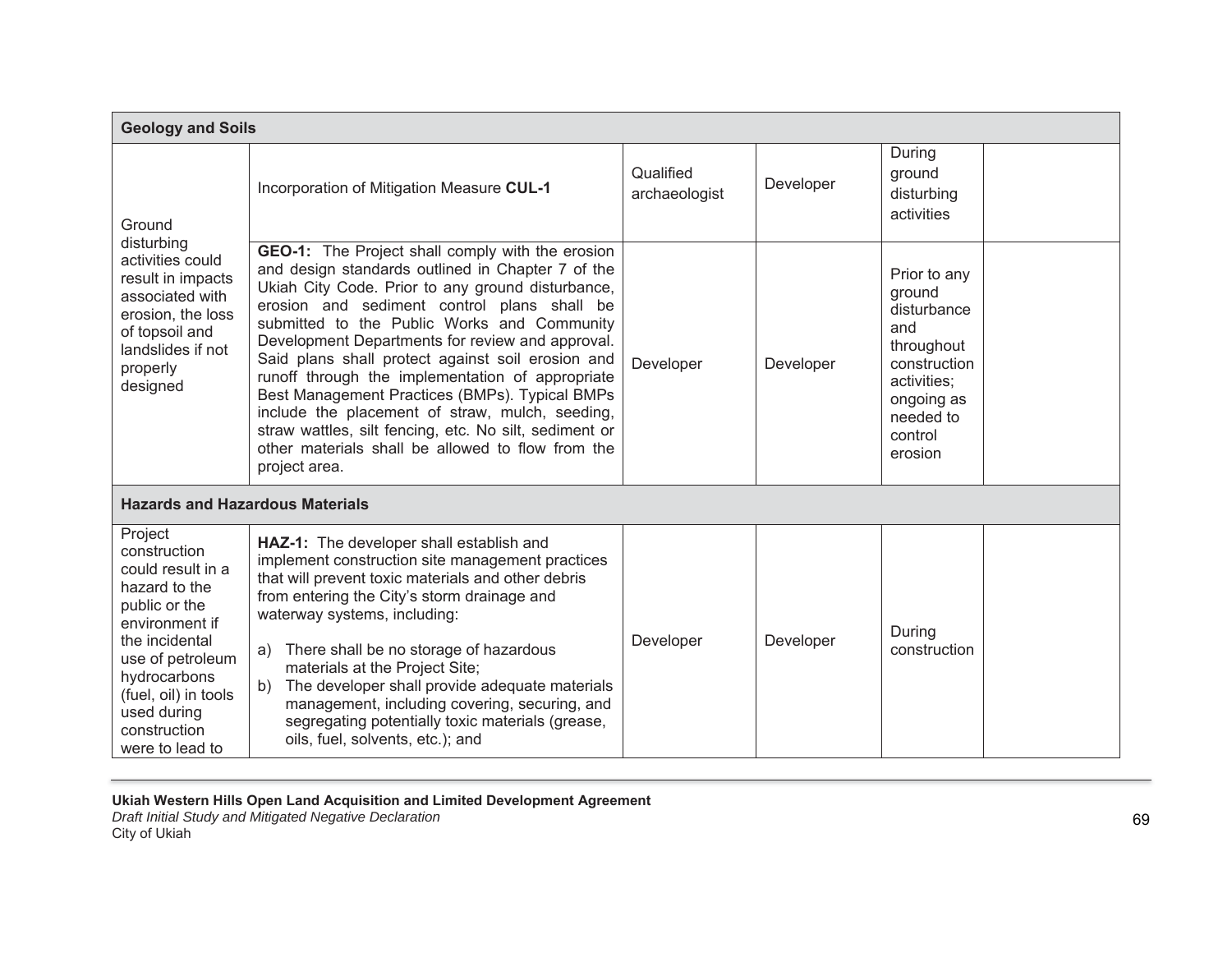| accidental leaks<br>or spills in or<br>around the work<br>area                                                                                                                                                        | The developer shall maintain supplies on-hand<br>$\mathbf{C}$<br>to contain spills of oil and any other hazardous<br>materials used on-site.                                                                                                                                                                                                                                                                                                                                                                                                                                                                                                                                                                                                                                                                                                                                                                                                        |           |           |                        |  |
|-----------------------------------------------------------------------------------------------------------------------------------------------------------------------------------------------------------------------|-----------------------------------------------------------------------------------------------------------------------------------------------------------------------------------------------------------------------------------------------------------------------------------------------------------------------------------------------------------------------------------------------------------------------------------------------------------------------------------------------------------------------------------------------------------------------------------------------------------------------------------------------------------------------------------------------------------------------------------------------------------------------------------------------------------------------------------------------------------------------------------------------------------------------------------------------------|-----------|-----------|------------------------|--|
| Construction of<br>the Project may<br>involve the use<br>of gasoline-<br>powered tools<br>and equipment<br>potentially<br>introducing new<br>temporary<br>sources of<br>ignition that<br>could increase<br>fire risk. | HAZ-2: Should portable gasoline-powered<br>equipment be used on site, the following firesafe<br>precautions shall be taken:<br>Spark arresters are required on all portable<br>a)<br>gasoline-powered equipment.<br>Equipment shall be maintained in good working<br>b)<br>condition, with exhaust systems and spark<br>arresters in proper working order and free of<br>carbon buildup.<br>Fuel the equipment in a safe place where spills<br>C)<br>can be contained and a fire extinguisher is<br>nearby. Use the recommended gas/oil mixture<br>and do not top off. Use a funnel or spout for<br>pouring. Wipe off any spills.<br>Do not refuel running or hot equipment.<br>d)<br>Dispense fuel at least 10 feet from sources of<br>ignition.<br>e) Do not use equipment in areas of dry<br>vegetation. Keep leaves and dry materials<br>away from a hot muffler.<br>No smoking or open flame allowed near<br>f)<br>gasoline-powered equipment. | Developer | Developer | During<br>construction |  |

*Draft Initial Study and Mitigated Negative Declaration* City of Ukiah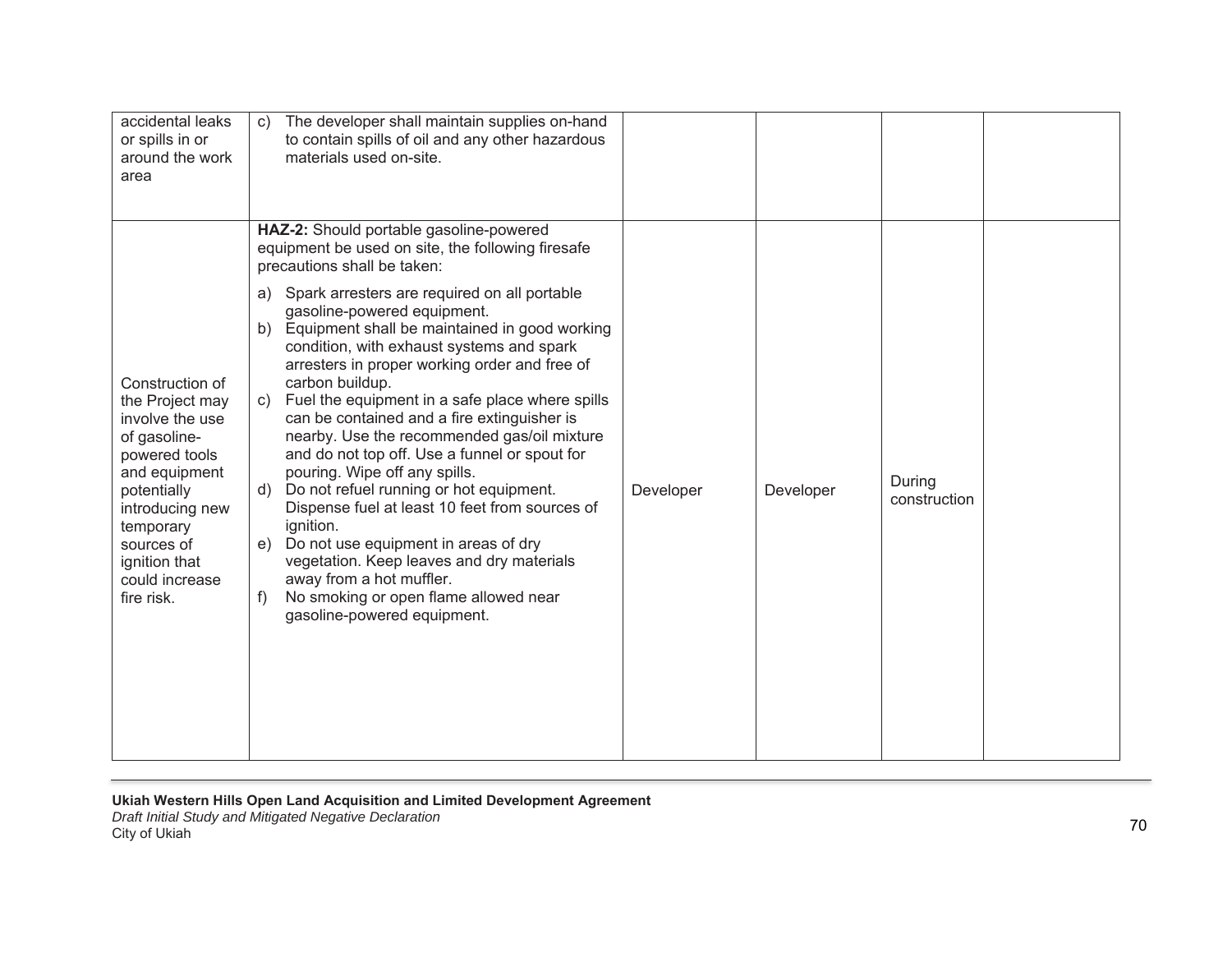| <b>Hydrology and Water Quality</b>                                                                                                                          |                                                                                                                                                                                                                                                                                                                                                                                                                                                                                                                                                                                                                                                                                                                                                                                                                                                  |           |           |                                                                                             |  |  |  |
|-------------------------------------------------------------------------------------------------------------------------------------------------------------|--------------------------------------------------------------------------------------------------------------------------------------------------------------------------------------------------------------------------------------------------------------------------------------------------------------------------------------------------------------------------------------------------------------------------------------------------------------------------------------------------------------------------------------------------------------------------------------------------------------------------------------------------------------------------------------------------------------------------------------------------------------------------------------------------------------------------------------------------|-----------|-----------|---------------------------------------------------------------------------------------------|--|--|--|
| Ground<br>disturbing<br>activities and<br>construction of<br>the project would<br>result in<br>impervious<br>surfaces that<br>could impact<br>water quality | Implementation of Mitigation Measures GEO-1 and<br>$HAZ-1$                                                                                                                                                                                                                                                                                                                                                                                                                                                                                                                                                                                                                                                                                                                                                                                       | Developer | Developer | Prior to and<br>during<br>construction<br>; ongoing as<br>needed to<br>control<br>erosion   |  |  |  |
| <b>Noise</b>                                                                                                                                                |                                                                                                                                                                                                                                                                                                                                                                                                                                                                                                                                                                                                                                                                                                                                                                                                                                                  |           |           |                                                                                             |  |  |  |
| Ground<br>disturbing<br>activities and<br>construction of<br>the project would<br>result in<br>temporary noise<br>impacts                                   | NOI-1: Prior to building permit or grading permit<br>issuance, the developer shall comply with the<br>following:<br>a. Construction contracts shall specify that all<br>construction equipment, fixed or mobile, shall be<br>equipped with properly<br>operating<br>and<br>maintained mufflers and other state-required<br>noise attenuation devices.<br>b. Construction haul routes shall be designed to<br>avoid or lessen impacts to noise-sensitive uses<br>residences, schools,<br>convalescent<br>(e.g.,<br>homes), to the extent feasible.<br>During construction, stationary construction<br>C.<br>equipment shall be placed such that emitted<br>noise is directed away from sensitive noise<br>receivers.<br>d. Per the City's Noise Ordinance, construction<br>shall not take place outside of the hours of 7:00<br>a.m. to 7:00 p.m. | Developer | Developer | Prior to<br>issuance of<br>building or<br>grading<br>permits,<br>and during<br>construction |  |  |  |